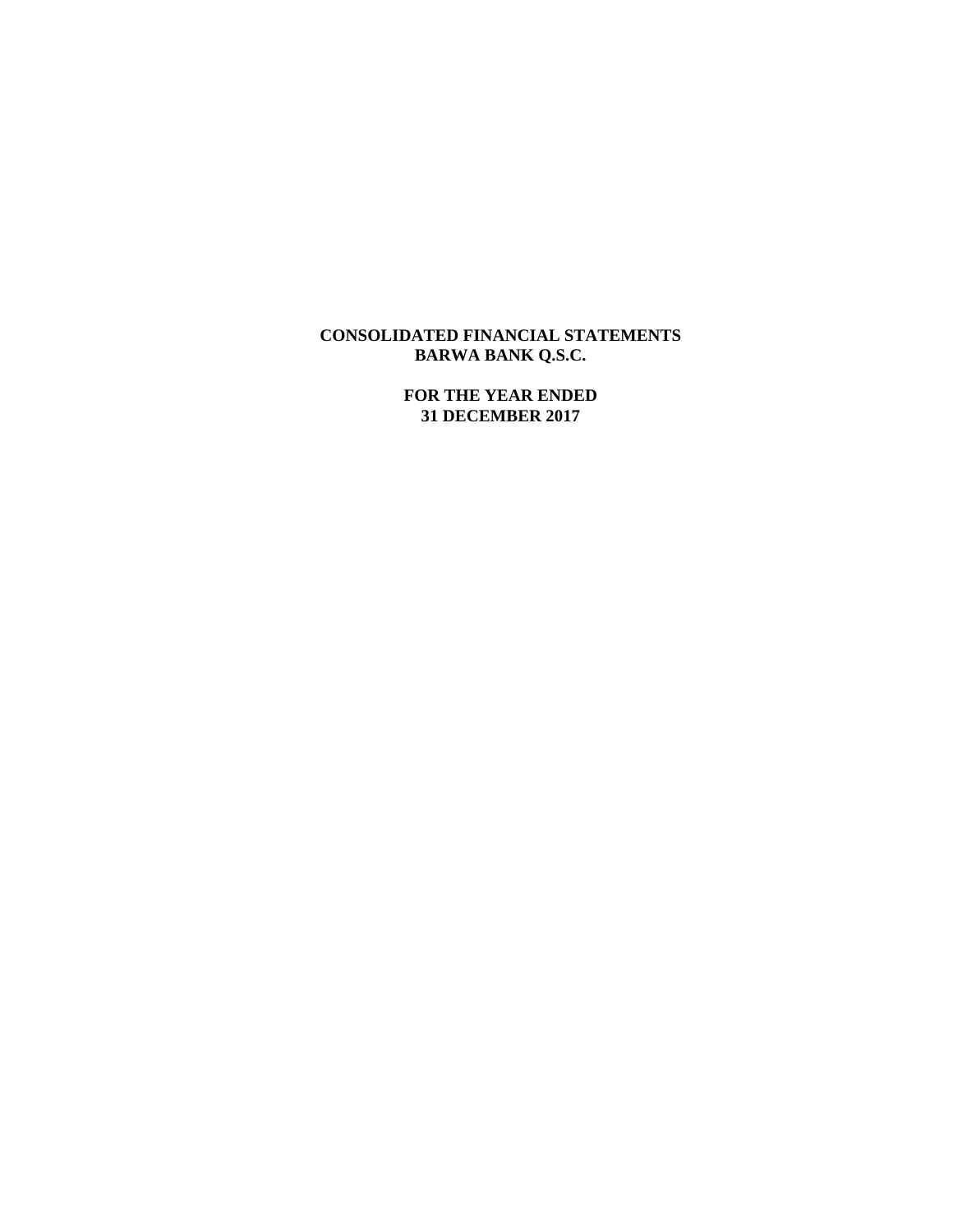# **BARWA BANK Q.S.C.**

## **CONTENTS**

## **CONSOLIDATED FINANCIAL STATEMENTS FOR THE YEAR ENDED 31 DECEMBER 2017**

|                                                                     | Page      |
|---------------------------------------------------------------------|-----------|
| Independent auditors' report                                        | $1 - 4$   |
| Consolidated statement of financial position                        | 5         |
| Consolidated income statement                                       | 6         |
| Consolidated statement of changes in owners' equity                 | $7-8$     |
| Consolidated statement of cash flows                                | 9         |
| Consolidated statement of changes in restricted investment accounts | 10        |
| Notes to the consolidated financial statements                      | $11 - 78$ |
| Supplementary information to the consolidated financial statements  | 79–80     |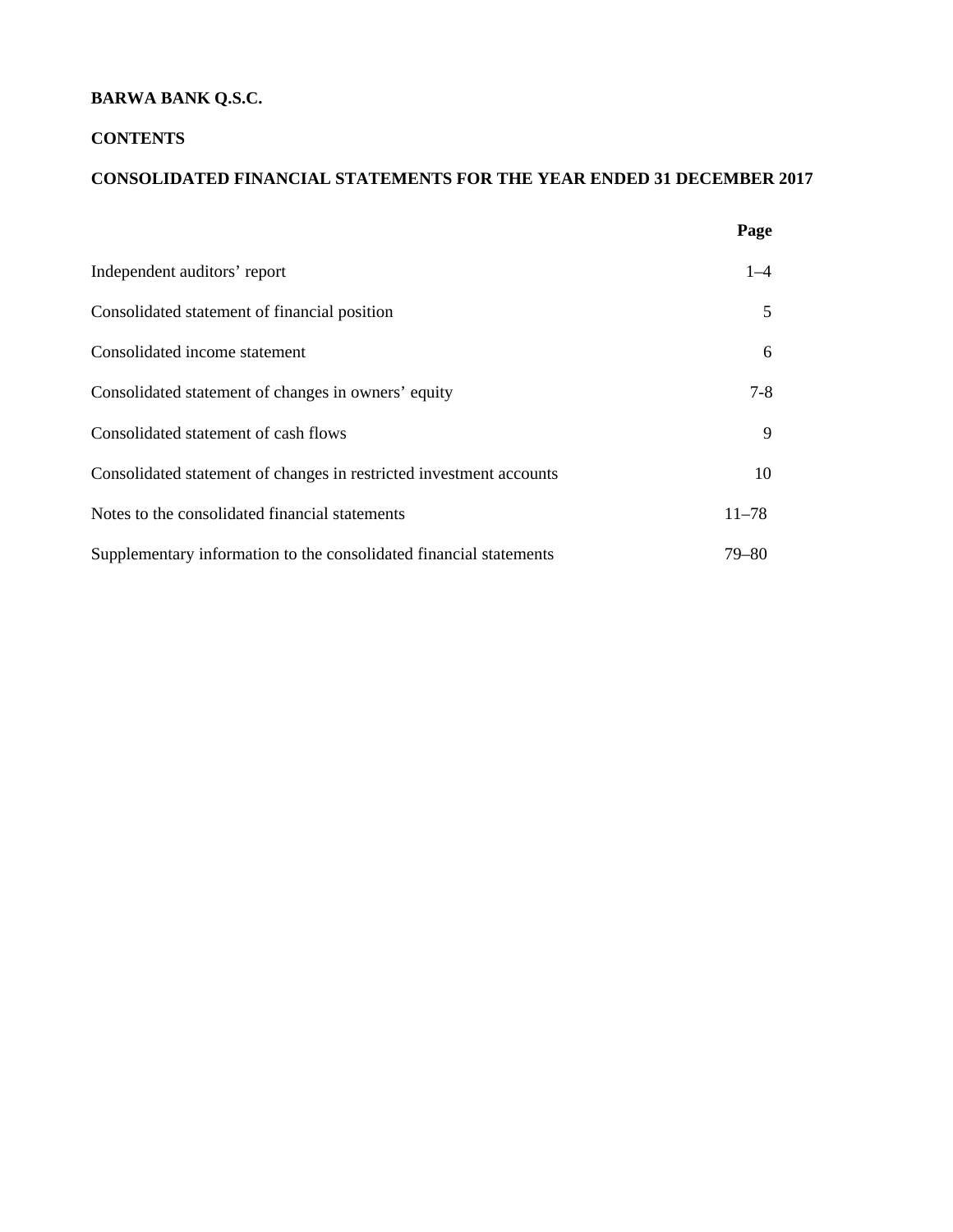**QR. 83157** 

**RN: 000220/WS/FY2017** 

## **Barwa Bank Q.S.C. - Annual audited consolidated financial statements for the year ended 31 December 2017**

## **INDEPENDENT AUDITOR'S REPORT**

**To the Shareholders Barwa Bank Q.S.C. Doha - Qatar** 

## **Report on the audit of the consolidated financial statements**

## **Opinion**

We have audited the consolidated financial statements of Barwa Bank Q.S.C. (the "Bank") and its subsidiaries (together the Group), which comprise the consolidated statement of financial position as at 31 December 2017, and the consolidated income statement, consolidated statement of changes in owners' equity, consolidated statement of cash flows and consolidated statement of changes in restricted investment accounts for the year then ended, and a summary of significant accounting policies and other explanatory information.

In our opinion, the accompanying consolidated financial statements present fairly, in all material respects, the consolidated financial position of the Group as at 31 December 2017, and its consolidated financial performance and its consolidated cash flows for the year then ended in accordance with Financial Accounting Standards ("FAS") issued by Accounting and Auditing Organisation for Islamic Financial Institutions ("AAOIFI") and the applicable provisions of Qatar Central Bank regulations.

## **Basis for opinion**

We conducted our audit in accordance with International Standards on Auditing (ISAs). Our responsibilities under those standards are further described in the auditor's responsibilities for the audit of the consolidated financial statements section of our report. We are independent of the Group in accordance with the International Ethics Standards Board for Accountants' Codes of Ethics for Professional Accountants (IESBA Code) together with the ethical requirements that are relevant to our audit of the consolidated financial statements in the State of Qatar, and we have fulfilled our other ethical responsibilities. We believe that the audit evidence we have obtained is sufficient and appropriate to provide a basis for our opinion.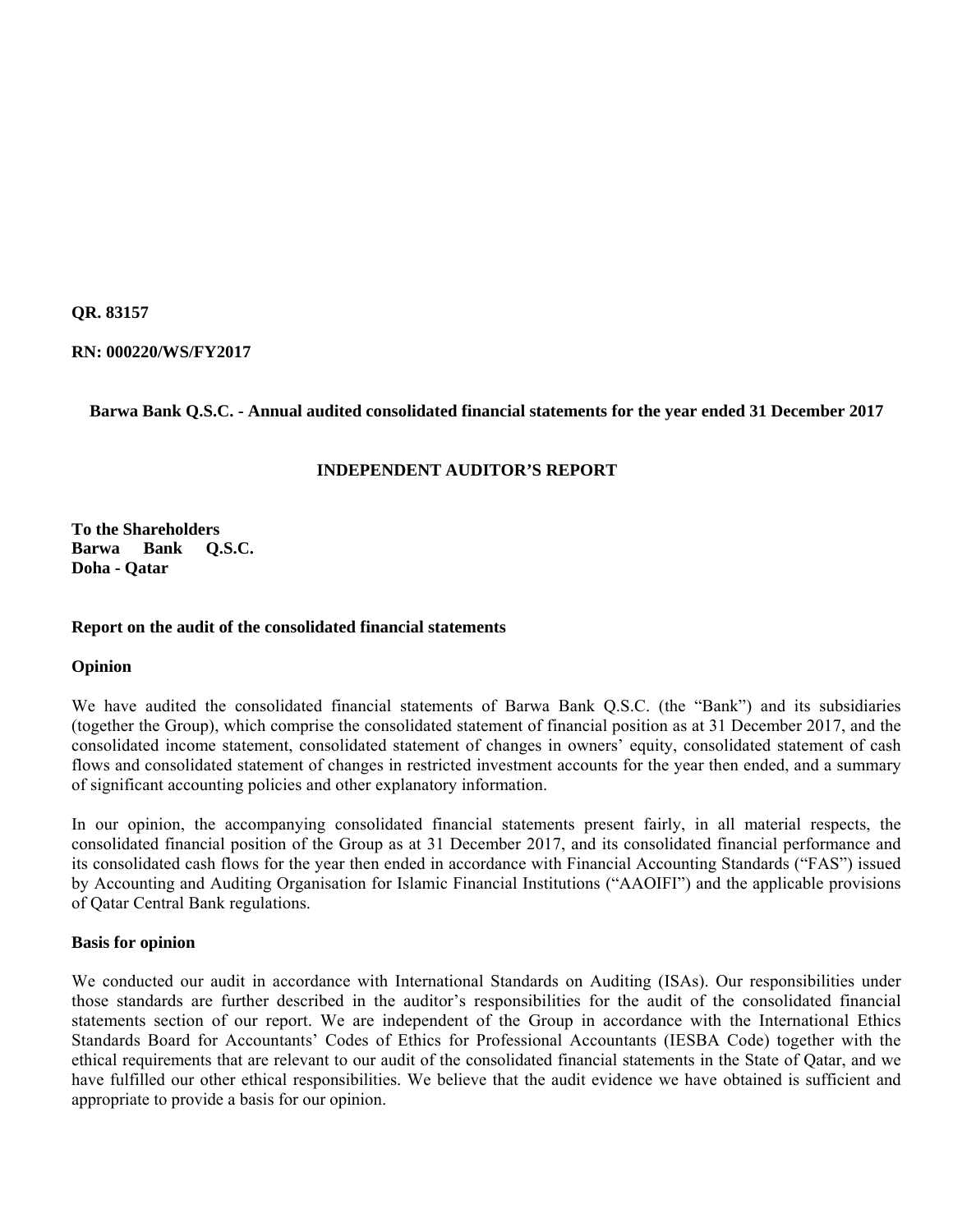## **INDEPENDENT AUDITOR'S REPORT (CONTINUED)**

## **Other information**

Board of Directors is responsible for the other information. The other information comprises the Board of Directors Report which we obtained prior to the date of this auditor's report and the Annual Report, which is expected to be made available to us after the date of this auditor's report. The other information does not include the consolidated financial statements and our auditor's report thereon. Our opinion on the consolidated financial statements does not cover the other information and we do not express any form of assurance or conclusion thereon. In connection with our audit of the consolidated financial statements, our responsibility is to read the other information identified above and, in doing so, consider whether the other information is materially inconsistent with the consolidated financial statements or our knowledge obtained in the audit, or otherwise appears to be materially misstated. If, based on the work we have performed on the other information that we obtained prior to the date of this auditor's report, we conclude that there is a material misstatement of this other information, we are required to report that fact. We have nothing to report in this regard.

## **Responsibilities of the board of directors for the consolidated financial statements**

Board of Directors is responsible for the preparation and fair presentation of the consolidated financial statements in accordance with FAS issued by AAOIFI and the Qatar Central Bank regulations, and for such internal control as Board of Directors determines is necessary to enable the preparation of the consolidated financial statements that are free from material misstatement, whether due to fraud or error.

In preparing the consolidated financial statements, Board of Directors is responsible for assessing the Group's ability to continue as a going concern, disclosing, as applicable, matters related to going concern and using the going concern basis of accounting unless Board of Directors either intends to liquidate the Group or to cease operations, or has no realistic alternative but to do so. Board of Directors is responsible for overseeing the Group's financial reporting process.

## **Auditor's responsibilities for the audit of the consolidated financial statements**

Our objectives are to obtain reasonable assurance about whether the consolidated financial statements as a whole are free from material misstatement, whether due to fraud or error, and to issue an auditor's report that includes our opinion. Reasonable assurance is a high level of assurance, but is not guarantee that an audit conducted in accordance with ISAs will always detect a material misstatement when it exists. Misstatements can arise from fraud or error and considered material if, individually or in the aggregate, they could reasonably be expected to influence the economic decisions of user taken on the basis of these consolidated financial statements.

As part of an audit in accordance with ISAs, we exercise professional judgement and maintain professional skepticism throughout the audit. We also:

 Identify and assess the risk of material misstatement of the consolidated financial statements, whether due to fraud or error, design and perform audit procedures responsive to those risks, and obtain audit evidence that is sufficient and appropriate to provide a basis for our opinion. The risk of not detecting a material misstatement resulting from fraud is higher than for one resulting from error, as fraud may involve collusion, forgery, intentional omissions, misrepresentations, or the override of internal control.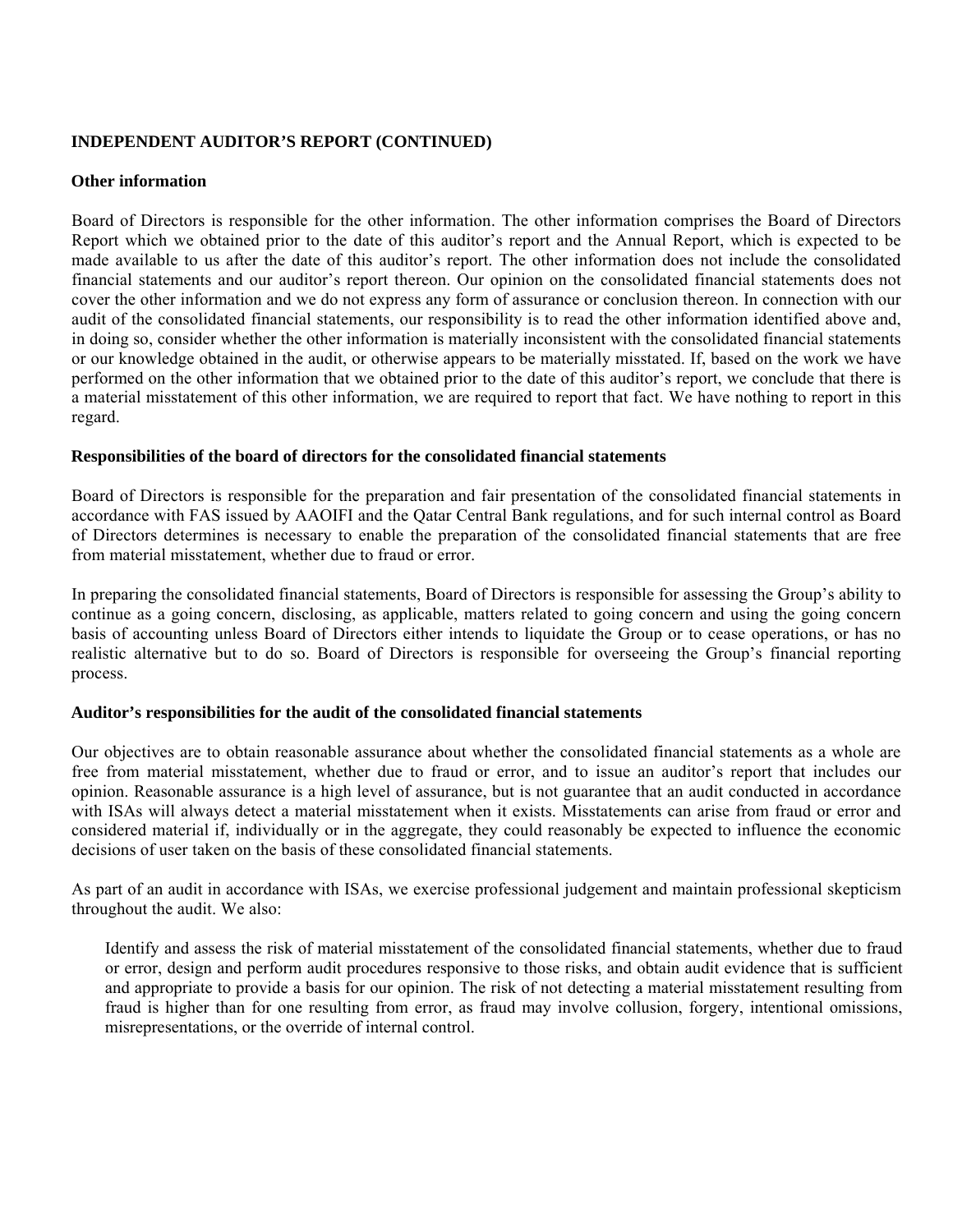## **INDEPENDENT AUDITOR'S REPORT (CONTINUED)**

## **Auditor's responsibilities for the audit of the consolidated financial statements (continued)**

 Obtain an understanding of internal control relevant to the audit in order to design audit procedures that are appropriate in the circumstances, but not for the purpose of expressing an opinion on the effectiveness of the Group's internal control.

 Evaluate the appropriateness of accounting policies used and reasonableness of accounting estimates and related disclosures made by management.

 Conclude on the appropriateness of Board of Directors use of the going concern basis of accounting and, based on the audit evidence obtained, whether a material uncertainty exists related to events or conditions that may cast significant doubt on the Group's ability to continue as a going concern. If we conclude that a material uncertainty exists, we are required to draw attention in our auditor's report to the related disclosures in the consolidated financial statements or, if such disclosure is inadequate, to modify our opinion. Our conclusions are based on the audit evidence obtained up to the date of our auditor's report. However, future events or conditions may cause the Group to cease to continue as a going concern.

 Evaluate the overall presentation, structure and content of the consolidated financial statements, including the disclosures, and whether the consolidated financial statements represent the underlying transactions and events in a manner that achieves fair presentation.

 Obtain sufficient appropriate audit evidence regarding the financial information of the entities or business activities within the Group to express an opinion on the consolidated financial statements. We are responsible for the direction, supervision and performance of the group audit. We remain solely responsible for our audit opinion.

We communicate with those charged with governance regarding, among other matters, the planned scope and timing of the audit and significant audit findings, including any significant deficiencies in internal control that we identify during our audit.

We also provide those charged with governance with a statement that we have complied with relevant ethical requirements regarding independence, and communicate with them all relationships and other matters that may reasonably be thought to bear on our independence, and where applicable, related safeguards.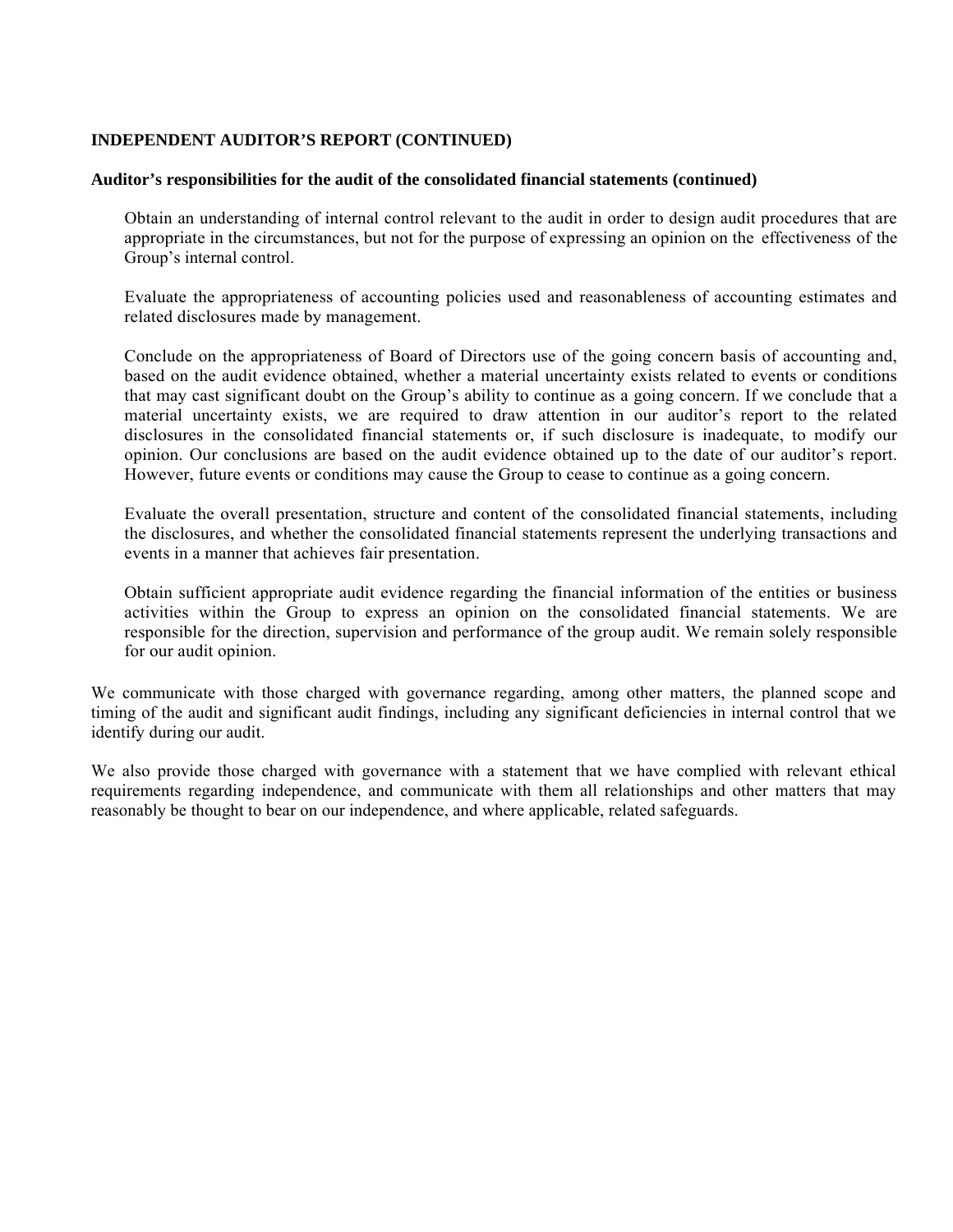## **INDEPENDENT AUDITOR'S REPORT (CONTINUED)**

## **Report on other legal and regulatory requirements**

We are also of the opinion that proper books of account were maintained by the Group. We have obtained all the information and explanations which we considered necessary for the purpose of our audit. We further confirm that the consolidated financial information included in the Board of Directors' report addressed to the General Assembly is in agreement with the books and records of the Group. To the best of our knowledge and belief and according to the information given to us, no contraventions of the applicable provisions of Qatar Central Bank Law, Qatar Commercial Companies Law and the Bank's and subsidiaries' Articles of Association were committed during the year which would materially affect the Group's financial position or its financial performance.

**March XX, 2018 Qatar Branch** 

**Doha - Qatar For** Deloitte & Touche **Properties** 

**Walid Slim Partner License No. 319**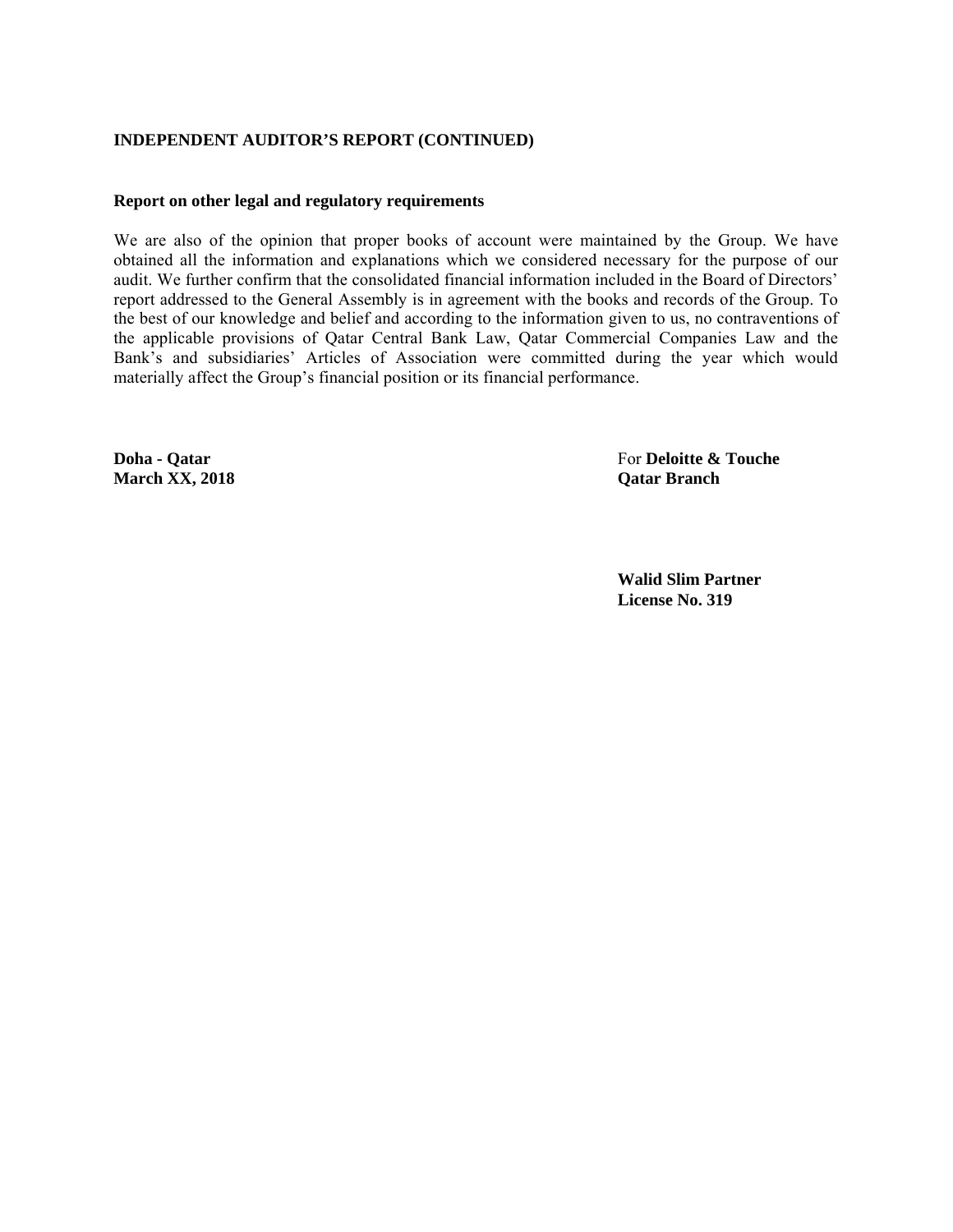## **CONSOLIDATED STATEMENT OF FINANCIAL POSITION QAR '000s**

| As at 31 December                                       | <b>Note</b> | 2017       | 2016       |
|---------------------------------------------------------|-------------|------------|------------|
| <b>ASSETS</b>                                           |             |            |            |
| Cash and balances with Qatar Central Bank               | 8           | 1,383,847  | 1,582,534  |
| Due from banks                                          | 9           | 2,946,480  | 2,696,054  |
| Financing assets                                        | 10          | 31,676,882 | 29,778,499 |
| Investment securities                                   | 11          | 10,958,738 | 10,348,286 |
| Investment in associates and joint ventures             | 12          | 217,730    | 298,308    |
| Investment properties                                   | 13          | 4,662      | 4,662      |
| <b>Fixed assets</b>                                     | 14          | 243,761    | 246,842    |
| Intangible assets                                       | 15          | 777,230    | 777,230    |
| Other assets                                            | 16          | 427,824    | 317,265    |
| <b>TOTAL ASSETS</b>                                     |             | 48,637,154 | 46,049,680 |
| <b>LIABILITIES</b>                                      |             |            |            |
| Due to banks                                            | 17          | 11,445,073 | 5,739,803  |
| Sukuk financing                                         | 18          | 2,201,270  | 2,197,594  |
| <b>Customer current accounts</b>                        | 19          | 1,673,772  | 1,590,923  |
| Other liabilities                                       | 20          | 899,316    | 871,534    |
| <b>TOTAL LIABILITIES</b>                                |             | 16,219,431 | 10,399,854 |
| <b>EQUITY OF INVESTMENT ACCOUNT HOLDERS</b>             | 21          | 24,796,114 | 28,386,614 |
| <b>OWNERS' EQUITY</b>                                   |             |            |            |
| Share capital                                           | 22(a)       | 3,000,000  | 3,000,000  |
| Legal reserve                                           | 22(b)       | 2,396,003  | 2,245,357  |
| <b>Treasury shares</b>                                  | 22(e)       | (38, 349)  | (38, 349)  |
| <b>Risk reserve</b>                                     | 22(c)       | 695,563    | 695,563    |
| Fair value reserve                                      | 11          | 3,208      | (11, 320)  |
| Foreign currency translation reserve                    | 12(a)       | 141        | 107        |
| Other reserves                                          | 22(d)       | 574,002    | 530,224    |
| Retained earnings                                       |             | 977,361    | 818,380    |
| TOTAL EQUITY ATTRIBUTABLE TO EQUITY HOLDERS OF THE      |             |            |            |
| <b>BANK</b>                                             |             | 7,607,929  | 7,239,962  |
| Non-controlling interests                               | 23          | 13,680     | 23,250     |
| <b>TOTAL OWNERS' EQUITY</b>                             |             | 7,621,609  | 7,263,212  |
| TOTAL LIABILITIES, EQUITY OF INVESTMENT ACCOUNT HOLDERS |             |            |            |
| <b>AND OWNERS' EQUITY</b>                               |             | 48,637,154 | 46,049,680 |

These consolidated financial statements were approved by the Board of Directors on 05 March 2018 and were signed on its behalf by:

---------------------------------------------------------- ------------------------------------------ Mohamed Bin Hamad Bin Jassim Al Thani Khalid Yousef Al-Subeai<br>Chairman Chairman

 *Chairman Group Chief Executive Officer*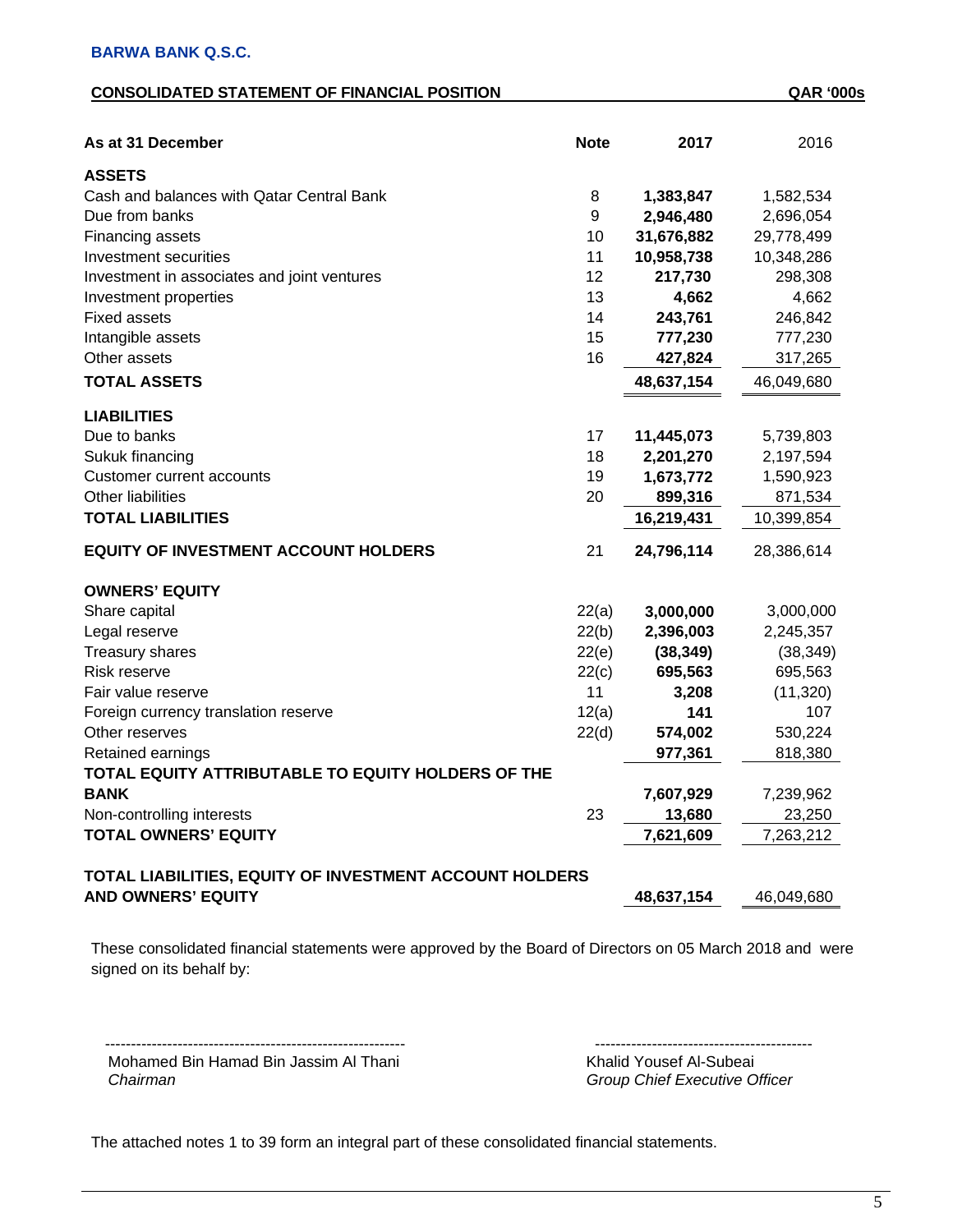| <b>CONSOLIDATED INCOME STATEMENT</b>                            |             |            | <b>QAR '000s</b> |
|-----------------------------------------------------------------|-------------|------------|------------------|
| For the year ended 31 December                                  | <b>Note</b> | 2017       | 2016             |
| Net income from financing activities                            | 24          | 1,540,034  | 1,393,688        |
| Net income from investing activities                            | 25          | 460,609    | 401,738          |
| Total net income from financing and investing activities        |             | 2,000,643  | 1,795,426        |
| Fee and commission income                                       |             | 174,467    | 143,896          |
| Fee and commission expense                                      |             | (4, 734)   | (8, 403)         |
| Net fee and commission income                                   | 26          | 169,733    | 135,493          |
| Net foreign exchange gain                                       |             | 56,776     | 24,918           |
| Share of results of associates and joint ventures               | 12          | (6, 286)   | 5,078            |
| Other income                                                    |             | 27,723     | 41,242           |
| <b>Total income</b>                                             |             | 2,248,589  | 2,002,157        |
|                                                                 |             |            |                  |
| Staff costs                                                     | 27          | (303, 426) | (284, 921)       |
| Depreciation                                                    | 14          | (28, 985)  | (33, 711)        |
| Other expenses                                                  | 28          | (176, 111) | (138, 765)       |
| Finance cost                                                    |             | (229, 445) | (167, 923)       |
| <b>Total expenses</b>                                           |             | (737, 967) | (625, 320)       |
| Net impairment loss on investment securities                    | 11          | (26, 198)  | (8,608)          |
| Net impairment loss on financing assets                         | 10(b)       | (48, 596)  | (78,098)         |
| Profit for the year before return to investment account holders |             | 1,435,828  | 1,290,131        |
| Net return to investment account holders                        | 21          | (681, 504) | (551, 329)       |
| Net profit for the year                                         |             | 754,324    | 738,802          |
|                                                                 |             |            |                  |
| Net profit for the year attributable to:                        |             |            |                  |
| Equity holders of the Bank                                      |             | 753,228    | 738,286          |
| Non-controlling interests                                       |             | 1,096      | 516              |
| Net profit for the year                                         |             | 754,324    | 738,802          |
| <b>Earnings per share</b>                                       |             |            |                  |
| Basic and diluted earnings per share (QAR per share)            | 33          | 2.54       | 2.49             |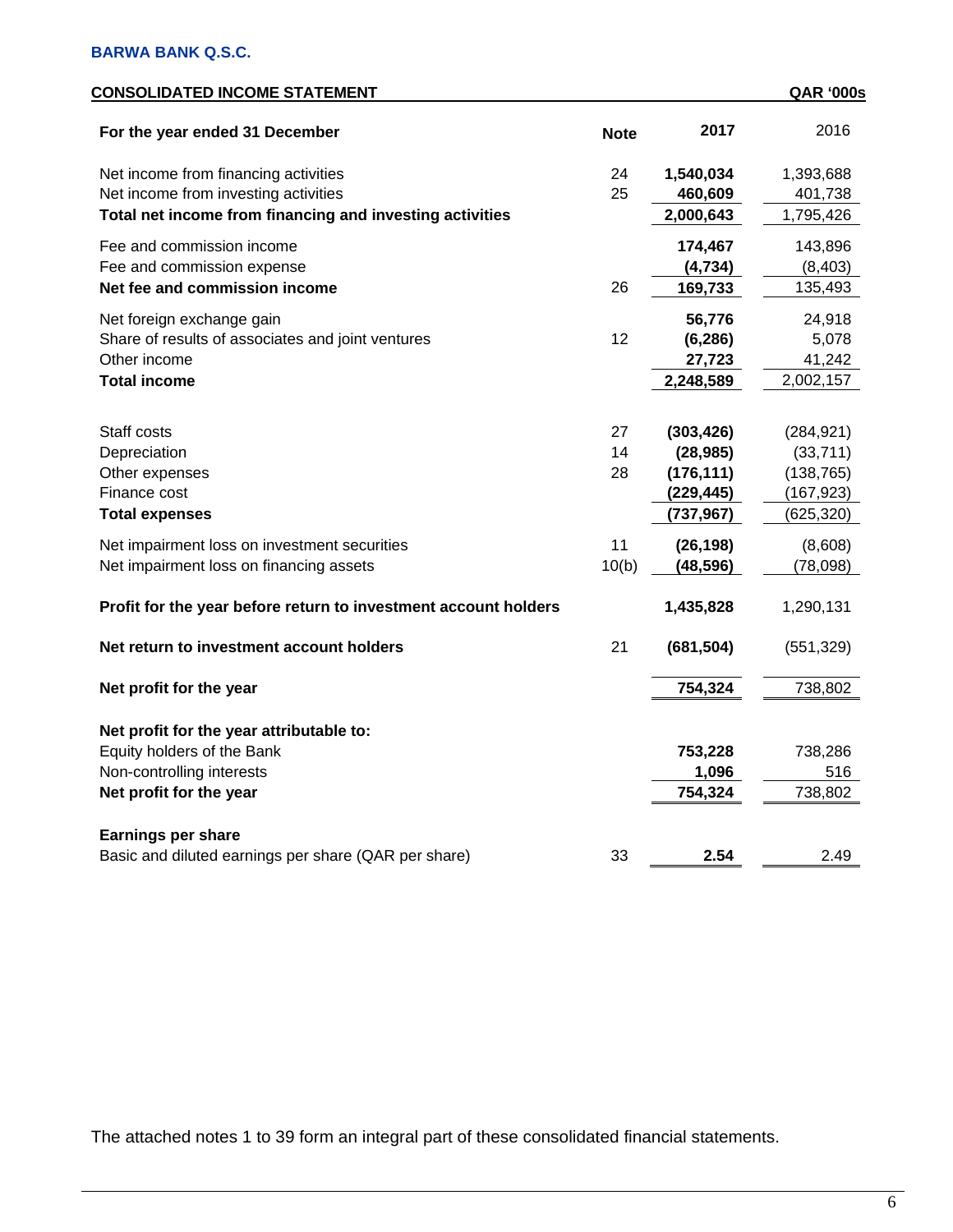## **BARWA BANK Q.S.C.**

# **CONSOLIDATED STATEMENT OF CHANGES IN OWNERS' EQUITY QAR '000s**

 $\overline{\phantom{a}}$ 

## **For the year ended 31 December 2017**

|                                                                               | <b>Share</b><br>capital | Legal<br>reserve | Treasury<br>shares | Risk<br>reserve | <b>Fair value</b><br>reserve | Foreign<br>currency<br>translation<br>reserve | Other<br>reserves | Retained<br>earnings | <b>Total equity</b><br>attributable to<br>equity holders of<br>the Bank | Non-<br>controlling<br>interests | <b>Total</b><br>owners'<br>equity |
|-------------------------------------------------------------------------------|-------------------------|------------------|--------------------|-----------------|------------------------------|-----------------------------------------------|-------------------|----------------------|-------------------------------------------------------------------------|----------------------------------|-----------------------------------|
| <b>Balance at 1 January 2017</b>                                              | 3,000,000               | 2,245,357        | (38, 349)          | 695,563         | (11, 320)                    | 107                                           | 530,224           | 818,380              | 7,239,962                                                               | 23,250                           | 7,263,212                         |
| Fair value reserve movement (note 11)<br>Share of associates foreign currency |                         |                  |                    |                 | 15,664                       |                                               |                   |                      | 15,664                                                                  |                                  | 15,664                            |
| translation reserve (note 12a)                                                |                         |                  |                    |                 | (1, 136)                     |                                               |                   |                      | (1, 136)                                                                |                                  | (1, 136)                          |
| Net investment hedge gain (note 12a)                                          |                         |                  |                    |                 |                              | 34                                            |                   |                      | 34                                                                      |                                  | 34                                |
| Profit for the year                                                           |                         |                  |                    |                 |                              |                                               |                   | 753,228              | 753,228                                                                 | 1,096                            | 754,324                           |
| Total recognised income and                                                   |                         |                  |                    |                 |                              |                                               |                   |                      |                                                                         |                                  |                                   |
| expense for the year                                                          |                         |                  |                    |                 | 14,528                       | 34                                            |                   | 753,228              | 767,790                                                                 | 1,096                            | 768,886                           |
| Dividend paid                                                                 |                         |                  |                    |                 |                              |                                               | $\blacksquare$    | (399,823)            | (399, 823)                                                              |                                  | (399, 823)                        |
| Transfer to legal reserve                                                     |                         | 150,646          |                    |                 |                              |                                               | $\blacksquare$    | (150,646)            |                                                                         |                                  |                                   |
| Transfer to risk reserve                                                      |                         |                  |                    |                 |                              |                                               |                   |                      |                                                                         |                                  |                                   |
| Change in other reserves, net                                                 |                         |                  | $\blacksquare$     |                 |                              | $\blacksquare$                                | 43,778            | (43, 778)            |                                                                         |                                  |                                   |
| Change in ownership stake (note 23)                                           |                         |                  |                    |                 |                              |                                               |                   |                      |                                                                         | (10, 666)                        | (10, 666)                         |
| Balance at 31 December 2017                                                   | 3,000,000               | 2,396,003        | (38, 349)          | 695,563         | 3,208                        | 141                                           | 574,002           | 977,361              | 7,607,929                                                               | 13,680                           | 7,621,609                         |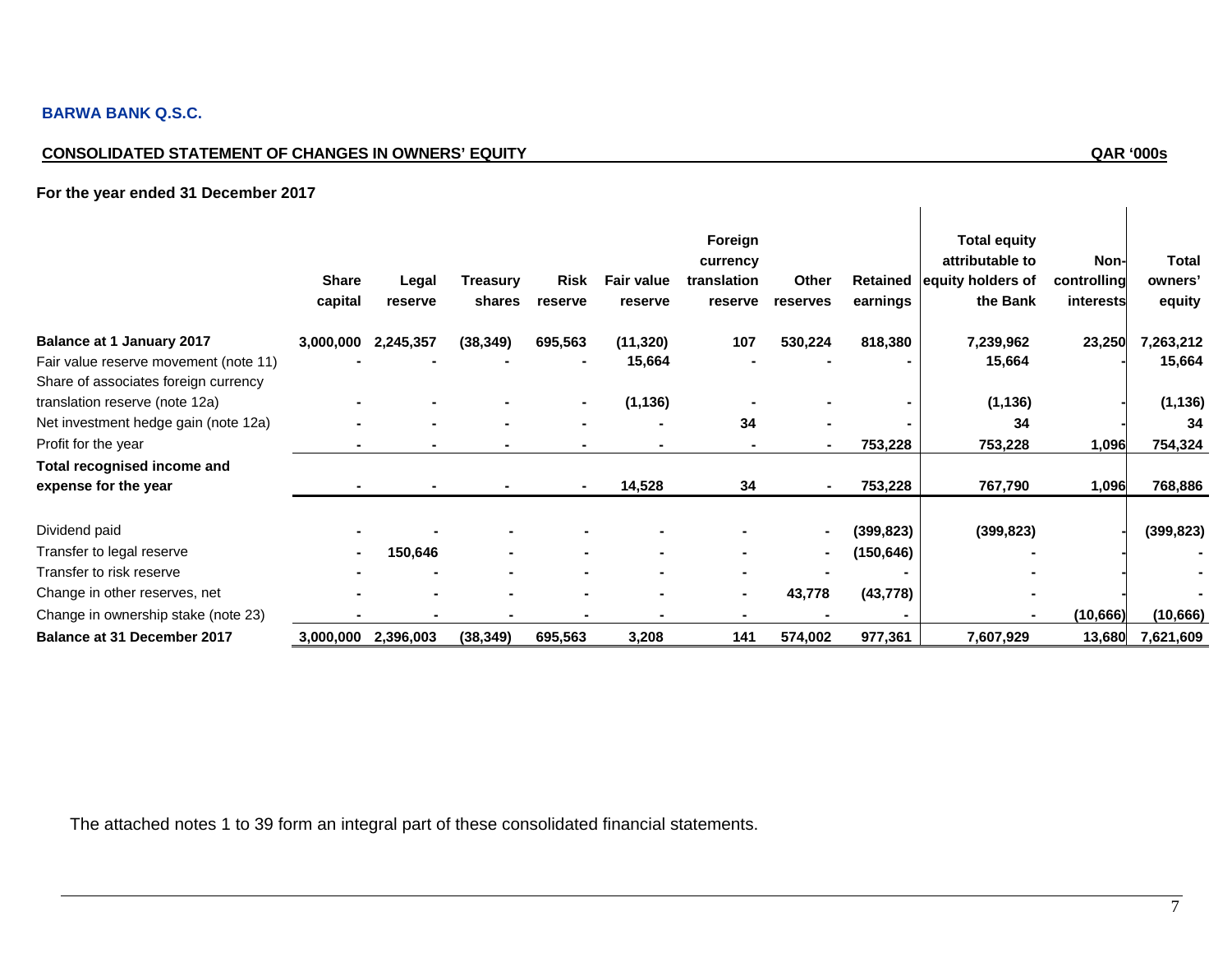# **CONSOLIDATED STATEMENT OF CHANGES IN OWNERS' EQUITY (CONTINUED) QAR '000s**

 $\overline{\phantom{a}}$ 

For the year ended 31 December 2016

|                                                                                                            | Share<br>capital | Legal<br>reserve | Treasury<br>shares | Risk<br>reserve | Fair value<br>reserve | Foreign<br>currency<br>translation<br>reserve | Other<br>reserves        | Retained<br>earnings | Total equity<br>attributable to<br>equity holders of lon-controlling<br>the Bank | interests | Total<br>owners'<br>equity |
|------------------------------------------------------------------------------------------------------------|------------------|------------------|--------------------|-----------------|-----------------------|-----------------------------------------------|--------------------------|----------------------|----------------------------------------------------------------------------------|-----------|----------------------------|
| Balance at 1 January 2016<br>Fair value reserve movement (note 11)<br>Share of associates foreign currency | 3,000,000        | 2,097,700        | (38, 349)          | 616,776         | (15, 430)<br>2,499    | 1,002                                         | 426,951                  | 705,976              | 6,794,626<br>2,499                                                               | 30,242    | 6,824,868<br>2,499         |
| translation reserve (note 12a)                                                                             |                  |                  |                    |                 | 1,611                 | (1,084)                                       |                          |                      | 527                                                                              |           | 527                        |
| Net investment hedge gain (note 12a)                                                                       |                  |                  |                    |                 |                       | 189                                           |                          |                      | 189                                                                              |           | 189                        |
| Profit for the year                                                                                        |                  |                  |                    |                 |                       |                                               |                          | 738,286              | 738,286                                                                          | 516       | 738,802                    |
| Total recognised income and expense                                                                        |                  |                  |                    |                 |                       |                                               |                          |                      |                                                                                  |           |                            |
| for the year                                                                                               |                  |                  |                    |                 | 4,110                 | (895)                                         |                          | 738,286              | 741,501                                                                          | 516       | 742,017                    |
| Dividend paid                                                                                              |                  |                  |                    |                 |                       |                                               |                          | (296,165)            | (296, 165)                                                                       |           | (296, 165)                 |
| Transfer to legal reserve                                                                                  |                  | 147,657          |                    |                 |                       |                                               | $\overline{\phantom{a}}$ | (147, 657)           |                                                                                  |           |                            |
| Transfer to risk reserve                                                                                   |                  |                  | ۰                  | 78,787          |                       |                                               | $\overline{\phantom{a}}$ | (78, 787)            |                                                                                  |           |                            |
| Change in other reserves, net                                                                              |                  |                  |                    |                 |                       |                                               | 103,273                  | (103, 273)           |                                                                                  |           |                            |
| Change in ownership stake (note 23)                                                                        |                  |                  |                    |                 |                       |                                               |                          |                      |                                                                                  | (7,508)   | (7,508)                    |
| Balance at 31 December 2016                                                                                | 3,000,000        | 2,245,357        | (38, 349)          | 695,563         | (11, 320)             | 107                                           | 530,224                  | 818,380              | 7,239,962                                                                        | 23,250    | 7,263,212                  |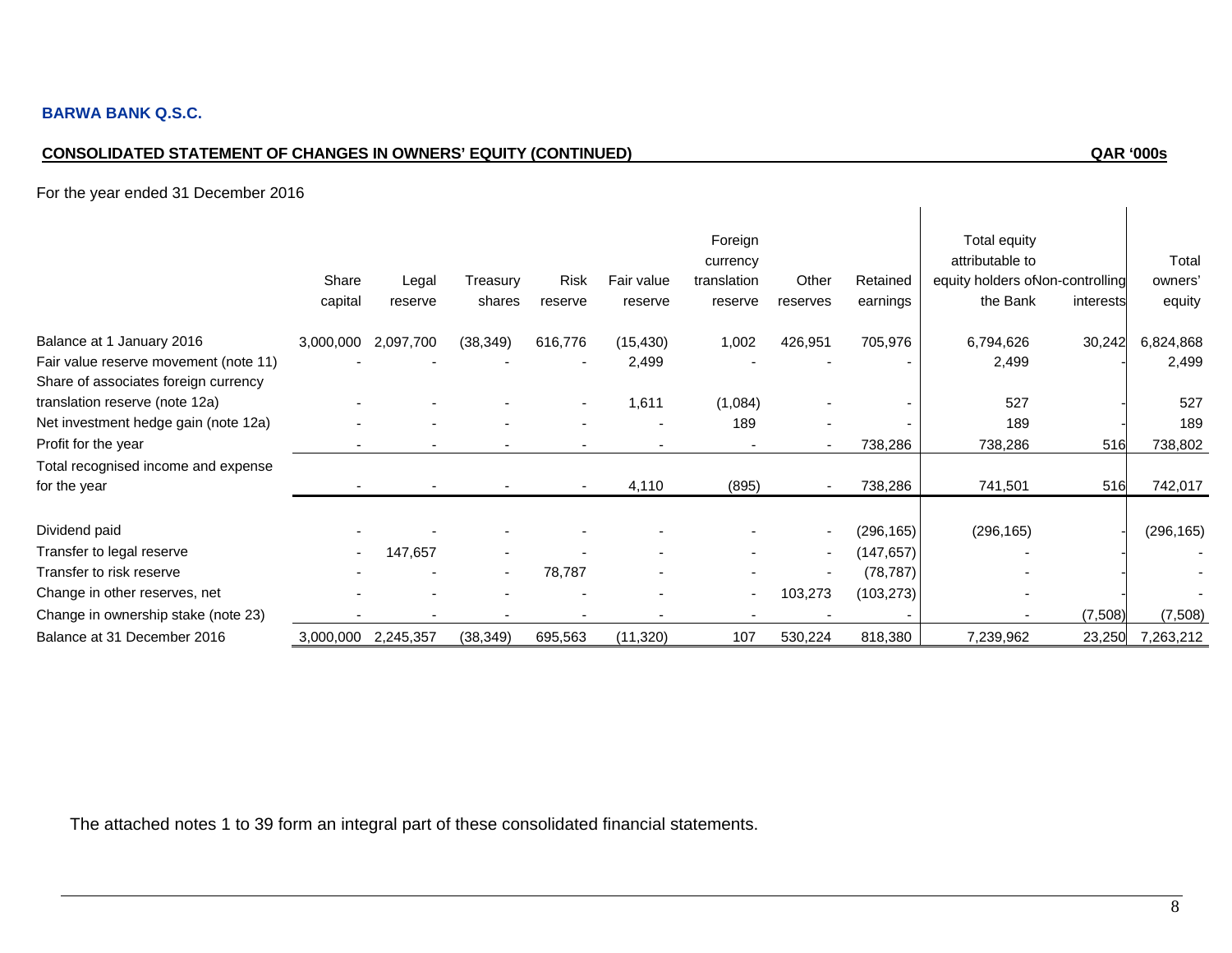## **CONSOLIDATED STATEMENT OF CASH FLOWS QAR '000s**

| For the year ended 31 December                            | <b>Note</b> | 2017        | 2016          |
|-----------------------------------------------------------|-------------|-------------|---------------|
| <b>Cash flows from operating activities</b>               |             |             |               |
| Net profit for the year                                   |             | 754,324     | 738,802       |
| Adjustments for:                                          |             |             |               |
| Impairment loss on financing assets                       |             | 84,735      | 116,921       |
| Impairment loss on investment securities                  | 11          | 26,198      | 8,608         |
| Depreciation                                              | 14          | 28,985      | 33,711        |
| Employees' end of service benefits provision              | 20.1        | 20,266      | 15,657        |
| Net loss / (gain) on sale of investment securities        | 25          | 6,546       | (4,863)       |
| Dividend income                                           | 25          | (65, 388)   | (59,073)      |
| Share of results of associates and joint ventures         | 12          | 6,286       | (5,078)       |
| Gain on disposal of fixed assets                          |             | (361)       | (153)         |
| Profit before changes in operating assets and liabilities |             | 861,591     | 844,532       |
| Change in reserve account with Qatar Central Bank         |             | 220,894     | (171,968)     |
| Change in due from banks                                  |             | 444,641     | 149,668       |
| Change in financing assets                                |             | (1,983,118) | (1, 397, 782) |
| Change in other assets                                    |             | (110, 559)  | 17,288        |
| Change in due to banks                                    |             | 5,705,270   | (1,702,264)   |
| Change in sukuk financing                                 |             | 3,676       | (2, 197, 594) |
| Change in customer current accounts                       |             | 82,849      | (158, 106)    |
| Change in other liabilities                               |             | 13,782      | (210, 346)    |
|                                                           |             | 5,239,026   | (4,826,572)   |
| Dividends received                                        | 25          | 65,388      | 59,073        |
| Employees' end of service benefits paid                   | 20.1        | (6, 266)    | (8, 464)      |
| Net cash from / (used in) operating activities            |             | 5,298,148   | (4, 775, 963) |
| <b>Cash flows from investing activities</b>               |             |             |               |
| (Acquisition) / Disposal of investment securities         |             | (638, 198)  | 862,266       |
| Disposal of associates and joint ventures, net            |             | 73,190      | 7,203         |
| Acquisition of fixed assets                               | 14          | (29, 627)   | (13, 406)     |
| Proceeds from sale of fixed assets                        |             | 4,084       | 736           |
| Net cash (used in) / from investing activities            |             | (590, 551)  | 856,799       |
| Cash flows from financing activities                      |             |             |               |
| Change in unrestricted investment accounts                |             | (3,590,500) | 4,670,835     |
| Dividends paid                                            |             | (399, 823)  | (296, 165)    |
| Net cash (used in) / from financing activities            |             | (3,990,323) | 4,374,670     |
| Net increase in cash and cash equivalents                 |             | 717,274     | 455,506       |
| Cash and cash equivalents at 1 January                    |             | 2,205,072   | 1,749,566     |
|                                                           |             |             |               |
| Cash and cash equivalents at 31 December                  | 34          | 2,922,346   | 2,205,072     |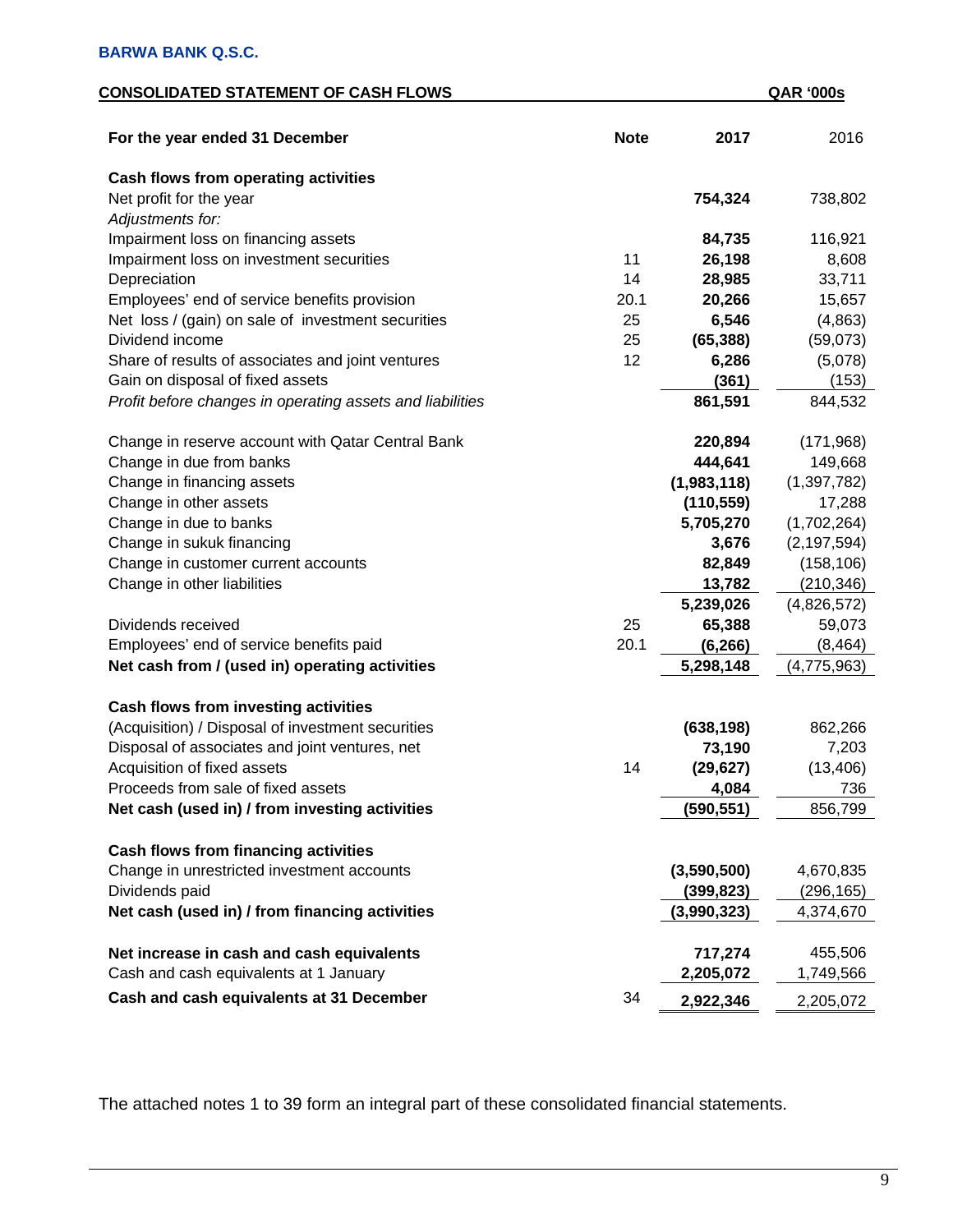## **CONSOLIDATED STATEMENT OF CHANGES IN RESTRICTED INVESTMENT ACCOUNTS**

## **For the year ended 31 December 2017**

|                                           | At 1               |                           |                    |               |                  |                | At 31                     |
|-------------------------------------------|--------------------|---------------------------|--------------------|---------------|------------------|----------------|---------------------------|
|                                           | January            |                           |                    |               |                  |                | <b>December</b>           |
|                                           | 2017               | Movements during the year |                    |               |                  |                | 2017                      |
|                                           |                    | Investment /              |                    | Gross         | <b>Dividends</b> | Group's fee as |                           |
|                                           | <b>Total value</b> | (withdrawal)              | <b>Revaluation</b> | <b>Income</b> | paid             | an agent       | <b>Total value</b>        |
| <b>Discretionary Portfolio Management</b> | 103,958            | 1,567                     | (11, 561)          | 2,907         |                  |                | 96,871                    |
| <b>Other Restricted Wakalas</b>           | 105,950            | 320,953                   |                    |               |                  |                | 426,903<br>$\blacksquare$ |
|                                           | 209,908            | 322,520                   | (11, 561)          | 2,907         |                  |                | 523,774                   |

## For the year ended 31 December 2016

|                                    | At 1        |                           |             |        |                  |                | At 31       |
|------------------------------------|-------------|---------------------------|-------------|--------|------------------|----------------|-------------|
|                                    | January     |                           |             |        |                  |                | December    |
|                                    | 2016        | Movements during the year |             |        |                  |                | 2016        |
|                                    |             | Investment /              |             | Gross  | <b>Dividends</b> | Group's fee as |             |
|                                    | Total value | (withdrawal)              | Revaluation | Income | paid             | an agent       | Total value |
| Discretionary Portfolio Management | 198.985     | (98, 506)                 | 1.941       | 538. ا |                  |                | 103,958     |
| <b>Other Restricted Wakalas</b>    | 105,950     |                           |             |        |                  |                | 105,950     |
|                                    | 304,935     | (98, 506)                 | 941. ا      | .538   |                  |                | 209,908     |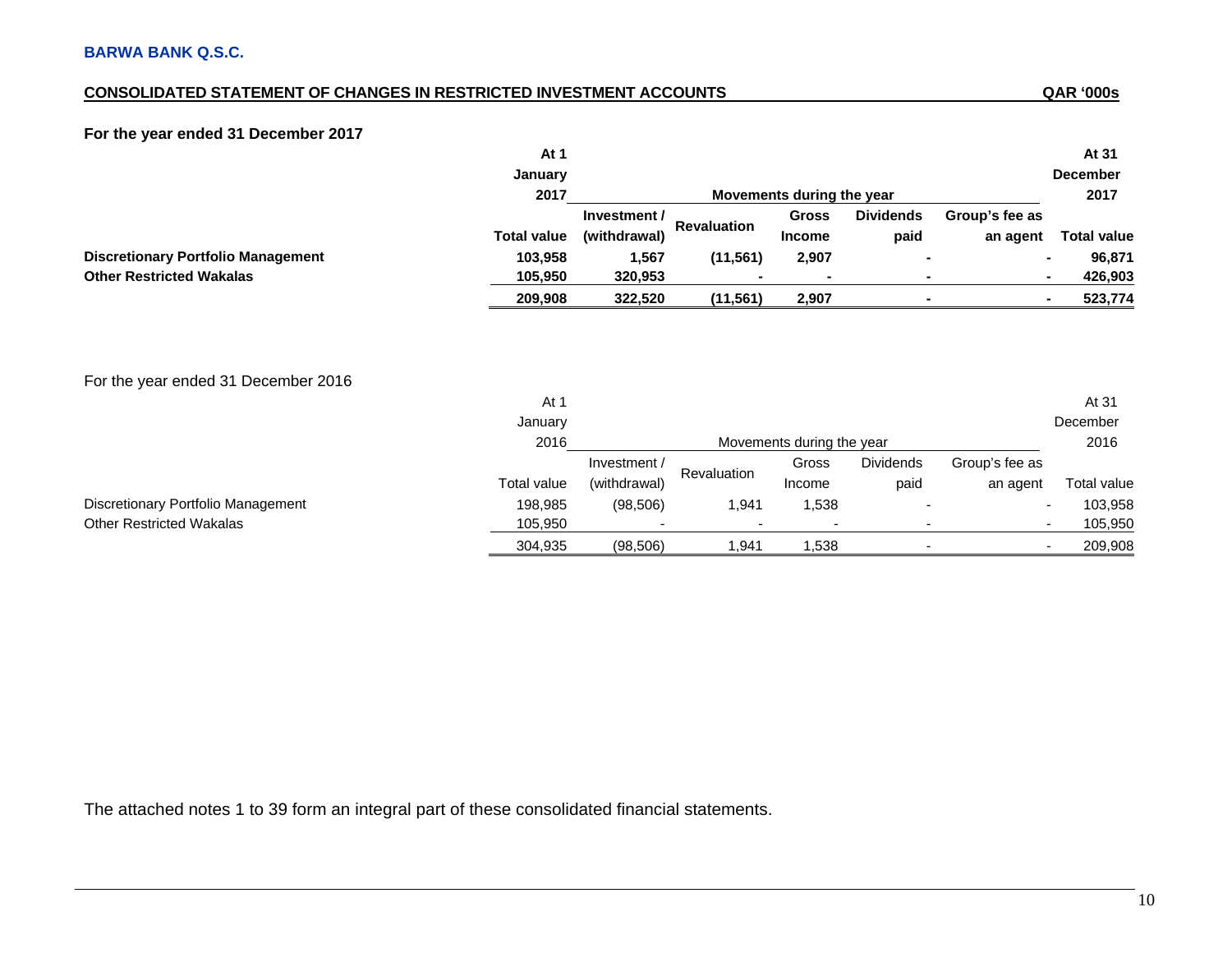## **1. REPORTING ENTITY**

Barwa Bank (the "Bank") was incorporated as a Qatari Shareholding Company in the State of Qatar under Commercial Registration No. 38012 dated 28 January 2008 (the "date of incorporation"). The Bank commenced its activities on 1 February 2009 under Qatar Central Bank ("QCB") License No. RM/19/2007. The Bank operates through its head office situated on Grand Hamad Street, Doha and its 6 branches in Doha, State of Qatar.

The Bank and its subsidiaries (together referred to as the "Group" and individually referred to as "Group entities") are primarily engaged in investing, financing and advisory activities in accordance with Islamic Shari'a principles as determined by the Shari'a Committee of the Bank and provisions of its Memorandum and Articles of Association. Investment activities are carried out for proprietary purpose and on behalf of customers.

The Bank is owned 20.36% by General Retirement and Social Insurance Authority, 20.36% by Military Pension Fund (Qatar), 12.13% by Qatar Holding, the strategic and direct investment arm of Qatar Investment Authority being the sovereign wealth fund of the State of Qatar; with remaining shares are owned by several individuals and corporate entities.

The Bank and two other local banks, namely Masraf Al Rayan Q.P.S.C. and International Bank of Qatar Q.S.C., announced on 19 December 2016 that they have entered into initial negotiations regarding a potential merger of the three banks. The potential merger is subject to the approval of the Qatar Central Bank ("QCB"), the QFMA, the Ministry of Economy and Commerce and other relevant official bodies in the State of Qatar, and the approval of the shareholders in each of the three banks after completion of a detailed legal and financial due diligence. If the merger is approved, the new merged entity will maintain all its dealings in compliance with Shari'a principles. A committee composed of the management of the three banks has been established in order to oversee the merger according to an initial timeline which has been approved by the Boards of Directors of the three banks. Initial legal and financial due diligence performed by the individual banks are currently under review by the regulator.

The principal subsidiaries of the Group are as follows:

| Name of subsidiary                     | <b>Country of</b><br>incorporation | Date of<br>Acquisition / | Percentage of<br>ownership |      |  |
|----------------------------------------|------------------------------------|--------------------------|----------------------------|------|--|
|                                        |                                    | incorporation            | 2017                       | 2016 |  |
| The First Investor P.Q.S.C. ("TFI")    | Qatar                              | 13 December 2009         | 100%                       | 100% |  |
| First Finance Company P.Q.S.C. ("FFC") | Qatar                              | 12 July 2010             | 100%                       | 100% |  |
| First Leasing Company P.Q.S.C ("FLC")  | Qatar                              | 13 July 2010             | 100%                       | 100% |  |
| TFI GCC Equity Opportunities Fund      | Qatar                              | 31 October 2012          | 84%                        | 75%  |  |
| <b>BBG Sukuk limited</b>               | Cayman Islands                     | 30 April 2015            | ٠                          | ٠    |  |

 (i) TFI provides a full range of investment banking products and services that comply with Shari'a principles.

(ii) FFC is engaged in Shari'a compliant financing activities in accordance with its Articles of Association and QCB regulations.

- (iii) FLC is primarily engaged in the Islamic leasing business.
- (iv) TFI GCC Equity Opportunities Fund is an open end fund founded by the Bank and managed by TFI. It invests in marketable equities and debt securities of entities, having Shari'a compliant business model and incorporated in GCC to earn return for its unit holders.
- (v) BBG Sukuk Limited was incorporated in the Cayman Islands as an exempted company with limited liability for the sole purpose of Sukuk financing (issuance) for the benefit of the Bank.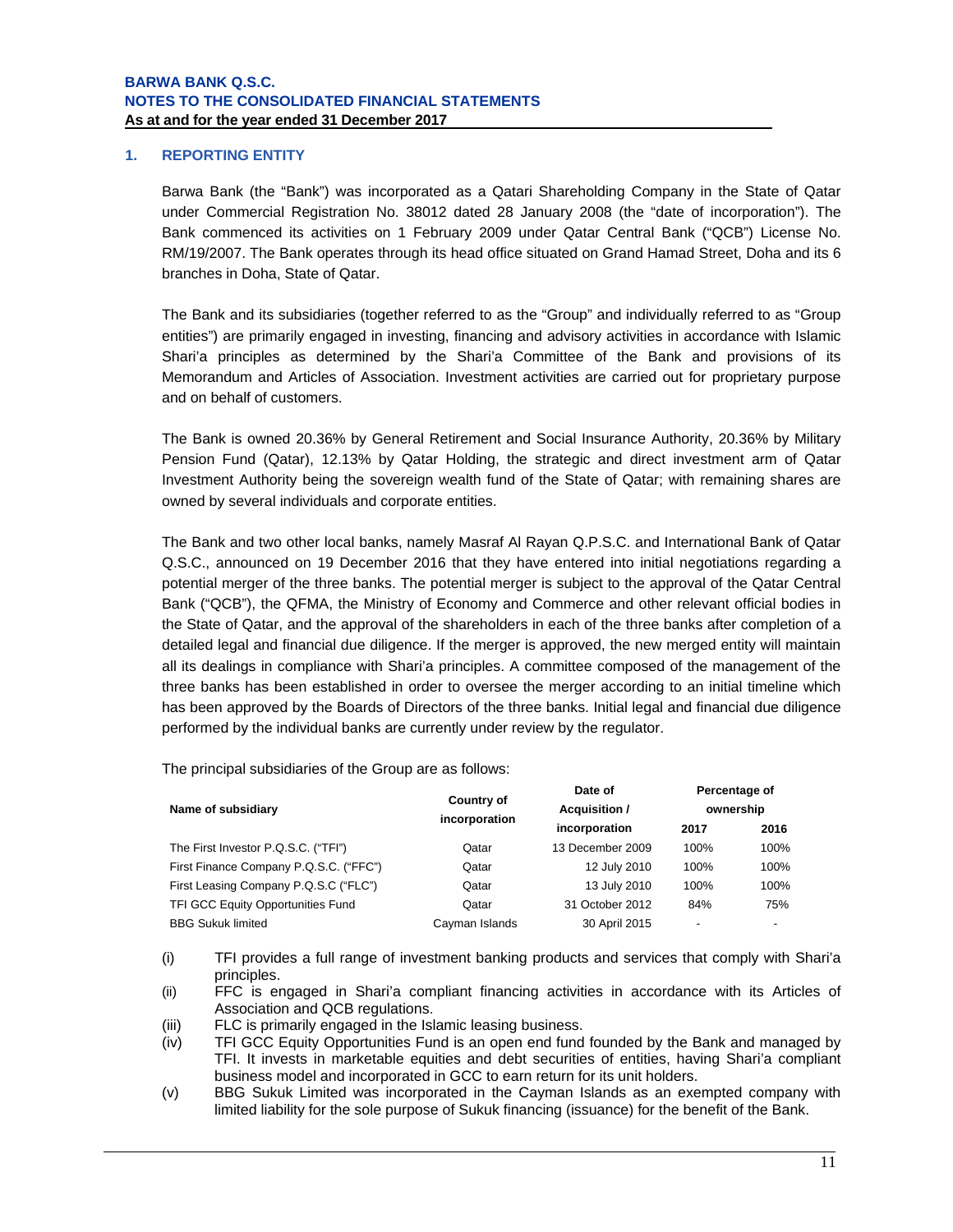## **2. BASIS OF PREPARATION**

#### **(a) Statement of compliance**

The consolidated financial statements have been prepared in accordance with Financial Accounting Standards ("FAS") issued by the Accounting and Auditing Organisation for Islamic Financial Institutions ("AAOIFI") and the applicable provisions of Qatar Central Bank ("QCB") regulations. In line with the requirements of AAOIFI, for matters that are not covered by FAS, the Group uses guidance from the relevant International Financial Reporting Standards ("IFRS") as issued by the International Accounting Standards Board ("IASB").

### **(b) Basis of measurement**

The consolidated financial statements have been prepared under the historical cost basis except for investments carried at fair value through equity, investments carried at fair value through the income statement, investment property and risk management instruments, which are measured at fair value.

### **(c) Functional and presentation currency**

These consolidated financial statements are presented in Qatari Riyal ("QAR"), which is the Bank's functional currency. Except as otherwise indicated, financial information presented in QAR has been rounded to the nearest thousands. The functional currencies for the Group entities have also been assessed as Qatari Riyal.

### **(d) Use of estimates and judgments**

The preparation of the consolidated financial statements in conformity with FAS requires management to make judgments, estimates and assumptions that affect the application of accounting policies and the reported amounts of assets, liabilities, income and expenses. Actual results may differ from these estimates.

Estimates and underlying assumptions are reviewed on an ongoing basis. Revisions to accounting estimates are recognised in the period in which the estimate is revised and in any future periods affected.

Information about significant areas of estimation uncertainty and critical judgments in applying accounting policies that have the most significant effect on the amounts recognised in the consolidated financial statements are described in note 5.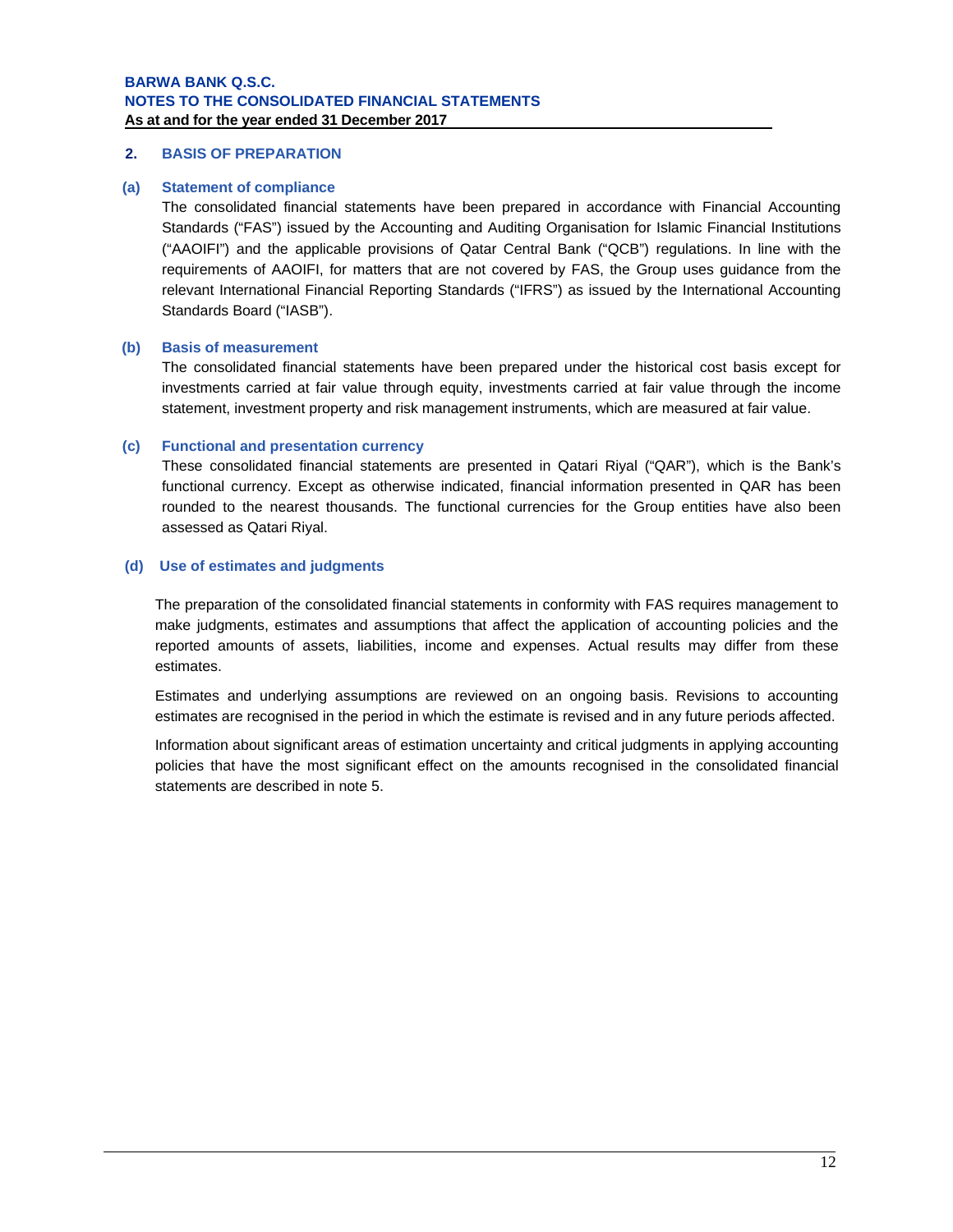## **3. SIGNIFICANT ACCOUNTING POLICIES**

The accounting policies set out below have been applied consistently to all periods presented in these consolidated financial statements, and have been applied consistently by Group entities except the adoption of new financial accounting standards as detailed in note 3 (z).

### **(a) Basis of consolidation**

#### **(i) Subsidiaries**

Subsidiaries are entities controlled by the Group. The financial statements of subsidiaries are included in the consolidated financial statements from the date that control commences until the date that control ceases.

Control is the power to govern the financial and operating policies of an entity so as to obtain benefits from its activities and is generally assumed when the Group holds, directly or indirectly, majority of the voting rights of the entity. In assessing control, the Group takes into consideration potential voting rights that currently are exercisable.

The accounting policies of subsidiaries have been changed when necessary to align them with the policies adopted by the Group.

### **(ii) Non-controlling interests**

Interests in the equity of subsidiaries not attributable to the parent are reported in consolidated statement of financial position in owners' equity. Profits or losses attributable to non-controlling interests are reported in the consolidated income statement as income attributable to non-controlling interests. Losses applicable to the non-controlling interests in a subsidiary are allocated to the non-controlling interests even if doing so causes the non-controlling interests to have a deficit balance.

The Group treats transactions with non-controlling interests as transactions with equity owners of the Group. For purchases from non-controlling interests, the difference between any consideration paid and the relevant share acquired of the carrying value of net assets of the subsidiary is recorded in owners' equity. Gains or losses on disposals to non-controlling interests are also recorded in owners' equity.

When the Group ceases to have control or significant influence, any retained interest in the entity is remeasured to its fair value, with the change in carrying amount recognised in consolidated income statement. The fair value is the initial carrying amount for the purposes of subsequently accounting for the retained interest as an associate, joint venture or financial asset. In addition, any amounts previously recognised in owners' equity in respect of that entity are accounted for as if the Group had directly disposed of the related assets or liabilities. This may mean that amounts previously recognised in other equity are reclassified to consolidated income statement.

If the ownership interest in an associate is reduced but significant influence is retained, only a proportionate share of the amounts previously recognised in equity is reclassified to consolidated income statement where appropriate.

#### **(iii) Transactions eliminated on consolidation**

Intra-group balances, income and expenses (except for foreign currency transaction gains or losses) arising from intra-group transactions, are eliminated in preparing the consolidated financial statements. Unrealised losses are eliminated in the same way as unrealised gains, but only to the extent that there is no evidence of impairment.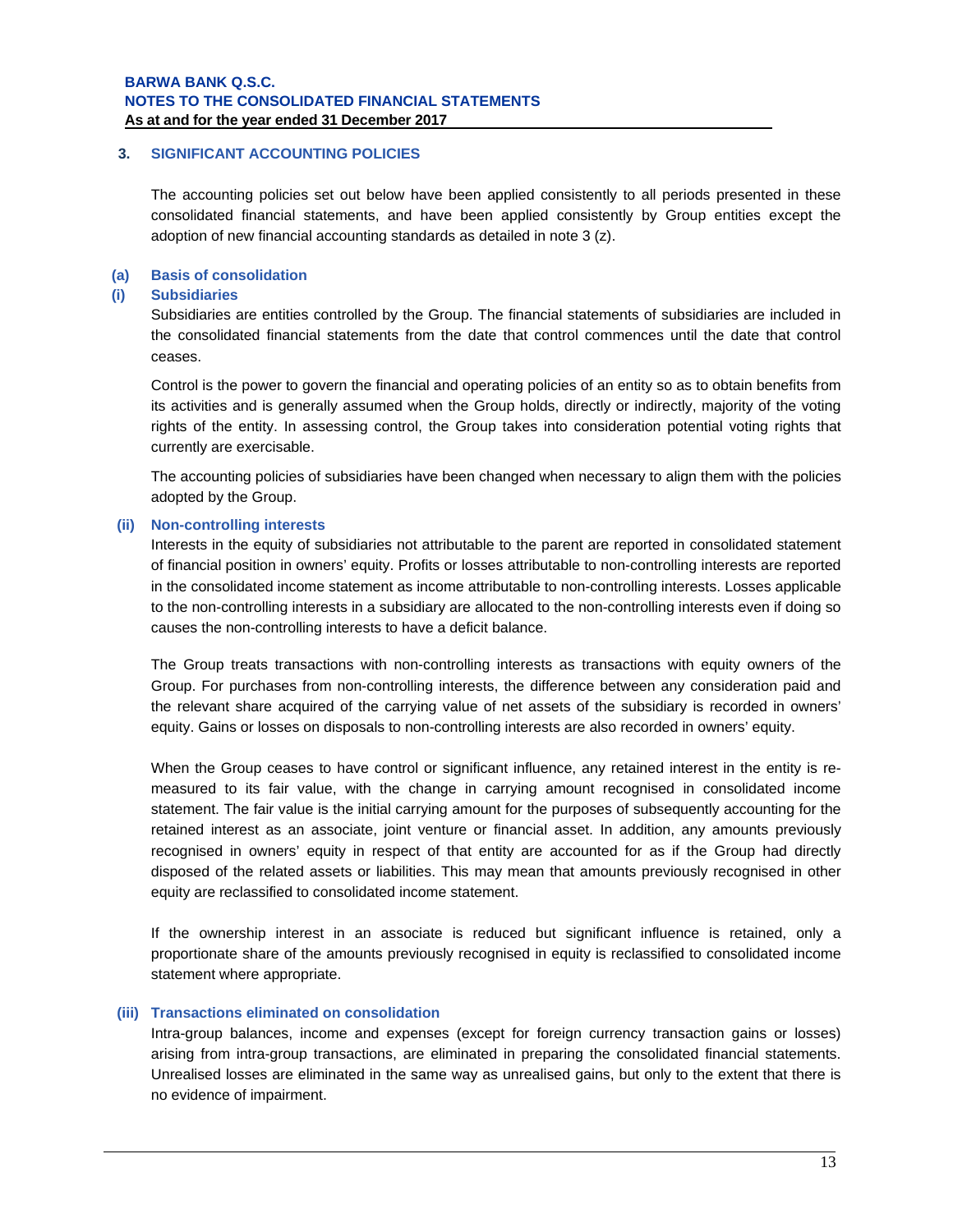## **3. SIGNIFICANT ACCOUNTING POLICIES (CONTINUED)**

**(a) Basis of consolidation (continued)**

#### **(iv) Associates and joint ventures**

Associates are entities over which the Bank has significant influence but not control, generally significant influence presumed to exist when the Group has 20% or more of the voting rights.

Joint Ventures are those entities over whose activities the group has joint control, established by contractual agreement and requiring unanimous consent for strategic, financial and operating decisions. A joint venture is a joint arrangement whereby the parties that have joint control of the arrangement have rights to the net assets of the arrangement.

Investments in associates and joint ventures are accounted for by the equity method of accounting and are initially recognised at cost (including transaction costs directly related to acquisition of investment in associate). The Bank's investment in associates and joint ventures includes goodwill (net of any accumulated impairment loss) identified on acquisition.

The Bank's share of its associates' and joint ventures post-acquisition profits or losses is recognised in the consolidated income statement; its share of post-acquisition movements in reserve is recognised in equity. The cumulative post-acquisition movements are adjusted against the carrying amount of the investment. When the Bank's share of losses in an associate or joint venture equals or exceeds its interest in the associate or joint venture, including any other unsecured receivables, the Bank does not recognise further losses, unless it has incurred obligations or made payments on behalf of the associate or joint venture.

Intergroup gains on transactions between the Bank and its associates and joint ventures are eliminated to the extent of the Bank's interest in the associates and joint ventures. Intragroup losses are also eliminated unless the transaction provides evidence of an impairment of the asset transferred. Dilution gains and losses in associates and joint ventures are recognised in the consolidated income statement. The accounting policies of associates and joint ventures have been changed where necessary to ensure consistency with policies adopted by the Group.

#### **(b) Foreign currency transactions and balances**

Foreign currency transactions are denominated, or that require settlement in a foreign currency are translated into the respective functional currencies of the operations at the spot exchange rates at the transaction dates.

Monetary assets and liabilities denominated in foreign currencies at the reporting date are translated into the functional currency at the spot exchange rate at that date. Non-monetary assets and liabilities denominated in foreign currencies that are measured at fair value are retranslated into the functional currency at the spot exchange rate at the date that the fair value was determined. Non-monetary assets and liabilities that are measured in terms of historical cost in a foreign currency are translated using the exchange rate at the date of the transaction.

Foreign currency differences resulting from the settlement of foreign currency transactions and arising on translation at period end exchange rates of monetary assets and liabilities denominated in foreign currencies are recognised in consolidated income statement.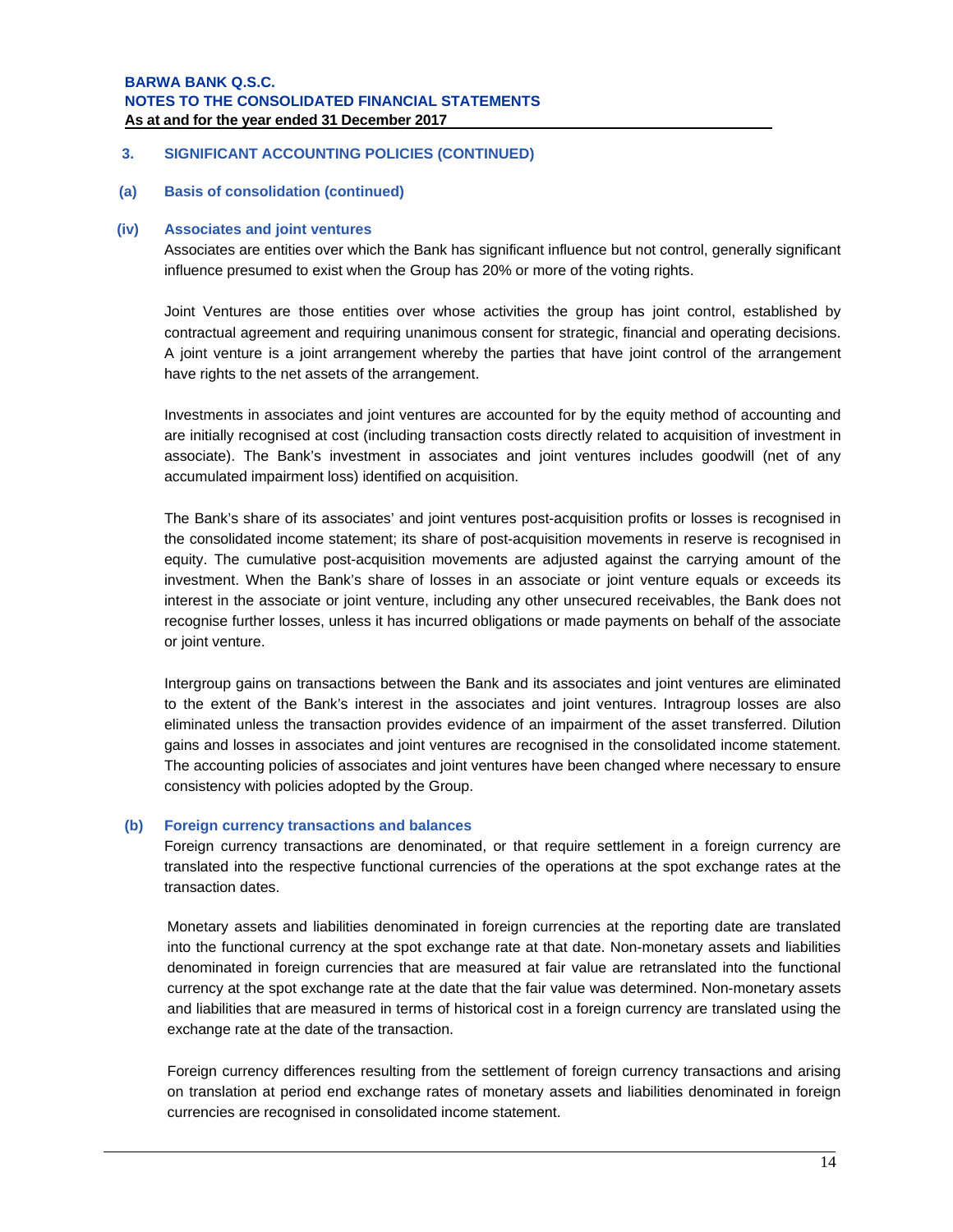#### **3. SIGNIFICANT ACCOUNTING POLICIES (CONTINUED)**

#### **(b) Foreign currency transactions and balances (Continued)**

Foreign currency differences are generally recognised in consolidated income statement. However, foreign currency differences arising from the translation of the following items are recognized in consolidated statement of changes in equity:

-Fair value through equity investments (except on impairment, in which case foreign currency differences that have been recognized in consolidated statement of changes in equity are reclassified to consolidated income statement);

-A financial liability designated as a hedge of net investment in a foreign operation to the extent that the hedge is effective.

#### *Foreign operations*

The assets and liabilities of foreign operations are translated into Qatari Riyal at the rate of exchange prevailing at the reporting date and their income statement is translated at exchange rates prevailing at the dates of the transactions. The exchange differences arising on the translation are recognised in consolidated statement of changes in equity. On disposal of a foreign operation, the component of consolidated statement of changes in equity relating to that particular foreign operation is recognised in the consolidated income statement.

#### *Hedge of a net investment in foreign operation*

The Group applies hedge accounting to foreign currency differences arising between the functional currency of the foreign operation and the Company's functional currency.

To the extent that the hedge is effective, foreign currency differences arising on the translation of a financial liability designated as a hedge of a net investment in a foreign operation are recognised in consolidated statement of changes in equity and accumulated in the foreign currency translation reserve. Any remaining differences are recognised in consolidated income statement. When the hedged net investment is disposed of, the relevant amount in the foreign currency translation reserve is transferred to consolidated income statement as part of the gain or loss on disposal.

### **(c) Investment securities**

Investment securities comprise investments in debt-type and equity-type financial instruments.

#### **(i) Classification**

Debt-type instruments are investments that have terms that provide fixed or determinable payments of profits and capital. Equity-type instruments are investments that do not exhibit features of debt-type instruments and include instruments that evidence a residual interest in the assets of an entity after deducting all its liabilities.

## *Debt-type instruments*

Investments in debt-type instruments are classified into the following categories: 1) at amortised cost or 2) at fair value through income statement.

A debt-type investment is classified and measured at amortised cost only if the instrument is managed on a contractual yield basis or the instrument is not held for trading and has not been designated at fair value through the income statement.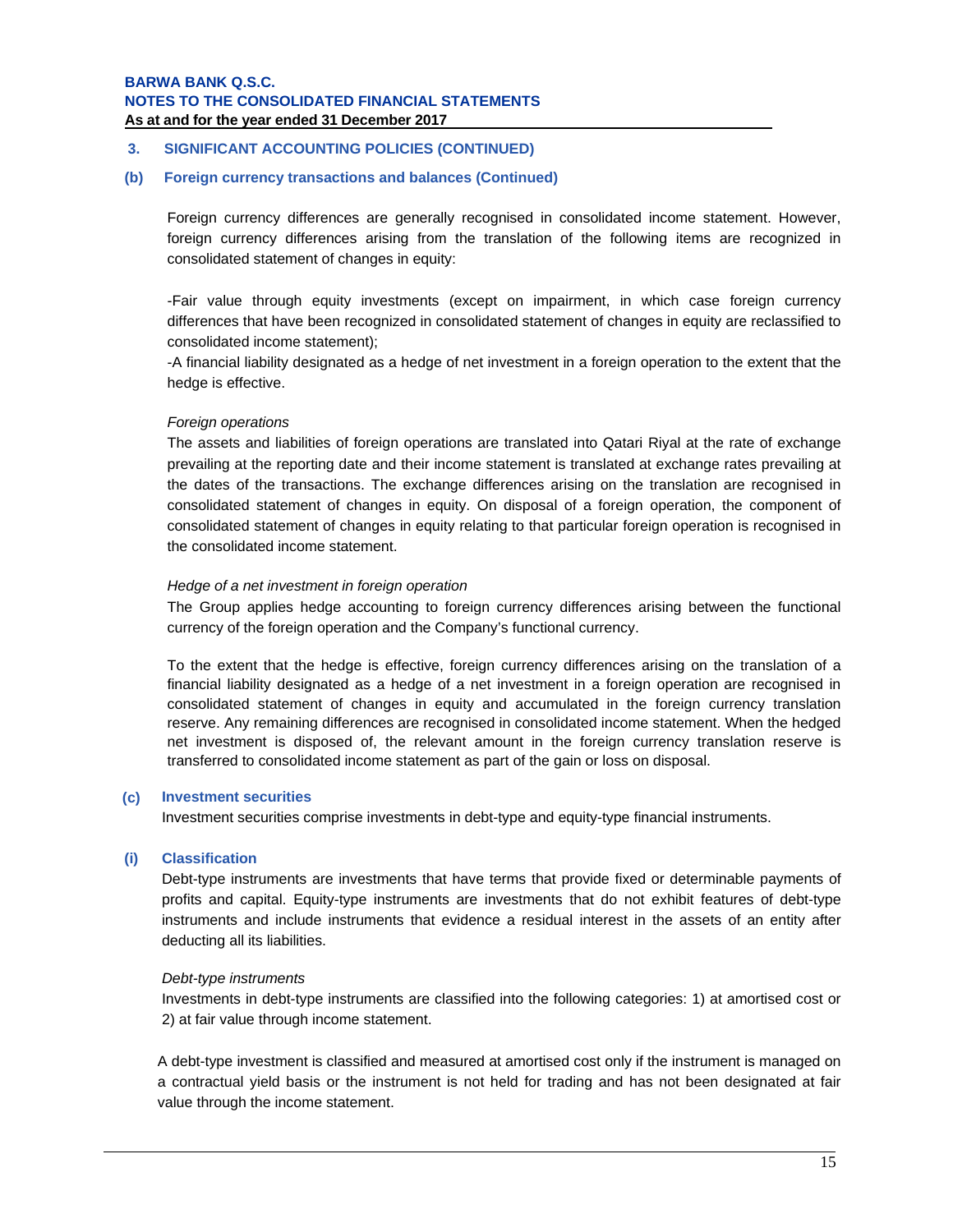## **3. SIGNIFICANT ACCOUNTING POLICIES (CONTINUED)**

## **(c) Investment securities (continued)**

#### **(i) Classification (continued)**

Debt-type investments classified and measured at fair value through income statement include investments held for trading or designated at fair value through income statement. At inception, a debttype investment managed on a contractual yield basis, can only be designated at fair value through income statement if it eliminates an accounting mismatch that would otherwise arise on measuring the assets or liabilities or recognising the gains or losses on them on different bases.

### *Equity-type instruments*

Investments in equity type instruments are classified into the following categories: 1) at fair value through income statement or 2) at fair value through equity.

Equity-type investments classified and measured at fair value through income statement include investments held for trading or designated at fair value through income statement.

An investment is classified as held for trading if acquired or originated principally for the purpose of generating a profit from short-term fluctuations in price or dealer's margin. Any investments that form part of a portfolio where there is an actual pattern of short-term profit taking are also classified as 'held for trading'.

Equity-type investments designated at fair value through income statement include investments which are managed and evaluated internally for performance on a fair value basis.

On initial recognition, the Bank makes an irrevocable election to designate certain equity instruments that are not designated at fair value through income statement to be classified as investments at fair value through equity.

## **(ii) Recognition and derecognition**

Investment securities are recognised at the trade date i.e. the date that the Group contracts to purchase or sell the asset, at which date the Group becomes party to the contractual provisions of the instrument. Investment securities are de-recognised when the rights to receive cash flows from the financial assets have expired or where the Group has transferred substantially all risk and rewards of ownership.

#### **(iii) Measurement**

#### *Initial recognition*

Investment securities are initially recognised at fair value plus transaction costs, except for transaction costs incurred to acquire investments at fair value through income statement which are charged to consolidated income statement.

#### *Subsequent measurement*

Investments at fair value through income statement are re-measured at fair value at the end of each reporting period and the resultant re-measurement gains or losses is recognised in the consolidated income statement in the period in which they arise. Subsequent to initial recognition, investments classified at amortised cost are measured at amortised cost using the effective profit method less any impairment allowance. All gains or losses arising from the amoritisation process and those arising on derecognition or impairment of the investments, are recognised in the consolidated income statement.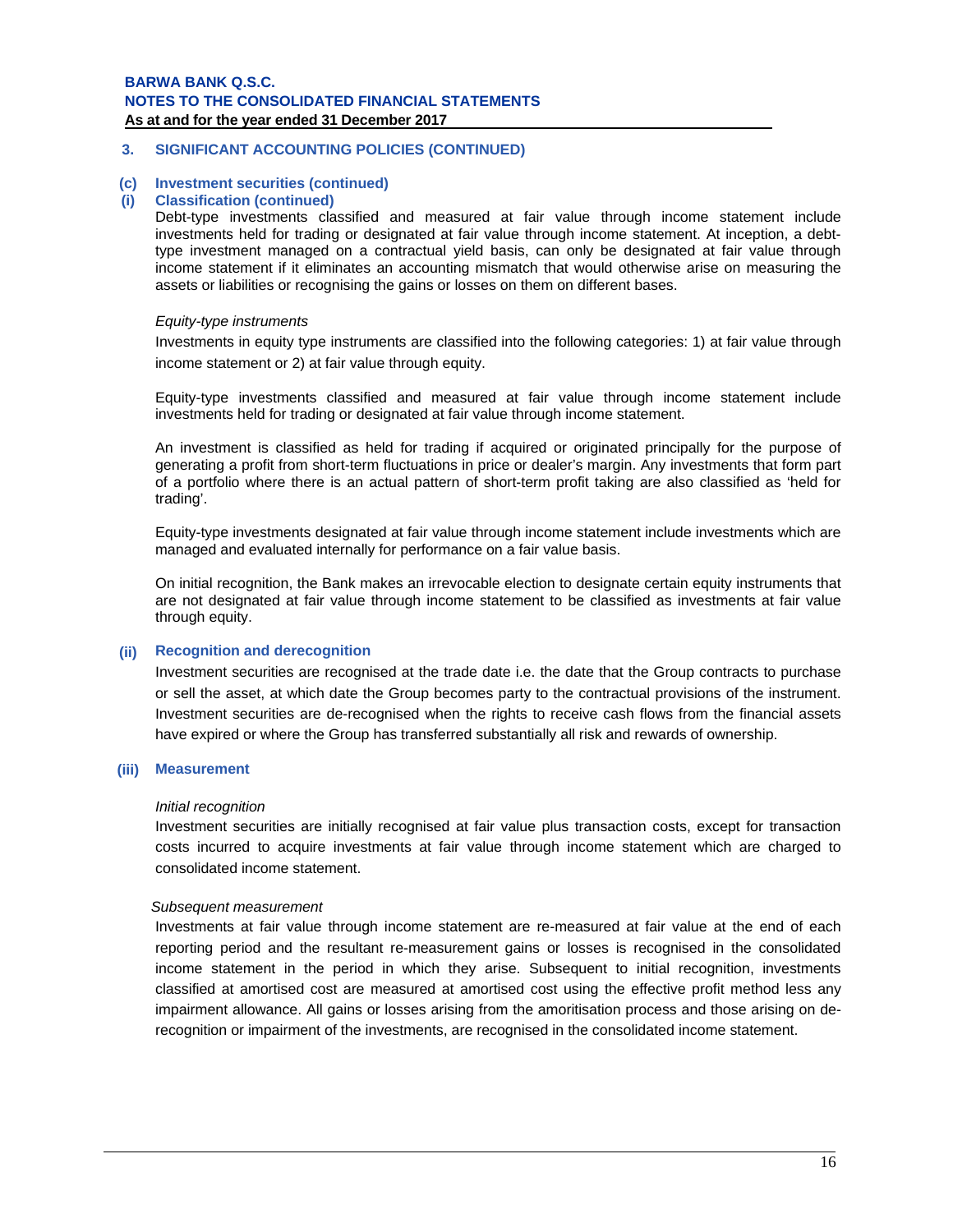## **3. SIGNIFICANT ACCOUNTING POLICIES (CONTINUED)**

## **(c) Investment securities (continued)**

### **(iii) Measurement (continued)**

Investments at fair value through equity are re-measured at their fair values at the end of each reporting period and the resultant gain or loss, arising from a change in the fair value of investments are recognised in the consolidated statement of changes in owners' equity and presented in a separate fair value reserve within equity. When the investments classified as fair value through equity are sold, impaired, collected or otherwise disposed of, the cumulative gain or loss previously recognised in the consolidated statement of changes in equity is transferred to the consolidated income statement.

Investments which do not have a quoted market price or other appropriate methods from which to derive a reliable measure of fair value when on a continuous basis cannot be determined, are stated at cost less impairment allowance, (if any).

### **(iv) Measurement principles**

### *Amortised cost measurement*

The amortised cost of a financial asset or liability is the amount at which the financial asset or liability is measured at initial recognition, minus capital repayments, plus or minus the cumulative amortisation using the effective profit method of any difference between the initial amount recognised and the maturity amount, minus any reduction for impairment. The calculation of the effective profit rate includes all fees and points paid or received that are an integral part of the effective profit rate.

## *Fair value measurement*

Fair value is the amount for which an asset could be exchanged or an obligation settled between well informed and willing parties (seller and buyer) in an arm's length transaction. The Group measures the fair value of quoted investments using the market closing bid price for that instrument. For unlisted investments, the Group recognises any increase in the fair value when they have reliable indicators to support such an increase and to evaluate the fair value of these investments. These reliable indicators are limited to the most recent transactions for the specific investment or similar investments made in the market on a commercial basis between willing and informed parties.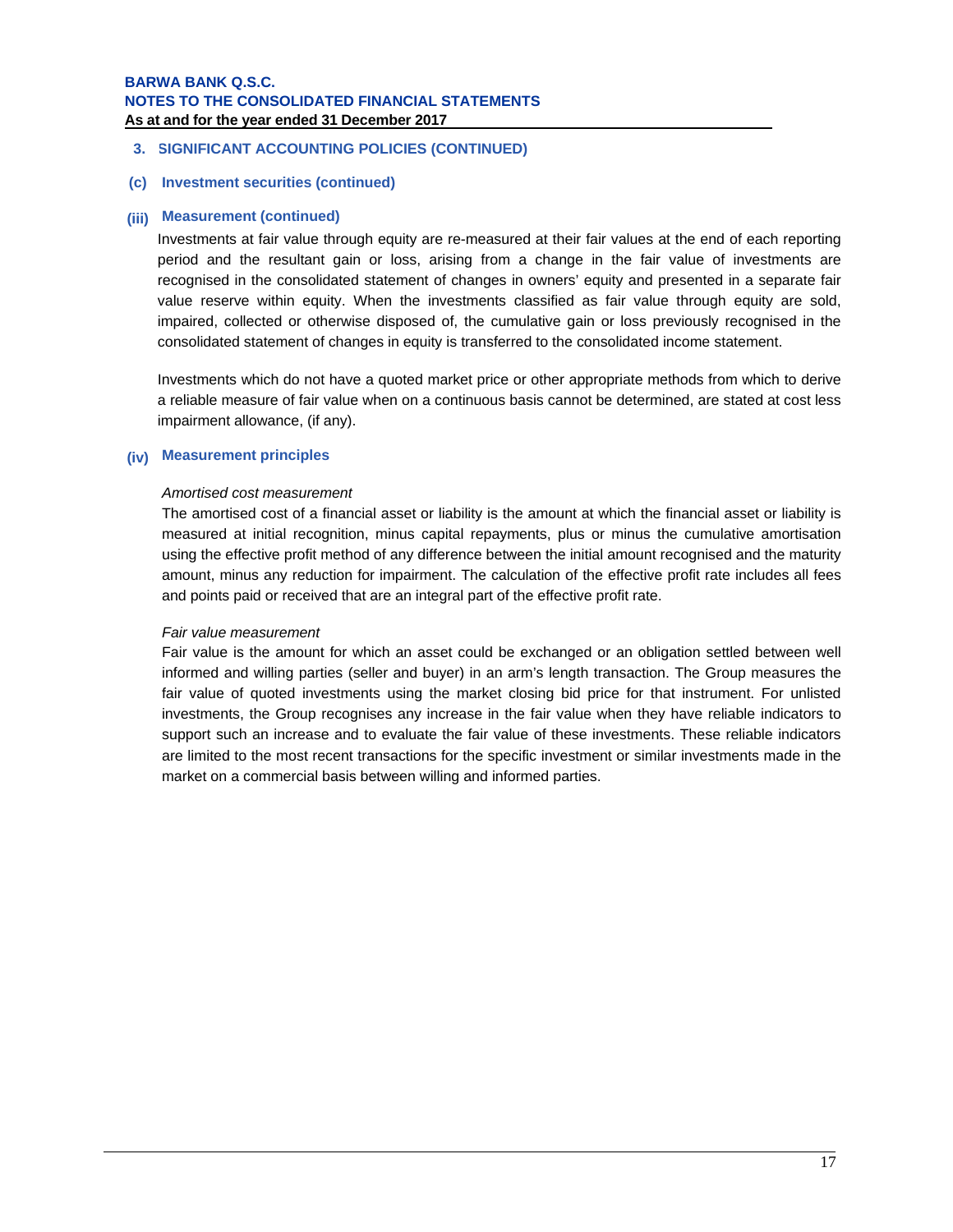## **3. SIGNIFICANT ACCOUNTING POLICIES (CONTINUED)**

## **(d) Financing assets**

Financing assets comprise Shari'a compliant financing provided by the Group with fixed or determinable payments. These include financing provided through Murabaha, Mudaraba, Musawama, Ijarah, Istisna'a, Wakala and other modes of Islamic financing. Financing assets are stated at their amortised cost less impairment allowances (if any).

### *Murabaha and Musawama*

Murabaha and Musawama receivables are sales on deferred terms. The Group arranges a Murabaha and Musawama transaction by buying a commodity (which represents the object of the Murabaha) and selling it to the Murabeh (a beneficiary) at a margin of profit over cost. The sales price (cost plus the profit margin) is repaid in installments by the Murabeh over the agreed period. Murabaha and Musawama receivables are stated net of deferred profits and impairment allowance (if any).

Based on QCB instructions Chapter VII, Section D, Para 3/2/1, the Bank applies the rule of binding the purchase orderer to its promise in the Murabaha sale, and not enters into any Murabaha transaction in which the purchase orderer does not undertake to accept the goods if they meet the specifications.

### *Mudaraba*

Mudaraba financing are partnerships in which the Group contributes the capital. These contracts are stated at fair value of consideration given less impairment allowance (if any).

### *Ijarah*

Ijarah receivables arise from financing structures when the purchase and immediate lease of an asset are at cost plus an agreed profit (in total forming fair value). The amount is settled on a deferred payment basis. Ijarah receivables are carried at the aggregate of the minimum lease payments, less deferred income (in total forming amortised cost) and impairment allowance (if any). *Istisna'a* 

Istisna'a is a sales contract in which the Group acts as 'al-sani' (a seller) with an 'al-mustasni' (a purchaser) and undertakes to manufacture or otherwise acquire a product based on the specification received from the purchaser, for an agreed upon price.

Istisna'a revenue is the total price agreed between the seller and purchaser including the Group's profit margin. The Group recognises Istisna'a revenue and profit margin based on percentage of completion method by taking in account the difference between total revenue (cash price to purchaser) and Group's estimated cost. The Group's recognises anticipated losses on Istisna'a contract as soon as they are anticipated.

## *Wakala*

Wakala contracts represent agency agreements between two parties. One party, the provider of funds (Muwakkil) appoints the other party as an agent (Wakeel) with respect to the investment of the Muwakkil funds in a Shari'a compliant transaction. The Wakeel uses the funds based on the nature of the contract and offer an anticipated return to the Muwakkil. Wakala contracts are stated at amortised cost.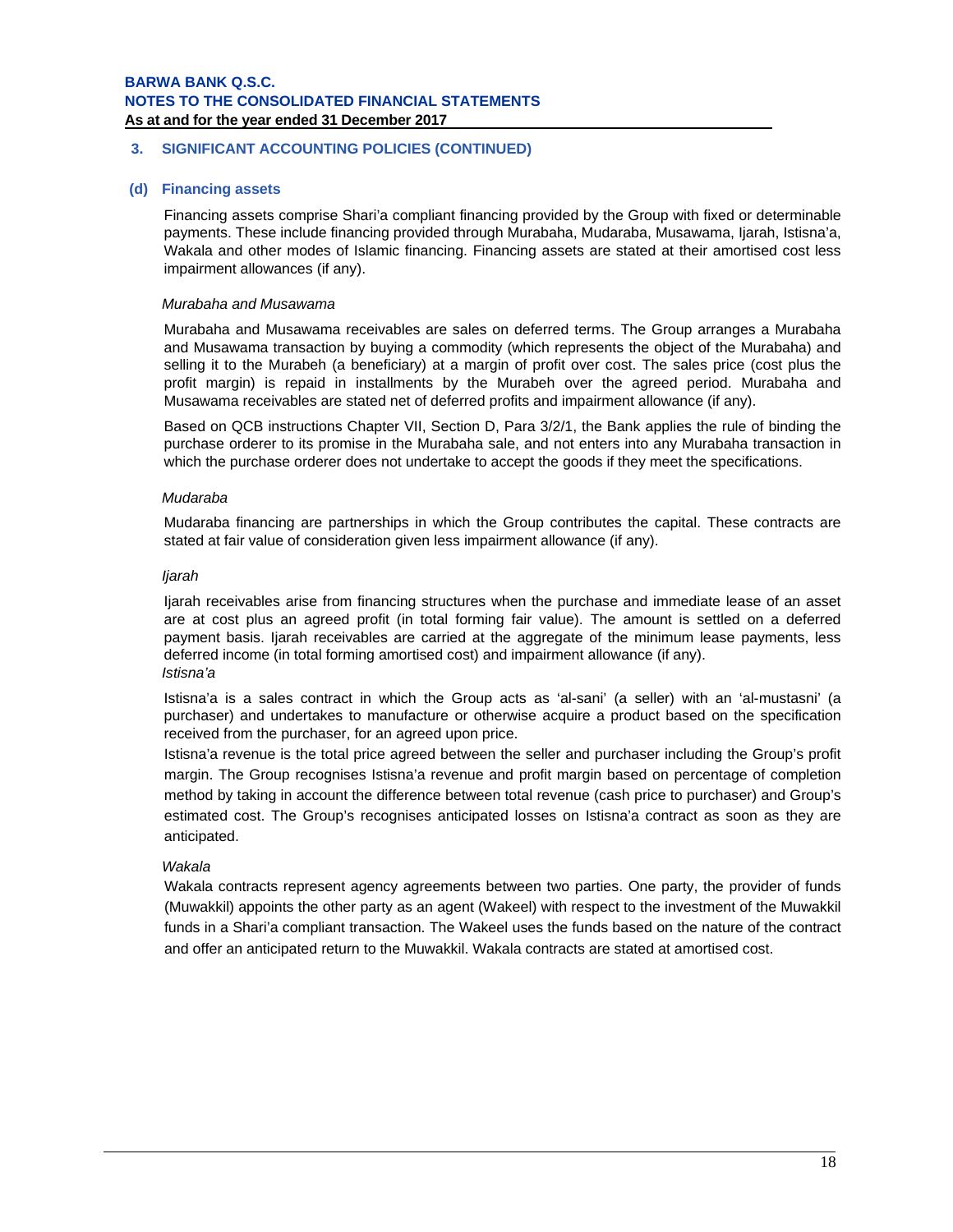- **3. SIGNIFICANT ACCOUNTING POLICIES (CONTINUED)**
- **(e) Other financial assets and liabilities**

## **(i) Recognition and initial measurement**

The Group initially recognises due from banks, financing assets, customer current accounts, due to banks, and financing liabilities including sukuk financing on the date at which they are originated. All other financial assets and liabilities are initially recognised on the settlement date at which the Group becomes a party to the contractual provisions of the instrument.

A financial asset or financial liability is measured initially at fair value plus, for an item not at fair value through income statement, transaction costs that are directly attributable to its acquisition or issue.

## **(ii) De-recognition of financial assets and financial liabilities**

The Group de-recognises a financial asset when the contractual rights to the cash flows from the financial asset expire, or when it transfers the financial asset in a transaction in which substantially all the risks and rewards of ownership of the financial asset are transferred or in which the Group neither transfers nor retains substantially all the risks and rewards of ownership and it does not retain control of the financial asset. Any interest in transferred financial assets that qualify for de-recognition that is created or retained by the Group is recognised as a separate asset or liability in the consolidated statement of financial position. On de-recognition of a financial asset, the difference between the carrying amount of the asset (or the carrying amount allocated to the portion of the asset transferred), and consideration received (including any new asset obtained less any new liability assumed) is recognised in consolidated income statement.

The Group enters into transactions whereby it transfers assets recognised on its consolidated statement of financial position, but retains either all or substantially all of the risks and rewards of the transferred assets or a portion of them. If all or substantially all risks and rewards are retained, then the transferred assets are not derecognized.

Transactions in which the Group neither retains nor transfers substantially all the risks and rewards of ownership of a financial asset and it retains control over the asset, the Group continues to recognise the asset to the extent of its continuing involvement, determined by the extent to which it is exposed to changes in the value of the transferred asset.

In certain transactions the Group retains the obligation to service the transferred financial asset for a fee. The transferred asset is de-recognised if it meets the de-recognition criteria. An asset or liability is recognised for the servicing contract, depending on whether the servicing fee is more than adequate (asset) or is less than adequate (liability) for performing the servicing.

The Group de-recognises a financial liability when its contractual obligations are discharged or cancelled or expire.

## **(iii) Offsetting**

Financial assets and liabilities are offset only when there is a legal or religious enforceable right to set off the recognised amounts and the Group intends to either settle on a net basis, or to realise the asset and settle the liability simultaneously.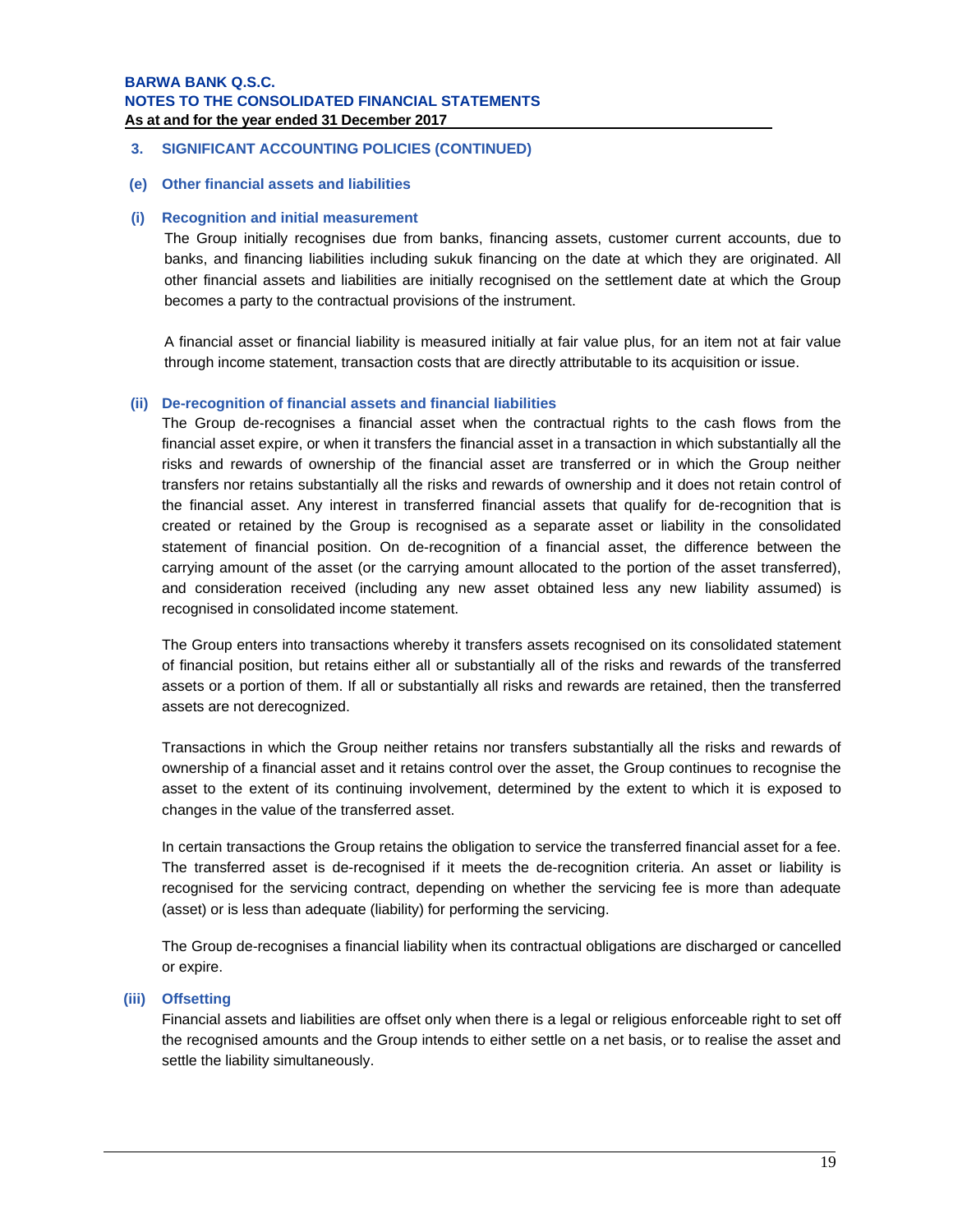#### **3. SIGNIFICANT ACCOUNTING POLICIES (CONTINUED)**

#### **(f) Impairment of financial assets**

The Group assesses at each consolidated statement of financial position date whether there is objective evidence that an asset is impaired. Objective evidence that financial assets (including equity-type investments) are impaired can include default or delinquency by a counterparty / investee, restructuring of financing facility or advance by the Group on terms that the Group would not otherwise consider, indications that a counterparty or issuer will enter bankruptcy, the disappearance of an active market for a security, or other observable data relating to a group of assets such as adverse changes in the payment status of counterparty or issuers in the group, or economic conditions that correlate with defaults in the group. In addition, for an investment in equity-type instruments, a significant or prolonged decline in its fair value below its cost is objective evidence of impairment.

### *Equity-type investments classified as fair value through equity*

In the case of equity-type investments classified as fair value through equity and measured at fair value, a significant (where market value has declined by a minimum of 20%) or prolonged (where market value has declined for 9 months at least) decline in the fair value of an investment below its cost is considered in determining whether the investments are impaired. If any such evidence exists for equity-type investments classified as fair value through equity, the cumulative loss previously recognised in the consolidated statement of changes in equity is removed from equity and recognised in the consolidated income statement. Impairment losses recognised in the consolidated income statement on equity-type investments are subsequently reversed through equity.

## *Financial assets carried at amortised cost (including investment in debt-type instruments classified as amortised cost)*

For financial assets carried at amortised cost, impairment is measured as the difference between the carrying amount of the financial assets and the present value of estimated cash flows discounted at the assets' original effective profit rate. Losses are recognised in consolidated income statement and reflected in an allowance account. When a subsequent event causes the amount of impairment loss to decrease, the impairment loss is reversed through the consolidated income statement, to the extent of previously recognised impairment losses. The Group considers evidence of impairment for financial assets carried at amortised cost at both a specific asset and collective level. All individually significant financial assets are assessed for specific impairment. All individually significant financial assets found not to be specifically impaired are then collectively assessed for any impairment that has been incurred but not yet identified. Financial assets that are not individually significant are collectively assessed for impairment by grouping assets together with similar risk characteristics.

## **(g) Cash and cash equivalents**

Cash and cash equivalents include notes and coins on hand, unrestricted balances held with central banks and highly liquid financial assets with maturities of less than three months from the reporting date that are subject to an insignificant risk of changes in their fair value, and are used by the Group in the management of its short-term commitments.

Cash and cash equivalents are carried at amortised cost in the consolidated statement of financial position.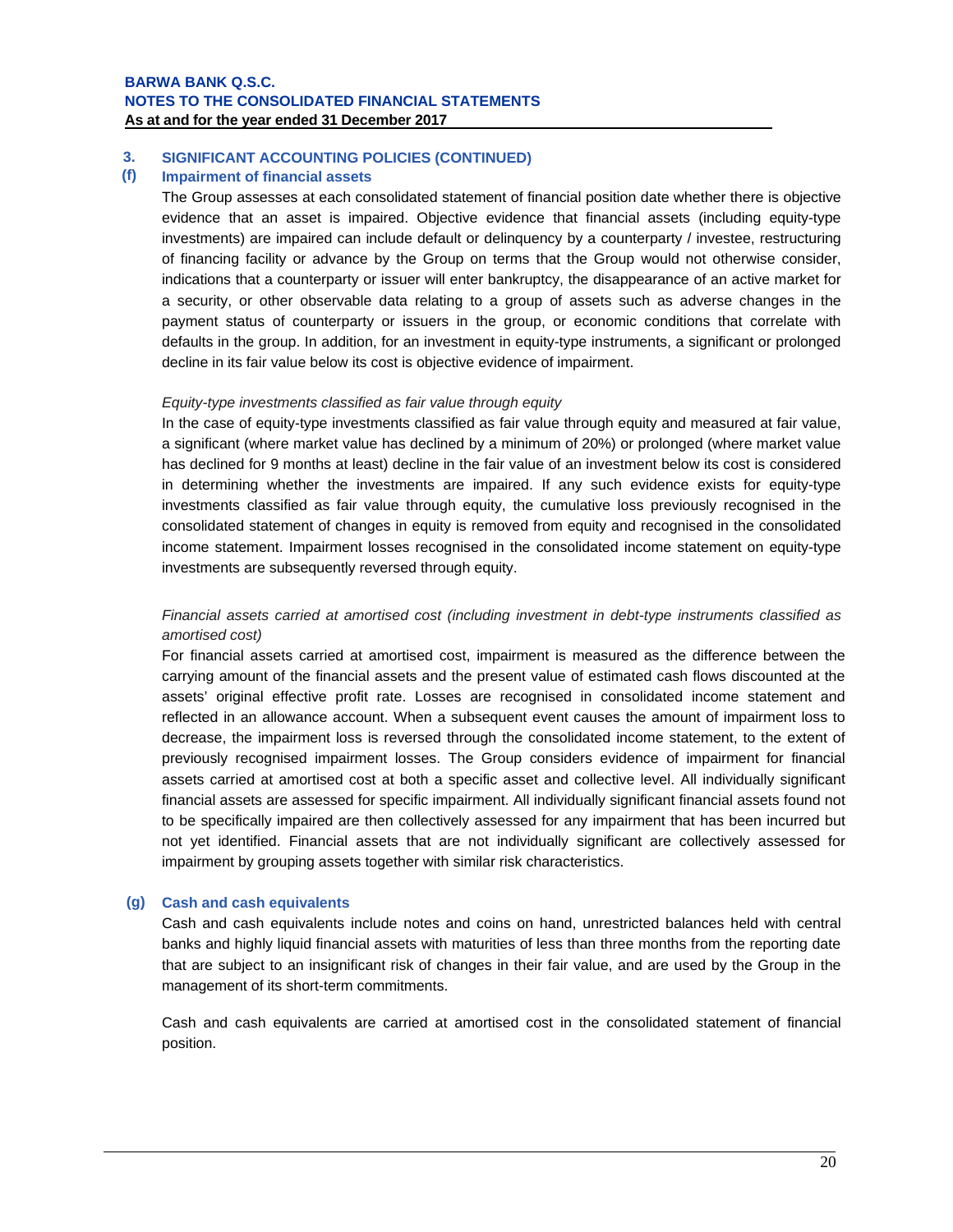## **3. SIGNIFICANT ACCOUNTING POLICIES (CONTINUED)**

#### **(h) Investment property**

Properties held for rental or for capital appreciation purpose are classified as investment property and are measured at fair value with any change therein recognised in equity within the fair value reserve. An investment property is derecognised upon disposal or when the investment property is permanently withdrawn from use and no future economic benefits are expected from the disposal. Any gain or loss arising on derecognition of the property (calculated as the difference between the net disposal proceeds and the carrying amount of the asset) is included in profit or loss in the period in which the property is derecognised.

### **(i) Risk management instruments**

Risk management instruments are measured at fair value on the consolidated statement of financial position and any resulting gain or loss is recognised in the consolidated income statement.

#### **(j) Fixed assets**

Items of fixed assets are measured at cost less accumulated depreciation and impairment losses. Cost includes expenditures that are directly attributable to the acquisition of the asset.

Purchased software that is integral to the functionality of the related equipment is capitalised as part of related equipment.

The gain or loss on disposal of an item of fixed asset is determined by comparing the proceeds from disposal with the carrying amount of the item of fixed assets, and is recognised in other income/other expenses in consolidated income statement.

Depreciation is recognised in consolidated income statement on a straight-line basis over the estimated useful lives of each part of an item of fixed assets since this closely reflects the expected pattern of consumption of the future economic benefits embodied in the asset and is based on cost of the asset less its estimated residual value. Leased assets under finance leases are depreciated over the shorter of the lease term and their useful lives. Land is not depreciated.

The estimated useful lives for the current and comparative years are as follows:

| <b>Buildings</b>                        | 20 years  |
|-----------------------------------------|-----------|
| IT Equipment (hardware/software)        | 3-5 years |
| Fixtures, fittings and office equipment | 4-7 years |
| Motor vehicles                          | 5-7 years |

Useful lives and residual values are reassessed at each reporting date and adjusted prospectively, if appropriate.

### **(k) Intangible assets**

Goodwill that arises upon the acquisition of subsidiaries is included in intangible assets. Subsequent to initial recognition goodwill is measured at cost less accumulated impairment losses.

Intangible assets other than goodwill are amortised over their useful lives, and carried net of accumulated amortisation and impairment losses. Useful life of intangible assets are as follows:

Identifiable intangibles 3-5 years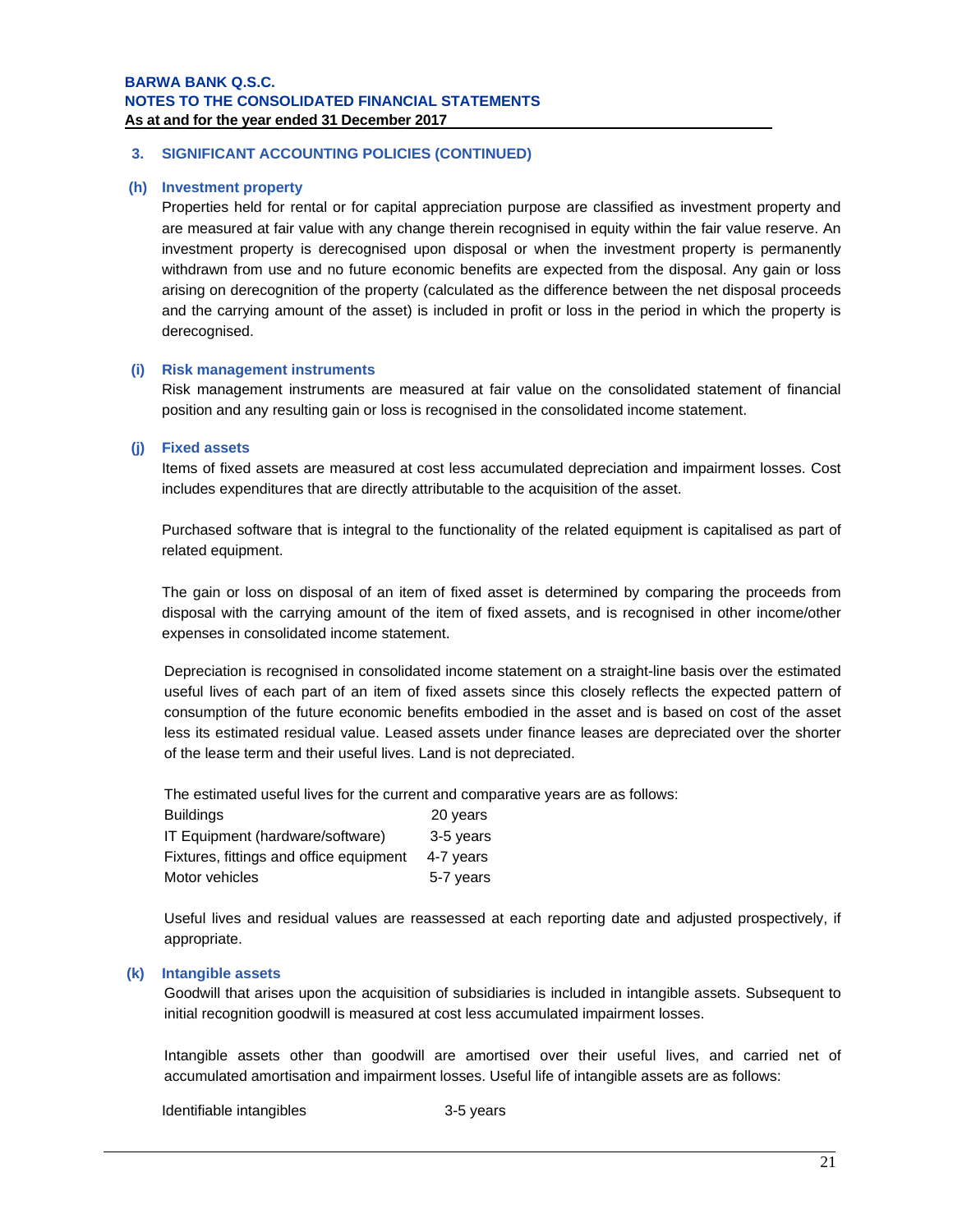#### **3. SIGNIFICANT ACCOUNTING POLICIES (CONTINUED)**

## **(l) Impairment of non-financial assets**

The carrying amounts of the Group's non-financial assets are reviewed at each reporting date to determine whether there is any indication of impairment. If any such indication exists, then the asset's recoverable amount is estimated. For goodwill and intangible assets that have indefinite useful lives or that are not yet available for use, the recoverable amount is estimated each year at the same time. An impairment loss is recognised if the carrying amount of an asset or its Cash Generating Unit ("CGU") exceeds its estimated recoverable amount.

The recoverable amount of an asset or CGU is the greater of its value in use and its fair value less costs to sell. In assessing value in use, the estimated future cash flows are discounted to their present value using a pre-tax discount rate that reflects current market assessments of the time value of money and the risks specific to the asset or CGU.

For the purpose of impairment testing, assets that cannot be tested individually are grouped together into the smallest group of assets that generates cash inflows from continuing use that are largely independent of the cash inflows of other assets or CGU. Subject to an operating segment ceiling test, for the purposes of goodwill impairment testing, CGUs to which goodwill has been allocated are aggregated so that the level at which impairment testing is performed reflects the lowest level at which goodwill is monitored for internal reporting purposes. Goodwill acquired in a business combination is allocated to groups of CGUs that are expected to benefit from the synergies of the combination.

The Group's corporate assets do not generate separate cash inflows and are utilised by more than one CGU. Corporate assets are allocated to CGUs on a reasonable and consistent basis and tested for impairment as part of the testing of the CGU to which the corporate asset is allocated.

Impairment losses are recognised in consolidated income statement. Impairment losses recognised in respect of CGUs are allocated first to reduce the carrying amount of any goodwill allocated to the CGU (group of CGUs) and then to reduce the carrying amount of the other assets in the CGU (group of CGUs) on a pro rata basis.

An impairment loss in respect of goodwill cannot be subsequently reversed. In respect of other assets, impairment losses recognised in prior periods are assessed at each reporting date for any indications that the loss has decreased or no longer exists. An impairment loss is reversed if there has been a change in the estimates used to determine the recoverable amount. An impairment loss is reversed only to the extent that the asset's carrying amount does not exceed the carrying amount that would have been determined, net of depreciation or amortisation, if no impairment loss had been recognised.

## **(m) Customer current accounts**

Balances in current accounts are recognised when received by the Bank. The transactions are measured as the amount received by the Bank at the time of contracting. At the end of the reporting period, these accounts are measured at amortised cost.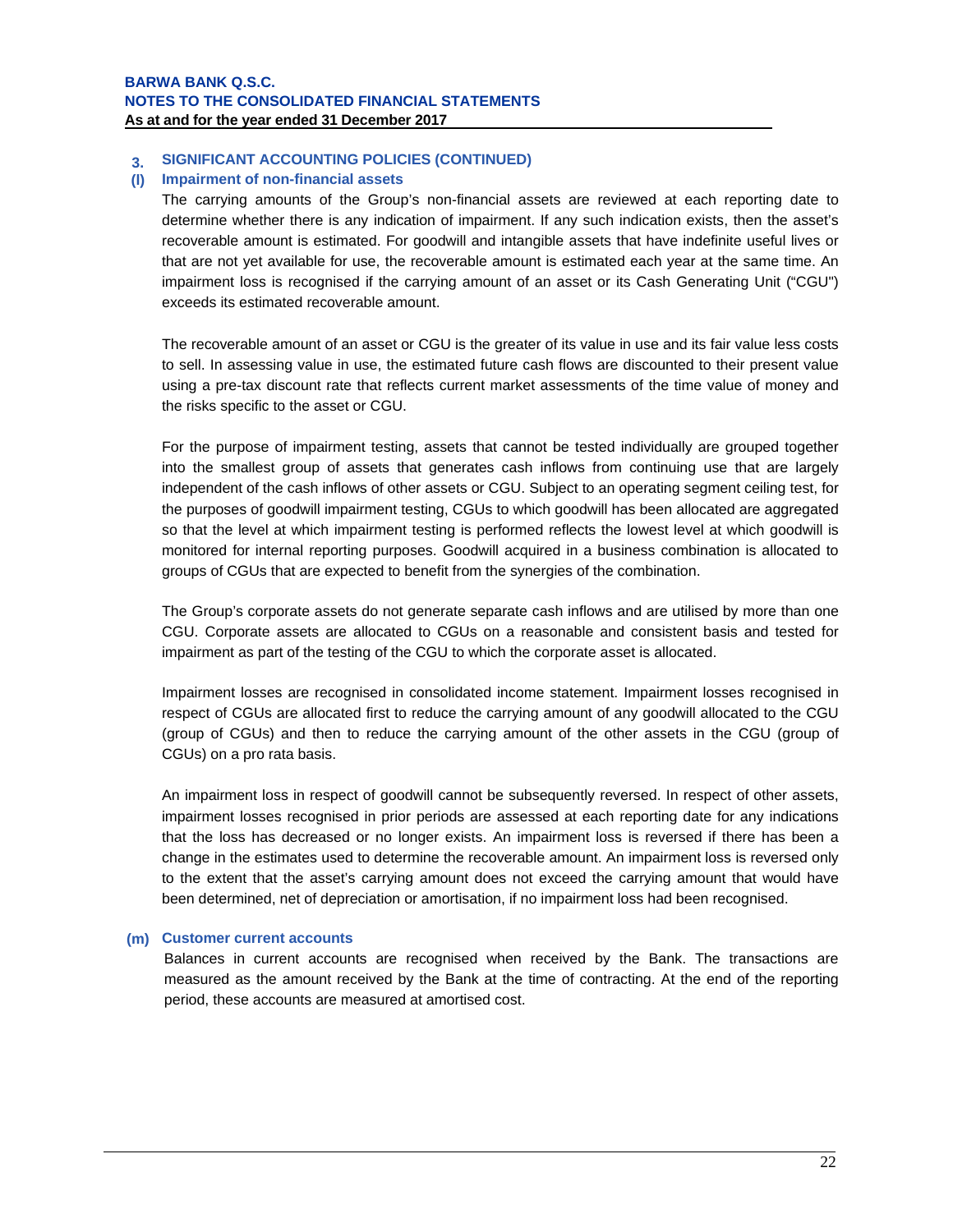## **3. SIGNIFICANT ACCOUNTING POLICIES (CONTINUED)**

#### **(n) Equity of investment account holders**

Equity of investment account holders is funds held by the Group, which it can invest at its own discretion. The investment account holders authorises the Group to invest the account holders' funds in a manner which the Group deems appropriate without laying down any restrictions as to where, how and for what purpose the funds should be invested.

The Bank charges a management fee (Mudarib fees) to investment account holders. Of the total income from investment accounts, the income attributable to account holders is allocated to investment accounts after deducting the Group's share of income as a Mudarib. The allocation of income is determined by the management of the Group within the allowed profit sharing limits as per the terms and conditions of the investment accounts. Investment accounts are carried at their book values (amortised cost).

### **(o) Distribution of profit between equity of investment account holders and owners**

The Bank complies with the directives of the QCB as follows:

- Net profit is arrived at after taking into account all income and expenses at the end of the financial year, and is distributed between investment account holders and owners.
- The share of profit of investment account holders is calculated on the basis of their daily deposit balances over the year, after reducing the Bank's agreed and declared Mudaraba fee.
- In case of any expense or loss, which arises out of negligence on the part of the Bank due to noncompliance with QCB regulations and instructions, then such expenses or loss shall not be borne by the investment account holders. Such matter is subject to the QCB decision.
- In case the results of the Group at the year-end are net losses, then QCB, being the authority responsible for determining the Bank's accountability for these losses, shall decide how these shall be treated without violation to the Islamic Shari'a rules.
- Due to pooling of investment funds with the Group's funds for the purpose of investment, no priority has been given to either party in the appropriation of profit.

## **(p) Provisions**

Provisions are recognised when the Group has a present obligation (legal or constructive) as a result of a past event, it is probable that the Group will be required to settle the obligation, and a reliable estimate can be made of the amount of the obligation. The amount recognised as a provision is the best estimate of the consideration required to settle the present obligation at the end of the reporting period, taking into account the risks and uncertainties surrounding the obligation. When a provision is measured using the cash flows estimated to settle the present obligation, its carrying amount is the present value of those cash flows (when the effect of the time value of money is material). When some or all of the economic benefits required to settle a provision are expected to be recovered from a third party, a receivable is recognised as an asset if it is virtually certain that reimbursement will be received and the amount of the receivable can be measured reliably.

Present obligations arising under onerous contracts are recognised and measured as provisions. An onerous contract is considered to exist where the Group has a contract under which the unavoidable costs of meeting the obligations under the contract exceed the economic benefits expected to be received from the contract.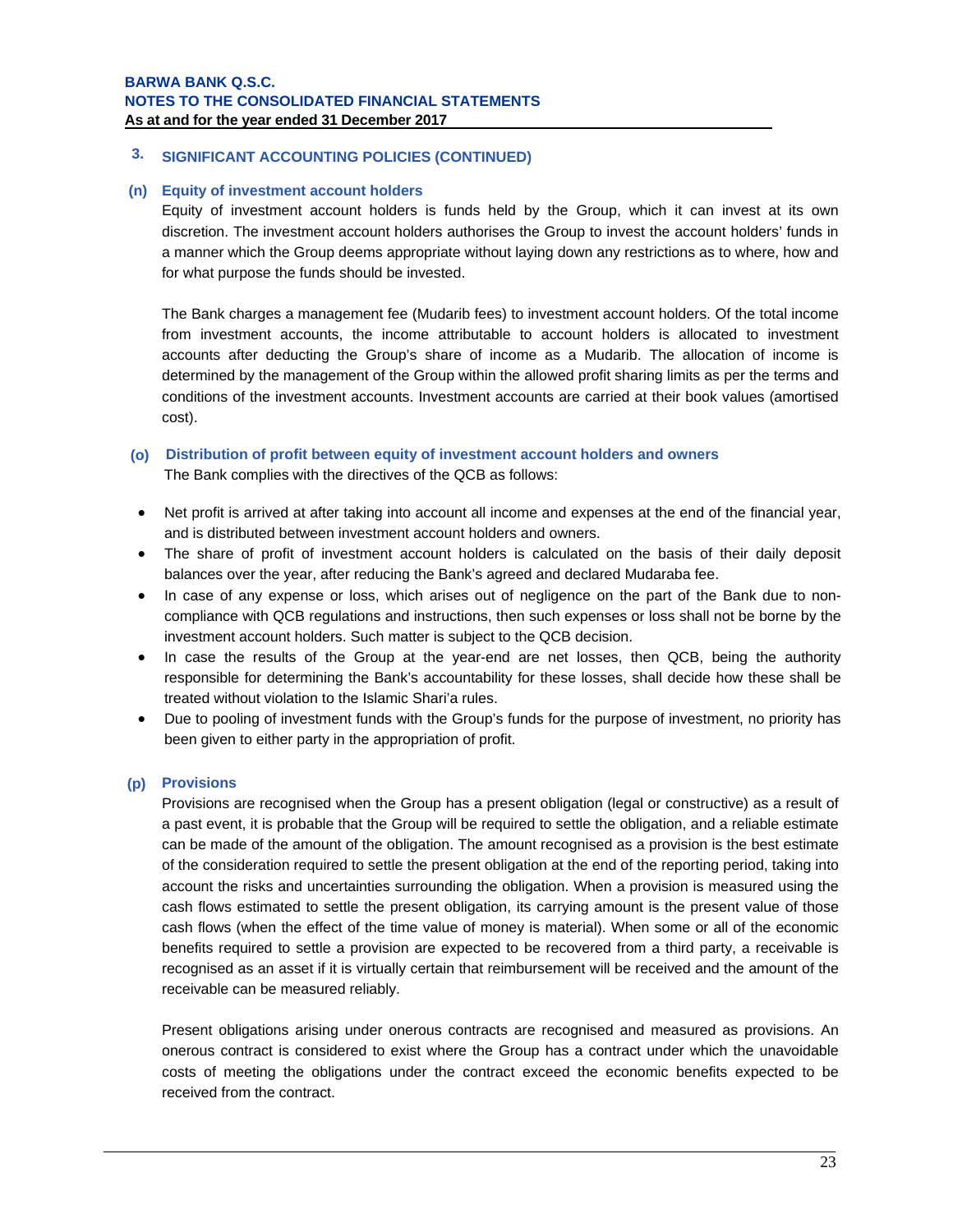#### **3. SIGNIFICANT ACCOUNTING POLICIES (CONTINUED)**

#### **(q) Employee benefits**

#### **Defined contribution plans**

The Group provides for its contribution to the State administered retirement fund for Qatari employees in accordance with the retirement law, and the resulting charge is included within the staff cost under note 27 in the consolidated income statement. The Group has no further payment obligations once the contributions have been paid. The contributions are recognised when they are due.

#### **Defined benefit scheme**

The Group provides for employees end of service benefits determined in accordance with the requirements of Qatar Labour law pertaining to retirement and pensions, wherever required. These unfunded charges are made by the Group on the basis of employees' salaries and the number of years of service at the statement of financial position date.

### **Short-term employee benefits**

Short-term employee benefit obligations are measured on an undiscounted basis and are expensed as the related service is provided. A liability is recognised for the amount expected to be paid under shortterm cash bonus or profit-sharing plans if the Group has a present legal or constructive obligation to pay this amount as a result of past service provided by the employee and the obligation can be estimated reliably.

## **(r) Revenue recognition**

#### *Murabaha and Musawama*

Profit from Murabaha and Musawama transactions is recognised when the income is both contractually determinable and quantifiable at the commencement of the transaction. Such income is recognised on a time-apportioned basis over the period of the transaction. Where the income from a contract is not contractually determinable or quantifiable, it is recognised when it is actually realised. Income related to non-performing accounts is excluded from the consolidated income statement.

#### *Mudaraba*

Income on Mudaraba financing is recognised when the right to receive payment is established or on distribution by the Mudarib, whereas losses are charged to the consolidated income statement on declaration by the Mudarib.

#### *Ijara*

Ijara income is recognised on time-apportioned basis over the lease period. Income related to nonperforming accounts is excluded from the consolidated income statement.

#### *Istisna'a*

Revenue and the associated profit margin are recognised in the Group's consolidated income statement according to the percentage of completion method.

#### *Wakala*

Income from Wakala placements is recognised on a time apportioned basis so as to yield a constant periodic rate of return based on the balance outstanding.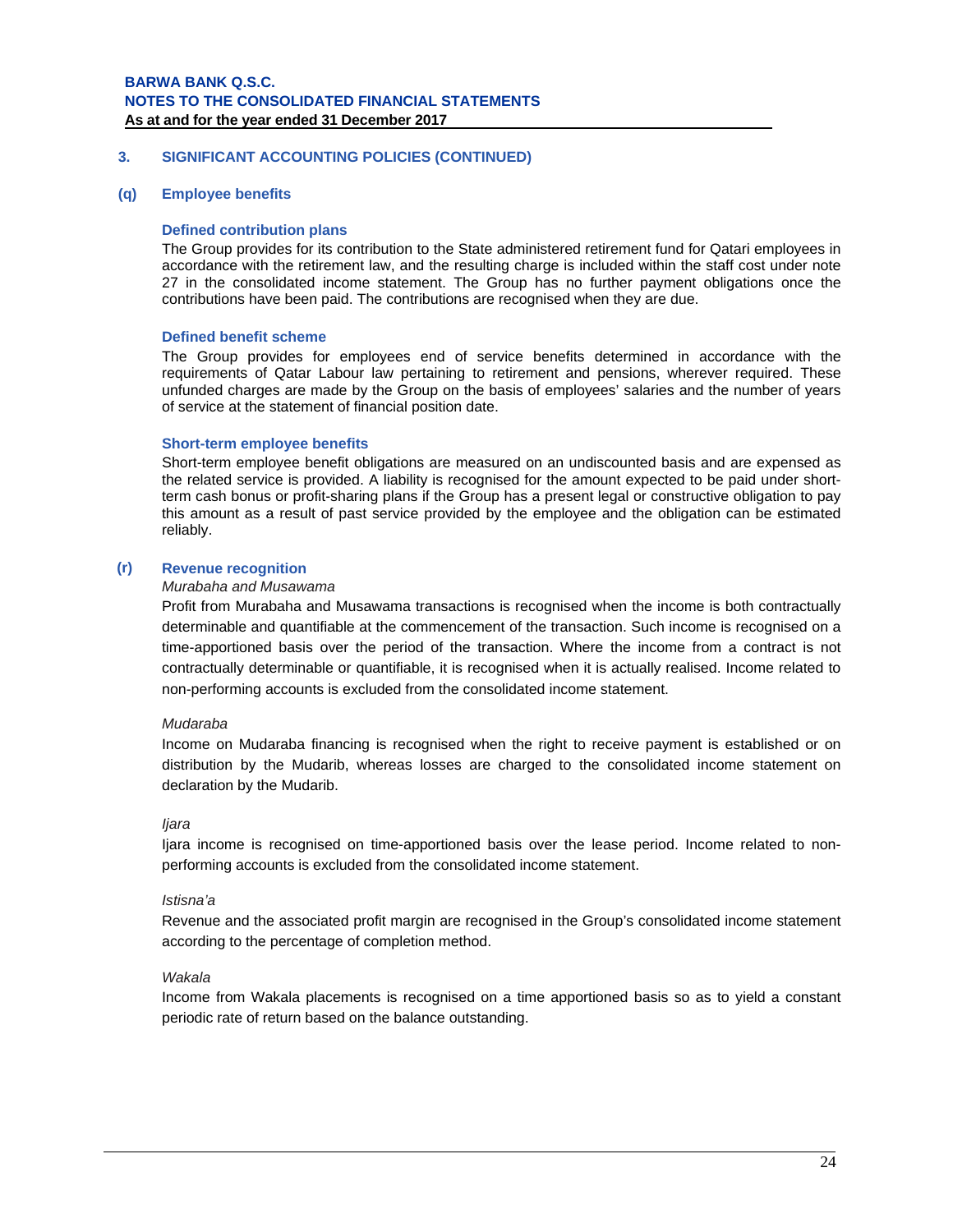As at and for the year ended 31 December 2017

**3. SIGNIFICANT ACCOUNTING POLICIES (CONTINUED)**

#### **(r) Revenue recognition (continued)**

#### *Income from investment banking services*

Income from investment banking services (presented in fee and commission income), including placement, advisory, marketing and performance fees, is recognised as per contractual terms when the service is provided and income is earned. This is usually when the Group has performed all significant acts in relation to a transaction and it is highly probable that the economic benefits from the transaction will flow to the Group. Significant acts in relation to a transaction are determined based on the terms agreed in the contracts for each transaction. The assessment of whether economic benefits from a transaction will flow to the Group is based on the extent of binding firm commitments received from other parties.

#### *Fees and commission income*

Fees and commission income that are integral to the effective profit rate on a financial asset carried at amortised cost are included in the measurement of the effective profit rate of the financial asset. Other fees and commission income, including account servicing fees, sales commission, management, arrangement and syndication fees, are recognised as the related services are performed.

#### *Dividend income*

Dividend income is recognised when the right to receive the dividend is established.

#### **(s) Earnings per share**

The Bank presents basic and diluted earnings per share ("EPS") data for its ordinary shares. Basic EPS is calculated by dividing the net profit or loss attributable to owners of the Bank by the weighted average number of ordinary shares outstanding during the period. Diluted EPS is determined by adjusting the net profit or loss attributable to owners and the weighted average number of ordinary shares outstanding for the effects of all dilutive potential ordinary shares.

#### **(t) Segment reporting**

An operating segment is a component of the Group that engages in business activities from which it may earn revenues and incur expenses, including revenues and expenses that relate to transactions with any of the Group's other components, whose operating results are reviewed regularly by the Group Management Committee (being the chief operating decision maker) to make decisions about resources allocated to each segment and assess its performance, and for which discrete financial information is available.

#### **(u) Fiduciary activities**

The Group acts as fund manager and in other fiduciary capacities that result in the holding or placing of assets on behalf of individuals, corporate and other institutions. These assets and income arising thereon are excluded from these consolidated financial statements, as they are not assets of the Group.

## **(v) Earnings prohibited by Shari'a**

The Bank is committed to avoid recognising any income generated from non-Islamic sources. Accordingly, all non-Islamic income is credited to a charity account, the Bank reserve these funds for charitable purposes.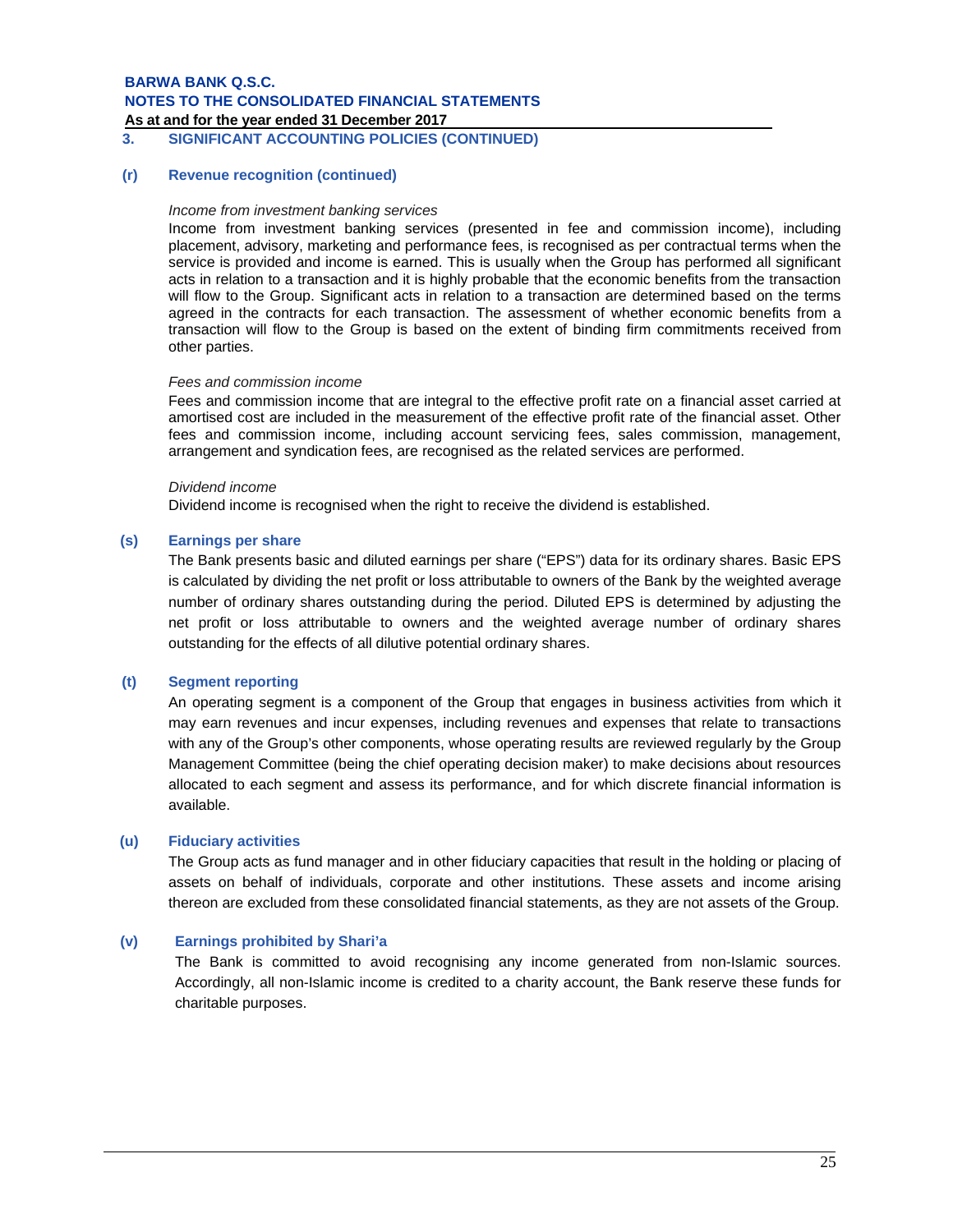# **As at and for the year ended 31 December 2017 .**

**3. SIGNIFICANT ACCOUNTING POLICIES (CONTINUED)**

#### **(w) Taxation**

The Group is currently exempt from income tax. However, the Bank and certain subsidiaries of the Group that meet the Tax Law criteria are required to file income tax returns with the Public Revenues and Taxes department.

#### **(x) Financial information of the parent**

A statement of financial position and income statement of the Parent as disclosed at the end of the consolidated financial statements are prepared following the same accounting policies as mentioned above except for investment in subsidiaries and associates which are carried at cost.

#### **(y) Financial guarantees**

In the ordinary course of business, the Group gives financial guarantees, consisting of letters of credit and guarantees.

Financial guarantees are initially recognized in the consolidated financial statements at fair value, being the premium received on the date the guarantee was given, and the initial fair value is amortised over the life of the financial guarantee. Subsequent to initial recognition, the Group's liability under such guarantees are measured at the higher of the amortised amount and the best estimate of the expenditure required to settle any financial obligation arising at the reporting date. These estimates are determined based on experience of similar transactions and history of past losses, supplemented by the judgment of Management.

Any increase in the liability relating to guarantees is taken to the consolidated statement of income. The amortisation of the premium received is recognized in the consolidated statement of income under "fee and commission income".

#### **(z) New standards and interpretations**

#### **New standards, amendments and interpretations issued but not yet effective**

#### **FAS 30** *Impairment, Credit losses and onerous commitments*

AAOIFI has issued FAS 30 Impairment, Credit losses and onerous commitments in 2017. The objective of this standard is to establish the principles of accounting and financial reporting for the impairment and credit losses on various Islamic financing, investment and certain other assets of Islamic financial institutions (the institutions), and provisions against onerous commitments enabling in particular the users of financial statements to fairly assess the amounts, timing and uncertainties with regard to the future cash flows associated with such assets and transactions. FAS 30 will replace FAS 11 Provisions and Reserves and parts of FAS 25 Investment in Sukuk, shares and similar instruments that deal with impairment.

FAS 30 classifies assets and exposures into three categories based on the nature of risks involved (i.e. credit risk and other risks) and prescribes three approaches for assessing losses for each of these categories of assets: 1) Credit Losses approach, 2) Net Realizable Value approach ("NRV") and 3) Impairment approach.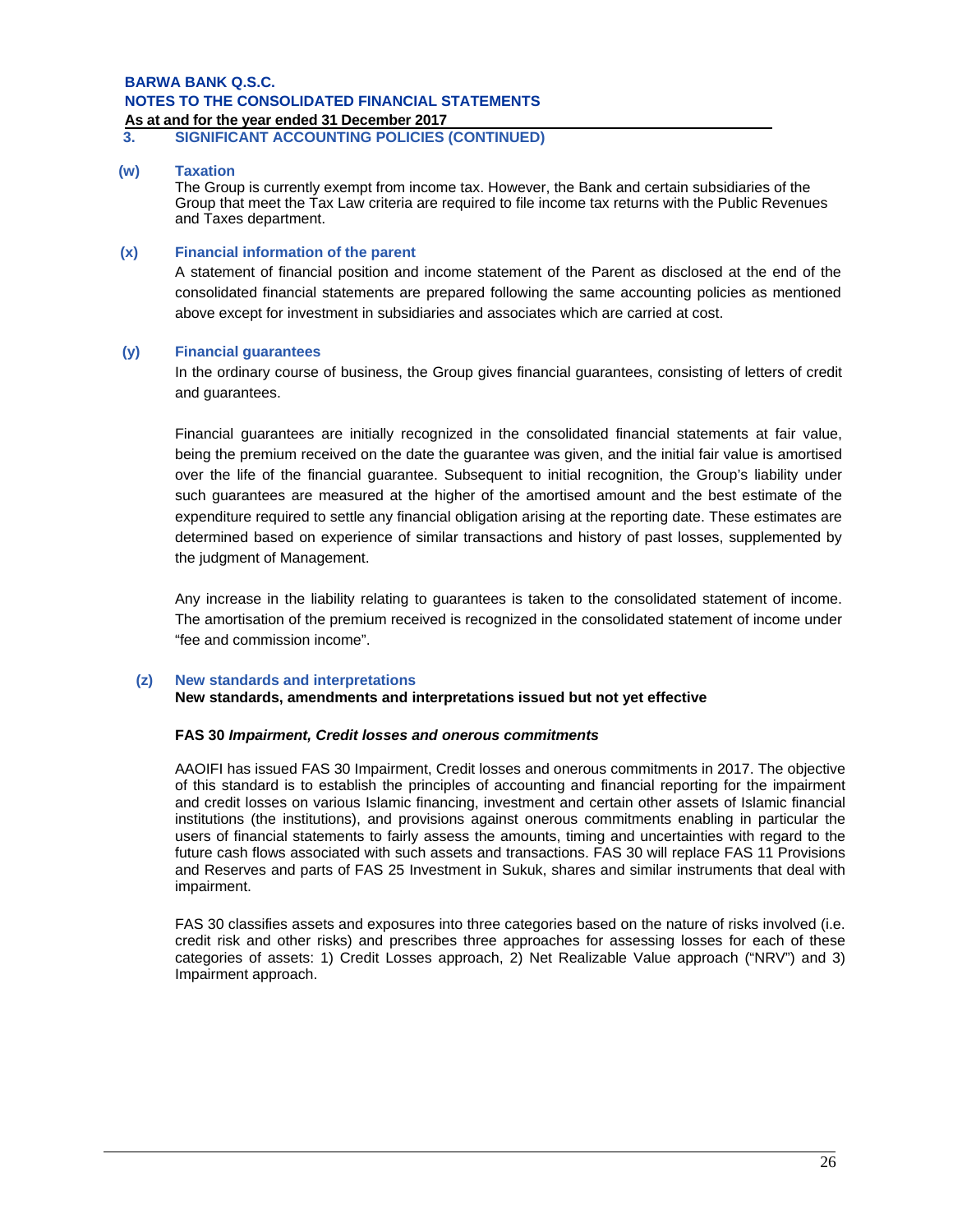#### As at and for the year ended 31 December 2017

 **3. SIGNIFICANT ACCOUNTING POLICIES (CONTINUED)**

#### **(z) New standards and interpretations (continued)**

### **Expected credit losses ('ECL')**

FAS 30 introduces the Credit Losses approach with a forward-looking 'expected credit loss' model. The Credit Losses approach for receivables and off balance sheet exposures uses a dual measurement approach, under which the loss allowance is measured as either a 12-month expected credit loss or a lifetime expected credit loss. The new impairment model will apply to financial assets which are subject to credit risk, and a number of significant judgements are also required in applying the accounting requirements for measuring ECL, such as:

- Determining criteria for significant increase in credit risk (SICR):
- Choosing appropriate models and assumptions for the measurement of ECL;
- Establishing the number and relative weightings of forward-looking scenarios for each type of product/market and the associated ECL; and
- Establishing group of similar financial assets for the purposes of measuring ECL.

The standard is effective from financial periods beginning on or after 1 January 2020 with early adoption permitted. The Bank is currently awaiting guidance from Qatar Central Bank ("QCB") in this regard.

However, the Bank has assessed the estimated impact of applying the ECL regulations issued by the QCB during the year, with effective date of 1 January 2018, on its consolidated financial statements as below:

|                                                                | <b>Retained</b><br>earnings | Non-controlling<br><i>interest</i> |
|----------------------------------------------------------------|-----------------------------|------------------------------------|
|                                                                | <b>In QAR'000</b>           | <b>In QAR'000</b>                  |
| Closing balance as at 31 December 2017                         | 977,361                     | 13,680                             |
| Estimated risk reserve transfer on 1 January 2018              | 645,563                     |                                    |
| Impact on recognition of Expected Credit Losses                |                             |                                    |
| Expected credit losses for due from banks                      | 1,264                       |                                    |
| Expected credit losses for debt type securities at             |                             |                                    |
| amortized cost                                                 | 10,454                      |                                    |
| Expected credit losses for financing assets                    | 1,066,439                   |                                    |
| Expected credit losses for off balance sheet exposures subject |                             |                                    |
| to credit risk                                                 | 128,375                     |                                    |
|                                                                | 1,206,532                   |                                    |
| Estimated adjusted opening balance on date of initial          |                             |                                    |
| application of 1 January 2018                                  | 416,392                     | 13,680                             |

The Group is expected to utilize part of the risk reserve to record the initial cumulative impact of the ECL after obtaining the necessary approval from the QCB.

The above assessment is preliminary because not all transition work has been finalized. The actual impact of adopting the QCB's ECL regulations on 1 January 2018 and on adoption of FAS 30 may change because: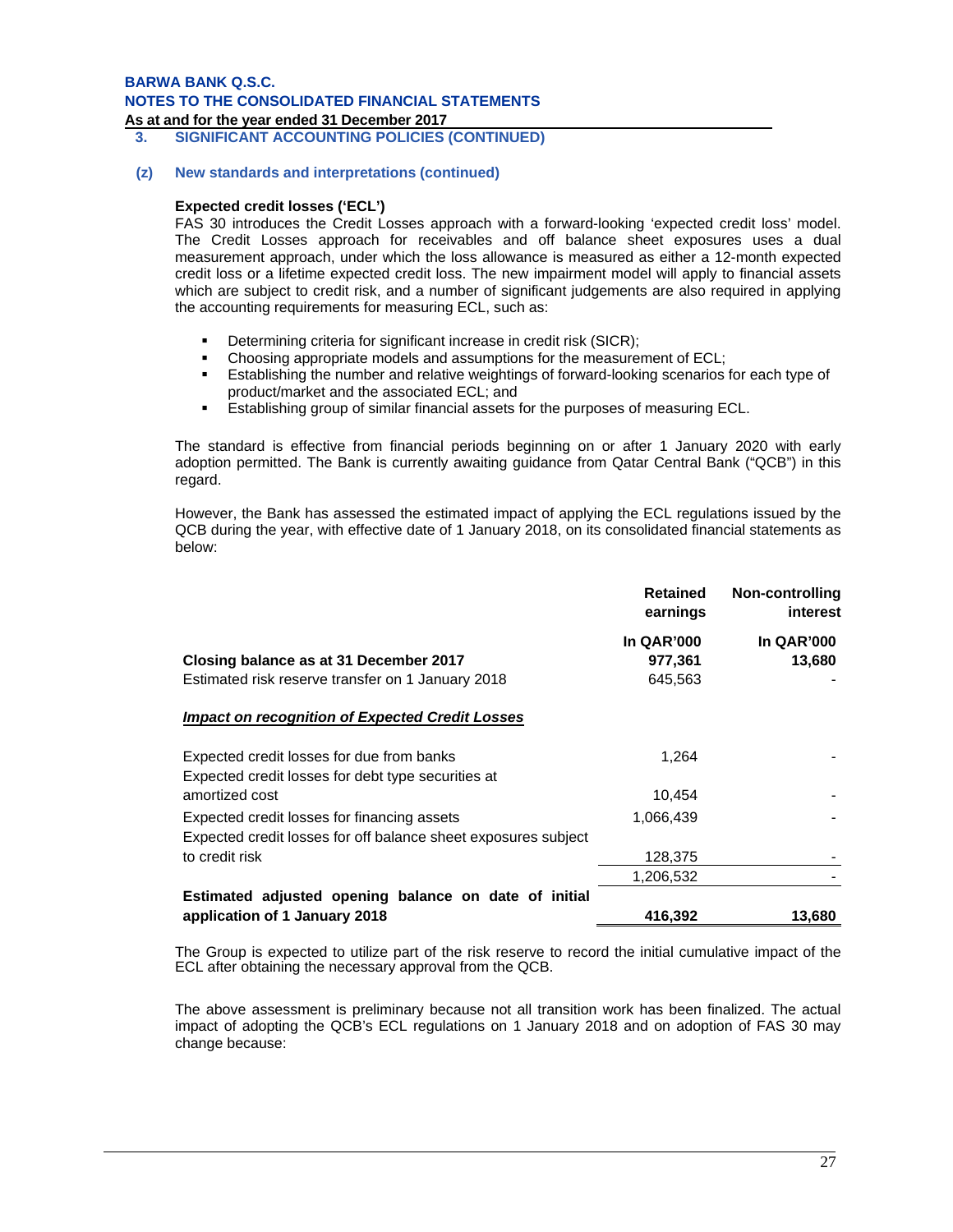## **3. SIGNIFICANT ACCOUNTING POLICIES (CONTINUED)**

### **(z) New standards and interpretations (continued)**

- the QCB's ECL regulations and FAS 30 will require the Bank to revise its accounting process and internal controls and these changes are yet to complete;
- although parallel runs were carried out in second half of 2017, the new systems and associated controls in place have not been operational for a more extended period;
- the Bank has not finalized the testing and assessment of controls over its new IT systems and changes to its governance framework;
- the Bank is refining and finalizing its models for ECL calculations in line with FAS 30; and
- the new accounting policies, assumptions, judgements and estimation techniques employed are subject to change until the Bank receives final implementation guidelines from QCB and presents its first [consolidated] financial statements that include the date of initial application as of and for the period ending March 2018.

### **(aa) Share capital and reserves**

#### *Dividends on ordinary shares*

Dividends on ordinary shares are recognised in equity in the period in which they are approved by the shareholders' of the Bank.

### **(ab) Sukuk financing**

Financing raised under Sukuks program are recognised at amortised cost and disclosed as a separate line in the consolidated financial statements as "Sukuk financing". Profits are recognised periodically till maturity. Sukuk financing bears variable profit rate which is fixed on semi-annual basis along with the profit payment.

## **(ac) Restricted investment accounts**

Restricted investment accounts represents assets acquired by funds provided by holders of restricted investment accounts and their equivalent and managed by the Group as an investment manager based on either a Mudaraba contract or (Wakala) agency contract. The restricted investment accounts are exclusively restricted for investment in specified projects as directed by the investments account holders. Assets that are held in such capacity are not included as assets of the Group in the consolidated financial statements.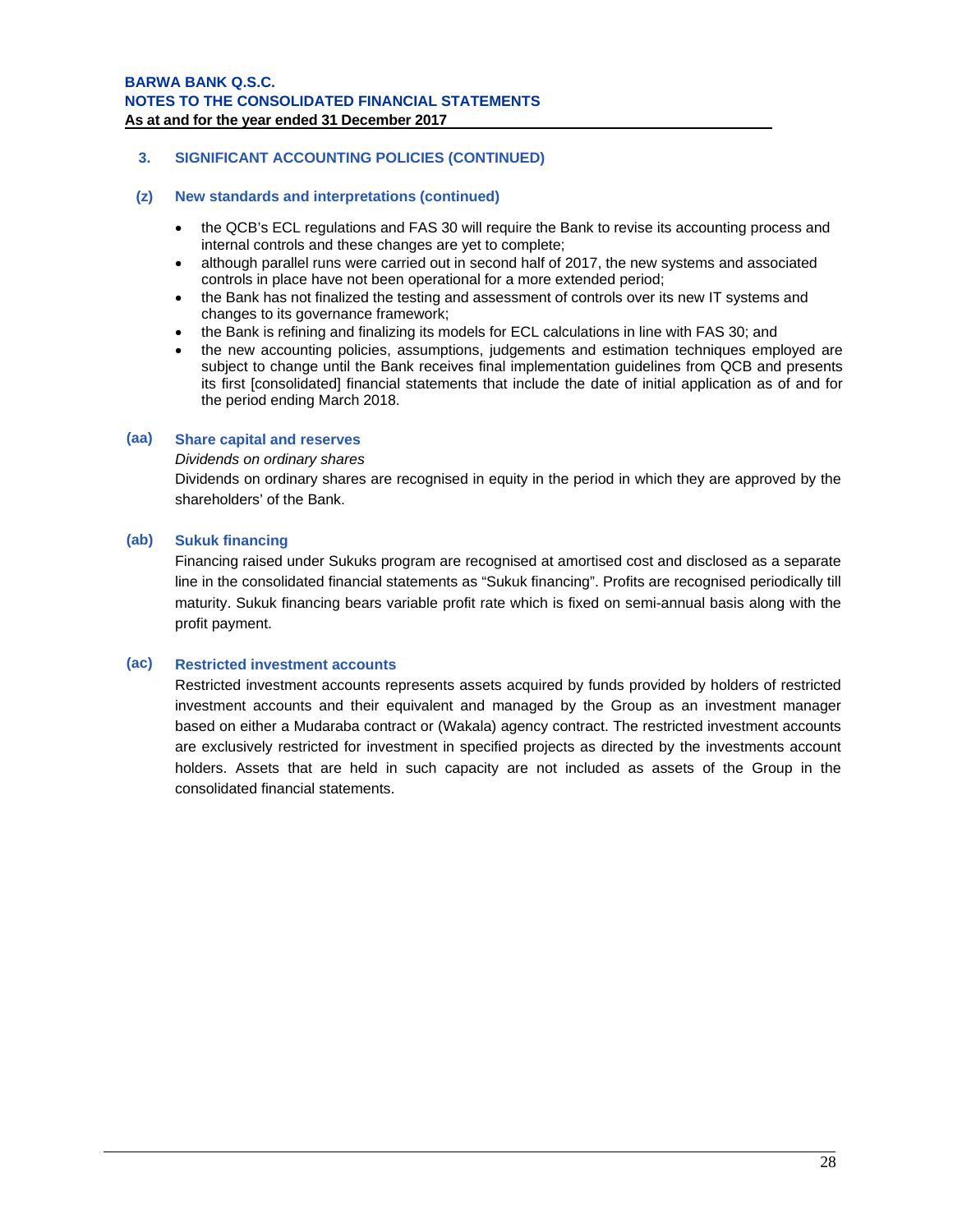## **4. FINANCIAL RISK MANAGEMENT**

#### **(a) Introduction and overview**

The Group's business involves taking on risks in a targeted manner and managing them professionally. The core functions of the Group's risk management are to identify all key risks for the Group, measure these risks, manage the risk positions and determine capital allocations. The Group regularly reviews its risk management policies and systems to reflect changes in markets, products and best market practice.

The Group's aim is to achieve an appropriate balance between risk and return and minimise potential adverse effects on the Group's financial performance. The Group defines risk as the possibility of losses or profits foregone, which may be caused by internal or external factors.

The risks arising from financial instruments to which the Group is exposed are financial risks, which include credit risk, liquidity risk, market risks and operational risk.

#### **Risk Management Structure**

The Board of Directors is ultimately responsible for identifying and controlling risks, however, there are separate independent functions responsible for managing and monitoring risks.

#### **Risk Management and Compliance Committee**

The Risk Management and Compliance Committee has the overall responsibility for the development of the risk strategy and implementing principles, frameworks, policies and limits.

#### **Credit Committee**

The Board of Directors has delegated authority to Credit Committee to approve, sub-delegate, direct, monitor and reviews the Group's financing activities, within specified limits, and to ensure that the credit policies are adhered to, and credit operations are conducted in the most effective manner.

The Credit Committee is the highest level of executive credit approval authority in the Group and is responsible for taking credit decisions within its delegated authority, recommending credit policies and future direction of the credit activities in the Group.

#### **Asset Liability Committee (ALCO)**

ALCO is responsible for the overall balance sheet management of the Group. ALCO set guidelines for the overall management of the liquidity and profit rate risk. ALCO also determine the borrowing and funding strategy (asset allocation) of the Group in order to maximize the profit and minimize risk.

#### **Operational Risk Committee**

The Operational Risk Committee is responsible for managing and overseeing all aspects of operational risk in the Group. The Committee is responsible for the effective implementation of all operational risk policies and standards.

#### **Internal Audit**

Risk management processes are audited by the Group Internal Audit function which examines both the adequacy and compliance with the procedures in addition to a specific audit of the Group Risk function itself as per the approved audit plan. Group Internal Audit discusses the results of all assessments with management and reports its findings and recommendations to the Audit Committee.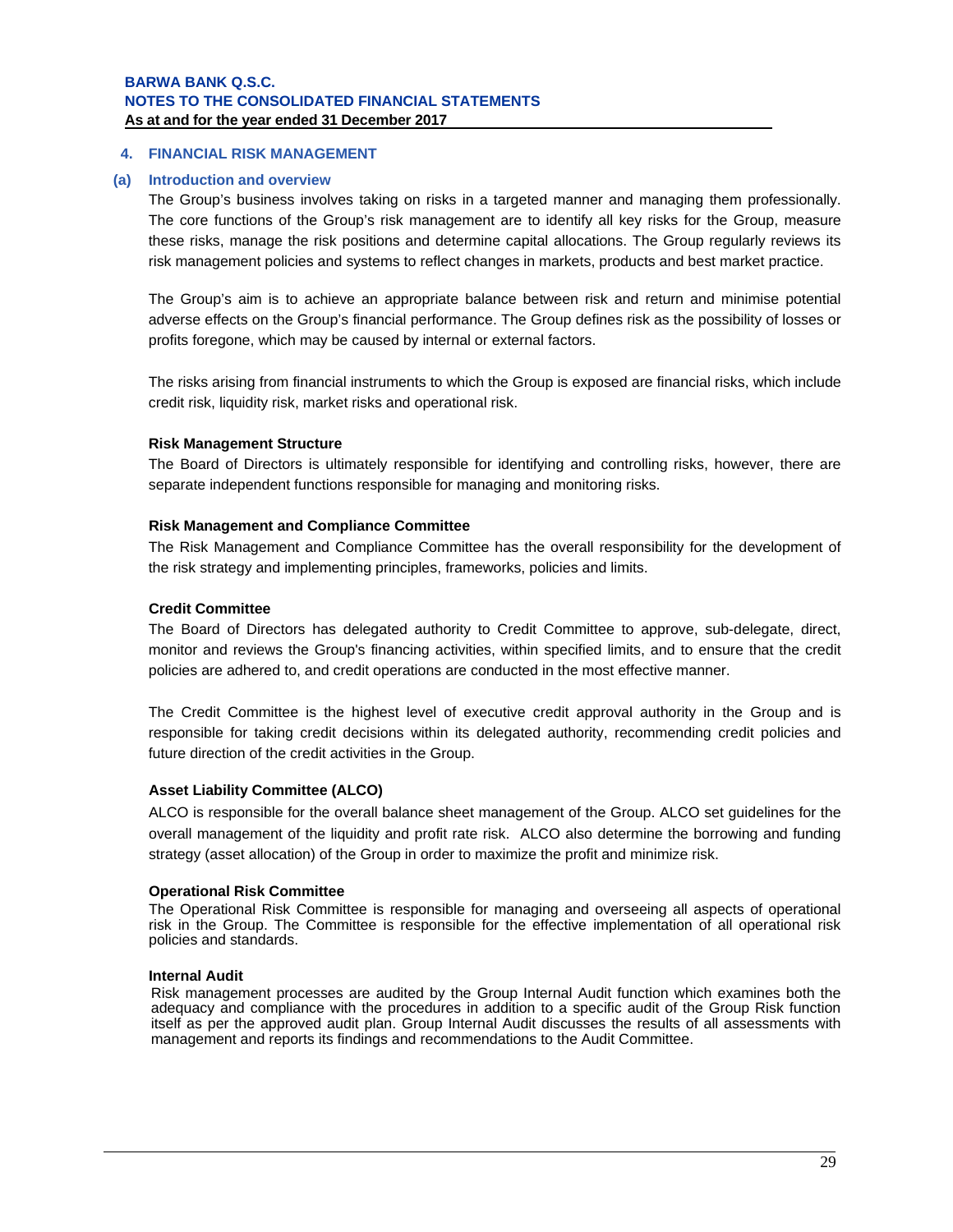## **4. FINANCIAL RISK MANAGEMENT (CONTINUED)**

### **(b) Credit risk**

Credit risk is the risk of financial loss to the Group if a customer or counterparty to a financial instrument fails to meet its contractual obligations.

The Group manages credit risk through diversification of investments, capital markets, lending and financing activities to avoid undue concentrations of credit risk with individuals or groups of customers in specific locations or businesses. It also obtains collaterals when appropriate.

Credit risk arises from all transactions that give rise to actual, contingent or potential claims against any counterparty, obligor or customer (collectively referred as "counterparties"). It is the risk that a loss will be incurred if counterparty defaults or fails to honor a financial obligation that is due. It takes into account both probability of involuntary default, wherein the counterparty does not possess the financial means to repay, and strategic default, wherein counterparty with the ability to repay deliberately defaults.

Credit risk may have the following results:

- Delay in payment obligation;
- Partial loss of the credit exposure; or
- Complete loss of the credit exposure.

For risk management reporting purposes, the Group considers and consolidates all elements of credit risk exposure (such as individual obligor default risk, country and sector risk).

#### **Management of credit risk**

The Board of Directors has delegated responsibility for the oversight of credit risk upto a specified limit to its Credit Committee, which is responsible for management of the Group's credit risk, including:

- Formulating credit policies in consultation with business units, covering collateral requirements, credit assessment, risk grading and reporting, compliance with QCB regulations, other applicable legal and statutory requirements;
- Establishing the authorisation structure for the approval and renewal of credit facilities. Facilities exceeding a certain threshold require Board of Directors approval:
- Developing and maintaining the Group's risk grading in order to categorise exposures according to the degree of financial risk;
- Limiting geographical exposures, concentration risk based on internal and external ratings, exposure limits and QCB guidelines;
- Collateralising the exposures by adequate tangible and intangible collaterals. The types of collaterals obtained include cash, mortgages over real estate properties, pledges over shares and personal/corporate guarantees, as appropriate; and
- Reviewing business units compliance of agreed exposure limits, including those for selected industries, country risk and product types. Regular review of the credit quality of Group's portfolios is performed and appropriate corrective actions are taken when required.

The Group has implemented Moody's Risk Analyst Rating System, in order to effectively monitor credit risk at an obligors level on the Group's portfolio and align capital adequacy to such risks. The system is globally proven and enables the Group to rate credit risk on a more objective basis.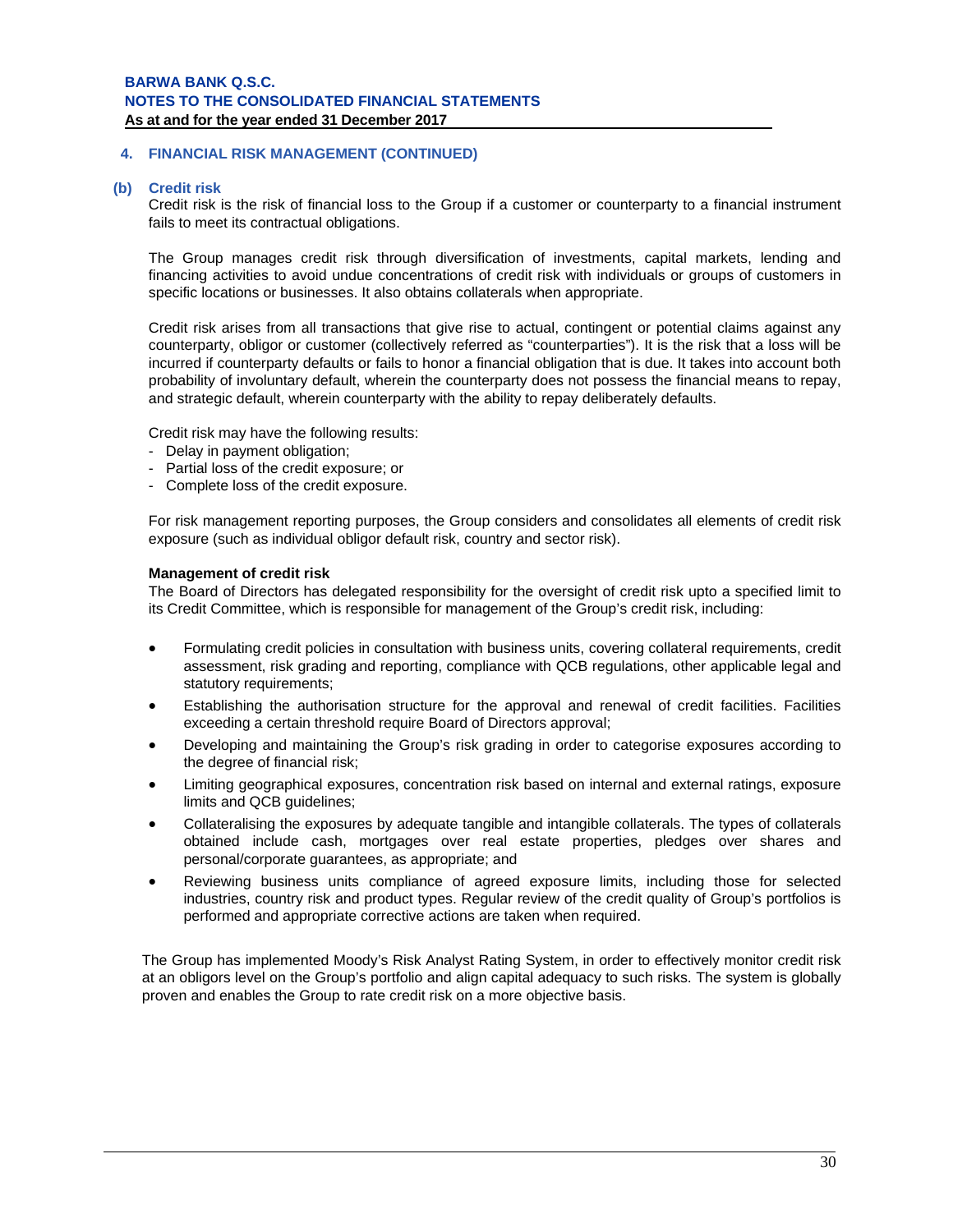## **4. FINANCIAL RISK MANAGEMENT (CONTINUED)**

## **(b) Credit risk (Continued)**

#### **(i) Credit risk measurement**

Group regularly analyze the quality of the overall credit portfolio with particular focus on the problem credits and the remedial management process.

This include:

- Transaction level review
- Obligor level review
- Portfolio based review
- Exception based review.

Credit review and Credit Administration units are responsible to ensure that all financing activity is undertaken within the approved framework and any deviations are promptly detected, reported and followed up for remedial action.

#### **Credit portfolio management**

#### *Objective and responsibility*

Portfolio management is an integral part of the credit process that enables the Group to limit concentrations, reduce volatility, increase liquidity and achieve optimum earnings. It does so by incorporating portfolio strategy and planning, performance assessment and reporting functions into one comprehensive management process.

Group is responsible for carrying out the activities in relation to credit risk portfolio management by seeking information from different business units on a regular basis to perform this function. The portfolio analyst undertakes the review, monitoring and control of limits structures based on the portfolio diversification parameters. Further, it prepares portfolio studies and periodic sector/ regional exposure information for management review.

#### *Portfolio diversification*

The Bank takes into consideration the following parameters to assess the diversification of the credit portfolio across:

- Group exposure limits
- Industry/ sector exposure limits
- Country exposure limits
- Product exposure limits
- Exposure to a particular credit risk mitigant

#### *Stress testing of credit portfolio*

The Group follows a rigorous and forward looking stress testing procedure (in line with pillar 2 requirements of Basel II Accord as well as taking into consideration QCB guidelines) that identifies possible events or changes in market conditions (or risk factors) that could adversely impact the Group. This requires foreseeing situations under hypothetical scenarios considering the question 'what-if' and development of stress tests in such scenarios. This enables the Group to be well equipped to cope with the crisis situations when they arise. Risk function has the responsibility of conducting periodic stress testing of the credit portfolio.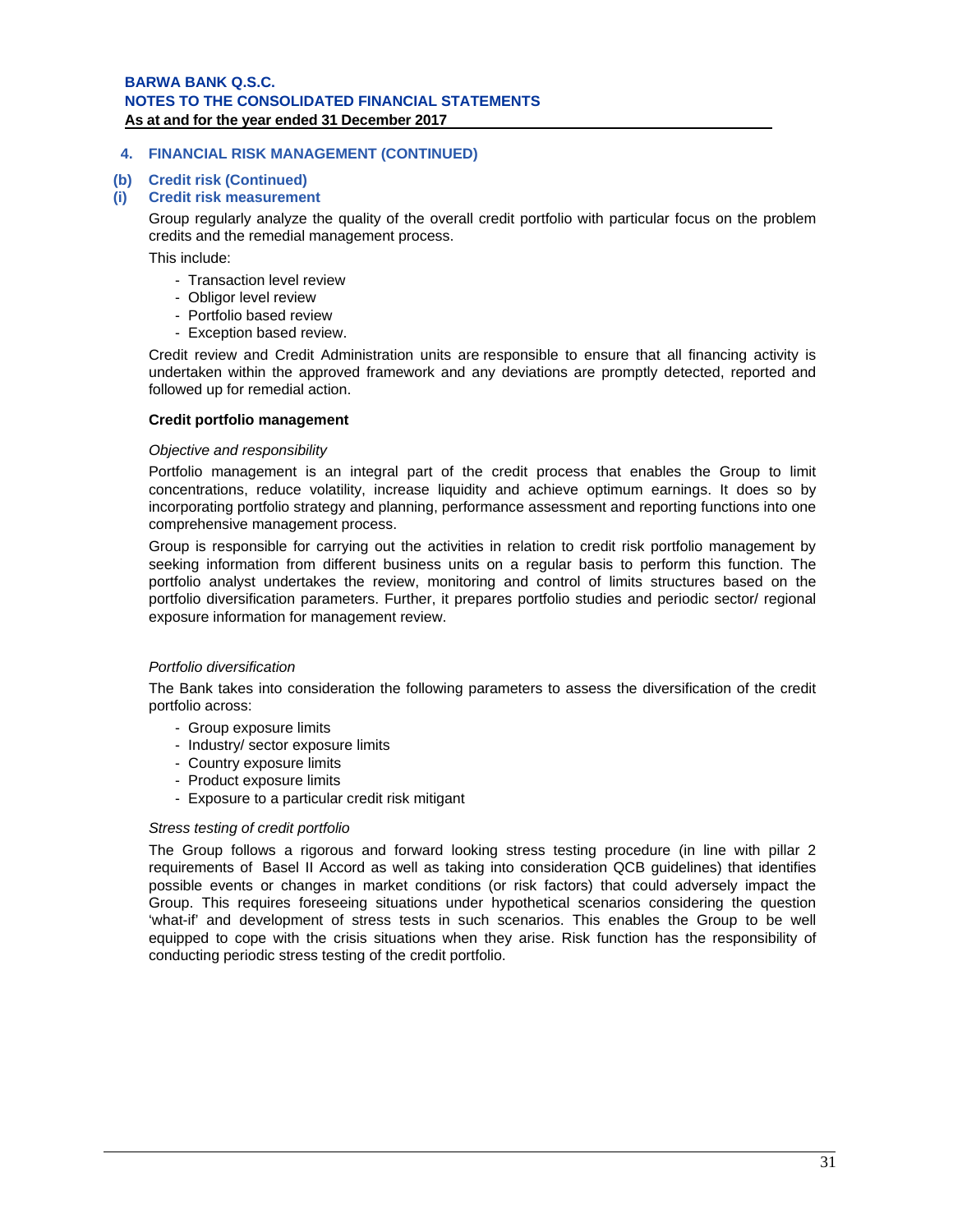## **4. FINANCIAL RISK MANAGEMENT (CONTINUED)**

#### **(b) Credit risk (Continued)**

**(i) Credit risk measurement (continued)**

The stress-testing program of the Group involves the following steps:

- Capturing reliable data (accuracy and timeliness)
- Identification of risk factors that have an impact on the portfolio value. The different categories of risk factors used by the Group are:
	- a. Obligor rating
	- b. Environment (industry, economic, political, real estate prices, etc.)
	- c. Model (assumptions, holding period, etc.)
	- d. Analytics (correlation, transition matrices, etc.)
- Construction of stress tests on the basis of single factor or multi-factor scenarios
- Deciding magnitude of factor shock
- Running stress tests
- Reporting results of stress tests
- Assessing the impact of abovementioned results on capital adequacy of the Group
- Reassessing the relevance of stress tests on yearly basis.

*Credit risk management information system (MIS)*

Information on all elements of the Group's risk asset portfolio, and most particularly on irregular accounts and on those displaying characteristics of deterioration, are readily available with the concerned staff. Reports are thoroughly scrutinized and, where indicated, triggers appropriate response from the department concerned.

## **(ii) Risk limit control and mitigation policies**

The Group has processes in place for mitigating credit risk which mainly include processes for credit Initiation, credit standards, collateral management and large exposure management.

## **Collateral**

The Group secures credit exposures through a variety of collaterals including cash margins, lien on fixed deposits, real estate and marketable securities. Independent valuation of real estate collaterals are obtained periodically to determine collateral coverage. The value of marketable securties is constantly monitored to determine whether any replenishments /disposals are required.

## **Financing limits (for risk management instrument and financing books)**

The Group has defined limits by counterparty, borrowing group, country, Board of Directors, subsidiaries and affliates. Exposures against these limits are monitored and any breach is reported to the Board through Risk Management and Compliance Committee.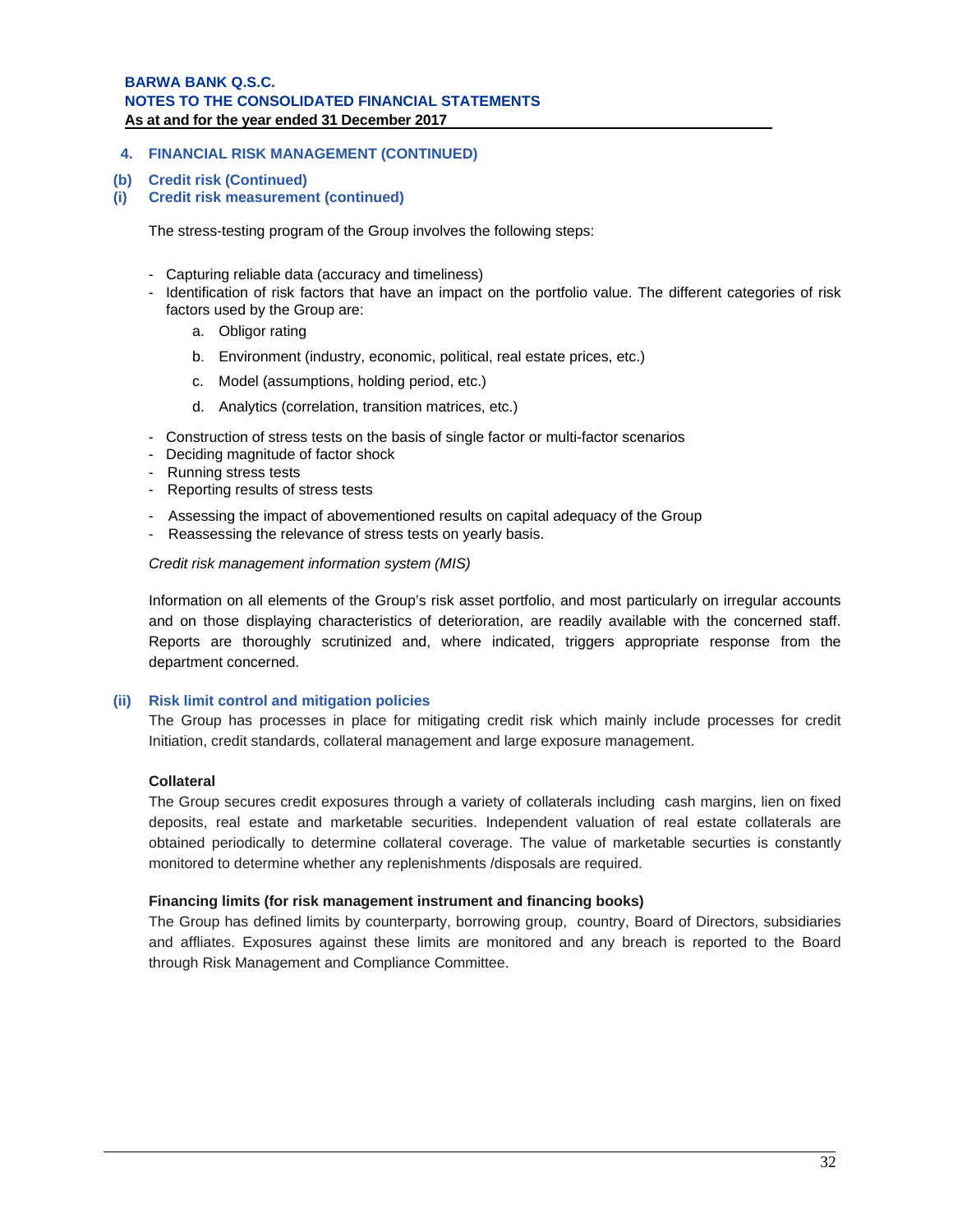**As at and for the year ended 31 December 2017 .** 

#### **4. FINANCIAL RISK MANAGEMENT (CONTINUED)**

#### **(b) Credit risk (Continued)**

#### **(iii) Maximum exposure to credit risk before collateral held or other credit enhancements**

|                                                                                                                                    | 2017       | 2016       |
|------------------------------------------------------------------------------------------------------------------------------------|------------|------------|
| Credit risk exposures relating to financial assets recorded on the<br>consolidated statement of financial position are as follows: |            |            |
| Balances with Qatar Central Bank                                                                                                   | 1,211,956  | 1,410,628  |
| Due from banks                                                                                                                     | 2,946,480  | 2,696,054  |
| Financing assets                                                                                                                   | 31,676,882 | 29,778,499 |
| Investment securities – debt type                                                                                                  | 9,868,263  | 9,102,776  |
| Other assets                                                                                                                       | 391,984    | 269,866    |
|                                                                                                                                    | 46,095,565 | 43,257,823 |
| Other credit risk exposures are as follows:<br>Guarantees                                                                          | 8,461,848  | 7,506,984  |
| Letters of credit                                                                                                                  | 1,608,432  | 2,471,374  |
| Unutilised credit facilities                                                                                                       | 7,336,554  | 10,835,574 |
|                                                                                                                                    | 17,406,834 | 20,813,932 |

The above tables represent a worse-case scenario of credit risk exposure to the Group, without taking account of any collateral held or other credit enhancements attached. For assets recorded on the consolidated statement of financial position, the exposures set out above are based on net carrying amounts as reported on the consolidated statement of financial position.

## **(iv) Concentration of risks of financial assets with credit risk exposure Geographical sectors**

The following table breaks down the Group's credit exposure at their carrying amounts (without taking into account any collateral held or other credit support), as categorised by geographical region. For this table, the Group has allocated exposures to regions based on the country of domicile of its counterparties.

|                                     | Other      |            |               |               |              |
|-------------------------------------|------------|------------|---------------|---------------|--------------|
|                                     | Qatar      | <b>GCC</b> | <b>Europe</b> | <b>Others</b> | <b>Total</b> |
| Assets recorded on the consolidated |            |            |               |               |              |
| statement of financial position:    |            |            |               |               |              |
| Balances with Qatar Central Bank    | 1,211,956  |            | ۰             | ۰.            | 1,211,956    |
| Due from banks                      | 2,783,069  | 29.711     | 28.291        | 105.409       | 2,946,480    |
| Financing assets                    | 25,697,307 | 2,036,989  | 3,579,652     | 362,934       | 31,676,882   |
| Investment securities - debt type   | 9,681,818  | 39,328     | ٠             | 147.117       | 9,868,263    |
| Other assets                        | 391.984    |            | ٠             |               | 391.984      |
|                                     | 39,766,134 | 2.106.028  | 3.607.943     | 615.460       | 46,095,565   |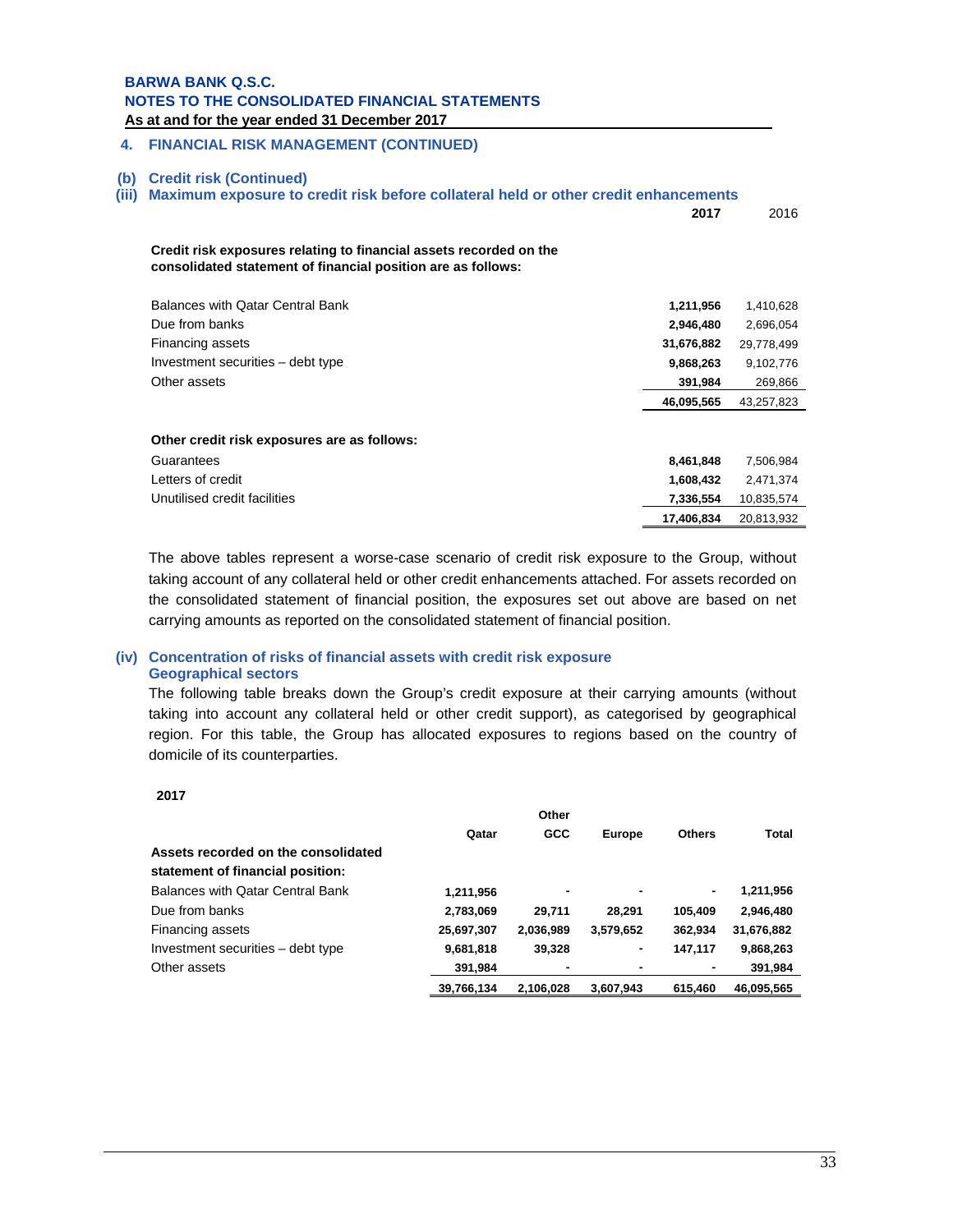## **4. FINANCIAL RISK MANAGEMENT (CONTINUED)**

#### **(b) Credit risk (Continued)**

### **(iv) Concentration of risks of financial assets with credit risk exposure (continued) Geographical sectors (continued)**

2016

|                                     | Other      |           |                          |               |            |  |
|-------------------------------------|------------|-----------|--------------------------|---------------|------------|--|
|                                     | Qatar      | GCC       | Europe                   | <b>Others</b> | Total      |  |
| Assets recorded on the consolidated |            |           |                          |               |            |  |
| statement of financial position:    |            |           |                          |               |            |  |
| Balances with Qatar Central Bank    | 1,410,628  |           | $\overline{\phantom{a}}$ | ٠             | 1,410,628  |  |
| Due from banks                      | 1,049,028  | 940.870   | 13.265                   | 692.891       | 2,696,054  |  |
| Financing assets                    | 22,028,206 | 3.268.218 | 3.428.882                | 1,053,193     | 29,778,499 |  |
| Investment securities – debt type   | 8.610.008  | 199.673   | 7.601                    | 285.494       | 9,102,776  |  |
| Other assets                        | 214,916    | 34,717    | 19,929                   | 304           | 269,866    |  |
|                                     | 33,312,786 | 4.443.478 | 3,469,677                | 2.031.882     | 43,257,823 |  |

#### **2017**

|                              | Other      |            |               |               |              |
|------------------------------|------------|------------|---------------|---------------|--------------|
| Other credit risk exposures  | Qatar      | <b>GCC</b> | <b>Europe</b> | <b>Others</b> | <b>Total</b> |
|                              |            |            |               |               |              |
| Guarantees                   | 7,495,469  | 315,293    | 128,800       | 522,286       | 8,461,848    |
| Letters of credit            | 1,459,014  | 149,418    |               |               | 1,608,432    |
| Unutilised credit facilities | 6,747,280  | 225,115    | ٠             | 364,159       | 7,336,554    |
|                              | 15,701,763 | 689,826    | 128,800       | 886,445       | 17,406,834   |
|                              |            |            |               |               |              |
| 2016                         |            |            |               |               |              |
|                              |            | Other      |               |               |              |
|                              | Qatar      | GCC        | Europe        | <b>Others</b> | Total        |
| Other credit risk exposures  |            |            |               |               |              |
| Guarantees                   | 6,734,626  | 358,906    | 28,396        | 385,055       | 7,506,983    |
| Letter of credit             | 2,066,432  | 277,209    |               | 127,733       | 2,471,374    |
| Unutilised credit facilities | 10,396,771 | 382,879    | 5             | 55,920        | 10,835,575   |
|                              | 19,197,829 | 1,018,994  | 28,401        | 568,708       | 20,813,932   |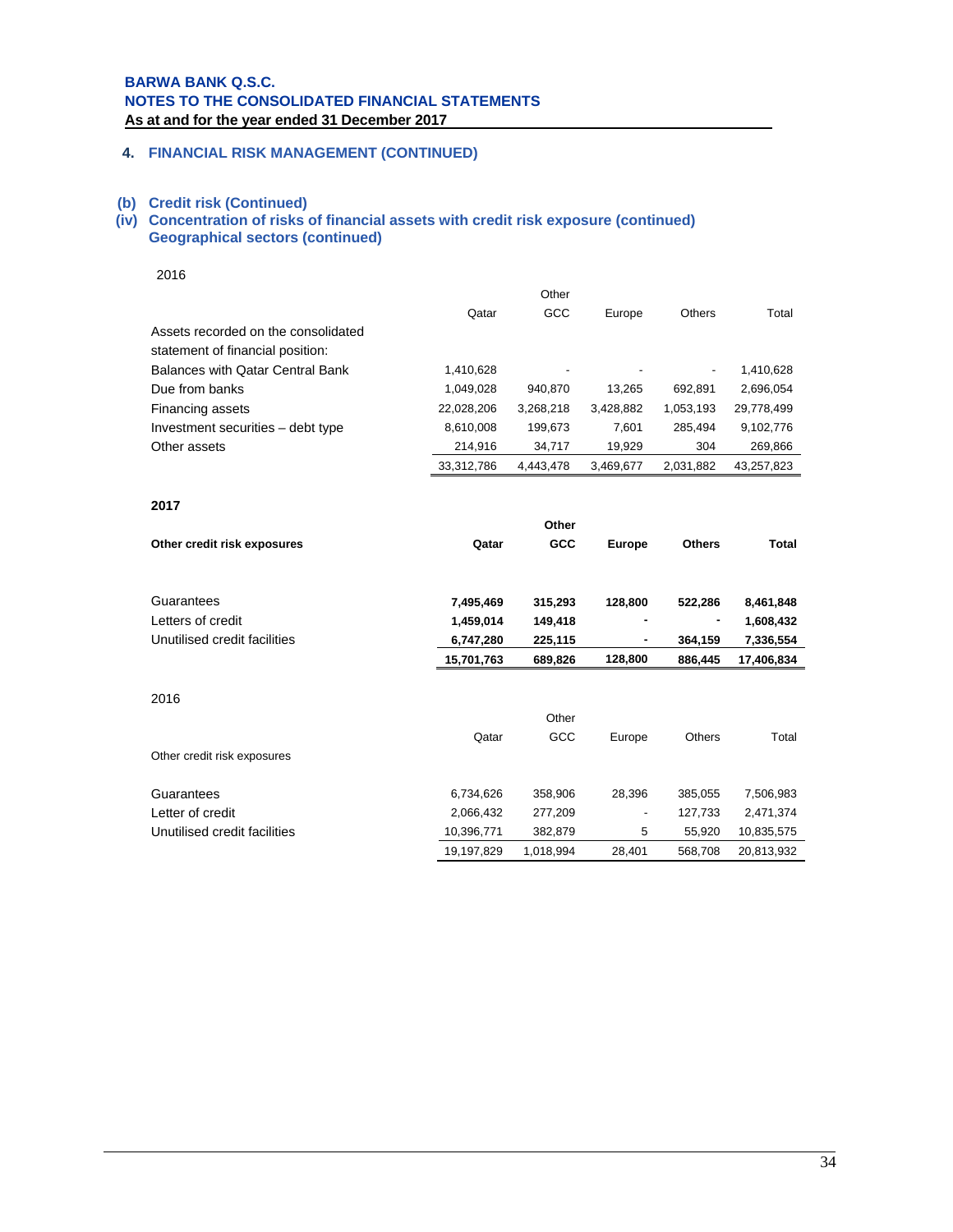## **4. FINANCIAL RISK MANAGEMENT (CONTINUED)**

#### **(b) Credit risk (Continued)**

## **(iv) Concentration of risks of financial assets with credit risk exposure (continued) Industry sectors**

The following table breaks down the Group's credit exposure at carrying amounts before taking into account collateral held or other credit enhancements, as categorised by the industry sectors of the Group's counterparties.

|                            | <b>Gross</b> | Gross      |
|----------------------------|--------------|------------|
|                            | exposure     | exposure   |
|                            | 2017         | 2016       |
|                            |              |            |
| Funded and unfunded        |              |            |
| Government                 | 15,189,164   | 14,756,449 |
| Industry and Manufacturing | 1,087,750    | 1,150,798  |
| Commercial                 | 4,351,980    | 4,307,170  |
| <b>Financial services</b>  | 6,129,804    | 4,451,770  |
| Contracting                | 12,485,691   | 12,101,430 |
| Real estate                | 9,695,202    | 9,843,020  |
| Personal                   | 2,416,642    | 2,232,936  |
| Services and others        | 12,146,166   | 15,228,182 |
|                            | 63,502,399   | 64,071,755 |

#### **Credit risk exposure**

The tables below presents an analysis of financial assets by rating agency designation, based on Standard & Poor's ratings (or their equivalent Moody's / Fitch):

|                          | 2017       | 2016       |
|--------------------------|------------|------------|
| <b>Equivalent grades</b> |            |            |
| AAA to AA-               | 15,309,880 | 16,105,443 |
| $A+$ to $A-$             | 4,406,670  | 3,553,772  |
| BBB+ to BBB-             | 398,311    | 383,616    |
| $BB+$ to $B-$            | 102,599    | 1,043,220  |
| Unrated                  | 43,284,939 | 42,985,704 |
|                          | 63,502,399 | 64,071,755 |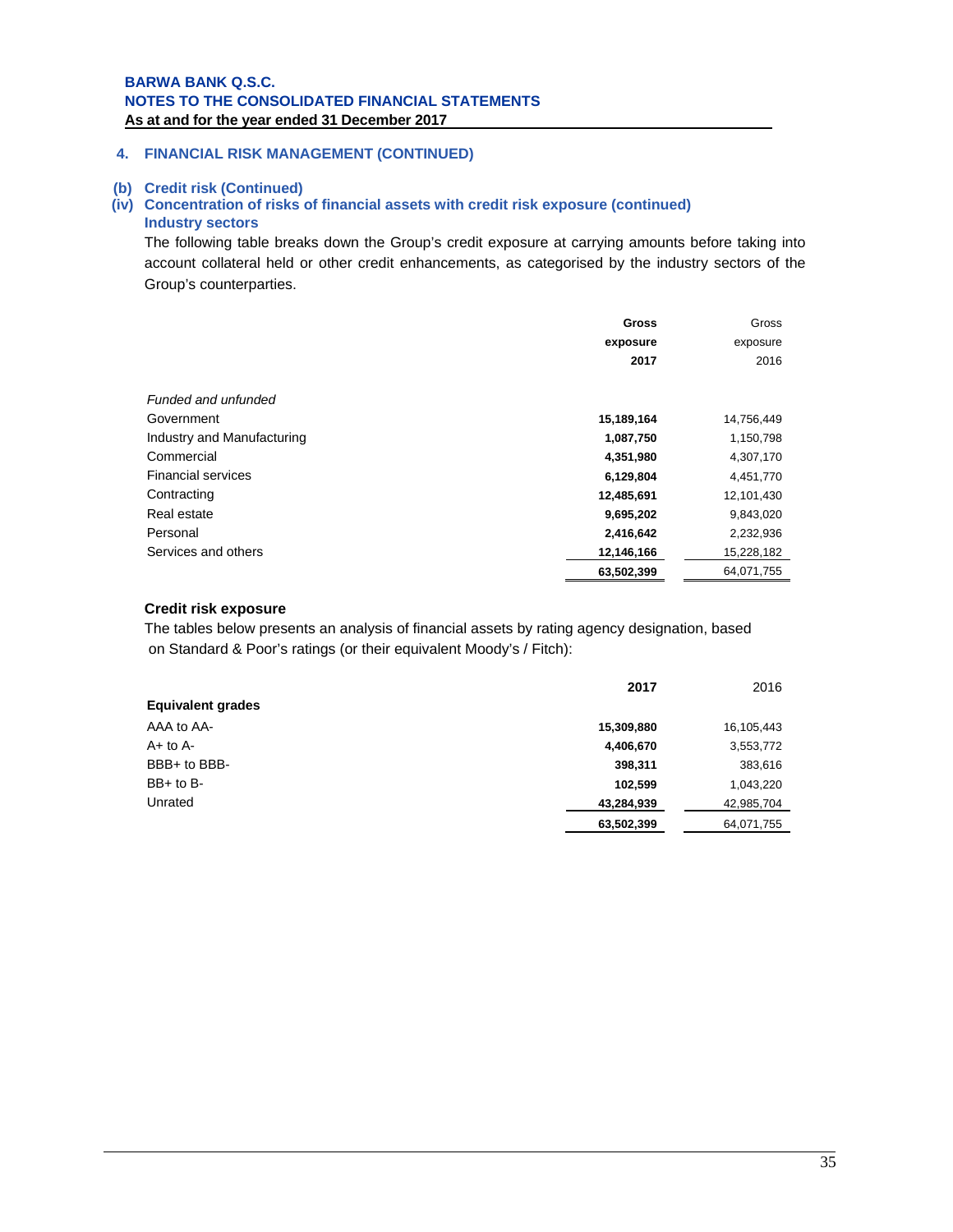## **4. FINANCIAL RISK MANAGEMENT (CONTINUED)**

## **(b) Credit risk (Continued)**

**(v) Credit quality** 

|                                       |            |                  |                |                          |                     | Investment securities |
|---------------------------------------|------------|------------------|----------------|--------------------------|---------------------|-----------------------|
|                                       |            | Financing assets | Due from banks |                          | - debt type         |                       |
|                                       | 2017       | 2016             | 2017           | 2016                     | 2017                | 2016                  |
| Neither past due nor impaired:        |            |                  |                |                          |                     |                       |
| Investment grade                      | 22,729,116 | 20,182,133       | 2,946,480      | 2,696,054                | 9,868,263 9,102,776 |                       |
| Standard monitoring                   | 1,662,196  | 3,841,609        |                |                          |                     |                       |
| Special monitoring                    | 2,667,442  | 2,866,196        |                |                          |                     |                       |
| <b>Carrying amount</b>                | 27,058,754 | 26,889,938       | 2,946,480      | 2,696,054                | 9,868,263 9,102,776 |                       |
| Past due but not impaired:            |            |                  |                |                          |                     |                       |
| Investment grade                      | 2,616,881  | 1,739,330        |                |                          |                     |                       |
| Standard monitoring                   | 1,233,058  | 913,211          |                |                          |                     |                       |
| Special monitoring                    | 291,534    | 235,206          |                |                          |                     |                       |
| <b>Carrying amount</b>                | 4,141,473  | 2,887,747        |                |                          |                     |                       |
| Impaired:                             |            |                  |                |                          |                     |                       |
| Substandard                           | 470,310    | 105,334          |                |                          |                     |                       |
| Doubtful                              | 170,060    | 28,160           |                |                          |                     |                       |
| Loss                                  | 343,381    | 326,885          |                | $\overline{\phantom{a}}$ |                     |                       |
|                                       | 983,751    | 460,379          |                |                          |                     |                       |
| Less: impairment allowance-specific   | (501, 846) | (393, 470)       |                |                          |                     |                       |
| Less: impairment allowance-collective | (5, 250)   | (66,095)         | ٠              |                          |                     |                       |
|                                       | 476,655    | 814              | ۰              | ۰                        |                     |                       |
| Carrying amount - net                 | 31,676,882 | 29,778,499       | 2,946,480      | 2,696,054                | 9,868,263           | 9,102,776             |

#### **Impaired financing assets**

Individually impaired financing assets including investment in debt-type securities (other than those carried at fair value through income statement) for which the Group determines that there is objective evidence of impairment and it does not expect to collect all principal and profit due according to the contractual terms of the financing / investment security agreement(s).

#### **Financing assets past due but not impaired**

Past due but not impaired financing assets are those for which contractual profit or principal payments are past due, but the Group believes that impairment is not appropriate on the basis of the level of security/collateral available and/or the stage of collection of amounts owed to the Group.

|                | 2017      | 2016      |
|----------------|-----------|-----------|
| upto 30 days   | 1,859,439 | 1,228,883 |
| 31 to 60 days  | 1,171,148 | 1,340,955 |
| $61 - 90$ days | 1,110,886 | 317,909   |
|                | 4,141,473 | 2,887,747 |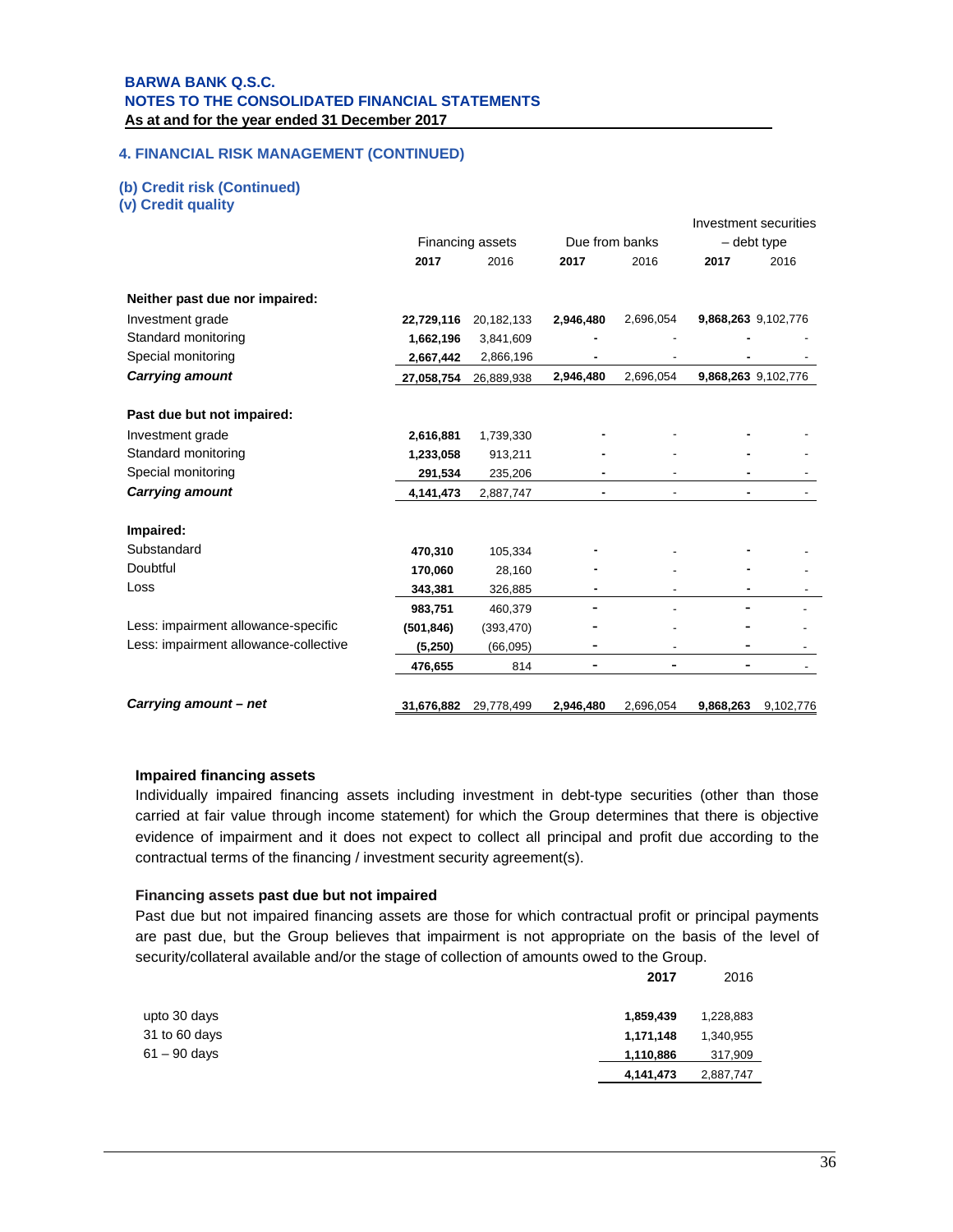**(b) Credit risk (Continued)** 

### **(v) Credit quality (continued)**

#### **Renegotiated financing assets**

Restructuring activities include extended payment arrangements, approved external management plans, modification and deferral of payments. Restructuring policies and practices are based on indicators or criteria that, in the judgment of management, indicate that payment will most likely continue. These policies are kept under continuous review. As at 31 December 2017, QAR 1,238.4 million (31 December 2016: QAR 1,227.7 million) of deals were restructured.

#### **(vi) Collateral**

The determination of eligible collateral and the value of collateral are based on QCB regulations and are assessed by reference to market price or indexes of similar assets.

The Group has collateral in the form of blocked deposits, pledge of shares or legal mortgages against the past dues financing assets.

The aggregate fair value of collateral is QAR 40,314.0 million (2016: QAR 41,099.6 million). For 0 day past due QAR 32,237.1 million (2016: QAR 34,336.1 million), past due up to 30 days: QAR 3,216.8 million (2016: QAR 4,582.8 million), past due from 31 to 60 days:QAR 2,962.8 million (2016: QAR 1,758.2 million), past due from 61 and 90 days: QAR 192.1 million (2016: QAR 6.3 million) and past due from 91 and above days: QAR 1,705.2 million (2016: QAR 416.2 million) respectively.

#### **(vii) Write-off policy**

The Group writes off a financing asset or an investment in debt-type security balance, and any related allowances for impairment losses, when the Group determines that the financing asset or security is uncollectible and after QCB approval is obtained.

This determination is made after considering information such as the occurrence of significant changes in the borrower's / issuer's financial position such that the borrower / issuer can no longer pay the obligation, or that proceeds from collateral will not be sufficient to pay back the entire exposure. For smaller balance standardised financing assets, write-off decisions generally are based on a productspecific past due status. The amount written off during the year was QAR 1.0 million (2016: QAR 0.9 million).

#### **(c) Liquidity risk**

Liquidity risk is the risk that the Group is unable to meet its obligations when they fall due as a result of e.g. customer deposits being withdrawn, cash requirements from contractual commitments, or other cash outflows, such as debt maturities or margin calls for risk management instruments etc. Such outflows would deplete available cash resources for client financing, trading activities and investments. In extreme circumstances, lack of liquidity could result in reductions in the consolidated statement of financial position and sales of assets, or potentially an inability to fulfil financing commitments. The risk that the Group will be unable to do so is inherent in all banking operations and can be affected by a range of institution-specific and market-wide events including, but not limited to, credit events, merger and acquisition activity, systemic shocks and natural disasters.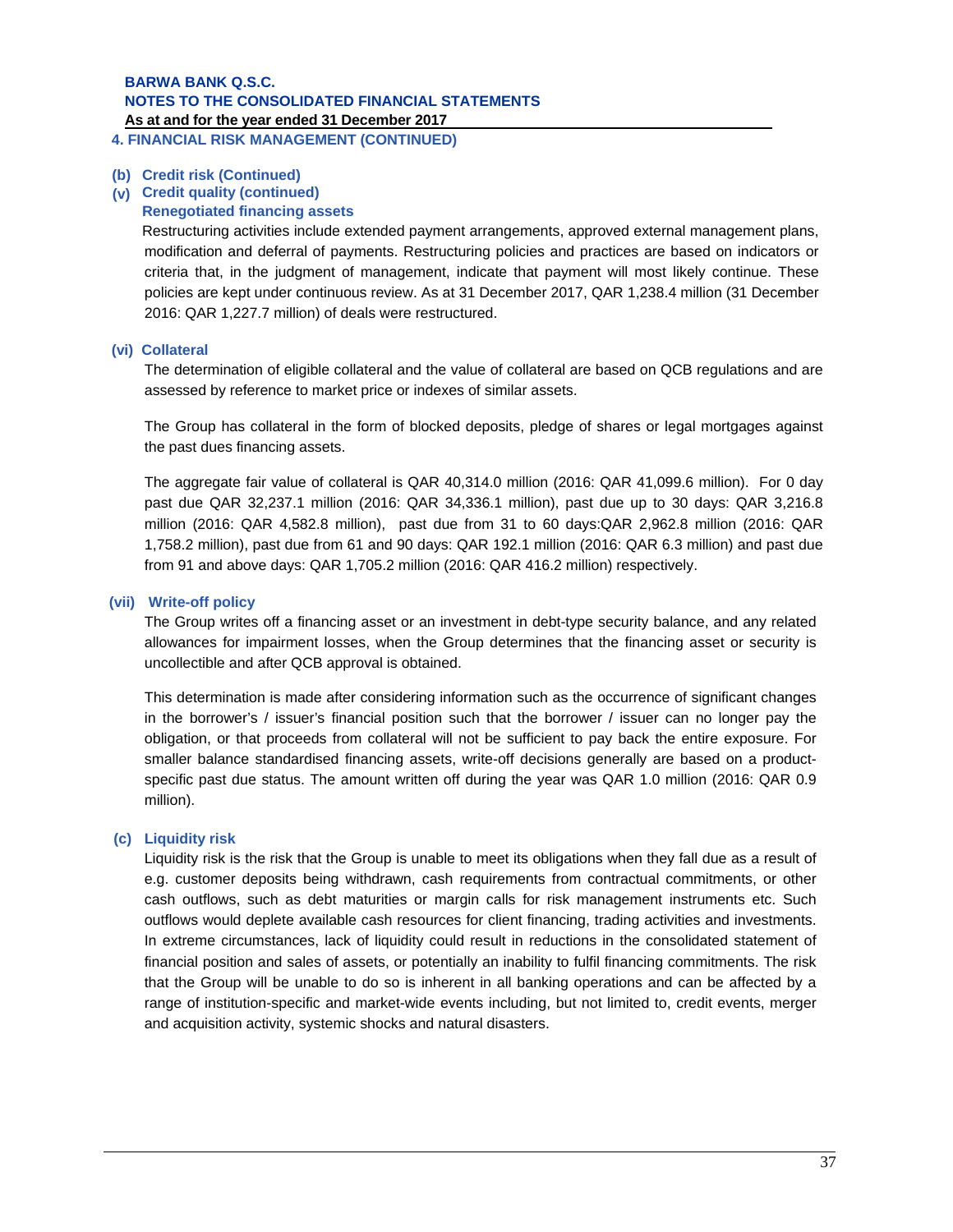### **4. FINANCIAL RISK MANAGEMENT (CONTINUED)**

#### **(c) Liquidity risk (Continued)**

#### **(i) Management of liquidity risk**

The Group's approach to managing liquidity is to ensure, as far as possible that it has sufficient liquidity to meet liabilities when due, under both normal and stressed conditions, without incurring unacceptable losses or risk of damage to the Group's reputation.

The primary objective of liquidity risk management over which the Asset and Liability Committee (ALCO) has oversight, is to provide a planning mechanism for unanticipated changes in the demand or needs for liquidity created by customer behavior or abnormal market conditions. The ALCO emphasizes the maximization and preservation of customer deposits and other funding sources. ALCO also monitors deposit rates, levels, trends and significant changes. Deposit mobilization plans are regularly reviewed for consistency with the liquidity policy requirements. A contingency plan is also in place which is reviewed periodically.

The daily liquidity position is monitored and regular liquidity stress testing is conducted under a variety of scenarios covering both normal and more severe market conditions. Liquidity policy and procedures are subject to review and approval of the Board of Directors and ALCO. A summary report, including any exceptions and remedial action taken, is submitted regularly to the Board of Directors and ALCO.

#### **(ii) Exposure to liquidity risk**

The key measure used by the Group for managing liquidity risk is the ratio of net liquid assets to deposits from customers. For this purpose net liquid assets are considered as including cash and cash equivalents and investment grade debt securities for which there is an active and liquid market less any deposits from banks, other borrowings and commitments maturing within the next month. The Group ratio of liquid assets to customer deposits at the reporting date was 16% (2016: 35%).

A similar, but not identical, calculation is used to measure the Group's compliance with the liquidity limit established by QCB. As at 31 December 2017, liquidity ratio as per QCB prescribed method was 105% (31 December 2016: 113%). The mimimum liquidity ratio determined by the QCB is 100%.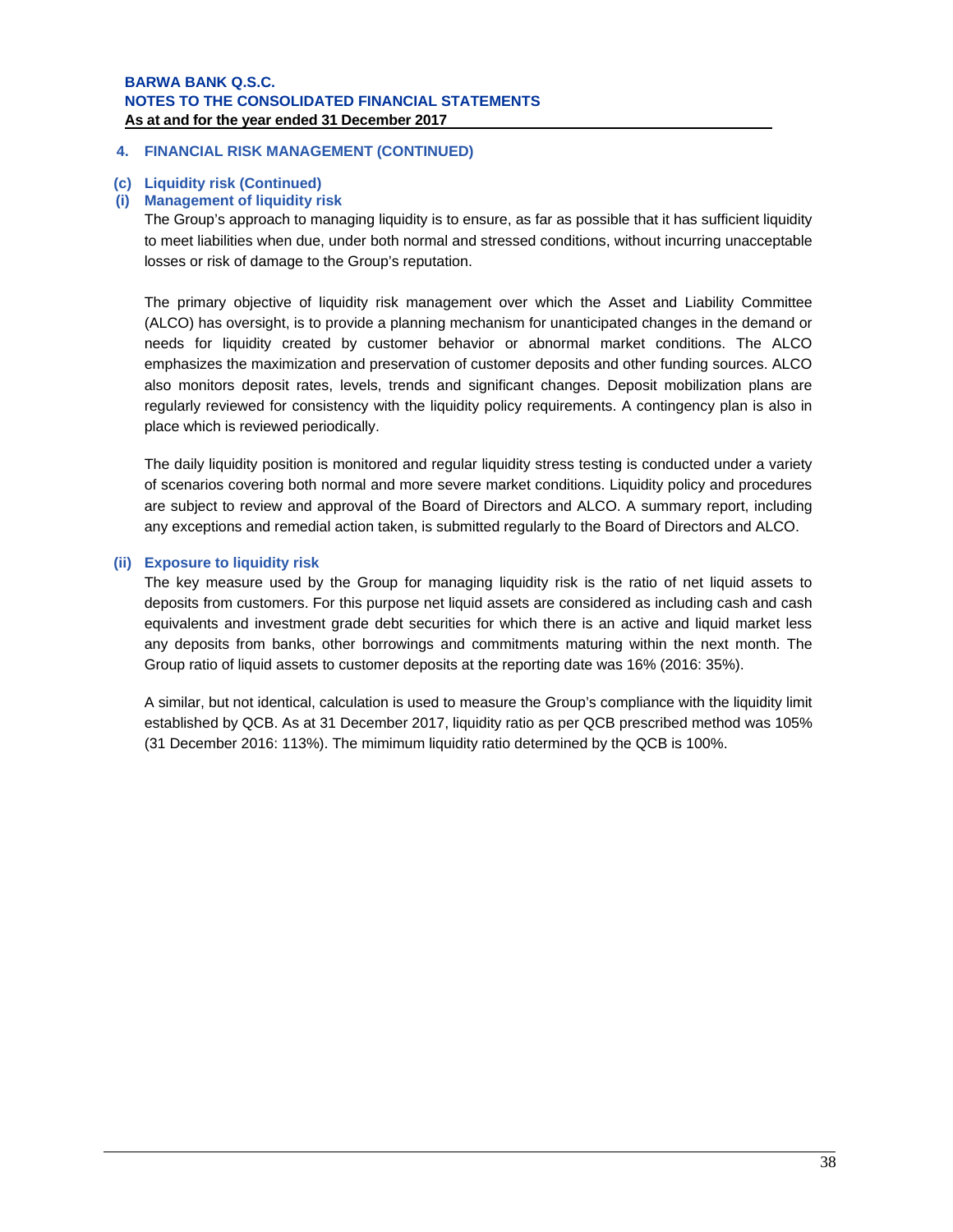### **4. FINANCIAL RISK MANAGEMENT (CONTINUED)**

#### **(c) Liquidity risk (Continued)**

## **(iii) Maturity analysis**

Maturity analysis of Group's financial assets and liabilities are prepared on the basis of their contractual maturities. The contractual maturities have been determined on the basis of the remaining period at the statement of financial postion and do not take into account effective maturities as indicated by the Group's deposit retention history. Cash in hand is not considered for liquidity risk management.

|                                            | Carrying                | Less than                    | $1 - 3$                    | $3$ months $-$ | $1 - 5$                               | More than 5           |
|--------------------------------------------|-------------------------|------------------------------|----------------------------|----------------|---------------------------------------|-----------------------|
|                                            | amount                  | 1 month                      | months                     | 1 year         | years                                 | years                 |
| 2017                                       |                         |                              |                            |                |                                       |                       |
|                                            |                         |                              |                            |                |                                       |                       |
| <b>Balances with Qatar Central Bank</b>    | 1,211,956               | 62,575                       |                            |                |                                       | 1,149,381             |
| Due from banks                             | 2,946,480               | 2,687,880                    |                            |                | 258,600                               |                       |
| Financing assets                           | 31,676,882              | 2,002,230                    | 1,177,850                  |                | 5,842,026 10,362,325                  | 12,292,451            |
| Investment securities – debt type          | 9,868,263               | 1,945,022                    | 56,079                     | 500,000        | 2,217,789                             | 5,149,373             |
| Other assets                               | 391,984                 | 113,469                      | 107,227                    | 28,920         | 142,368                               |                       |
| <b>Total financial assets</b>              | 46,095,565              | 6,811,176                    | 1,341,156                  |                | 6,370,946 12,981,082                  | 18,591,205            |
|                                            |                         |                              |                            |                |                                       |                       |
| Due to banks                               | 11,445,073              | 10,594,226                   | 113,126                    | 7,283          | 730,438                               |                       |
| Sukuk financing                            | 2,201,270               |                              | 908,537                    | 455,188        | 837,545                               |                       |
| Customer current accounts                  | 1,673,772               | 1,673,772                    |                            |                |                                       |                       |
| Other liabilities                          | 566,484                 | 180,949                      | 287,586                    | 90,537         | 7,412                                 |                       |
| <b>Total financial liabilities</b>         | 15,886,599              | 12,448,947                   | 1,309,249                  | 553,008        | 1,575,395                             |                       |
|                                            |                         |                              |                            |                |                                       |                       |
| <b>Equiy of investment account holders</b> | 24,796,114              | 12,260,011                   | 5,999,287                  | 5,881,851      | 654,094                               | 871                   |
| <b>Total</b>                               | 40,682,713              | 24,708,958                   | 7,308,536                  | 6,434,859      | 2,229,489                             | 871                   |
| <b>Difference</b>                          | 5,412,852               | (17, 897, 782)               | (5,967,380)                |                | $(63,913)$ 10,751,593                 | 18,590,334            |
|                                            |                         |                              |                            |                |                                       |                       |
|                                            |                         |                              |                            |                |                                       |                       |
|                                            | Carrying                | Less than 1                  |                            | $3$ months $-$ | $1 - 5$                               | More than 5           |
|                                            | amount                  | month                        | 1-3 months                 | 1 year         | years                                 | years                 |
|                                            |                         |                              |                            |                |                                       |                       |
| 2016                                       |                         |                              |                            |                |                                       |                       |
| <b>Balances with Qatar Central Bank</b>    | 1,410,628               | 40,353                       |                            |                |                                       | 1,370,275             |
| Due from banks                             | 2,696,054               | 1,992,814                    |                            | 444,801        | 258,439                               |                       |
| Financing assets                           | 29,778,499              | 1,198,756                    | 1,829,438                  | 2,583,967      | 8,701,292                             | 15,465,046            |
| Investment securities - debt type          | 9,102,776               |                              |                            | 435,294        | 4,983,351                             | 3,684,131             |
| Other assets                               | 269,896                 | 219,597                      | 11,315                     | 38,984         |                                       |                       |
| Total financial assets                     | 43,257,853              | 3,451,520                    | 1,840,753                  |                | 3,503,046 13,943,082                  | 20,519,452            |
|                                            |                         |                              |                            |                |                                       |                       |
| Due to banks                               | 5,739,803               | 3,304,615                    | 735,009                    | 567,006        | 220,941                               | 912,232               |
| Sukuk financing                            | 2,197,594               |                              |                            |                | 2,197,594                             |                       |
| Customer current accounts                  | 1,590,923               | 1,590,923                    |                            |                |                                       |                       |
| <b>Other liabilities</b>                   | 533,436                 | 360,650                      | 155,073                    | 17,635         | 78                                    |                       |
| <b>Total financial liabilities</b>         | 10,061,756              | 5,256,188                    | 890,082                    | 584,641        | 2,418,613                             | 912,232               |
|                                            |                         |                              |                            |                |                                       |                       |
| Equiy of investment account holders        | 28,386,614              | 13,541,821                   | 7,493,430                  | 6,846,720      | 504,643                               |                       |
| Total<br>Difference                        | 38,448,370<br>4,809,483 | 18,798,009<br>(15, 346, 489) | 8,383,512<br>(6, 542, 759) | 7,431,361      | 2,923,256<br>$(3,928,315)$ 11,019,826 | 912,232<br>19,607,220 |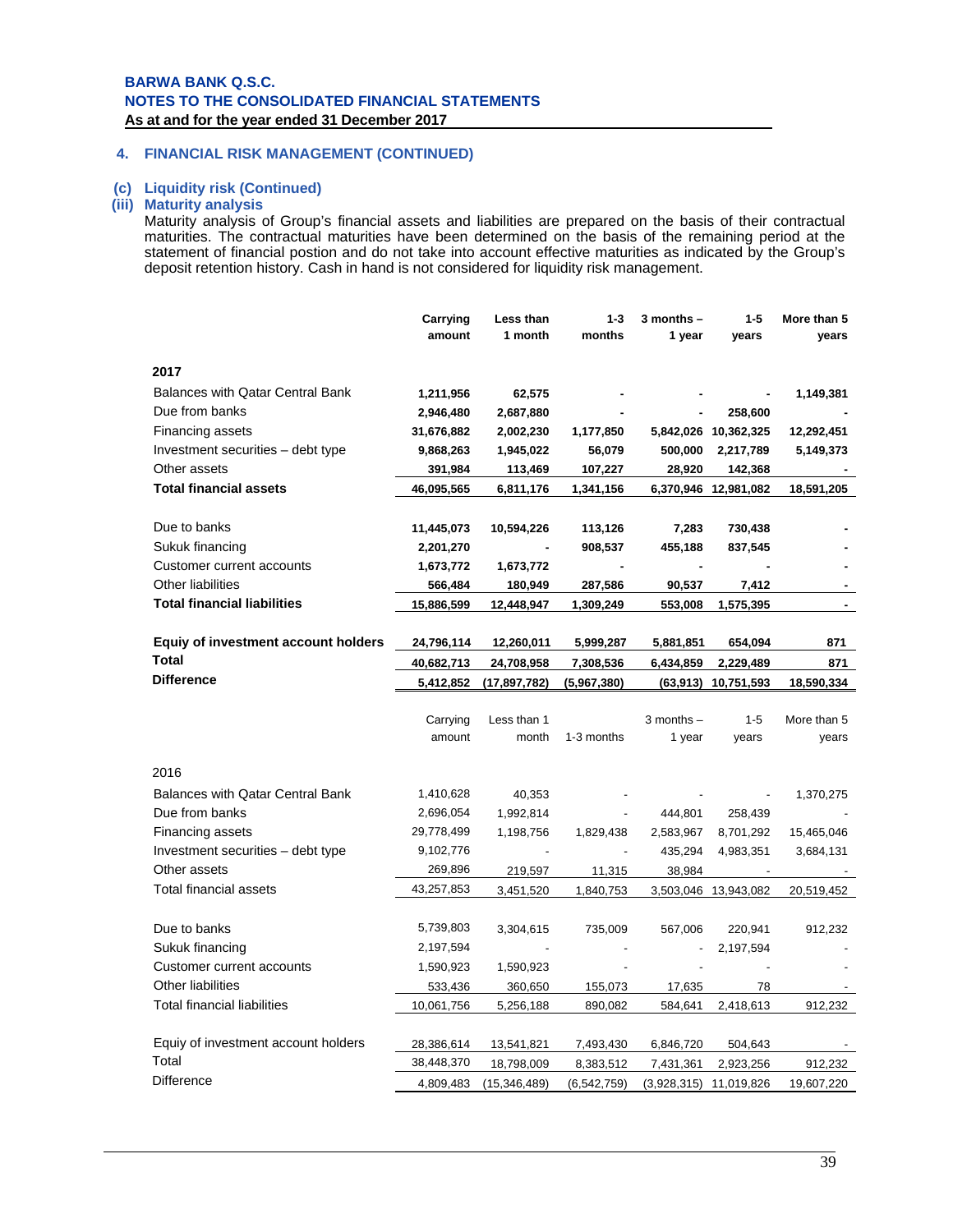## **4. FINANCIAL RISK MANAGEMENT (CONTINUED)**

#### **(c) Liquidity risk (Continued)**

# **(iv) Maturity analysis (Financial liabilities and risk management instruments)**

|                                                |            | Gross                            |            |               |                |           |                |
|------------------------------------------------|------------|----------------------------------|------------|---------------|----------------|-----------|----------------|
|                                                |            | undisc-                          |            |               |                |           |                |
|                                                |            | ounted                           |            |               |                |           | <b>More</b>    |
|                                                | Carrying   | cash                             | Less than  | $1 - 3$       | 3 months       |           | than 5         |
| 2017                                           | amount     | flows                            | 1 month    | months        | -1 year        | 1-5 years | years          |
| <b>Non-derivative financial liabilities</b>    |            |                                  |            |               |                |           |                |
|                                                |            |                                  |            |               |                |           |                |
| Due to banks                                   |            | 11,445,073 11,445,073 10,594,226 |            | 113,126       | 7,283          | 730,438   |                |
| Sukuk financing                                | 2,201,270  | 2,201,270                        |            | 908,537       | 455,188        | 837,545   |                |
| Customer current accounts<br>Other liabilities | 1,673,772  | 1,673,772                        | 1,673,772  |               |                |           | $\sim$         |
| <b>Total liabilities</b>                       | 566,484    | 566,484                          | 180,949    | 287,586       | 90,537         | 7,412     |                |
|                                                |            | 15,886,599 15,886,599 12,448,947 |            | 1,309,249     | 553,008        | 1,575,395 | $\blacksquare$ |
|                                                |            |                                  |            |               |                |           |                |
| Equity of investment account<br>holders        |            |                                  |            |               |                |           |                |
|                                                |            | 24,796,114 24,796,114 12,260,011 |            | 5,999,287     | 5,881,851      | 654,094   | 871            |
| <b>Risk management</b>                         |            |                                  |            |               |                |           |                |
| instruments                                    |            |                                  |            |               |                |           |                |
| Risk Management:                               | (10,069)   |                                  |            |               |                |           |                |
| Outflow                                        |            | 3,424,575                        | 709,812    | 1,198,225     | 1,481,618      | 28,369    | 6,551          |
| Inflow                                         |            | (3,530,570)                      | (707,456)  | (1,191,551)   | (1,596,643)    | (28, 369) | (6, 551)       |
|                                                | 40,672,644 | 40,576,718 24,711,314            |            | 7,315,210     | 6,319,834      | 2,229,489 | 871            |
|                                                |            |                                  |            |               |                |           |                |
|                                                |            | Gross                            |            |               |                |           |                |
|                                                |            | undisc-                          |            |               |                |           |                |
|                                                |            | ounted                           |            |               |                |           | More           |
|                                                | Carrying   | cash                             | Less than  | $1 - 3$       | $3$ months $-$ |           | than 5         |
| 2016                                           | amount     | flows                            | 1 month    | months        | 1 year         | 1-5 years | years          |
|                                                |            |                                  |            |               |                |           |                |
| Non-derivative financial liabilities           |            |                                  |            |               |                |           |                |
| Due to banks                                   | 5,739,803  | 5,739,803                        | 3,304,615  | 735,009       | 567,006        | 220,941   | 912,232        |
| Sukuk financing                                | 2,197,594  | 2,197,594                        |            |               |                | 2,197,594 |                |
| Customer current accounts                      | 1,590,923  | 1,590,923                        | 1,590,923  |               |                |           |                |
| Other liabilities                              | 533,436    | 533,436                          | 360,650    | 155,073       | 17,635         | 78        |                |
| <b>Total liabilities</b>                       | 10,061,756 | 10,061,756                       | 5,256,188  | 890,082       | 584,641        | 2,418,613 | 912,232        |
|                                                |            |                                  |            |               |                |           |                |
| Equity of investment account                   |            |                                  |            |               |                |           |                |
| holders                                        | 28,386,614 | 28,386,614 13,541,821            |            | 7,493,430     | 6,846,720      | 504,643   |                |
| Risk management instruments                    |            |                                  |            |               |                |           |                |
| Risk Management:                               | 43,812     |                                  |            |               |                |           |                |
| Outflow                                        |            | 3,658,369                        | 731,825    | 1,108,567     | 1,771,079      | 30,453    | 16,445         |
| Inflow                                         |            |                                  |            |               |                |           |                |
|                                                |            | (3,656,093)                      | (731, 825) | (1, 108, 567) | (1,768,803)    | (30, 453) | (16, 445)      |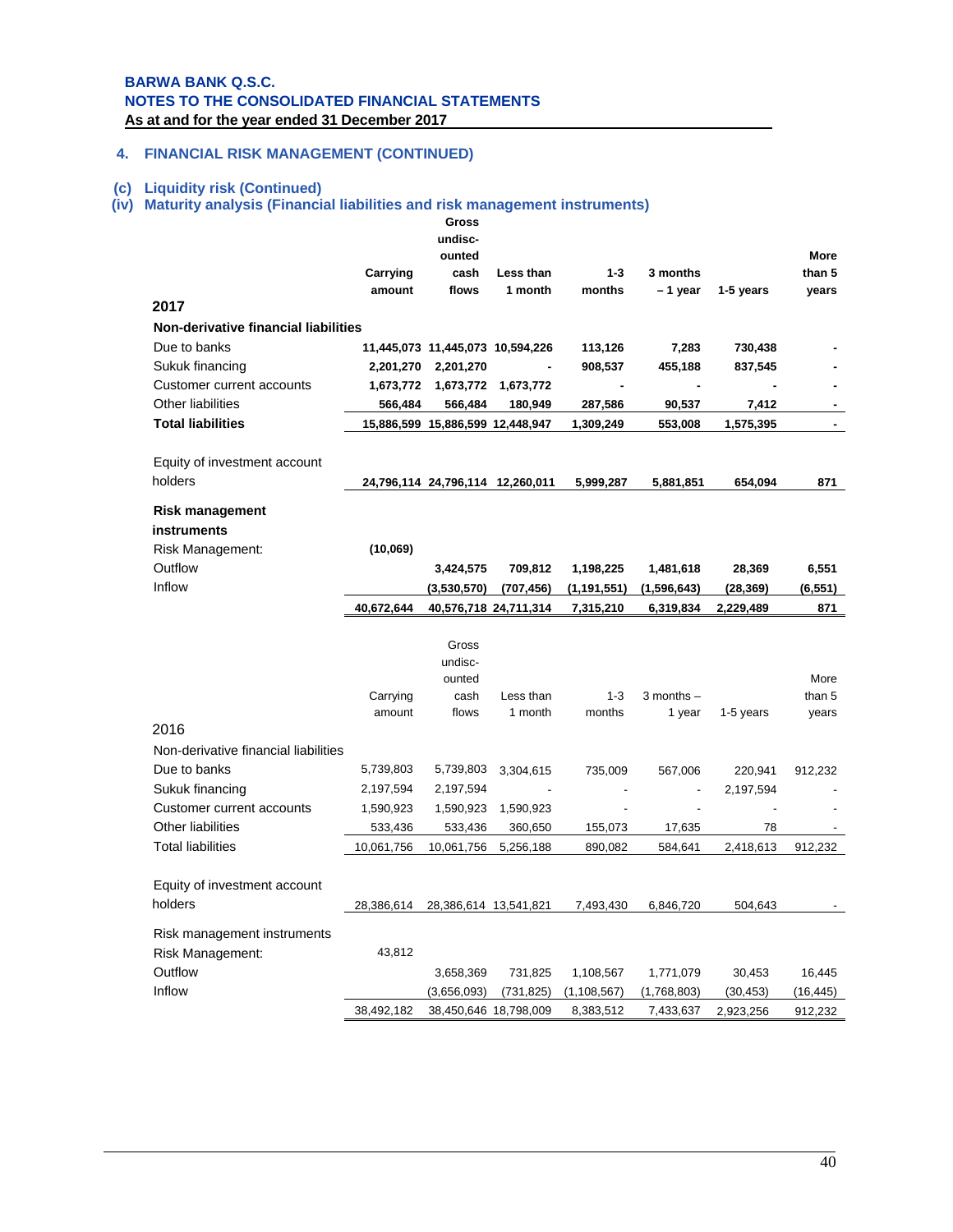#### **4. FINANCIAL RISK MANAGEMENT (CONTINUED)**

#### **(d) Market risks**

The Group takes on exposure to market risks, which is the risk that the fair value or future cash flows of a financial instrument will fluctuate because of changes in market prices. Market risks arise from open positions in profit rate, currency and equity products, all of which are exposed to general and specific market movements and changes in the level of volatility of market rates or prices such as profit rates, credit spreads, foreign exchange rates and equity prices. The Group separates exposures to market risk into either trading or non-trading portfolios.

The market risks arising from trading and non-trading activities are concentrated in Group Treasury and monitored by two teams separately. Regular reports are submitted to the Board of Directors and heads of each business unit.

Trading portfolios include those positions arising from market-making transactions where the Group acts as principal with clients or with the market.

Non-trading portfolios primarily arise from the profit rate management of the entity's retail and corporate banking assets and liabilities. Non-trading portfolios also consist of foreign exchange and equity risks arising from the Group's debt-type and equity-type investments.

#### **(i) Management of market risks**

Overall authority for market risk is vested in ALCO. Group Market Risk is responsible for the development of detailed risk management policies (subject to review and approval by Board of Directors) and for the day-to-day review of their implementation.

The Board of Directors has set risk limits based on different factors including country-wise exposure limits. These limits are closely monitored by senior management and reviewed by ALCO on a regular basis.

#### **(ii) Exposure to market risks – trading portfolios**

The principal tool used to measure and control market risk exposure within the Group's trading portfolios is Value at Risk (VaR). The VaR of a trading portfolio is the estimated loss that will arise on the portfolio over a specified period of time (holding period) from an adverse market movement with a specified probability (confidence level). A fully integrated VaR computation system is used by the Group to calculate VaR through historical simulation, analytical and Monte Carlo approaches, which is based upon a 99 percent confidence level assuming a 1-day, 10-day and 30-day holding periods. Taking account of market data from the previous one year, and observed relationships between different markets and prices, the model generates a wide range of plausible future scenarios for market price movements. Market Risk limits are set and monitored by the Market Risk Management function endorsed by BOD.The Group uses VaR limits for total market risk and specific foreign exchange, profit rate, equity and other price risks. The overall structure of VaR limits are reviewed by ALCO and approval by the Board of Directors. VaR limits are allocated to trading portfolios

The Group's trading portfolio is comparitively insignificant in size, consist mainly of Equities however, the Group has established policies for VaR measurement to overlook the trends for market risk management. In addition, the Group uses a wide range of stress tests to model the financial impact of a variety of exceptional market scenarios, such as periods of prolonged market illiquidity, on individual trading portfolios and the Group's overall position.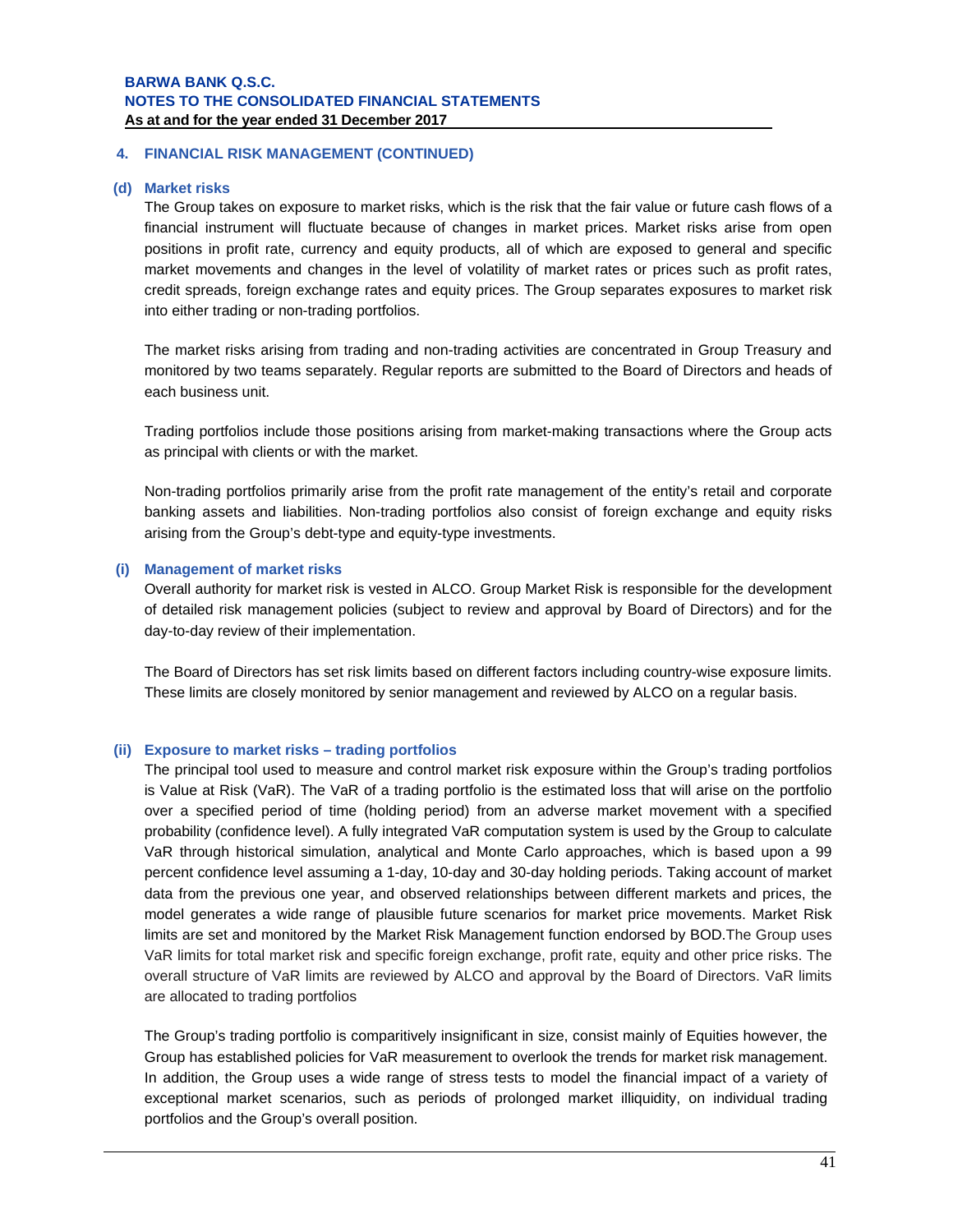#### **4. FINANCIAL RISK MANAGEMENT (CONTINUED)**

#### **(d) Market risks (continued)**

### **(iii) Exposure to profit rate risk – non-trading portfolios**

The principal risk to which non-trading portfolios are exposed is the risk of loss from fluctuations in the future cash flows or fair values of financial instruments because of a change in market profit rates. Profit rate risk is managed principally through monitoring profit rate gaps and by having pre-approved limits for repricing bands. ALCO is the monitoring body for compliance with these limits and is assisted by Group central Treasury in its day-to-day monitoring activities.

The Islamic Financial Services Board ("IFSB") has issued a document on Risk Management guidelines for Institutions (other than Insurance Institutions) offering only Islamic Financial Service ("IIFS"). This includes sections on 'Rate of Return Risk' and 'Liquidity Risk'. The Group adheres to the guidelines on 'Rate of Return Risk' and 'Liquidity Risk'.

A summary of the Group's profit rate gap position on non-trading portfolios is as follows:

|                                                                                        | Carrying   | Less than  | $3 - 12$   |                | Non-profit Effective                 |          |
|----------------------------------------------------------------------------------------|------------|------------|------------|----------------|--------------------------------------|----------|
|                                                                                        | amount     | 3 months   | months     |                | 1-5 years rate sensitive profit rate |          |
| 2017                                                                                   |            |            |            |                |                                      |          |
| <b>Balances with Qatar Central Bank</b>                                                | 1,211,956  |            |            | $\blacksquare$ | 1,211,956                            | $0.00\%$ |
| Due from banks                                                                         | 2,946,480  | 312,004    |            | $\blacksquare$ | 2,634,476                            | 2.48%    |
| Financing assets                                                                       | 31,676,882 | 18,003,708 | 5,352,227  | 1,446,190      | 6,874,757                            | 5.15%    |
| Investment securities-debt type                                                        | 9,868,263  |            |            |                | 9,868,263                            | 3.75%    |
|                                                                                        | 45,703,581 | 18,315,712 | 5,352,227  | 1,446,190      | 20,589,452                           |          |
| Due to banks                                                                           | 11,445,073 | 951,378    |            | $\blacksquare$ | 10,493,695                           | 2.22%    |
| Sukuk financing                                                                        | 2,201,270  | 2,201,270  |            |                |                                      | 3.38%    |
| Equity of investment account holders                                                   | 24,796,114 | 15,430,009 | 5,881,851  | 654,965        | 2,829,289                            | 2.62%    |
| <b>Consolidated statement of financial</b><br>position items - Profit rate sensitivity |            |            |            |                |                                      |          |
| gap                                                                                    | 9,462,394  | 1,934,325  | (529, 624) | 791,225        | 7,266,468                            |          |
| Off-consolidated statement of financial                                                |            |            |            |                |                                      |          |
| position items                                                                         | 7,336,554  | 2,726,193  | 2,992,788  | 1,617,573      |                                      | 4.89%    |
| Cumulative profit rate sensitivity gap                                                 | 16,798,948 | 4,660,518  | 2,463,164  | 2,408,798      | 7,266,468                            |          |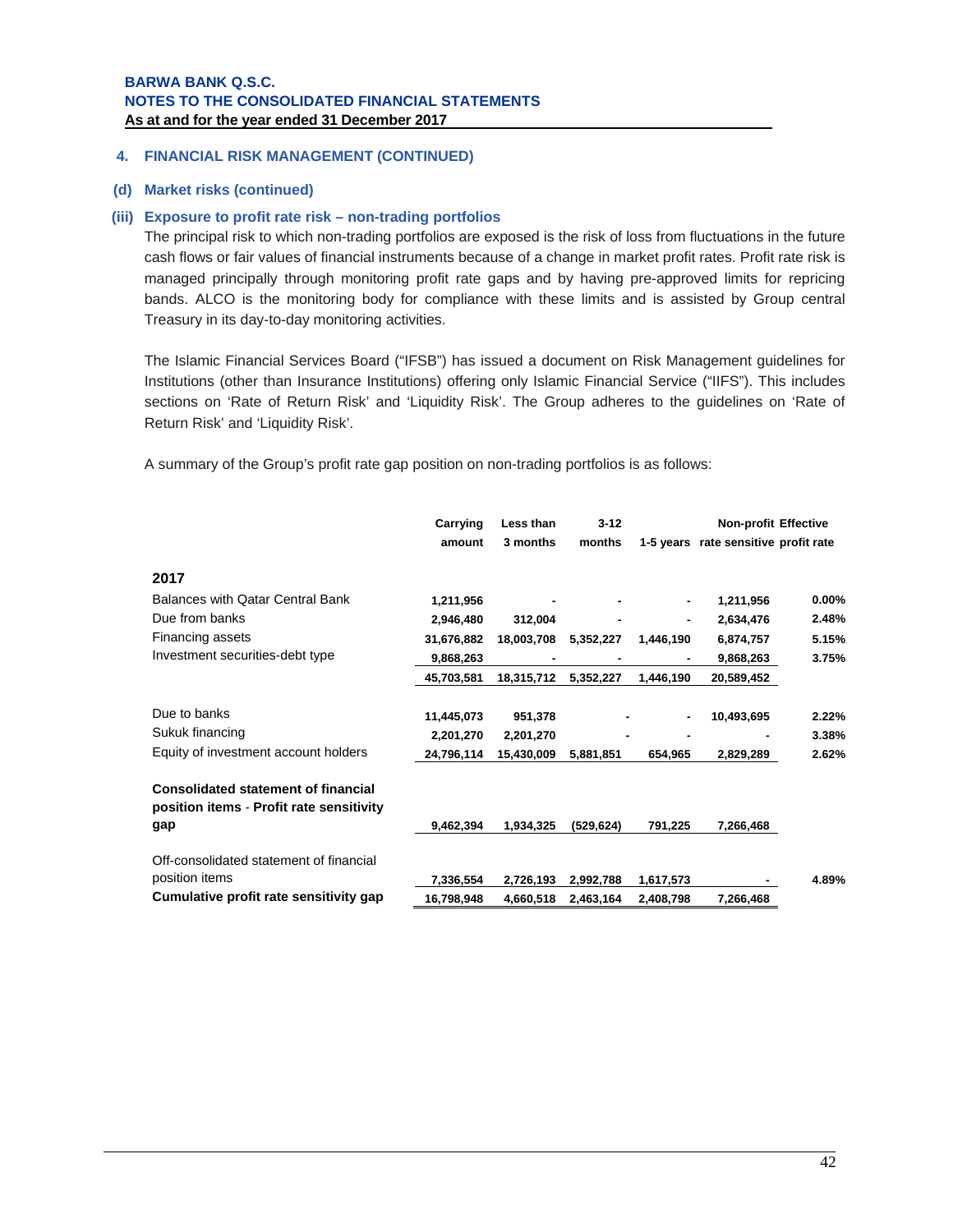## **4. FINANCIAL RISK MANAGEMENT (CONTINUED)**

#### **(d) Market risks (continued)**

### **(iii) Exposure to profit rate risk – non-trading portfolios (continued)**

|                                              | Carrying   | Less than   | $3 - 12$      |           | Non-profit rate Effective |                       |
|----------------------------------------------|------------|-------------|---------------|-----------|---------------------------|-----------------------|
|                                              | amount     | 3 months    | months        | 1-5 years |                           | sensitive profit rate |
| 2016                                         |            |             |               |           |                           |                       |
| <b>Balances with Qatar Central Bank</b>      | 1,410,628  |             |               |           | 1,410,628                 |                       |
| Due from banks                               | 2,696,054  | 338,612     | 364,629       |           | 1,992,813                 | 1.03%                 |
| Financing assets                             | 29,778,499 | 16,724,643  | 5,264,940     | 1,344,408 | 6,444,508                 | 4.86%                 |
| Investment securities-debt type              | 9,102,776  | 200,283     |               |           | 8,902,493                 | 3.53%                 |
|                                              | 42,987,957 | 17,263,538  | 5,629,569     | 1,344,408 | 18,750,442                |                       |
| Due to banks                                 | 5,739,803  | 912,234     |               |           | 4,827,569                 | 1.43%                 |
| Sukuk financing                              | 2,197,594  | 2,197,594   |               |           |                           | 2.78%                 |
| Equity of investment account holders         | 28,386,614 | 18,024,302  | 6,846,720     | 504.643   | 3,010,949                 | 2.49%                 |
| Consolidated statement of financial position |            |             |               |           |                           |                       |
| items - Profit rate sensitivity gap          | 6,663,946  | (3,870,592) | (1,217,151)   | 839,765   | 10,911,924                |                       |
| Off-consolidated statement of financial      |            |             |               |           |                           |                       |
| position items                               | 10,835,574 | 10,661,266  |               |           | 174,308                   | 4.86%                 |
| Cumulative profit rate sensitivity gap       | 17,499,520 | 6,790,674   | (1, 217, 151) | 839,765   | 11,086,232                |                       |

#### **Sensitivity analysis**

Management monitors sensitivity of the Group's financial assets and liabilities to various standard and Non standard profit rate scenarios. Standard scenario that is considered on a monthly basis include a 10 basis point (bp) parallel fall or rise in yield curve. An analysis of the Group's sensitivity to an increase or decrease in market profit rates, assuming no asymmetrical movement in yield curves and a constant financial position, is as follows:

| Sensitivity of net profit                      | 10 bp parallel<br>increase | 10 bp parallel<br>decrease |
|------------------------------------------------|----------------------------|----------------------------|
| 2017<br>At 31 December<br>Average for the year | 7,543<br>7,537             | (7, 543)<br>(7, 537)       |
| 2016<br>At 31 December<br>Average for the year | (1,780)<br>(800)           | 1,780<br>800               |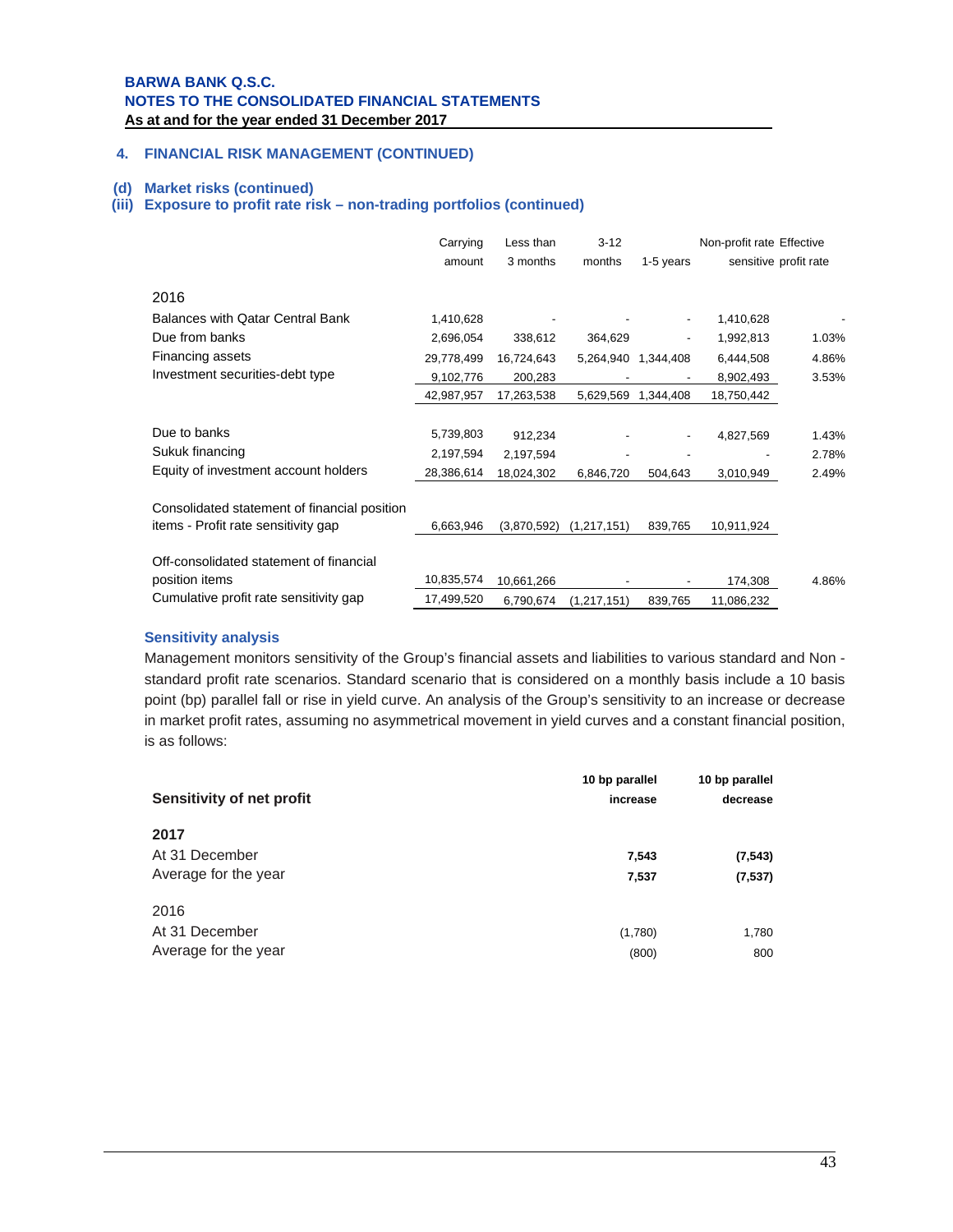## **BARWA BANK Q.S.C. NOTES TO THE CONSOLIDATED FINANCIAL STATEMENTS**

**As at and for the year ended 31 December 2017 .** 

**4. FINANCIAL RISK MANAGEMENT (CONTINUED)**

#### **(d) Market risks (continued)**

#### **(iii) Exposure to profit rate risk – non-trading portfolios (continued)**

Profit rate movements affect reported equity in the following way:

 retained earnings arising from increases or decreases in net profit and the fair value changes reported in consolidated income statement.

Overall non-trading profit rate risk positions are managed by Treasury & Investments Group (TIG), which uses financial investments, advances to banks, deposits from banks and risk management instruments to manage the overall position arising from the Group's non-trading activities. The use of risk management instruments to manage profit rate risk.

#### **(iv) Exposure to other market risks – non-trading portfolios**

#### **Foreign currency transactions**

Foreign exchange risks arise from the movement of the rate of exchange over a period of time. Positions are monitored on a regular basis to ensure positions are maintained within approved limits established by the Board of Directors.

As at the reporting date the net foreign currency exposures, other than USD which is pegged to the Qatari Riyal, and their respective sensitivities to a 500 bps change was as follows:

| <b>Functional currency of the Group entities</b> | 2017    | 2016    |
|--------------------------------------------------|---------|---------|
| Net foreign currency exposure:                   |         |         |
| <b>Pounds Sterling</b>                           | 13,862  | (4,043) |
| Euro                                             | 5,051   | 208     |
| Other currencies*                                | 108,856 | 233,740 |

|                                                  | Increase / decrease<br>in profit |             | Increase / decrease<br>in equity |             |  |
|--------------------------------------------------|----------------------------------|-------------|----------------------------------|-------------|--|
| 5% increase / decrease in currency exchange rate | 2017                             | 2016        | 2017                             | 2016        |  |
| <b>Pound Sterling</b><br>Euro                    | 693<br>253                       | (202)<br>10 | 693<br>253                       | (202)<br>10 |  |
| Other currencies                                 | 5.443                            | 11.687      | 5.443                            | 11.687      |  |

\*Other currencies include net exposure to Other GCC currencies amounting to QAR 106.7 million (2016: QAR 232.5 million).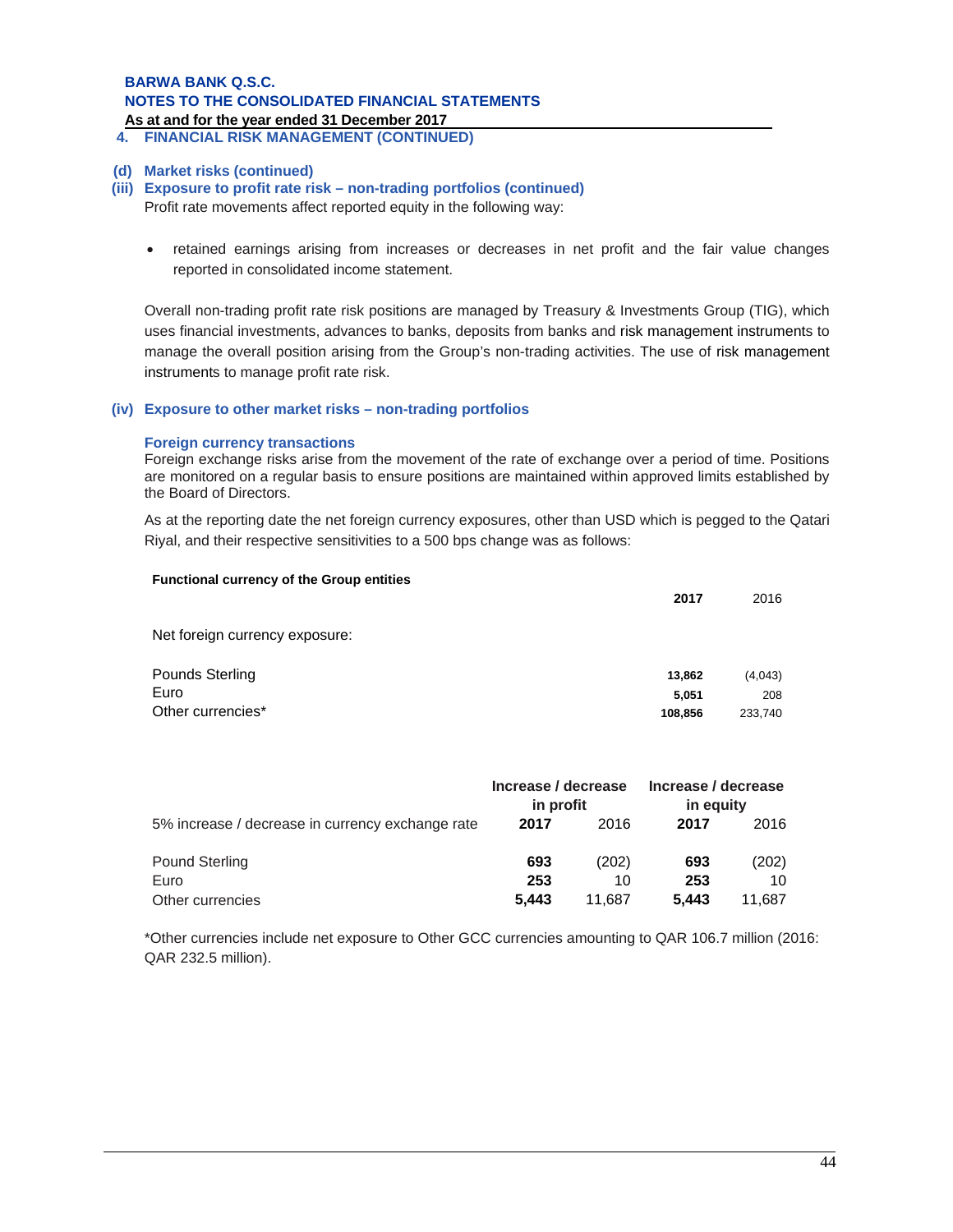#### **(d) Market risks (continued) Equity price risk**

Equity price risk is the risk that the fair value of equities decreases as a result of changes in the level of equity indices and individual stocks. The non-trading equity price risk exposure arises from equity securities classified as fair value through income statement and fair value through equity.

The Group is also exposed to equity price risk and the sensitivity analysis thereof is as follows:

|                                              | 2017   | 2016   |
|----------------------------------------------|--------|--------|
| 5% increase / decrease in QE and other index |        |        |
| Increase / decrease in profit and loss       | 2.586  | 4.077  |
| Increase / decrease in equity                | 54.524 | 44.570 |

The above analysis has been prepared on the assumption that all other variables such as profit rate, foreign exchange rate, etc are held constant and is based on historical correlation of the equity securities to the relevant index. Actual movement may be different from the one stated above.

#### **(e) Operational risks**

Operational risk is the risk of direct or indirect loss arising from a wide variety of causes associated with the Group's involvement with financial instruments, including processes, personnel, technology and infrastructure, and from external factors other than credit, market and liquidity risks such as those arising from legal and regulatory requirements and generally accepted standards of corporate behaviour.

The Group's objective is to manage operational risk so as to balance the avoidance of financial losses and damage to the Group's reputation with overall cost effectiveness and to avoid control procedures that restrict initiative and creativity.

The primary responsibility for the development and implementation of controls to address operational risk is assigned to senior management within each business unit. This responsibility is supported by the development of overall Group standards for the management of operational risk in the following areas:

- requirements for appropriate segregation of duties, including the independent authorisation of transactions;
- requirements for the reconciliation and monitoring of transactions;
- compliance with regulatory and other legal requirements;
- documentation of controls and procedures;
- requirements for the periodic assessment of operational risks faced, and the adequacy of controls and procedures to address the risks identified;
- requirements for the reporting of operational losses and proposed remedial action;
- development of contingency plans;
- training and professional development;
- ethical and business standards; and
- risk mitigation, including insurance where this is effective.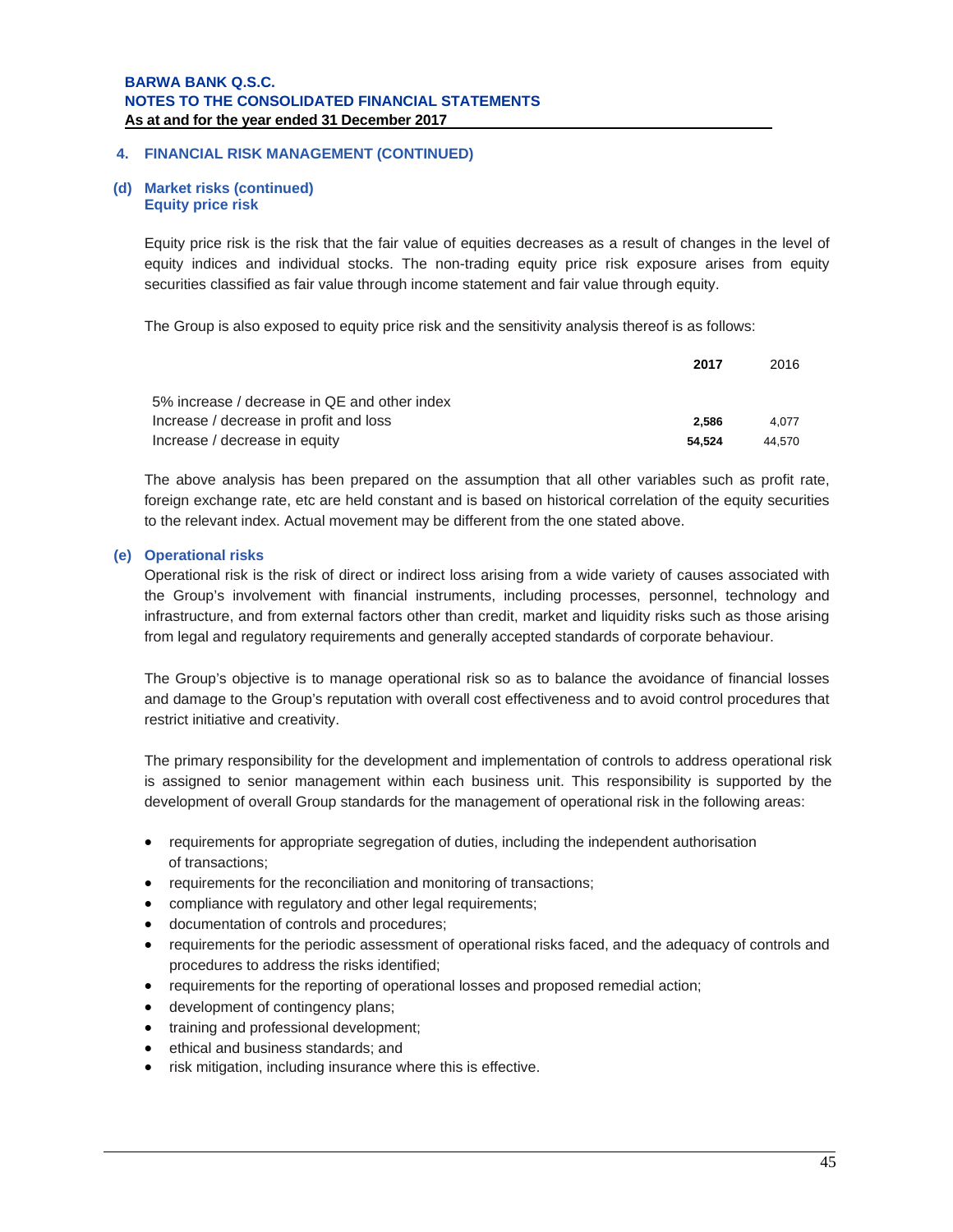#### **(e) Operational risks (continued)**

The strategy and framework for operational risk management is set by the Operational Risk Committee (ORC) and is implemented consistently across the Group. While the management of operational risk is the primary responsibility of each function or service responsible, the implementation of an integrated Operational Risk Management Framework is coordinated by a dedicated and independent team led by an Operational Risk Manager (ORM). This team reports to the Chief Risk Officer (CRO) of the Group. Each business unit has nominated a "Unit Operational Risk Manager (UORM)" who acts as a single point of contact for ORM regarding all Operational Risks for the respective business unit.

The organization has also invested in a state-of-the-art Operational Risk System to create a repository for all Operational risk incidents, losses and near-miss events. There is a robust process for reporting of issues, conducting of root cause analysis (where applicable) and rolling out mitigation plans to avoid recurrence of the issues.

#### **(f) Capital management Regulatory capital**

The Group's policy is to maintain a strong capital base so as to ensure investor, creditor and market confidence and to sustain future development of the business. The impact of the level of capital on owners' return is also recognised and the Group recognises the need to maintain a balance between the higher returns that might be possible with greater gearing and the advantages and security afforded by a sound capital position.

The Group and its individually regulated operations have complied with all externally imposed capital requirements throughout the period.

The capital adequacy ratio of the Group is calculated in accordance with the Basel Committee guidelines as adopted by the QCB.

The Group's regulatory capital position under Basel III and QCB regulations at 31 December was as follows:

|                          | 2017             | 2016      |
|--------------------------|------------------|-----------|
| Tier 1 capital           | 6.420.808        | 5,372,086 |
| Tier 2 capital           | $\sim$ 100 $\mu$ | 412.180   |
| Total regulatory capital | 6,420,808        | 5,784,266 |

Eligible capital (numerator in Capital Adequecy Ratio) consists of Tier 1 and Tier 2 capitals

Tier 1 consists of two parts: Common Equity Tier 1 (CET1), and Aditional Tier 1 (AT1)

CET1, is part of Tier 1 capital and is the purest form of capital, which includes share capital, statutory reserves, general reserve, retained earnings, exchange translation reserve and non-controlling interests, risk reserve and other regulatory adjustments relating to items that are included in equity but are treated differently for capital adequacy calculation purposes. The bank deducts intangible assets(including goodwill) and treasury stock from CET1/ Tier1.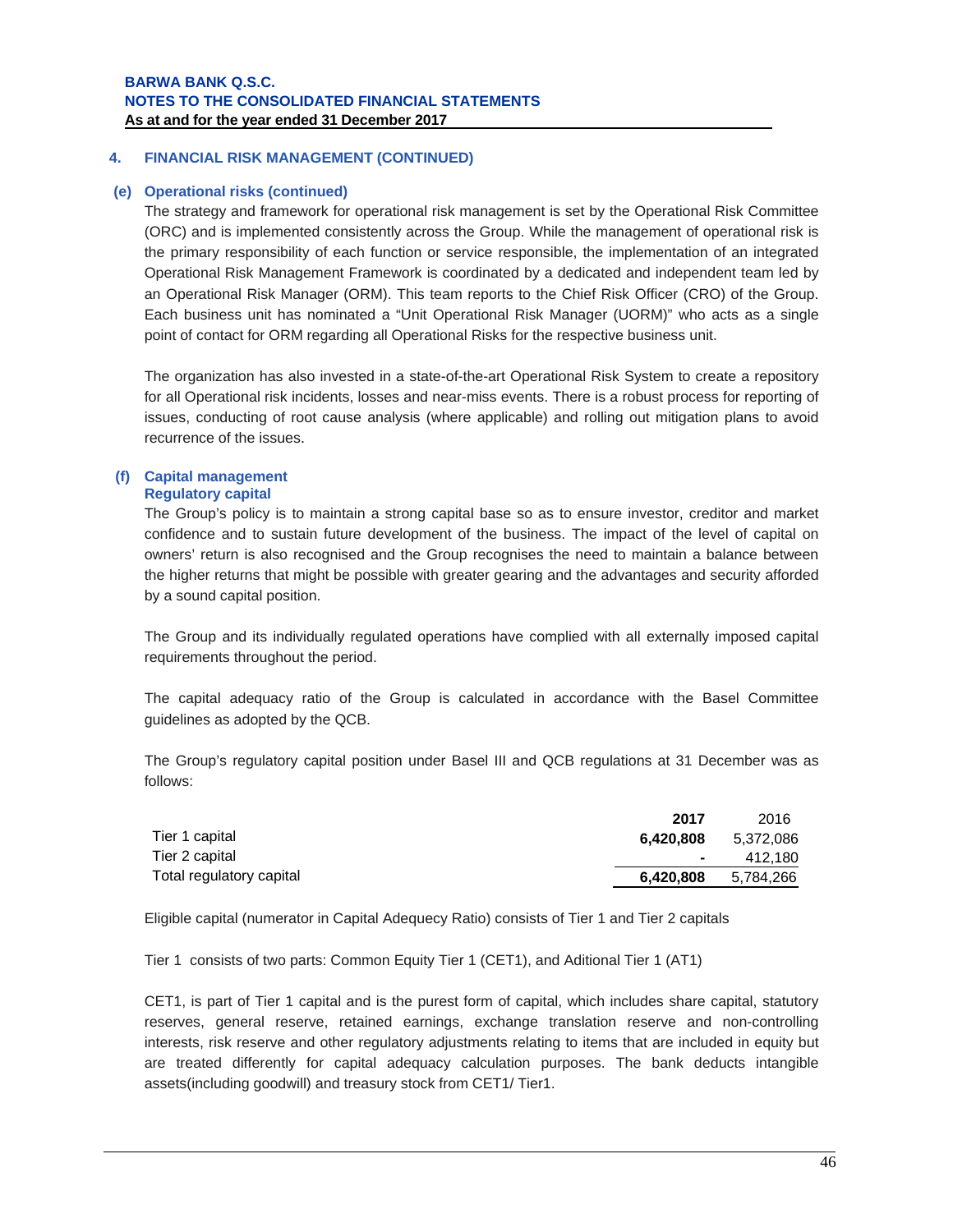#### **(f) Capital management (Continued) Regulatory capital (continued)**

The Group is following the standardised approach for credit and market and Basic Indicator approach for operational risk as permitted by the Qatar Central Bank and as per Pillar 1 of Basel 3. Capital adequacy and the use of regulatory capital are monitored on a regular basis by the Bank's management, employing techniques based on the guidelines developed by the Basel Committee and the Qatar Central Bank. The required information is computed and monitored on monthly basis and filed with the regulators on a quarterly basis after getting reviewed by Bank appointed external auditors.

In Addition to Capital standards suggested by Basel 3, the Bank is also calculating leverage ratio at consolidated level which is well above the 3% requirement suggested by BCBS ( Basel Committee for Banking Supervision) and QCB. The two liquidity standards (Liquidity Coverage Ratio and Net Stability Funding Ratio) suggested under Basel 3 accord are also fully implemented and complied by the Bank. Furthermore, these liquidity ratios are regularly being monitored by the Bank Group ALCO.

|                                                    | 2017             | 2016            | 2017       | 2016       |
|----------------------------------------------------|------------------|-----------------|------------|------------|
|                                                    | <b>Basel III</b> | <b>Basel II</b> | Carrying   | Carrying   |
|                                                    | <b>Risk</b>      | <b>Risk</b>     | amount     | amount     |
|                                                    | weighted         | weighted        |            |            |
|                                                    | amount           | amount          |            |            |
|                                                    |                  |                 |            |            |
| Balances with Qatar Central Bank                   |                  |                 | 1,211,956  | 1,410,628  |
| Due to banks                                       | 1,111,810        | 1,209,963       | 2,946,480  | 2,696,054  |
| Financing assets                                   | 25,141,367       | 25,311,949      | 31,676,882 | 29,778,499 |
| Investment securities                              | 766,272          | 914,205         | 10,199,819 | 9,456,880  |
| Investment in associates and joint ventures        | 325,062          | 449,984         | 217,730    | 298,308    |
| Other assets                                       | 680,326          | 572,848         | 848,138    | 740,675    |
| Off balance sheet assets                           | 4,592,545        | 4,515,413       | 17,406,834 | 20,813,932 |
| Total risk weighted assets for credit risk         | 32,617,382       | 32,974,362      | 64,507,839 | 65,194,976 |
|                                                    |                  |                 |            |            |
| Risk weighted assets for market risk               | 1,645,607        | 2,016,760       | 758,919    | 891,406    |
| Risk weighted assets for operational risk          | 2,456,696        | 2,305,685       |            |            |
|                                                    | 4,102,303        | 4,322,445       | 758,919    | 891,406    |
|                                                    |                  |                 | 2017       | 2016       |
| Risk weighted assets                               |                  |                 | 36,719,685 | 37,296,807 |
| Regulatory capital                                 |                  |                 | 6,420,808  | 5,784,266  |
| Risk weighted assets as a percentage of regulatory |                  |                 |            |            |
| capital (capital ratio)                            |                  |                 | 17.5%      | 15.5%      |

### **Risk weighted assets and carrying amounts**

The minimum ratio limit determined by QCB is 12.5% while the current Basel III capital adequacy requirement is 10.5%.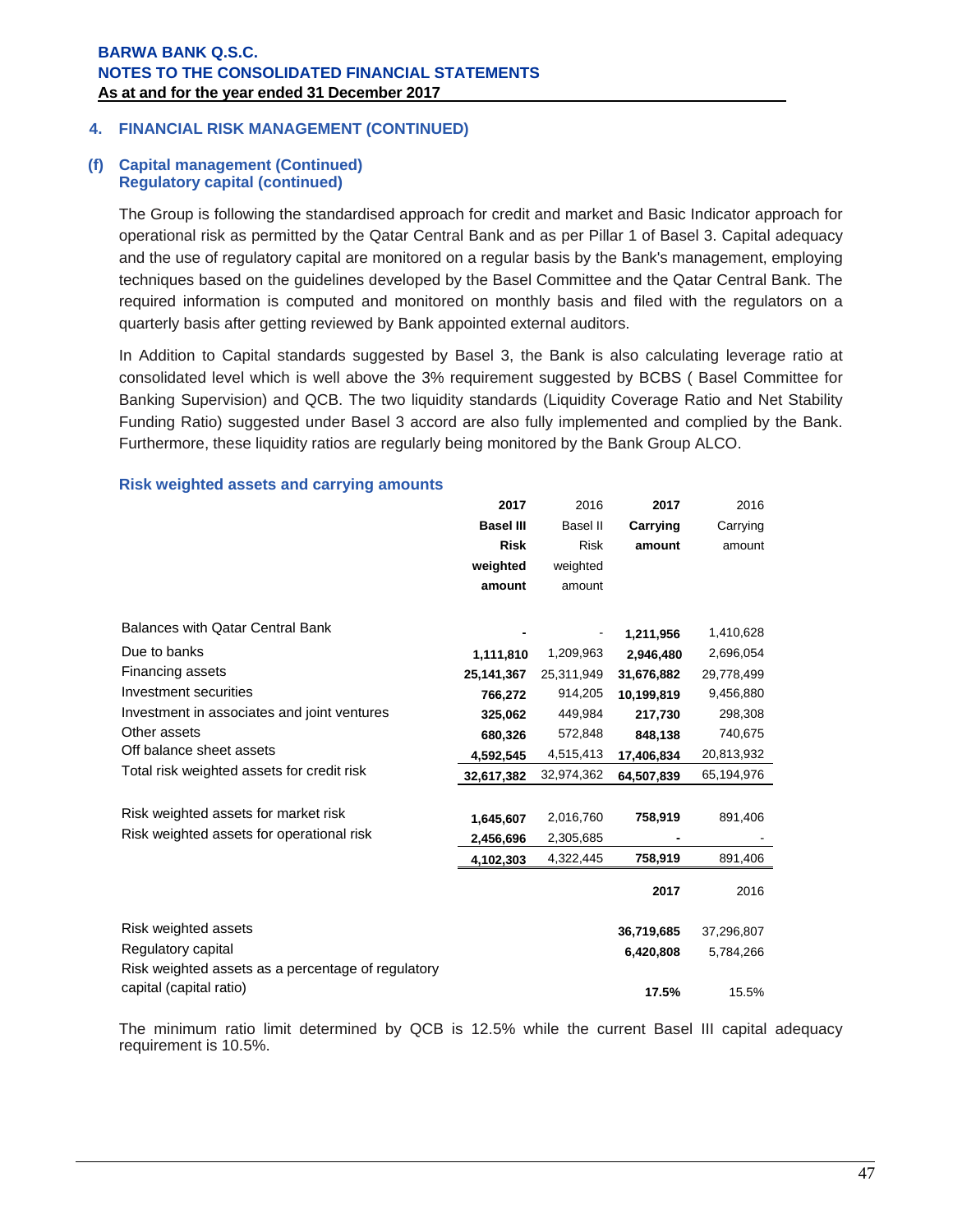## **5. USE OF ESTIMATES AND JUDGMENTS**

## **(a) Going concern**

The Group's management has made an assessment of the Group's ability to continue as a going concern and is satisfied that the Group has resources to continue in the business for the foreseeable future. Furthermore, the management is not aware of any material uncertainties that may cast significant doubt upon the Group's ability to continue as a going concern. Therefore, the financial statements continue to be prepared on the going concern basis.

### **(b) Key sources of estimation uncertainty**

The Group makes estimates and assumptions that affect the reported amounts of assets and liabilities. Estimates and judgments are continually evaluated and are based on historical experience and other factors, including expectations of future events that are believed to be reasonable under the circumstances.

### **(i) Allowances for credit losses**

Assets accounted for at amortised cost are evaluated for impairment on a basis described in significant accounting policies.The specific counterparty component of the total allowances for impairment applies to financial assets evaluated individually for impairment and is based upon management's best estimate of the present value of the cash flows that are expected to be received. In estimating these cash flows, management makes judgments about a counterparty's financial situation and the net realisable value of any underlying collateral. Each impaired asset is assessed on its merits, and the workout strategy and estimate of cash flows considered recoverable are independently approved by the Credit Risk function. Minimum impairment on specific counter parties are determined based on the QCB regulations.

Collectively assessed impairment allowances cover credit losses inherent in portfolios of financing and investment securities measured at amortised cost with similar credit risk characteristics when there is objective evidence to suggest that they contain impaired financial assets, but the individual impaired items cannot yet be identified. In assessing the need for collective allowances, management considers factors such as credit quality, portfolio size, concentrations and economic factors. In order to estimate the required allowance, assumptions are made to define the way inherent losses are modelled and to determine the required input parameters, based on historical experience and current economic conditions. The accuracy of the allowances depends on the estimates of future cash flows for specific counterparty allowances and the model assumptions and parameters used in determining collective allowances.

### **(ii) Goodwill**

Determining whether goodwill is impaired requires an estimation of the value in use of the cash-generating units to which goodwill has been allocated. The value in use calculation requires the management to estimate the future cash flows expected to arise from the cash-generating unit and a suitable discount rate in order to calculate present value. Where the actual future cash flows are less than expected, a material impairment loss may arise.

### **(iii) Determining fair values**

The determination of fair value for financial assets and liabilities for which there is no observable market price requires the use of valuation techniques as described in significant accounting policies. For financial instruments that trade infrequently and have little price transparency, fair value is less objective, and requires varying degrees of judgment depending on liquidity, concentration, uncertainty of market factors, pricing assumptions and other risks affecting the specific instrument.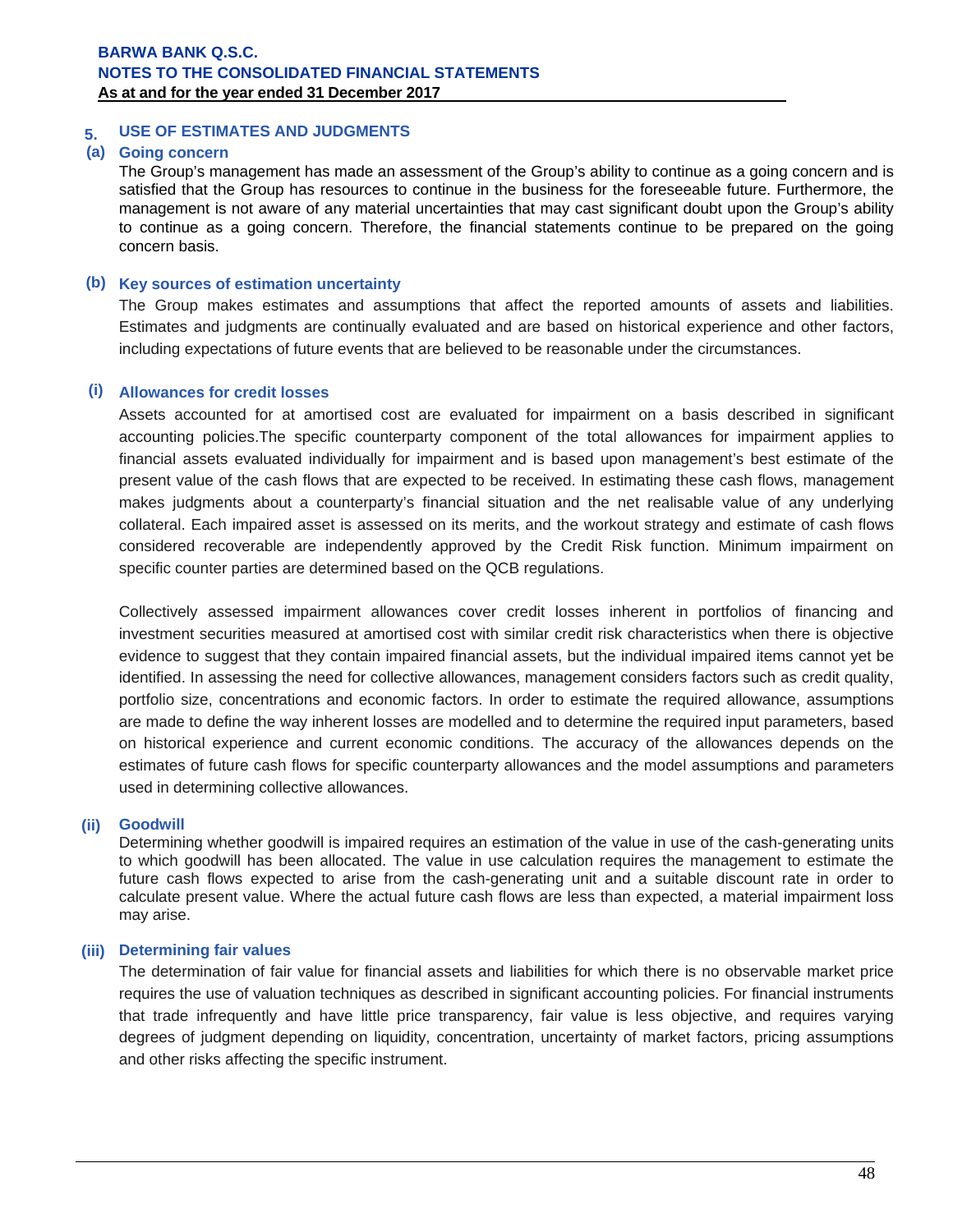## **5. USE OF ESTIMATES AND JUDGMENTS (CONTINUED)**

**(c) Critical accounting judgments in applying the Group's accounting policies** 

## **(i) Valuation of financial instruments**

The Group's accounting policy on fair value measurements is discussed in the significant accounting policies section.

The Group measures fair values using the following fair value hierarchy that reflects the significance of the inputs used in making the measurements.

- Level 1: Quoted market price (unadjusted) in an active market for an identical instrument.
- Level 2: Valuation techniques based on observable inputs, either directly (i.e. as prices) or indirectly (i.e. derived from prices). This category includes instruments valued using: quoted market prices in active markets for similar instruments; quoted prices for identical or similar instruments in markets that are considered less than active; or other valuation techniques where all significant inputs are directly or indirectly observable from market data.
- Level 3: Valuation techniques using significant unobservable inputs. This category includes all instruments where the valuation technique includes inputs not based on observable data and the unobservable inputs have a significant effect on the instrument's valuation.

Fair values of financial assets and financial liabilities that are traded in active markets are based on quoted market prices or dealer price quotations. For all other financial instruments the Group determines fair values using valuation techniques.

Valuation techniques include net present value and discounted cash flow models, comparison to similar instruments for which market observable prices exist, Black-Scholes and polynomial option pricing models and other valuation models. Assumptions and inputs used in valuation techniques include risk-free and benchmark profit rates, credit spreads and other premia used in estimating discount rates, bond and equity prices, foreign currency exchange rates, equity and equity index prices and expected price volatilities and correlations. The objective of valuation techniques is to arrive at a fair value determination that reflects the price of the financial instrument at the reporting date, that would have been determined by market participants acting at arm's length.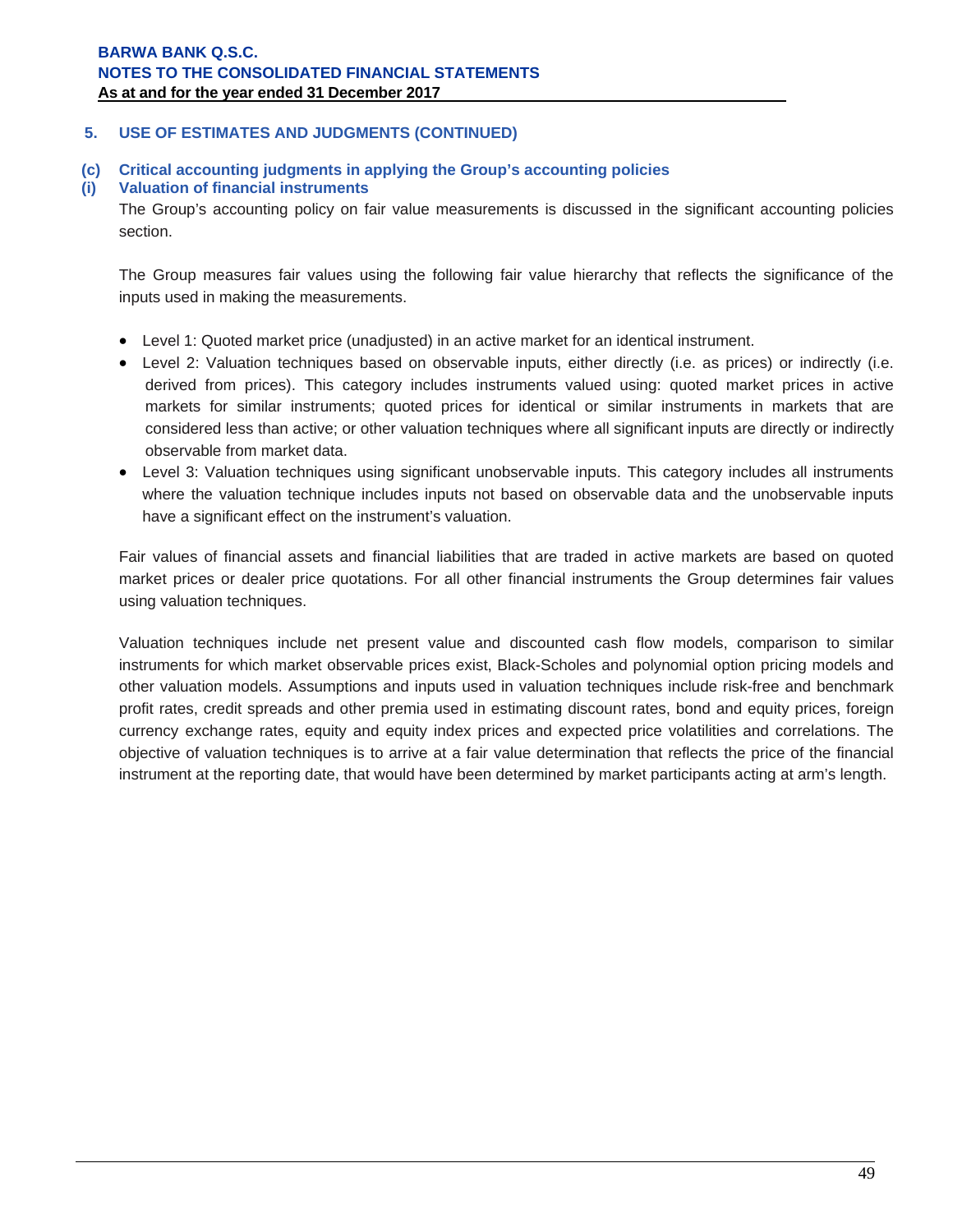## **5. USE OF ESTIMATES AND JUDGMENTS (CONTINUED)**

## **(c) Critical accounting judgments in applying the Group's accounting policies (continued)**

## **(ii) Financial asset and liability classification**

The table below analyses financial instruments measured at fair value at the end of the reporting period, by the level in the fair value hierarchy into which the fair value measurement is categorised:

| In thousands                                | Level 1 | Level 2 | Level 3 | Total     |
|---------------------------------------------|---------|---------|---------|-----------|
|                                             |         |         |         |           |
| 2017                                        |         |         |         |           |
| Risk management instruments - assets        |         |         | 7,319   | 7,319     |
| Investment securities carried at fair value | 758,919 | ۰       | 331,556 | 1,090,475 |
|                                             | 758,919 |         | 338,875 | 1,097,794 |
|                                             |         |         |         |           |
| Risk management instruments - liabilities   |         |         | 32,026  | 32,026    |
|                                             |         |         | 32,026  | 32,026    |
| 2016                                        |         |         |         |           |
|                                             |         |         |         |           |
| Risk management instruments - assets        |         |         | 55,331  | 55,331    |
| Investment securities carried at fiar value | 891,406 |         | 354,104 | 1,245,510 |
|                                             | 891,406 |         | 409,435 | 1,300,841 |
|                                             |         |         |         |           |
| Risk management instruments - liabilities   |         |         | 11,519  | 11,519    |
|                                             |         |         | 11,519  | 11,519    |

The Group's accounting policies provide scope for assets and liabilities to be designated at inception into different accounting categories in certain circumstances:

- in classifying financial assets or liabilities as trading, the Group has determined that it meets the description of trading assets and liabilities set out in accounting policies.
- in designating financial assets or liabilities at fair value through income statement, the Group has determined that it has met one of the criteria for this designation set out in accounting policies.

For the purpose of disclosure of fair value of financial assets and liabilities which are carried at amortised cost, the level 2 valuation method has been used except for the impaired financing assets for which level 3 valuation method has been used. Details of the Group's classification of financial assets and liabilities are given in note 7.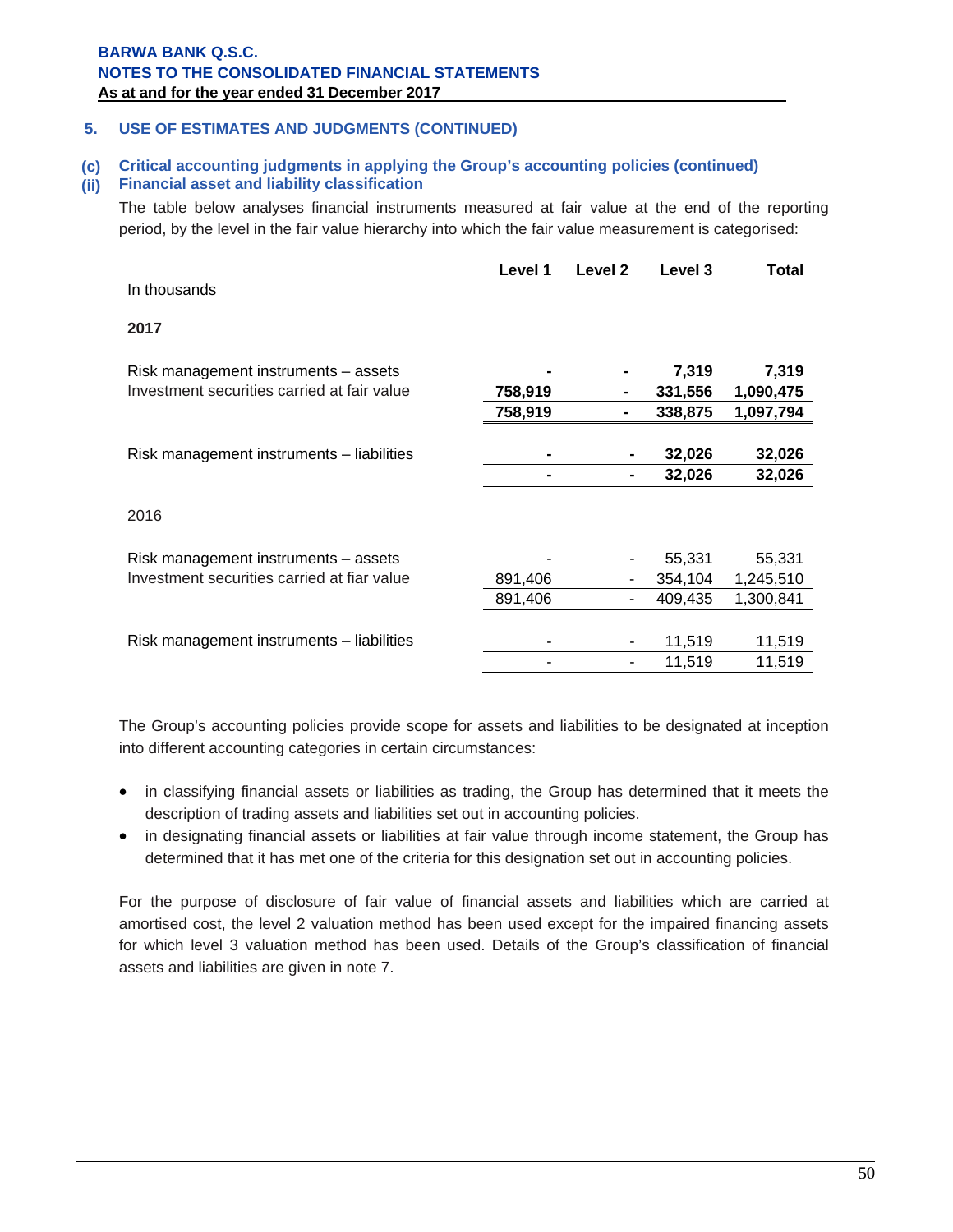## **5. USE OF ESTIMATES AND JUDGMENTS (CONTINUED)**

**(c) Critical accounting judgments in applying the Group's accounting policies (continued)**

## **(iii) Impairment of investments in equity and debt securities**

Investments in equity and debt securities are evaluated for impairment on the basis described in the significant accounting policies note 3.

#### **(iv) Useful lives of fixed assets**

The Group's management determines the estimated useful life of fixed assets for calculating depreciation. This estimate is determined after considering the expected usage of the asset, physical wear and tear, technical or commercial obsolescence.

### **(v) Useful life of intangible assets**

 The Group's management determines the estimated useful life of its intangible asssets for calculating amortisation. This estimate is determined after considering the expected economic benefits to be received from the use of intangible assets.

## **6. OPERATING SEGMENTS**

The Group has four reportable segments, as described below, which are the Group's strategic divisions. The strategic divisions offer different products and services, and are managed separately based on the Group's management and internal reporting structure. For each of the strategic divisions, the Group Management Committee reviews internal management reports on at least a monthly basis. The following summary describes the operations in each of the Group's reportable segments.

| <b>Wholesale Banking</b>                      | Includes financings, deposits and other transactions and balances with<br>wholesale customers                                                                                                                                                                                                                                                                                                                                                                                                                                                                                                      |
|-----------------------------------------------|----------------------------------------------------------------------------------------------------------------------------------------------------------------------------------------------------------------------------------------------------------------------------------------------------------------------------------------------------------------------------------------------------------------------------------------------------------------------------------------------------------------------------------------------------------------------------------------------------|
| Personal<br>Private<br>and<br><b>Banking</b>  | Includes financings, deposits and other transactions and balances with<br>retail and private customers                                                                                                                                                                                                                                                                                                                                                                                                                                                                                             |
| Treasury and Investments<br>division          | Undertakes the Group's funding and centralised risk management<br>activities through borrowings, issues of debt securities, use of risk<br>management instruments for risk management purposes and investing<br>in liquid assets such as short-term placements and corporate and<br>government debt securities. Further also manages Group's trading of<br>investments and corporate finance activities.                                                                                                                                                                                           |
| Investment Banking<br>and<br>Asset Management | Operates the Group's funds management activities. Mainly includes<br>financial advisory services, including deal sourcing, structuring,<br>valuations and advisory services, equity structuring, restructuring and<br>placement; debt structuring, restructuring and placement including<br>project finance, securitisation and sukuk; client portfolios management,<br>structuring of liquidity products; structuring and marketing and<br>management of open and closed ended funds; structuring, acquisition,<br>placement and initial public offering of private equities; and private equity, |

equity structuring, private placements and initial public offerings.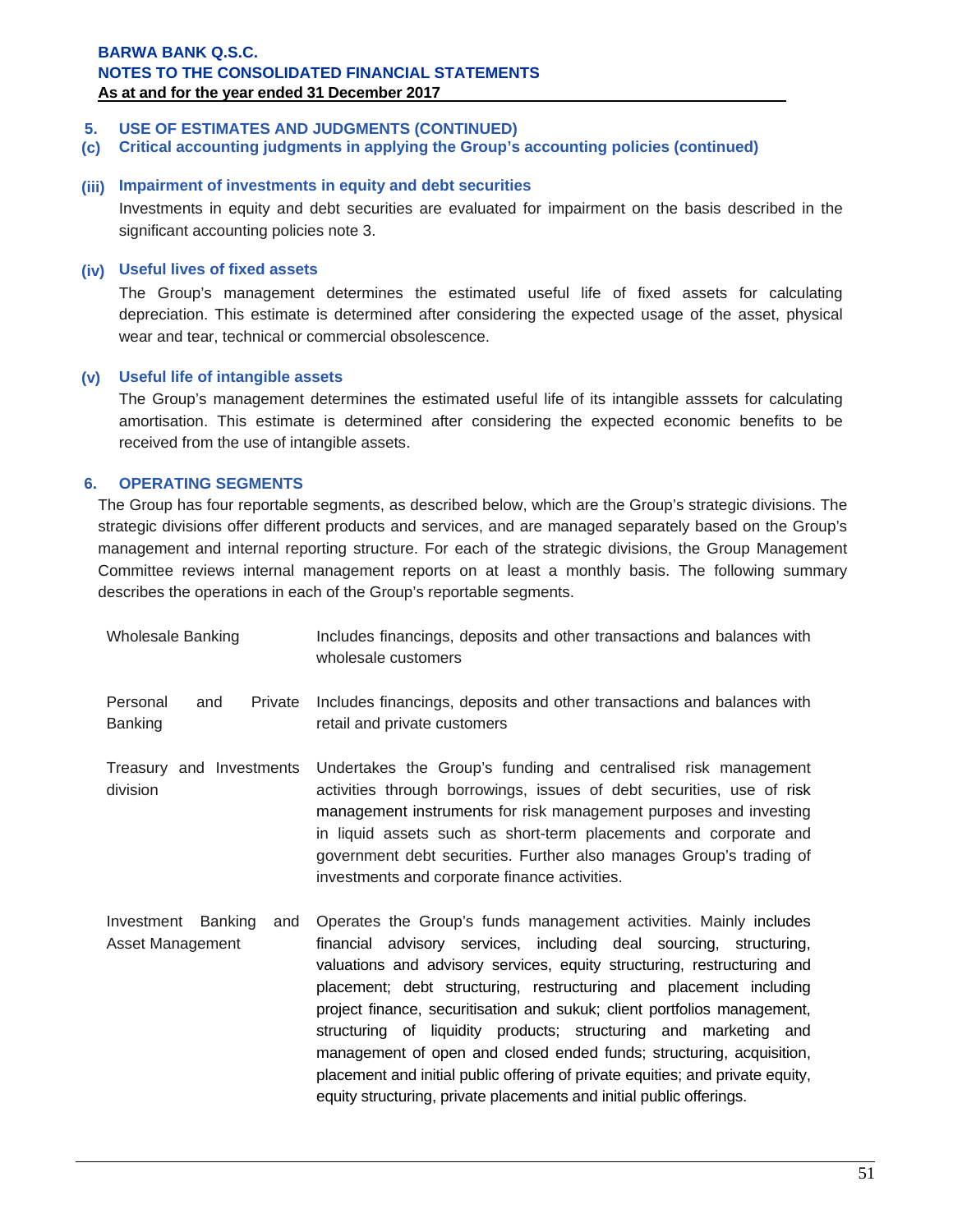### **6. OPERATING SEGMENTS (CONTINUED)**

Information regarding the results, assets and liabilities of each reportable segment is included below. Performance is measured based on segment profit, as included in the internal management reports that are reviewed by the Group Management Committee. Segment profit is used to measure performance as management believes that such information is the most relevant in evaluating the results of certain segments relative to other entities that operate within these industries.

| Information about operating segments<br>2017         | Wholesale<br>banking | Personal<br>and Private<br>banking | <b>Treasury and</b><br><b>Investments</b><br>division | banking and<br>Asset<br>management | Investment Unallocated | <b>Total</b>  |
|------------------------------------------------------|----------------------|------------------------------------|-------------------------------------------------------|------------------------------------|------------------------|---------------|
| Total income from financing and investing activities | 894,144              | 680,300                            | 416,255                                               | 9,944                              |                        | 2,000,643     |
| Net fee and commission income                        | 74,870               | 33,831                             | 4,540                                                 | 56,492                             | ٠                      | 169,733       |
| Foreign exchange gain                                | 8,239                | 6,688                              | 41,849                                                |                                    | ۰                      | 56,776        |
| Other income                                         | 15,386               | 9,786                              | 67                                                    | 2,484                              | ٠                      | 27,723        |
| Share of results of associates and joint ventures    |                      |                                    | (11,000)                                              | 4,714                              |                        | (6, 286)      |
| <b>Total segment revenue</b>                         | 992,639              | 730,605                            | 451,711                                               | 73,634                             | ۰.                     | 2,248,589     |
| Other material non-cash items:                       |                      |                                    |                                                       |                                    |                        |               |
| Net impairment loss on investment securities         |                      |                                    | (5,963)                                               | (20, 235)                          |                        | (26, 198)     |
| Net impairment loss on financing assets              | (31, 314)            | (17, 282)                          |                                                       |                                    | -                      | (48, 596)     |
| Reportable segment net profit                        | 226,723              | 336,430                            | 159,535                                               | 31,636                             |                        | 754,324       |
| <b>Reportable segment assets</b>                     | 20,647,348           | 12,718,931                         | 14,041,585                                            | 452,060                            | 777,230                | 48,637,154    |
| <b>Reportable segment liabilities</b>                | 21,758,064           | 5,315,214                          | 13,926,853                                            | 15,414                             |                        | $-41,015,545$ |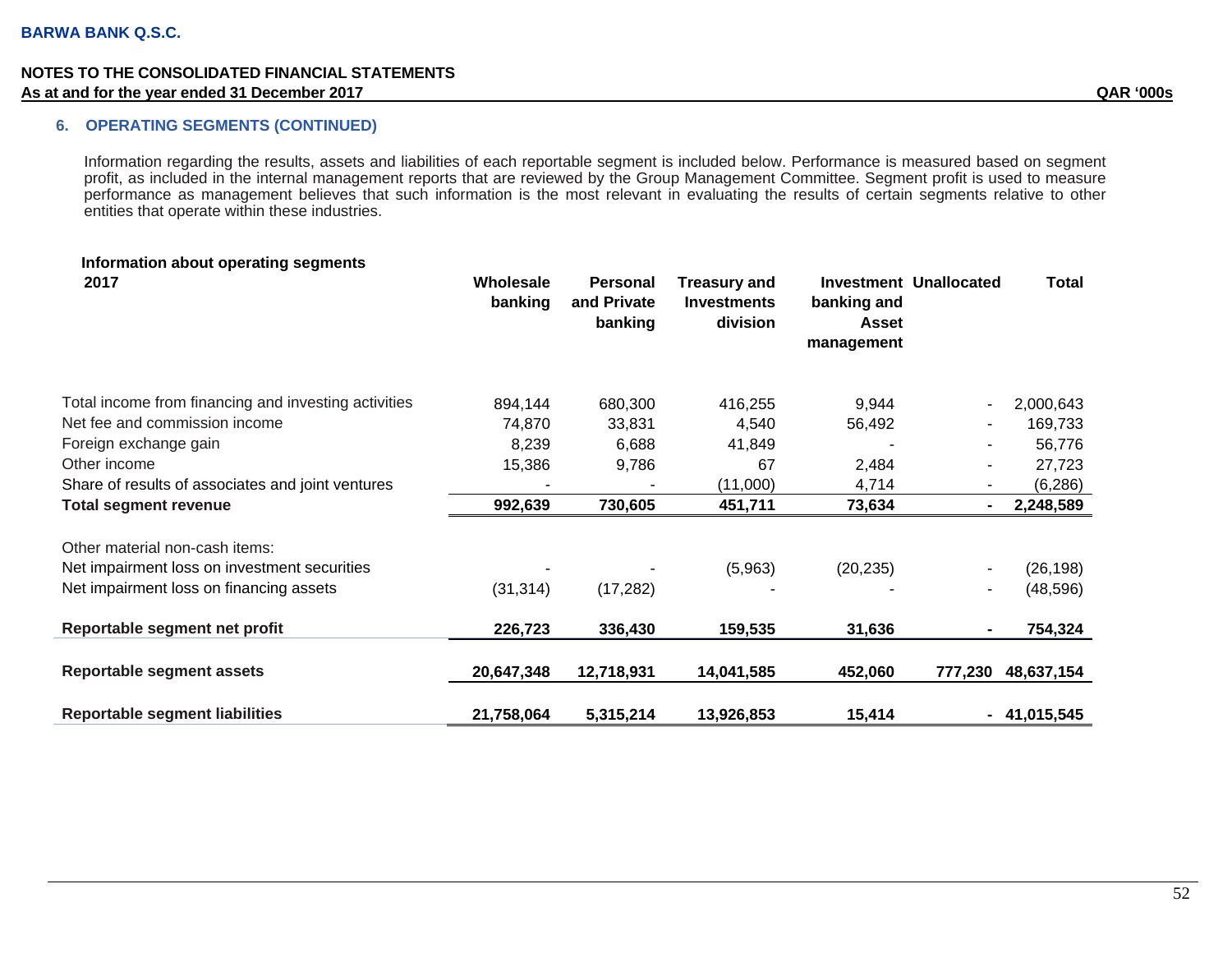# **6. OPERATING SEGMENTS (CONTINUED)**

| Information about operating segments                 |            |             |              |             |             |               |
|------------------------------------------------------|------------|-------------|--------------|-------------|-------------|---------------|
| 2016                                                 | Wholesale  | Personal    | Treasury and | Investment  | Unallocated | Total         |
|                                                      | banking    | and Private | Investments  | banking and |             |               |
|                                                      |            | banking     | division     | Asset       |             |               |
|                                                      |            |             |              | management  |             |               |
| Total income from financing and investing activities | 753,763    | 639,925     | 392,470      | 9,268       |             | 1,795,426     |
| Net fee and commission income                        | 60,719     | 27,543      | (835)        | 48,066      |             | 135,493       |
| Foreign exchange gain                                | 4,095      | 5,799       | 15,024       |             |             | 24,918        |
| Other income                                         | 20,529     | 19,142      |              | 1,571       |             | 41,242        |
| Share of results of associates and joint ventures    |            |             |              | 5,078       |             | 5,078         |
| Total segment revenue                                | 839,106    | 692,409     | 406,659      | 63,983      |             | 2,002,157     |
| Other material non-cash items:                       |            |             |              |             |             |               |
| Net impairment loss on investment securities         |            |             | (8,608)      |             |             | (8,608)       |
| Net impairment loss on financing assets              | (65, 913)  | (12, 185)   |              |             |             | (78,098)      |
| Reportable segment net profit                        | 290,095    | 276,979     | 135,552      | 36,176      |             | 738,802       |
| Reportable segment assets                            | 18,893,391 | 12,687,589  | 13,014,866   | 676,604     | 777,230     | 46,049,680    |
| Reportable segment liabilities                       | 23,959,606 | 6,689,041   | 8,092,188    | 45,633      |             | $-38,786,468$ |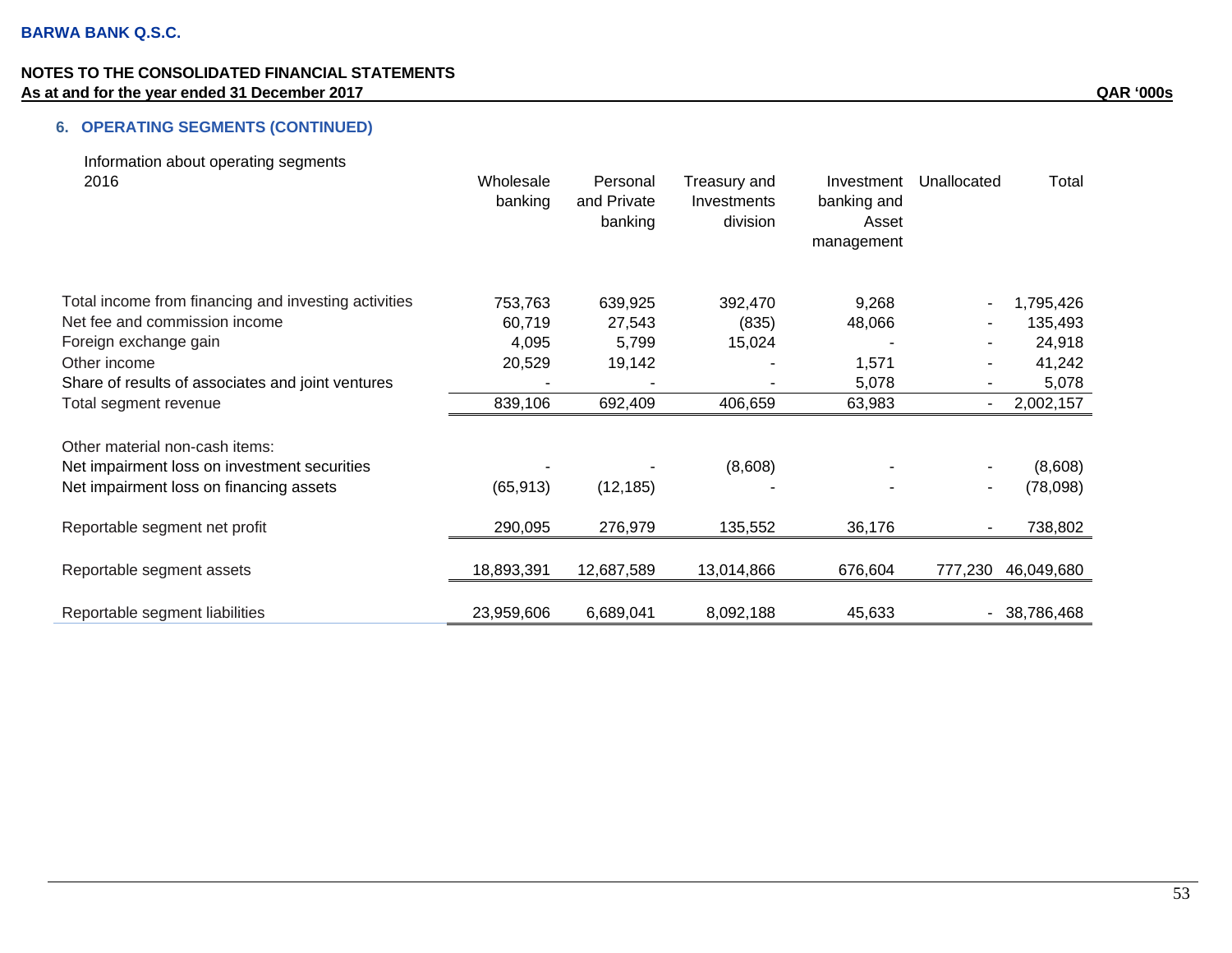### **BARWA BANK Q.S.C.**

#### **NOTES TO THE CONSOLIDATED FINANCIAL STATEMENTS As at and for the year ended 31 December 2017 QAR '000s**

#### **7. FAIR VALUE AND CLASSICIATION OF FINANCIAL INSTRUMENTS**

The table below sets out the carrying amounts and fair values of the Group's financial assets and financial liabilities:

| through income<br><b>Fair value</b><br><b>Amortised</b><br>carrying<br>statement through equity<br><b>Fair value</b><br>cost<br>amount<br>2017<br>Cash and balances with Qatar Central Bank<br>1,383,847<br>1,383,847<br>1,383,847<br>÷<br>Due from banks<br>2,946,480<br>2,946,480<br>2,946,480<br>÷<br>31,676,882<br>Financing assets<br>31,676,882<br>31,676,882<br>$\sim$<br>Investment securities:<br>Carried at fair value<br>51,711<br>1,038,764<br>1,090,475<br>1,090,475<br>Carried at amortised cost<br>9,868,263<br>9,868,263<br>9,832,382<br>Risk management instruments<br>7,319<br>7,319<br>7,319<br>59,030<br>1,038,764<br>45,875,472<br>46,973,266<br>46,937,385<br>Due to banks<br>11,445,073<br>11,445,073<br>11,445,073<br>Sukuk financing<br>2,201,270<br>2,201,270<br>2,201,270<br>٠<br>Customer current accounts<br>1,673,772<br>1,673,772<br>1,673,772<br>٠<br>Risk management instruments<br>32,026<br>32,026<br>32,026<br>۰.<br>32,026<br>15,320,115<br>15,352,141<br>15,352,141<br>٠<br>Equity of investment account holders<br>24,796,114<br>24,796,114<br>24,796,114<br>٠<br>۰ | <b>Fair value</b> |            | <b>Total</b> |            |
|------------------------------------------------------------------------------------------------------------------------------------------------------------------------------------------------------------------------------------------------------------------------------------------------------------------------------------------------------------------------------------------------------------------------------------------------------------------------------------------------------------------------------------------------------------------------------------------------------------------------------------------------------------------------------------------------------------------------------------------------------------------------------------------------------------------------------------------------------------------------------------------------------------------------------------------------------------------------------------------------------------------------------------------------------------------------------------------------------------|-------------------|------------|--------------|------------|
|                                                                                                                                                                                                                                                                                                                                                                                                                                                                                                                                                                                                                                                                                                                                                                                                                                                                                                                                                                                                                                                                                                            |                   |            |              |            |
|                                                                                                                                                                                                                                                                                                                                                                                                                                                                                                                                                                                                                                                                                                                                                                                                                                                                                                                                                                                                                                                                                                            |                   |            |              |            |
|                                                                                                                                                                                                                                                                                                                                                                                                                                                                                                                                                                                                                                                                                                                                                                                                                                                                                                                                                                                                                                                                                                            |                   |            |              |            |
|                                                                                                                                                                                                                                                                                                                                                                                                                                                                                                                                                                                                                                                                                                                                                                                                                                                                                                                                                                                                                                                                                                            |                   |            |              |            |
|                                                                                                                                                                                                                                                                                                                                                                                                                                                                                                                                                                                                                                                                                                                                                                                                                                                                                                                                                                                                                                                                                                            |                   |            |              |            |
|                                                                                                                                                                                                                                                                                                                                                                                                                                                                                                                                                                                                                                                                                                                                                                                                                                                                                                                                                                                                                                                                                                            |                   |            |              |            |
|                                                                                                                                                                                                                                                                                                                                                                                                                                                                                                                                                                                                                                                                                                                                                                                                                                                                                                                                                                                                                                                                                                            |                   |            |              |            |
|                                                                                                                                                                                                                                                                                                                                                                                                                                                                                                                                                                                                                                                                                                                                                                                                                                                                                                                                                                                                                                                                                                            |                   |            |              |            |
|                                                                                                                                                                                                                                                                                                                                                                                                                                                                                                                                                                                                                                                                                                                                                                                                                                                                                                                                                                                                                                                                                                            |                   |            |              |            |
|                                                                                                                                                                                                                                                                                                                                                                                                                                                                                                                                                                                                                                                                                                                                                                                                                                                                                                                                                                                                                                                                                                            |                   |            |              |            |
|                                                                                                                                                                                                                                                                                                                                                                                                                                                                                                                                                                                                                                                                                                                                                                                                                                                                                                                                                                                                                                                                                                            |                   |            |              |            |
|                                                                                                                                                                                                                                                                                                                                                                                                                                                                                                                                                                                                                                                                                                                                                                                                                                                                                                                                                                                                                                                                                                            |                   |            |              |            |
|                                                                                                                                                                                                                                                                                                                                                                                                                                                                                                                                                                                                                                                                                                                                                                                                                                                                                                                                                                                                                                                                                                            |                   |            |              |            |
|                                                                                                                                                                                                                                                                                                                                                                                                                                                                                                                                                                                                                                                                                                                                                                                                                                                                                                                                                                                                                                                                                                            |                   |            |              |            |
|                                                                                                                                                                                                                                                                                                                                                                                                                                                                                                                                                                                                                                                                                                                                                                                                                                                                                                                                                                                                                                                                                                            |                   |            |              |            |
|                                                                                                                                                                                                                                                                                                                                                                                                                                                                                                                                                                                                                                                                                                                                                                                                                                                                                                                                                                                                                                                                                                            |                   |            |              |            |
|                                                                                                                                                                                                                                                                                                                                                                                                                                                                                                                                                                                                                                                                                                                                                                                                                                                                                                                                                                                                                                                                                                            |                   |            |              |            |
|                                                                                                                                                                                                                                                                                                                                                                                                                                                                                                                                                                                                                                                                                                                                                                                                                                                                                                                                                                                                                                                                                                            | 32,026            | 40,116,229 | 40,148,255   | 40,148,255 |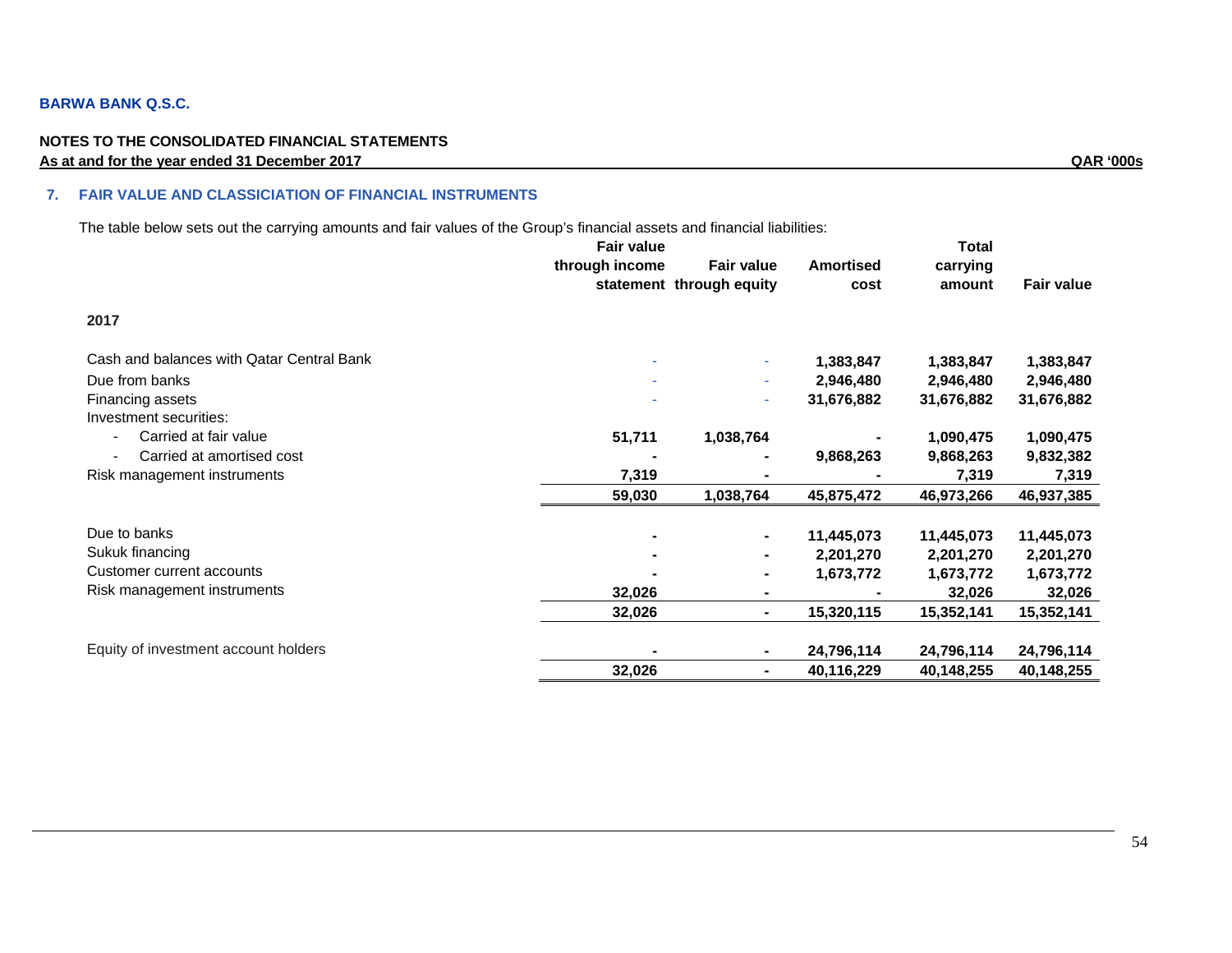#### **BARWA BANK Q.S.C.**

#### **NOTES TO THE CONSOLIDATED FINANCIAL STATEMENTS As at and for the year ended 31 December 2017 QAR '000s**

#### **7. FAIR VALUE AND CLASSICIATION OF FINANCIAL INSTRUMENTS (CONTINUED)**

The table below sets out the carrying amounts and fair values of the Group's financial assets and financial liabilities:

|                                           | Fair value     |                          |            |                |            |
|-------------------------------------------|----------------|--------------------------|------------|----------------|------------|
|                                           | through income | Fair value               | Amortised  | Total carrying |            |
|                                           | statement      | through equity           | cost       | amount         | Fair value |
| 2016                                      |                |                          |            |                |            |
| Cash and balances with Qatar Central Bank |                |                          | 1,582,534  | 1,582,534      | 1,582,534  |
| Due from banks                            |                |                          | 2,696,054  | 2,696,054      | 2,696,054  |
| Financing assets                          |                | -                        | 29,778,499 | 29,778,499     | 29,778,499 |
| Investment securities:                    |                |                          |            |                |            |
| Carried at fair value                     | 81,542         | 1,163,968                |            | 1,245,510      | 1,245,510  |
| Carried at amortised cost                 |                |                          | 9,102,776  | 9,102,776      | 9,099,058  |
| Risk management instruments               | 55,331         |                          |            | 55,331         | 55,331     |
|                                           | 136,873        | 1,163,968                | 43,159,863 | 44,460,704     | 44,456,986 |
| Due to banks                              |                |                          |            |                |            |
|                                           |                |                          | 5,739,803  | 5,739,803      | 5,739,803  |
| Sukuk financing                           |                | -                        | 2,197,594  | 2,197,594      | 2,197,594  |
| Customer current accounts                 |                | -                        | 1,590,923  | 1,590,923      | 1,590,923  |
| Risk management instruments               | 11,519         | -                        |            | 11,519         | 11,519     |
|                                           | 11,519         | $\blacksquare$           | 9,528,320  | 9,539,839      | 9,539,839  |
|                                           |                |                          |            |                |            |
| Equity of investment account holders      |                |                          | 28,386,614 | 28,386,614     | 28,386,614 |
|                                           | 11,519         | $\overline{\phantom{0}}$ | 37,914,934 | 37,926,453     | 37,926,453 |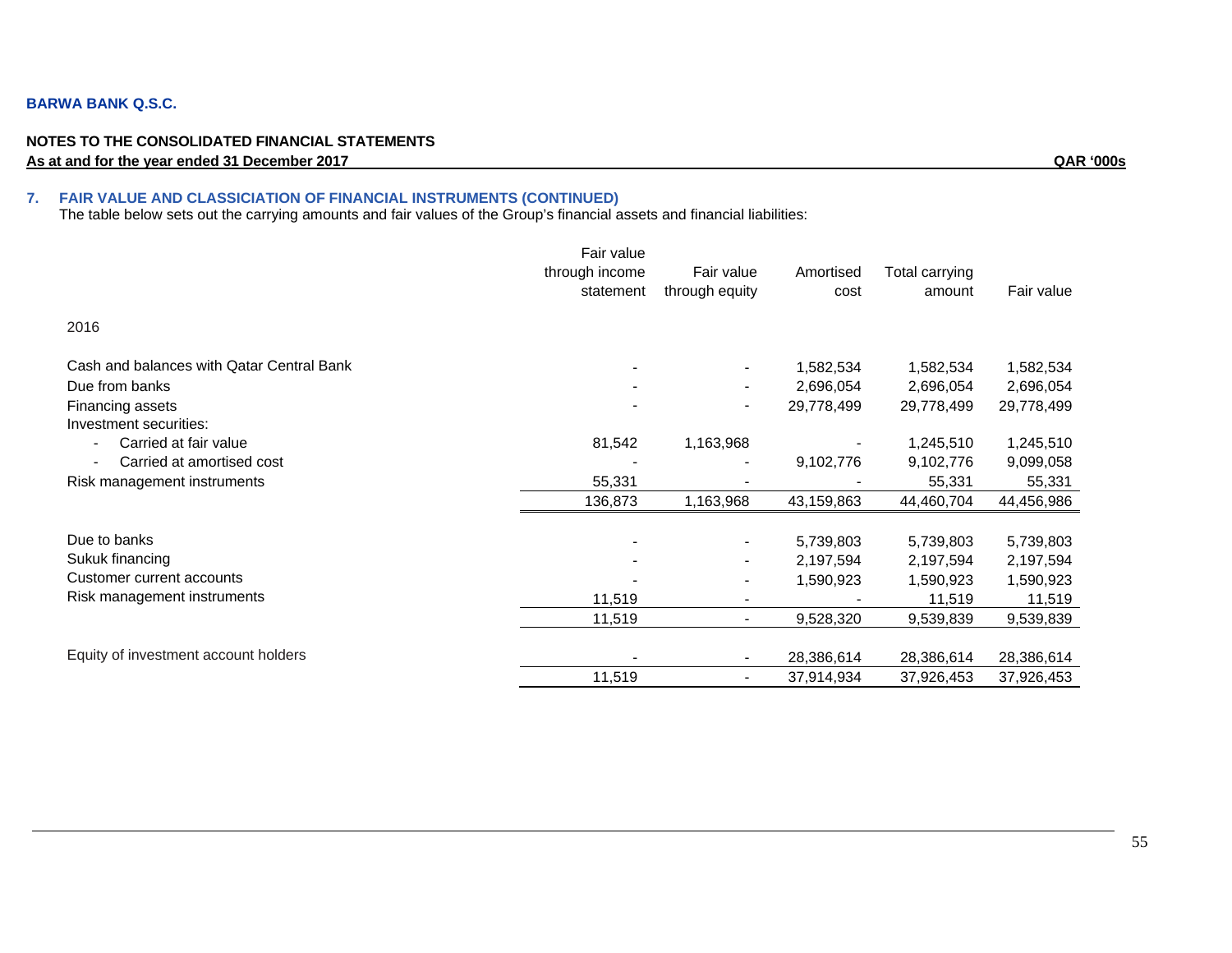## **NOTES TO THE CONSOLIDATED FINANCIAL STATEMENTS**  As at and for the year ended 31 December 2017 **As at and for the year ended 31 December 2017** As at and for the year ended 31 December 2017

## **8. CASH AND BALANCES WITH QATAR CENTRAL BANK**

|                         | 2017      | 2016      |
|-------------------------|-----------|-----------|
| Cash                    | 171.891   | 171.906   |
| Cash reserve with QCB*  | 1,149,381 | 1,370,275 |
| Other balances with QCB | 62.575    | 40,353    |
|                         | 1,383,847 | .582.534  |

\*The cash reserve with QCB is not available for use in the Group's day to day operations.

## **9. DUE FROM BANKS**

|                               | 2017      | 2016      |
|-------------------------------|-----------|-----------|
| Current accounts              | 157.141   | 99.838    |
| Wakala placements with banks  | 2,459,400 | 1,669,085 |
| Mudaraba placements           | 71.339    | 223,890   |
| Commodity Murabaha receivable | 258,600   | 703.241   |
|                               | 2,946,480 | 2,696,054 |

#### **10. FINANCING ASSETS (a) By type**

|                                                             | 2017       | 2016       |
|-------------------------------------------------------------|------------|------------|
| Murabaha                                                    | 2,891,501  | 4,015,819  |
| Murabaha commodity                                          | 21,196,232 | 17,695,609 |
| Musawama                                                    | 1,711,346  | 1,908,303  |
| Istisna'a                                                   | 336,434    | 358,867    |
| Ijarah Muntahia Bittamleek                                  | 6,738,062  | 7,147,457  |
| Cards                                                       | 65,060     | 47,466     |
| Acceptances                                                 | 405,085    | 324,520    |
| <b>Others</b>                                               | 10,646     | 2,936      |
| Total financing assets                                      | 33,354,366 | 31,500,977 |
|                                                             |            |            |
| Less: Deferred profit                                       | 1,128,835  | 1,229,266  |
| Provision for impairment on financing assets - Specific     | 501,846    | 393,470    |
| Provision for impairment on financing assets - Collective   | 5,250      | 66,095     |
| Suspended profit related to non-performing financing assets | 41,553     | 33,647     |
| Net financing assets                                        | 31,676,882 | 29,778,499 |

The total non-performing financing assets at 31 December 2017 amounted to QAR 984 million, representing 3.0% of the net financing assets (2016: QAR 460 million, representing 1.5%).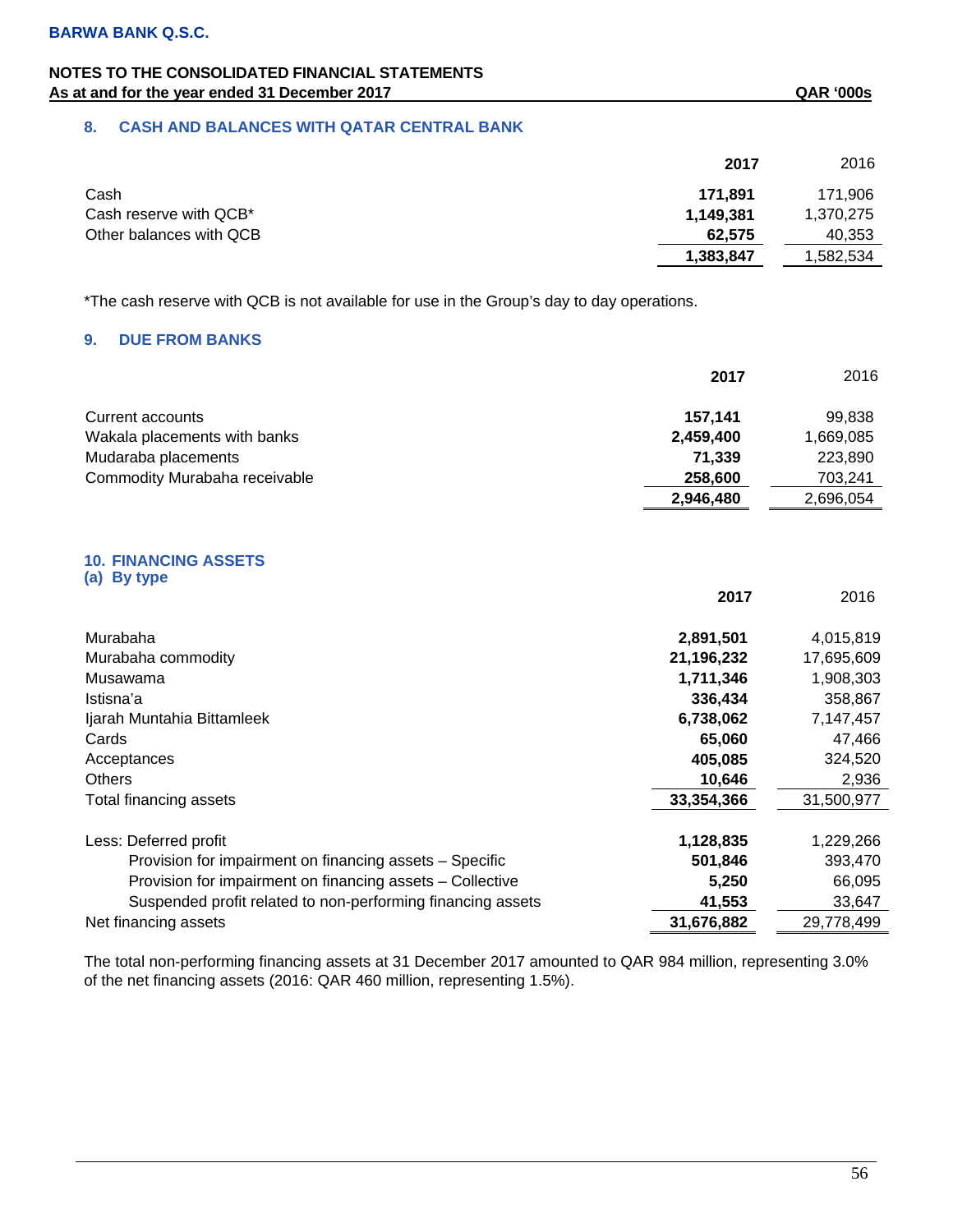# **10. FINANCING ASSETS (CONTINUED)**

## **(a) By type (continued)**

|                                                                          | 2017         | 2016       |
|--------------------------------------------------------------------------|--------------|------------|
| Government                                                               | 3,457,596    | 1,174,601  |
| Corporate                                                                | 17, 135, 777 | 17,409,974 |
| <b>Retail and Private</b>                                                | 12,760,993   | 12,916,402 |
|                                                                          | 33,354,366   | 31,500,977 |
| Less: Deferred profit                                                    | 1,128,835    | 1,229,266  |
| Provision for impairment on financing assets - Specific                  | 501,846      | 393,470    |
| Provision for impairment on financing assets - Collective                | 5,250        | 66,095     |
| Suspended profit related to non - performing financing assets            | 41,553       | 33,647     |
|                                                                          | 31,676,882   | 29,778,499 |
| (b) Movement in the provision for impairment on financing assets:        |              |            |
|                                                                          | 2017         | 2016       |
| Balance at 1 January                                                     | 459,565      | 382,354    |
| Provisions made during the year                                          | 84,735       | 116,921    |
| Recoveries during the year                                               | (36, 139)    | (38, 823)  |
|                                                                          | 48,596       | 78,098     |
| Written off during the year                                              | (1,065)      | (887)      |
| <b>Balance at 31 December</b>                                            | 507,096      | 459,565    |
| Break down as below:                                                     |              |            |
| Provision for impairment on financing assets - Specific                  | 501,846      | 393,470    |
| Provision for impairment on financing assets - Collective                | 5,250        | 66,095     |
| (c) Movement in the suspended profit on non performing financing assets: | 2017         | 2016       |
| Balance at 1 January                                                     | 33,647       | 31,685     |
| Additions during the year                                                | 12,933       | 9,887      |
|                                                                          |              |            |

| Recoveries during the year    | (5,027) | (7,925) |
|-------------------------------|---------|---------|
|                               | 7.906   | .962    |
| <b>Balance at 31 December</b> | 41,553  | 33,647  |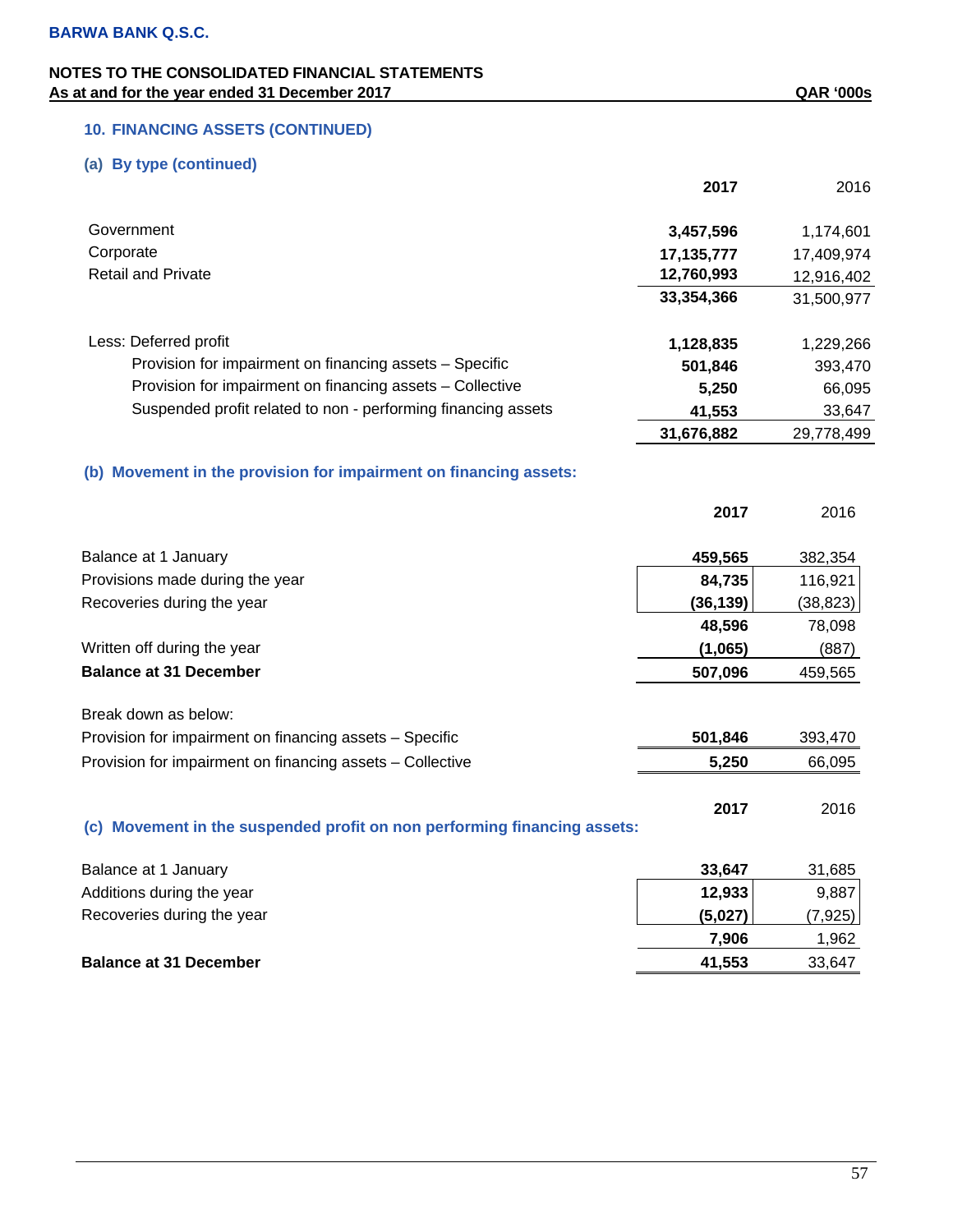## **10. FINANCING ASSETS (CONTINUED)**

## **(d) Movement in the provision for impairment and suspended profit on financing assets- sector wise:**

|                                                                                                                     | <b>Corporates</b>              | <b>SMEs</b>                             | <b>Retail and</b><br><b>Private</b>    | Total                                    |
|---------------------------------------------------------------------------------------------------------------------|--------------------------------|-----------------------------------------|----------------------------------------|------------------------------------------|
| Balance at 1 January<br>Provision made during the year<br>Recoveries during the year<br>Written off during the year | 285,521<br>24,515<br>(16, 072) | 103,839<br>36,999<br>(10, 028)<br>(250) | 103,852<br>36,154<br>(15,066)<br>(815) | 493,212<br>97,668<br>(41,166)<br>(1,065) |
| Balance at 31 December 2017                                                                                         | 293,964                        | 130,560                                 | 124,125                                | 548,649                                  |
|                                                                                                                     | Corporates                     | <b>SMEs</b>                             | Retail and<br>Private                  | Total                                    |
| Balance at 1 January                                                                                                | 221,398                        | 96,896                                  | 95,745                                 | 414,039                                  |
| Provision made during the year                                                                                      | 79,038                         | 21,277                                  | 26,493                                 | 126,808                                  |
| Recoveries during the year                                                                                          | (14,028)                       | (14, 334)                               | (18, 386)                              | (46,748)                                 |
| Written off during the year                                                                                         | (887)                          |                                         |                                        | (887)                                    |
| Balance at 31 December 2017                                                                                         | 285,521                        | 103,839                                 | 103,852                                | 493,212                                  |

## **(e) By sector**

|                                 | 2017       | 2016       |
|---------------------------------|------------|------------|
|                                 |            |            |
| Government                      | 3,457,596  | 1,174,601  |
| Industry and Manufacturing      | 663,906    | 754,942    |
| Commercial                      | 6,266,736  | 6,533,270  |
| Contracting                     | 3,808,150  | 2,819,483  |
| Real estate                     | 8,323,366  | 8,385,849  |
| Personal                        | 2,895,873  | 2,791,057  |
| <b>Services</b>                 | 7,488,150  | 7,963,942  |
| <b>Others</b>                   | 450,589    | 1,077,833  |
| Total financing assets          | 33,354,366 | 31,500,977 |
|                                 |            |            |
| Less: Deferred profit           | 1,128,835  | 1,229,266  |
| Provision for impairment on     |            |            |
| financing assets - Specific     | 501,846    | 393,470    |
| Provision for impairment on     |            |            |
| financing assets - Collective   | 5,250      | 66,095     |
| Suspended profit related to     |            |            |
| non performing financing assets | 41,553     | 33,647     |
| Net financing assets            | 31,676,882 | 29,778,499 |

The sector wise breakup include financing to Government sector entities amounting to QAR 607 million (31 December 2016: QAR 765 million).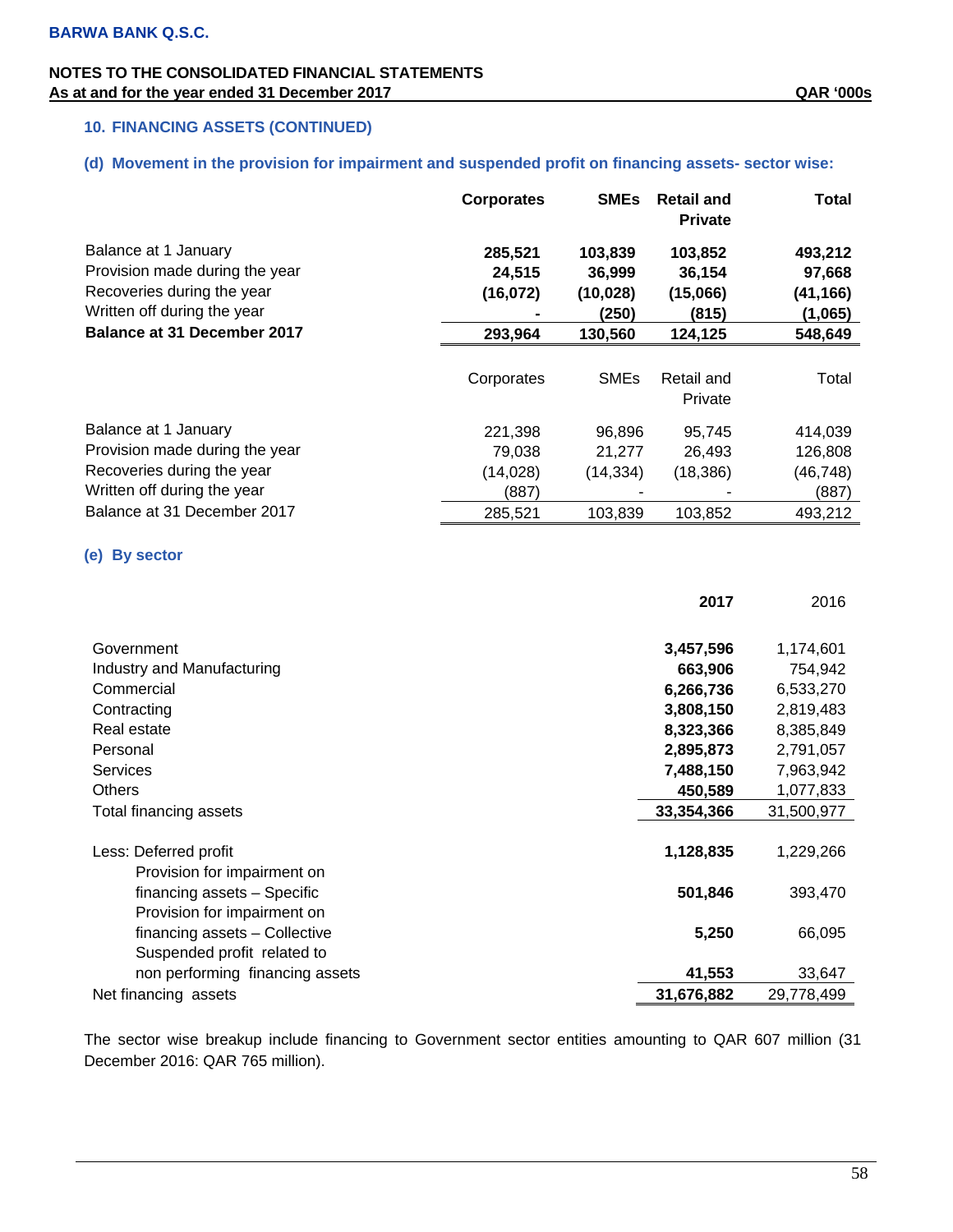## **11. INVESTMENT SECURITIES**

|                                                                         | 2017    |                     |                                | 2016    |                     |            |
|-------------------------------------------------------------------------|---------|---------------------|--------------------------------|---------|---------------------|------------|
|                                                                         | Quoted  | <b>Unquoted</b>     | Total                          | Quoted  | Unquoted            | Total      |
| Investments classified as fair value through<br><i>income statement</i> |         |                     |                                |         |                     |            |
| - Investments classified as held for trading:                           |         |                     |                                |         |                     |            |
| • debt-type investments                                                 |         |                     |                                |         |                     |            |
| • equity-type investments                                               | 51,711  |                     | 51,711                         | 81,542  |                     | 81,542     |
|                                                                         | 51,711  |                     | 51,711                         | 81,542  |                     | 81,542     |
| Debt-type investments classified at<br>amortised cost                   |         |                     |                                |         |                     |            |
| Fixed rate*<br>٠                                                        |         | 1,485,278 8,382,985 | 9,868,263                      |         | 1,537,694 7,364,799 | 8,902,493  |
| Floating rate<br>$\overline{\phantom{a}}$                               |         |                     |                                |         | 200,283             | 200,283    |
|                                                                         |         | 1,485,278 8,382,985 | 9,868,263                      |         | 1,537,694 7,565,082 | 9,102,776  |
| Equity-type investments classified as fair                              |         |                     |                                |         |                     |            |
| value through equity                                                    | 707,208 | 331,556             | 1,038,764                      | 809,864 | 354,104             | 1,163,968  |
|                                                                         |         |                     | 2,244,197 8,714,541 10,958,738 |         | 2,429,100 7,919,186 | 10,348,286 |

\* Investments in unquoted debt-type instruments classified at amortised cost represent investments in Sovereign securities.

The carrying amount of the debt-type investments pledged under repurchase agreements amounted to QAR 2,503 million (2016: QAR 1,180 million).

The cumulative change in fair value of equity-type investments designated as fair value through equity, during the year is as follows:

|                                         | 2017     | 2016      |
|-----------------------------------------|----------|-----------|
|                                         |          |           |
| Balance at 1 January                    | (11,320) | (15, 430) |
| Net change in fair value                | (9,663)  | (5,762)   |
| Share of associates and joint venture   |          |           |
| fair value changes (note 12)            | (1, 136) | 1,611     |
| Transferred to consolidated income      |          |           |
| statement on impairment                 | 26,198   | 8,608     |
|                                         | 15,399   | 4,457     |
| Appropriated to equity of investment    |          |           |
| account holders (note 21)               | (871)    | (347)     |
| Net change in fair value reserve during |          |           |
| the year                                | 14,528   | 4,110     |
| <b>Balance at 31 December</b>           | 3,208    | (11, 320) |

As at 31 December 2017, the cumulative positive and negative balances in the fair value reserve are QAR 18.3 million (31 December 2016: QAR 23.2 million) and QAR 15.1 million (31 December 2016: QAR 34.7 million). During the year, QAR 26.2 million (31 December 2016: QAR 8.6 million) was transferred to income statement from negative fair value reserve.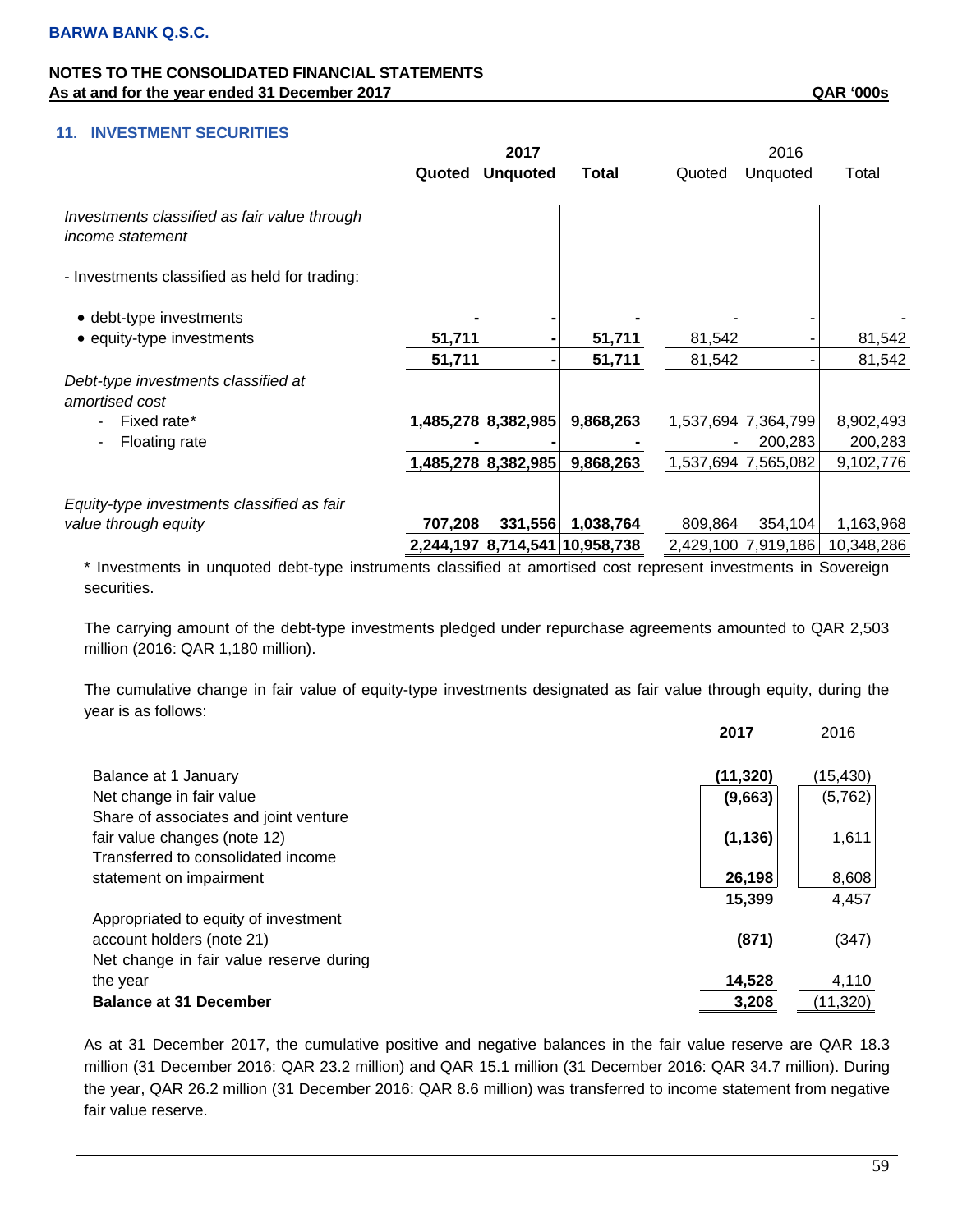## **12. INVESTMENT IN ASSOCIATES AND JOINT VENTURES**

|                                                          | 2017      | 2016     |
|----------------------------------------------------------|-----------|----------|
| Balance at 1 January                                     | 298,308   | 299,717  |
| Disposal during the year                                 | (25, 490) |          |
| Share of results                                         | (6, 286)  | 5,078    |
| Cash dividend                                            | (49, 936) | (1,805)  |
| Share of associates and joint venture fair value changes | (1, 136)  | 1,611    |
| Share of associates currency translation reserve (12a)   | 2,317     | (6, 294) |
| Other movements                                          | (47)      |          |
| <b>Balance at 31 December</b>                            | 217,730   | 298,308  |
|                                                          |           |          |

| Name of the Associates and<br><b>Joint Ventures</b>               | <b>Activities</b>                               | Country         | Ownership % |       | <b>Amount in QAR'000</b> |         |
|-------------------------------------------------------------------|-------------------------------------------------|-----------------|-------------|-------|--------------------------|---------|
|                                                                   |                                                 |                 | 2017        | 2016  | 2017                     | 2016    |
| <b>Emdad Equipment Leasing</b><br>Company Qatar W.L.L.<br>(Emdad) | Machinery and<br>equipment<br>leasing           | Qatar           | 39.2%       | 39.2% | 20,216                   | 31,216  |
| <b>TFI-Investra UK Property</b><br>Income Fund (TFI-Investra)     | Real estate                                     | UK              | 19.7%       | 19.7% | 23,286                   | 21,425  |
| <b>TFI-Tanween Investment</b><br>Company (Tanween Inv.)           | Real estate                                     | Qatar           | 50.0%       | 50.0% | 7,868                    | 32,849  |
| Juman Village                                                     | Real estate                                     | Saudi<br>Arabia | 27.4%       | 27.4% | 24,080                   | 24,150  |
| Tanween W.L.L. (Tanween)                                          | <b>Real Estate</b><br>development<br>management | Qatar           | 48.0%       | 48.0% | 105,494                  | 152,775 |
| <b>Shatter Abbas</b>                                              | Restaurant                                      | Qatar           | 49.0%       | 49.0% | 36,786                   | 35,893  |
| <b>Total</b>                                                      |                                                 |                 |             |       | 217,730                  | 298,308 |

The Group holds significant influence on all above listed associates. The financial position, revenue and results of significant associates and joint ventures based on latest financial statements, as at and for the year ended 31 December 2017 are as follows:

| TFI-Investra |                      | <b>Emdad</b>                             | Tanween |               |                                     |
|--------------|----------------------|------------------------------------------|---------|---------------|-------------------------------------|
| 158,734      | 22,878               | 89,148                                   | 272,716 | 164,612       | 15,884                              |
| 5,457        | 21,535               | 52,374                                   | 64,632  | 89,696        |                                     |
| 14,871       | 49,039               | 27,156                                   | 112,141 | 11            | 1,074                               |
| 7,713        | 1,822                | (30, 677)                                | 3,837   | (138)         | 1,016                               |
| 1,493        | 893                  | (11,000)                                 | 1,842   | (23)          | 509                                 |
|              |                      |                                          |         |               |                                     |
| TFI-Investra | <b>Shatter Abbas</b> | Emdad                                    | Tanween | Juman Village | Tanween Inv.                        |
| 229,940      | 15,039               | 129,081                                  | 377,277 | 167,280       | 65,700                              |
|              | 14,013               | 41,455                                   | 72,922  | 80,638        |                                     |
| 13,467       | 43,272               | 89,869                                   | 102,710 | 8             | 3,226                               |
|              | 1,582                | 6,578                                    | 2,816   | (1, 465)      | 3,181                               |
| 1,605        | 775                  |                                          | 1,351   |               | 1,590                               |
|              |                      | <b>Shatter Abbas</b><br>114,166<br>8,090 |         |               | Juman Village Tanween Inv.<br>(243) |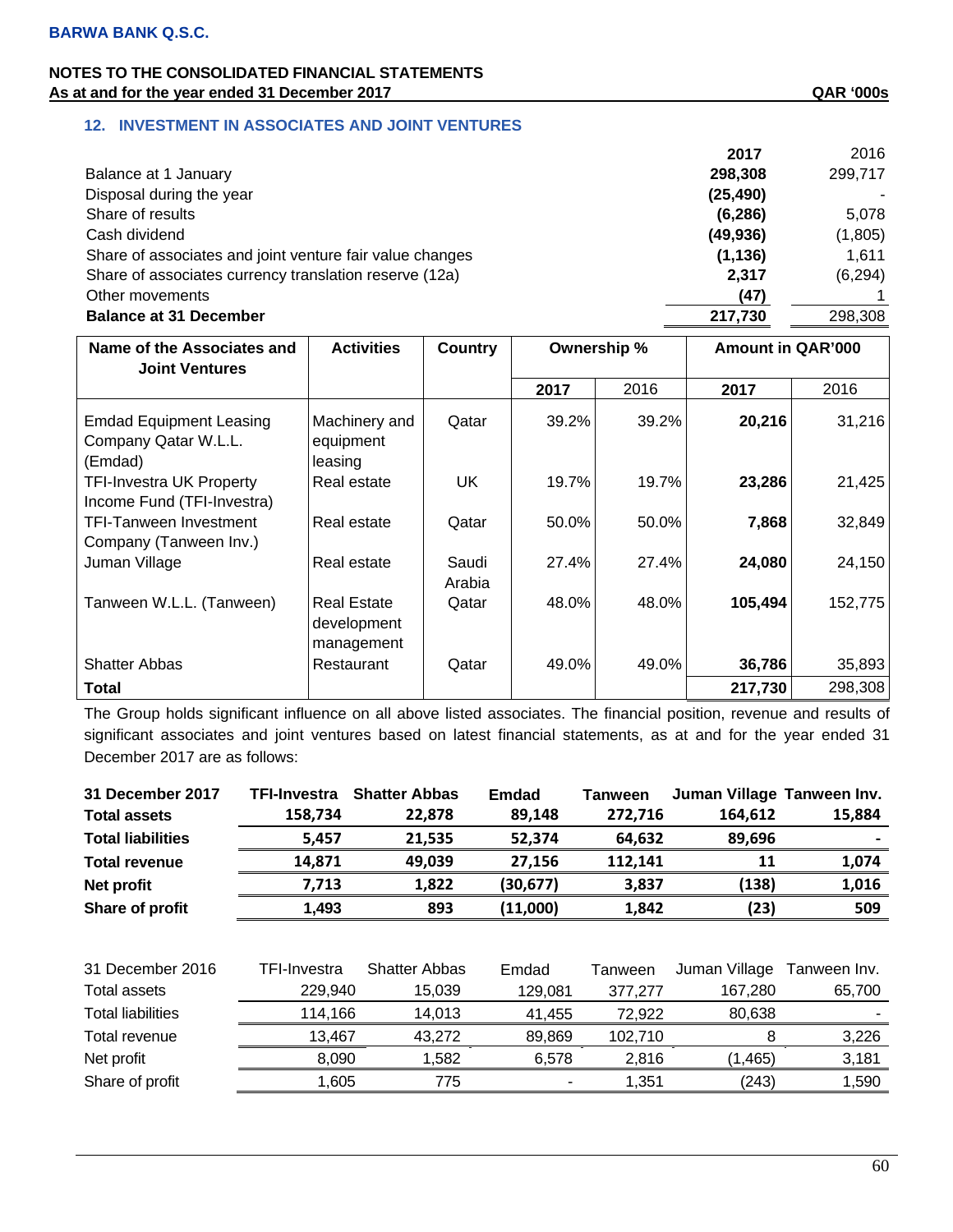# **12. INVESTMENT IN ASSOCIATES AND JOINT VENTURES (CONTINUED)**

| (a) |  |  | <b>Foreign currency translation reserve</b> |  |
|-----|--|--|---------------------------------------------|--|
|-----|--|--|---------------------------------------------|--|

|                                                                                                                                                                              | 2017     | 2016     |
|------------------------------------------------------------------------------------------------------------------------------------------------------------------------------|----------|----------|
| Balance at 1 January                                                                                                                                                         | 107      | 1,002    |
| Share of associates foreign currency translation reserve changes                                                                                                             |          | (1,084)  |
| Share of associate foreign currency translation reserve changes<br>designated as net investment hedge<br>Gain on foreign currency revaluation of liability designated as net | 2,317    | (5, 210) |
| investment hedge                                                                                                                                                             | (2, 283) | 5,399    |
| Net investment hedge*                                                                                                                                                        | 34       | 189      |
| <b>Balance at 31 December</b>                                                                                                                                                | 141      | 107      |
|                                                                                                                                                                              | 2017     | 2016     |
| Share of associates foreign currency translation reserve changes                                                                                                             |          | (1,084)  |
| Share of associate foreign currency translation reserve changes                                                                                                              |          |          |
| designated as net investment hedge                                                                                                                                           | 2,317    | (5, 210) |
|                                                                                                                                                                              | 2,317    | (6, 294) |

### *\*Net Investment Hedge*

The Group hedges part of the currency risk of its net investment in foreign operations using foreign currency borrowings. Included in due to banks at 31 December 2017 was borrowing of GBP 5.0 million designated as a hedge of Group's net investment in foreign operations, and is being used to hedge the Group's exposure to foreign exchange risk. At the end of reporting period, the net investment hedge was highly effective.

## **13. INVESTMENT PROPERTIES**

The carrying amount of investment property as of 31 December 2017 is QAR 4,662 million (2016: QAR 4,662 million). The fair value of the investment properties is not materially different from the carrying amount as of the reporting date.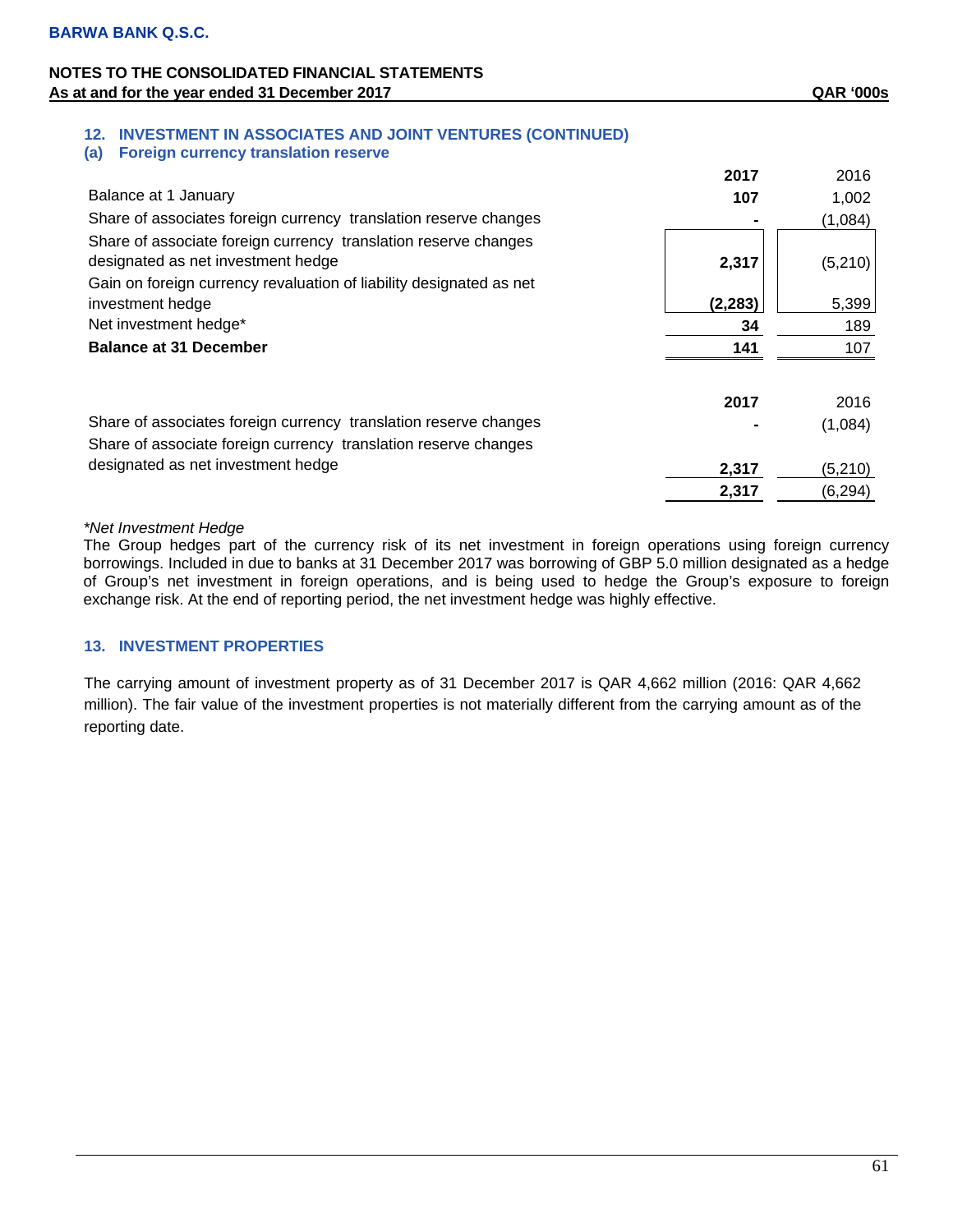# **14. FIXED ASSETS**

|                                                                                                                                            | <b>Land and</b><br><b>Buildings</b> | IT                         | Fixtures,<br><b>Equipment Fittings and</b><br>office<br>equipment | <b>Motor</b><br><b>Vehicles</b> | <b>Total</b>                  |
|--------------------------------------------------------------------------------------------------------------------------------------------|-------------------------------------|----------------------------|-------------------------------------------------------------------|---------------------------------|-------------------------------|
| Cost<br>Balance at 1 January 2016<br>Acquisitions<br><b>Disposals</b>                                                                      | 197,381                             | 135,100<br>6,471<br>(5)    | 165,943<br>6,166                                                  | 21,661<br>769<br>(1, 136)       | 520,085<br>13,406<br>(1, 141) |
| Balance at 31 December 2016                                                                                                                | 197,381                             | 141,566                    | 172,109                                                           | 21,294                          | 532,350                       |
| Balance at 1 January 2017<br>Acquisitions<br><b>Disposals</b>                                                                              | 197,381                             | 141,566<br>22,331<br>(116) | 172,109<br>2,851<br>(249)                                         | 21,294<br>4,445<br>(8, 338)     | 532,350<br>29,627<br>(8,703)  |
| <b>Balance at 31 December 2017</b>                                                                                                         | 197,381                             | 163,781                    | 174,711                                                           | 17,401                          | 553,274                       |
| Accumulated depreciation and<br>impairment losses<br>Balance at 1 January 2016<br>Depreciation charged during the year<br><b>Disposals</b> | 6,592<br>757                        | 91,242<br>23,735<br>(5)    | 148,931<br>4,925                                                  | 5,590<br>4,294<br>(553)         | 252,355<br>33,711<br>(558)    |
| Balance at 31 December 2016                                                                                                                | 7,349                               | 114,972                    | 153,856                                                           | 9,331                           | 285,508                       |
| Balance at 1 January 2017<br>Depreciation charged during the year<br><b>Disposals</b>                                                      | 7,349<br>757                        | 114,972<br>20,124<br>(116) | 153,856<br>4,925<br>(178)                                         | 9,331<br>3,179<br>(4,686)       | 285,508<br>28,985<br>(4,980)  |
| <b>Balance at 31 December 2017</b>                                                                                                         | 8,106                               | 134,980                    | 158,603                                                           | 7,824                           | 309,513                       |
| <b>Carrying amounts</b><br>Balance at 31 December 2016<br><b>Balance at 31 December 2017</b>                                               | 190,032<br>189,275                  | 26,594<br>28,801           | 18,253<br>16,108                                                  | 11,963<br>9,577                 | 246,842<br>243,761            |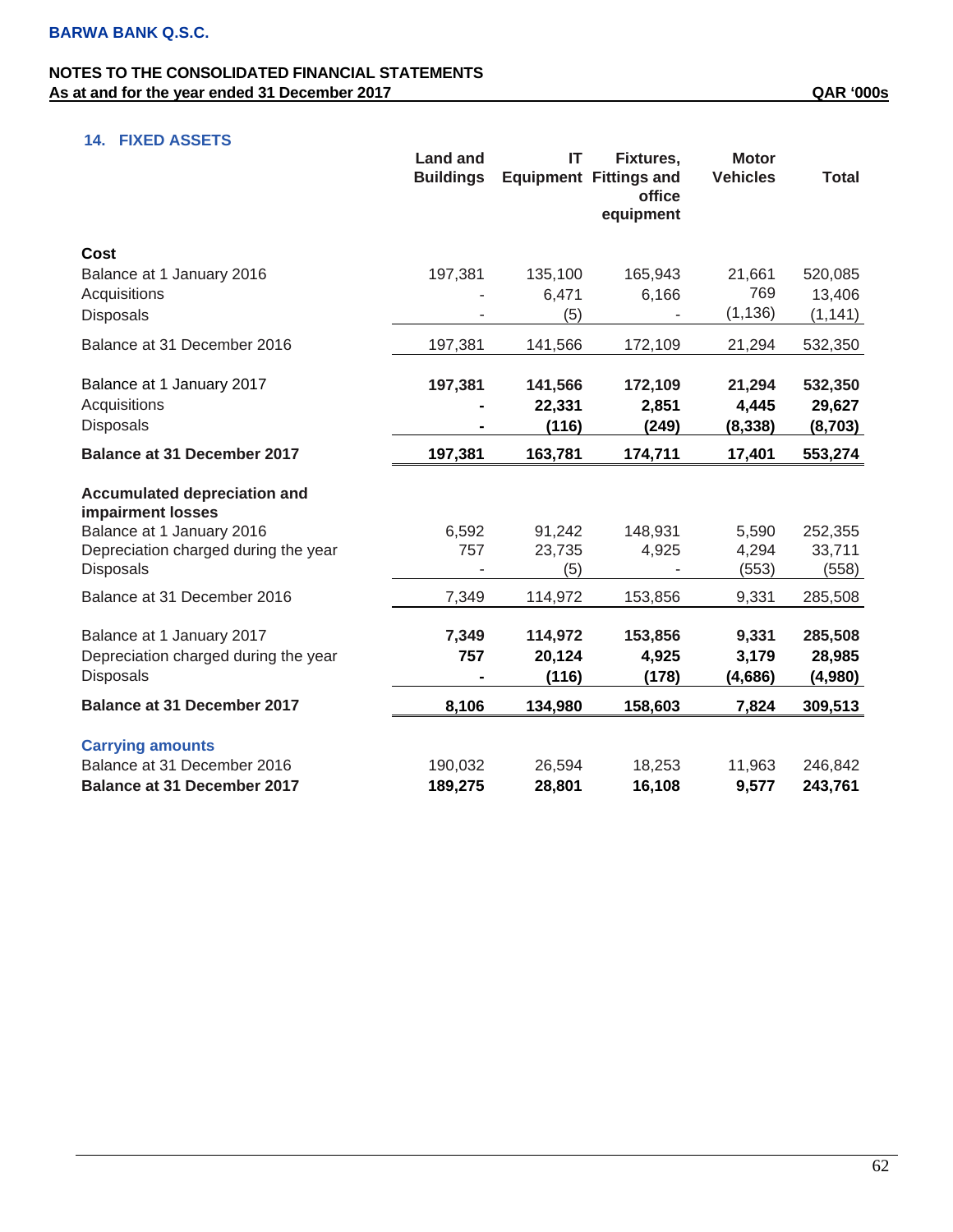**15. INTANGIBLE ASSETS** 

| $19.$ INTARGELAVULTV          |         |         |
|-------------------------------|---------|---------|
|                               | 2017    | 2016    |
| Goodwill                      |         |         |
| Balance at 1 January          | 777.230 | 777.230 |
| Impairment allowance*         | $\sim$  |         |
| <b>Balance at 31 December</b> | 777.230 | 777,230 |
|                               |         |         |

*\*Impairment testing for cash-generating unit containing goodwill* 

For the purpose of impairment testing, goodwill is allocated to the cash generating units ("CGU"), being the Group's subsidiaries, which represents the lowest level within the Group at which the goodwill is monitored for internal management purposes. The impairment testing of the CGU carried out at the year-end did not result in any impairment.

## **16. OTHER ASSETS**

**17.** 

|                                        | 2017    | 2016    |
|----------------------------------------|---------|---------|
| Accrued profit                         | 284,603 | 156,974 |
| Prepayments and advances               | 21,127  | 17,046  |
| Operating lease receivables            | 1,201   | 1,561   |
| Positive fair value of risk management |         |         |
| instruments                            | 7,319   | 55,331  |
| Sundry debtors                         | 71,799  | 3,862   |
| Projects under process                 | 12,718  | 14,579  |
| <b>Others</b>                          | 29,482  | 68,337  |
|                                        | 428,249 | 317,690 |
| Provision for impairment               | (425)   | (425)   |
|                                        | 427,824 | 317,265 |
| <b>17. DUE TO BANKS</b>                |         |         |
|                                        | 2017    | 2016    |

| Current accounts            |            | 1.227     |
|-----------------------------|------------|-----------|
| Commodity Murabaha payable* | 2,502,521  | 1,133,176 |
| Wakala payable              | 8,942,549  | 4,605,400 |
|                             | 11,445,073 | 5,739,803 |

\*This includes amount held under repurchase agreements amounting to QAR 2,503 million (2016: QAR 951 million).

## **18. SUKUK FINANCING**

Through Sharia'a compliant USD sukuk program and after getting Sharia'a Board approval, the Bank raised medium term funding in 2016. Current outstanding balance is QAR 2,201 million (2016: 2,198) with maturities varying from 2018 (the equivalent of QAR 1,365 million) to 2019 (the equivalent QAR 836 million). It bears average profit rate of three months LIBOR + 1.74%. The sukuk program is listed on the Irish Stock Exchange.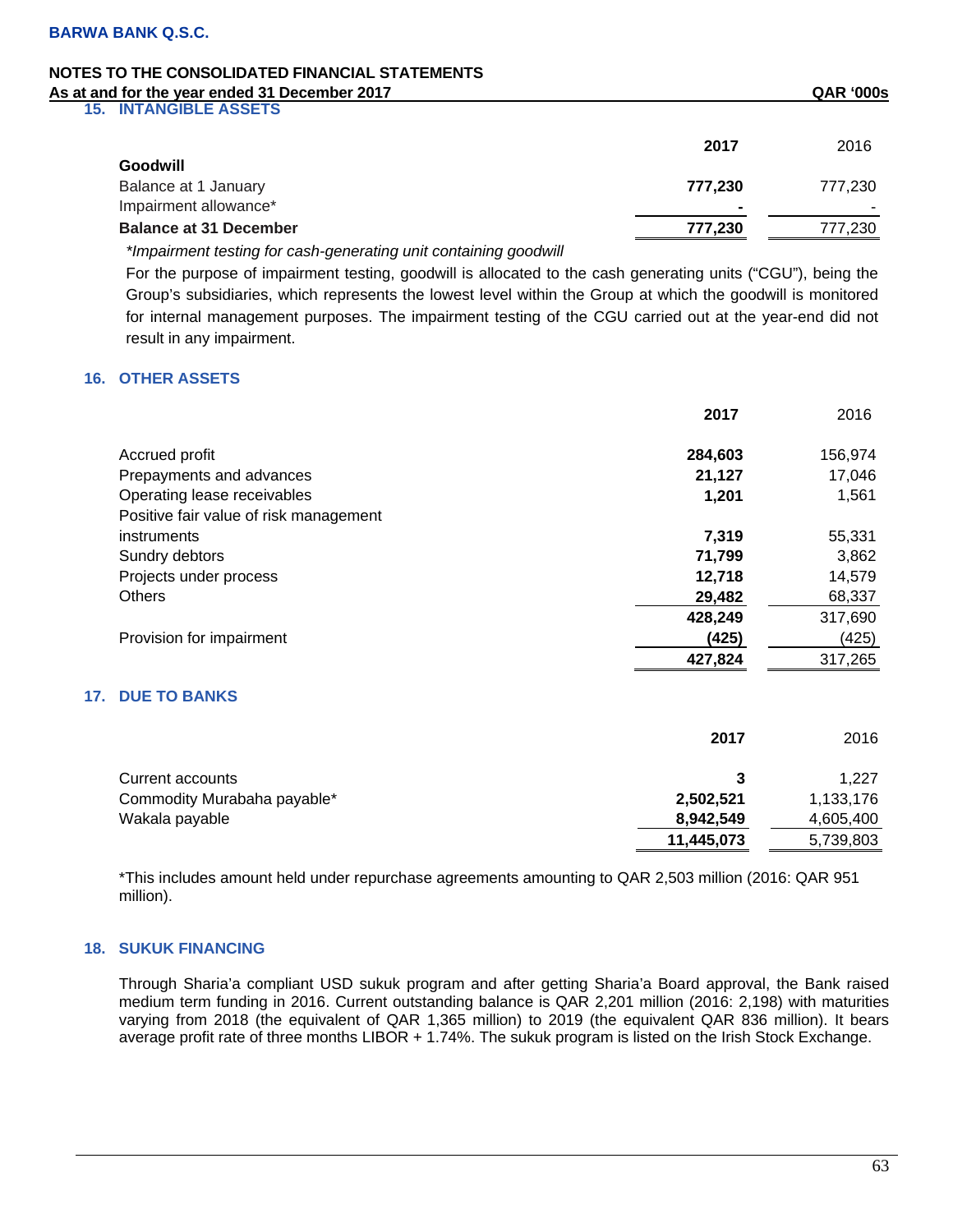# **19. CUSTOMER CURRENT ACCOUNTS**

|                                                                    | 2017      | 2016      |
|--------------------------------------------------------------------|-----------|-----------|
| Current accounts by sector:                                        |           |           |
| Government & GREs                                                  | 332,385   | 150,603   |
| Non-Banking Financial Institutions                                 | 66,482    | 122,706   |
| Corporate                                                          | 912,296   | 1,015,394 |
| Individuals                                                        | 362,609   | 302,220   |
|                                                                    | 1,673,772 | 1,590,923 |
| <b>OTHER LIABILITIES</b><br>20.                                    |           |           |
|                                                                    | 2017      | 2016      |
| Unearned commission income                                         | 60,330    | 85,949    |
| Sundry creditors                                                   | 47,920    | 45,287    |
| Negative fair value of risk management instruments                 | 32,026    | 11,519    |
| Cash margins                                                       | 53,137    | 60,988    |
| Accrued expenses                                                   | 136,841   | 171,131   |
| Acceptances                                                        | 405,085   | 324,520   |
| Employees' end of service benefits (note 20.1)                     | 79,308    | 65,308    |
| <b>Others</b>                                                      | 84,669    | 106,832   |
|                                                                    | 899,316   | 871,534   |
| 20.1 Movement in employees' end of service benefits is as follows: |           |           |
|                                                                    | 2017      | 2016      |
| Balance at 1 January                                               | 65,308    | 58,115    |
| Charge for the year                                                | 20,266    | 15,657    |
| Payments made during the year                                      | (6, 266)  | (8, 464)  |
| <b>Balance at 31 December</b>                                      | 79,308    | 65,308    |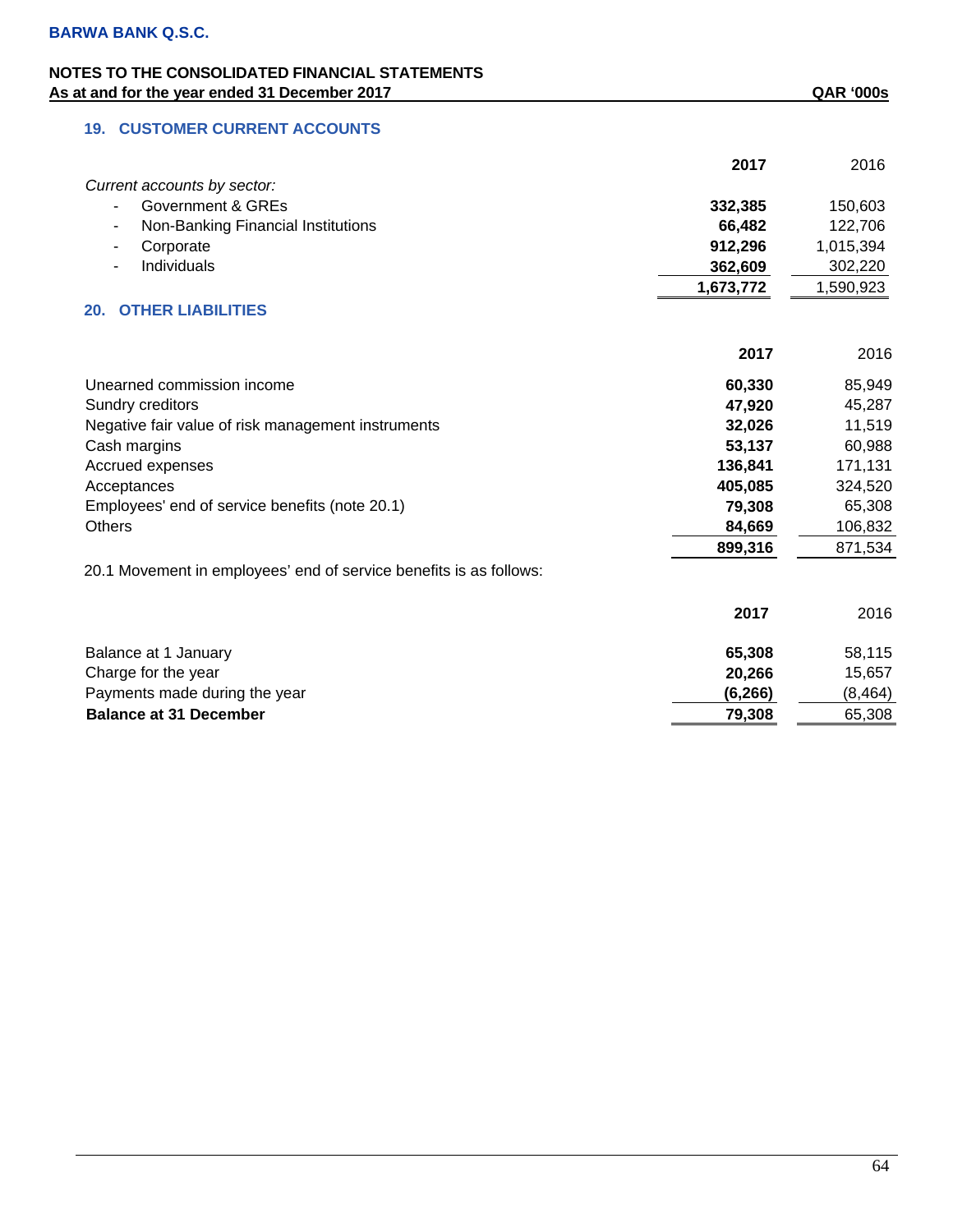## **21. EQUITY OF INVESTMENT ACCOUNT HOLDERS**

|                                                                                | 2017             | 2016          |
|--------------------------------------------------------------------------------|------------------|---------------|
| Investment account holders balance before share of profit (a)                  | 24,688,087       | 28,283,432    |
| Distributable profits to investment account holders for the year (b)           | 681,504          | 551,329       |
| Profit already distributed during the year                                     | (572, 724)       | (446, 523)    |
| Profit payable to investment account holders                                   | 108,780          | 104,806       |
| Share in fair value reserve                                                    | (753)            | (1,624)       |
| Total investment account holders balance                                       | 24,796,114       | 28,386,614    |
|                                                                                |                  |               |
| By type:                                                                       |                  |               |
| Saving accounts                                                                | 2,514,105        | 2,552,252     |
| Call accounts                                                                  | 727,241          | 458,697       |
| Term accounts                                                                  | 21,446,741       | 25,272,483    |
| Total (a)                                                                      | 24,688,087       | 28,283,432    |
|                                                                                |                  |               |
| By sector:                                                                     |                  |               |
| <b>Government &amp; GREs</b>                                                   | 11,064,649       | 14,386,201    |
| Non-banking financial institution                                              | 3,761,186        | 3,345,596     |
| Retail                                                                         | 3,691,191        | 3,519,852     |
| Corporate                                                                      | 6,171,061        | 7,031,783     |
| Total (a)                                                                      | 24,688,087       | 28,283,432    |
|                                                                                |                  |               |
|                                                                                | 2017             | 2016          |
| Investment account holders' share of profit for the year                       | 698,824          | 651,870       |
| Bank shares as Mudarib                                                         | (663, 882)       | (619, 276)    |
| Owners' contribution                                                           | 646,562          | 518,735       |
|                                                                                | (17, 320)        | (100, 541)    |
| Distributable profits to investment account holders for the year-net return(b) | 681,504          | 551,329       |
|                                                                                |                  |               |
| Net return breakup:                                                            |                  |               |
| Saving accounts                                                                | 41,029           | 44,660        |
| Call accounts                                                                  | 1,786<br>128,624 | 1,936         |
| Term accounts - 1 month                                                        |                  | 150,638       |
| Term accounts - 3 month                                                        | 199,872          | 134,083       |
| Term accounts - 6 month<br>Term accounts - 9 month                             | 71,678<br>41     | 62,218<br>628 |
|                                                                                | 238,474          | 157,166       |
| Term accounts - 1 year and above                                               |                  |               |
| Total(b)                                                                       | 681,504          | 551,329       |
| Movement in share of fair value reserve:                                       |                  |               |
|                                                                                | 2017             | 2016          |
| Balance at 1 January                                                           | (1,624)          | (1, 971)      |
| Share in fair value reserve movement (note 11)                                 | 871              | 347           |
| <b>Balance at 31 December</b>                                                  | (753)            | (1,624)       |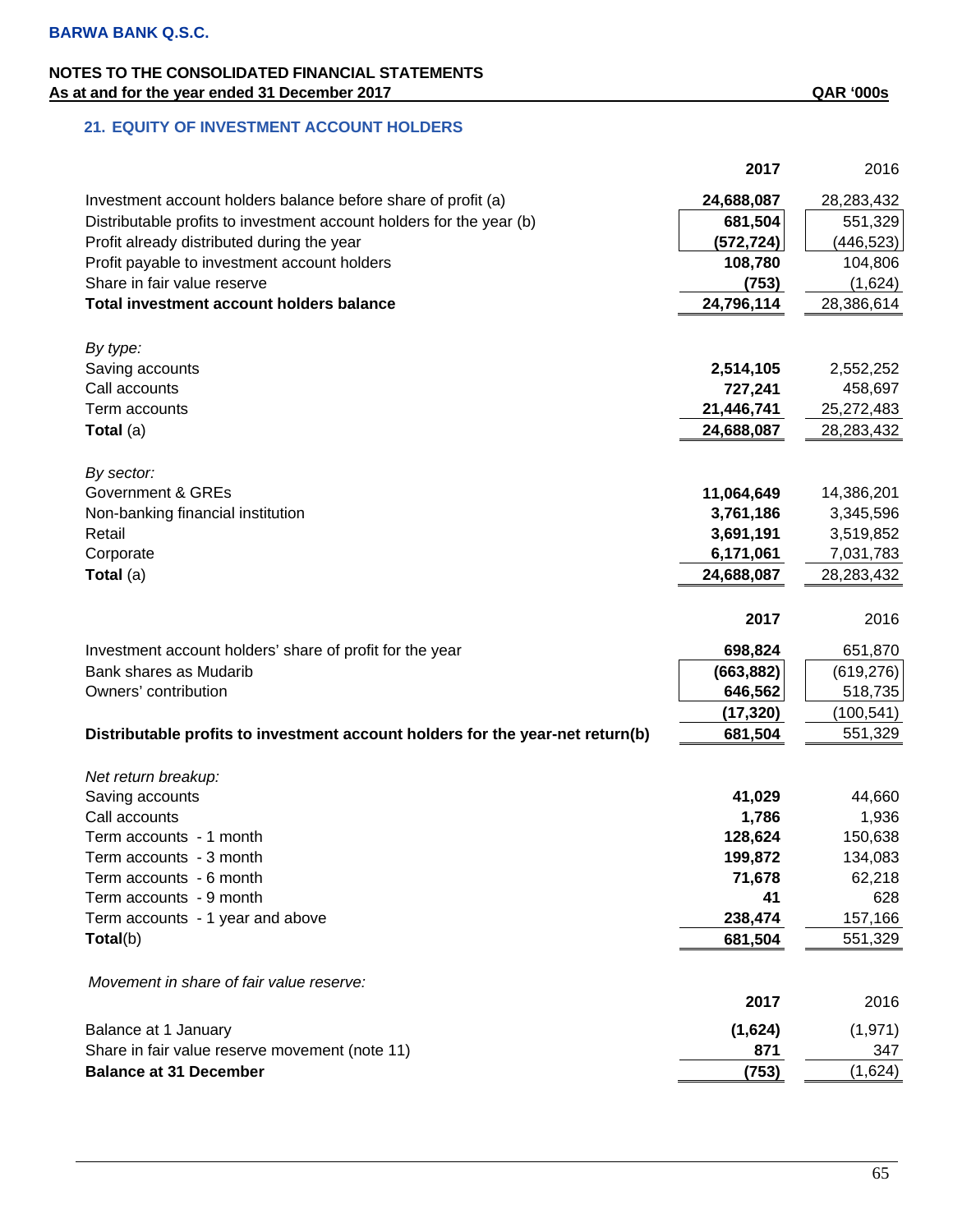#### **22. OWNERS' EQUITY**

#### **(a) Share capital**

|                         | <b>Ordinary shares</b> |         |  |
|-------------------------|------------------------|---------|--|
| In thousands of shares  | 2017                   | 2016    |  |
| In issue at 1 January   | 300,000                | 300,000 |  |
| New shares issued       | -                      |         |  |
| In issue at 31 December | 300,000                | 300,000 |  |

At 31 December 2017 the authorised share capital comprised 400,000 thousand ordinary shares (2016: 400,000 thousand), having a par value of QAR 10 each share. Out of these 300,000 thousand ordinary shares (2016: 300,000 thousand) are issued and fully paid.

### **(b) Legal reserve**

In accordance with QCB Law No. 13 of 2012 as amended and the Memorandum and Articles of Association of the Bank, 20% of net profit attributable to the owners (equity holders) of the Group for the year is required to be transferred to the reserve until the legal reserve equals 100% of the paid up share capital. This reserve is not available for distribution except in circumstances specified in Qatar Commercial Companies Law No. 11 of 2015 and after QCB approval. During the year ended 31 December 2017 the appropriation made to legal reserve amounts to QAR 150.6 million (2016: QAR 147.7 million).The legal reserve includes the share premium received on issuance of new shares in accordance with Qatar Commercial Companies Law No.11 of 2015.

### **(c) Risk reserve**

In accordance with QCB regulations, a risk reserve should be created to cover contingencies on both the public and private sector financing assets, with a minimum requirement of 2.5% of the total private sector exposure granted by the Group inside and outside Qatar after the exclusion of the specific provisions and profit in suspense. The finance provided to/or secured by the Ministry of Finance – Qatar or finance against cash guarantees is excluded from the gross direct finance. The total amount of the transfer made to the risk reserve was QAR Nil (2016: QAR 78.8 million).

#### **(d) Other reserves**

In accordance with Qatar Central Bank regulations, income recognised from the share of profit from associates and joint ventures is not available for distribution, except to the extent of dividend received from the associates and joint ventures, and should be transferred to a separate reserve account in Owners' equity. Further, the Bank has set aside QAR 100 million (2016: QAR 100 million) as a contingency reserve from retained earnings to protect the Group from any future losses that may arise from any unforeseen events on recommendation of the Board of Directors.

|                                                                        | 2017      | 2016    |
|------------------------------------------------------------------------|-----------|---------|
| Opening balance                                                        | 530,224   | 426,951 |
| Share of associates and joint ventures profit                          | (6, 286)  | 5,078   |
| Dividend received from associates and joint ventures                   | (49, 936) | (1,805) |
| Contigency reserve                                                     | 100,000   | 100,000 |
|                                                                        | 43,778    | 103,273 |
|                                                                        | 574,002   | 530,224 |
| The balance consists of:                                               |           |         |
| Undistributed profit from investments in associates and joint ventures | 74,002    | 130,224 |
| Contigency reserve                                                     | 500,000   | 400,000 |
|                                                                        |           |         |

### **(e) Treasury shares**

Treasury shares represent ordinary shares of Barwa Bank with nominal value of QAR 10 each. These shares are carried at cost of QAR 16.8 each. Treasury shares are presented as a deduction from equity.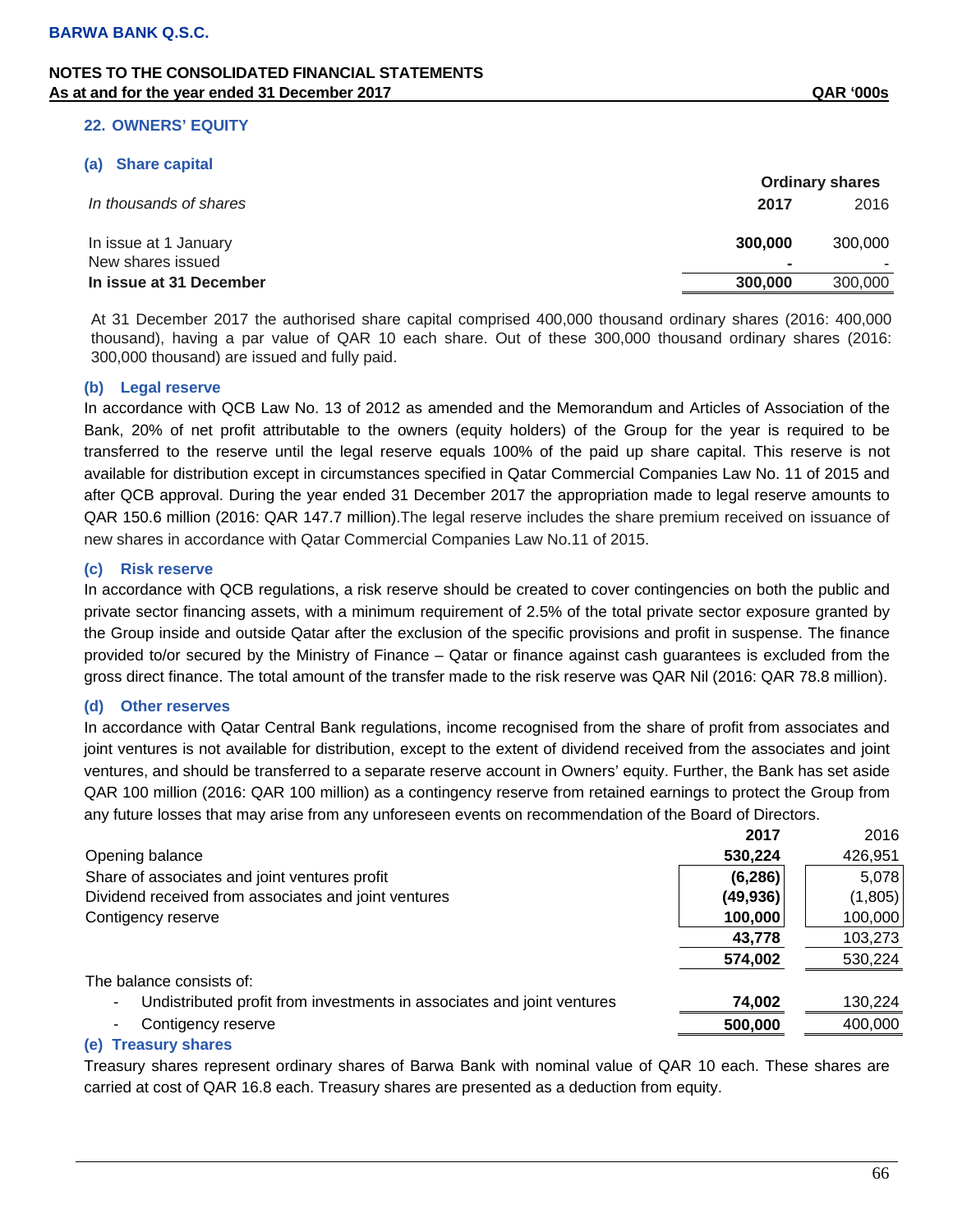**22. OWNERS' EQUITY (CONTINUED)** 

## **(f) Proposed dividend**

The Board of Directors in their meeting held on 05 March 2018 proposed a cash dividend of 14.0% (2016: 13.5%) of the paid up share capital amounting to QAR 414.6 million – QAR 1.40 per share (2016: QAR 399.8 million – QAR 1.35 per share), which is subject to approval at the Annual General Meeting of the shareholders of the Bank.

## **23. NON-CONTROLLING INTERESTS**

This represents the Group's non-controlling interests in TFI GCC Fund, a Group's subsidiary, founded by the Bank, amounting to 16% (2016: 25%). During the year, non-controlling interests decreased by QAR 10.7 million (2016: QAR 7.5 million).

## **24. NET INCOME FROM FINANCING ACTIVITIES**

|                                                                                   | 2017      | 2016      |
|-----------------------------------------------------------------------------------|-----------|-----------|
| Murabaha                                                                          | 126,773   | 141,676   |
| Musawama                                                                          | 148,750   | 164,472   |
| <b>Commodity Murabaha</b>                                                         | 868,664   | 707,939   |
| ljarah                                                                            | 361,334   | 316,033   |
| Istisna'a                                                                         | 9,535     | 11,654    |
| <b>Others</b>                                                                     | 24,978    | 51,914    |
|                                                                                   | 1,540,034 | 1,393,688 |
| <b>NET INCOME FROM INVESTING ACTIVITIES</b><br>25.                                |           |           |
|                                                                                   | 2017      | 2016      |
| Coupon income from investment in debt-type instruments, net of amortisation       | 364,665   | 307,887   |
| Dividend income                                                                   | 65,388    | 59,073    |
| Net gain on sale of debt-type investments                                         | 397       | 6,373     |
| Net loss on sale of equity-type investments                                       | (6, 943)  | (1, 510)  |
| Income from inter-bank and murabaha placements with Islamic banks                 | 36,383    | 31,909    |
| Net fair value gain/(loss) on investment securities carried as fair value through |           |           |
| income statement                                                                  | 628       | (1,009)   |
| Other investments / derivatives related net income                                | 91        | (985)     |
|                                                                                   | 460,609   | 401,738   |
| 26. NET FEE AND COMMISSION INCOME                                                 |           |           |
|                                                                                   | 2017      | 2016      |
| Management and other fee income                                                   | 72,163    | 53,262    |
| Commission income                                                                 | 66,327    | 50,446    |
| Advisory fee income                                                               | 4,345     | 38,359    |
| Performance fee income                                                            | 29,278    |           |
| Placement fee income                                                              | 467       |           |
| Structuring fee                                                                   | 1,887     | 1,829     |
|                                                                                   | 174,467   | 143,896   |
| Commission expense                                                                | (4, 734)  | (8, 403)  |
| Net fee and commission income                                                     | 169,733   | 135,493   |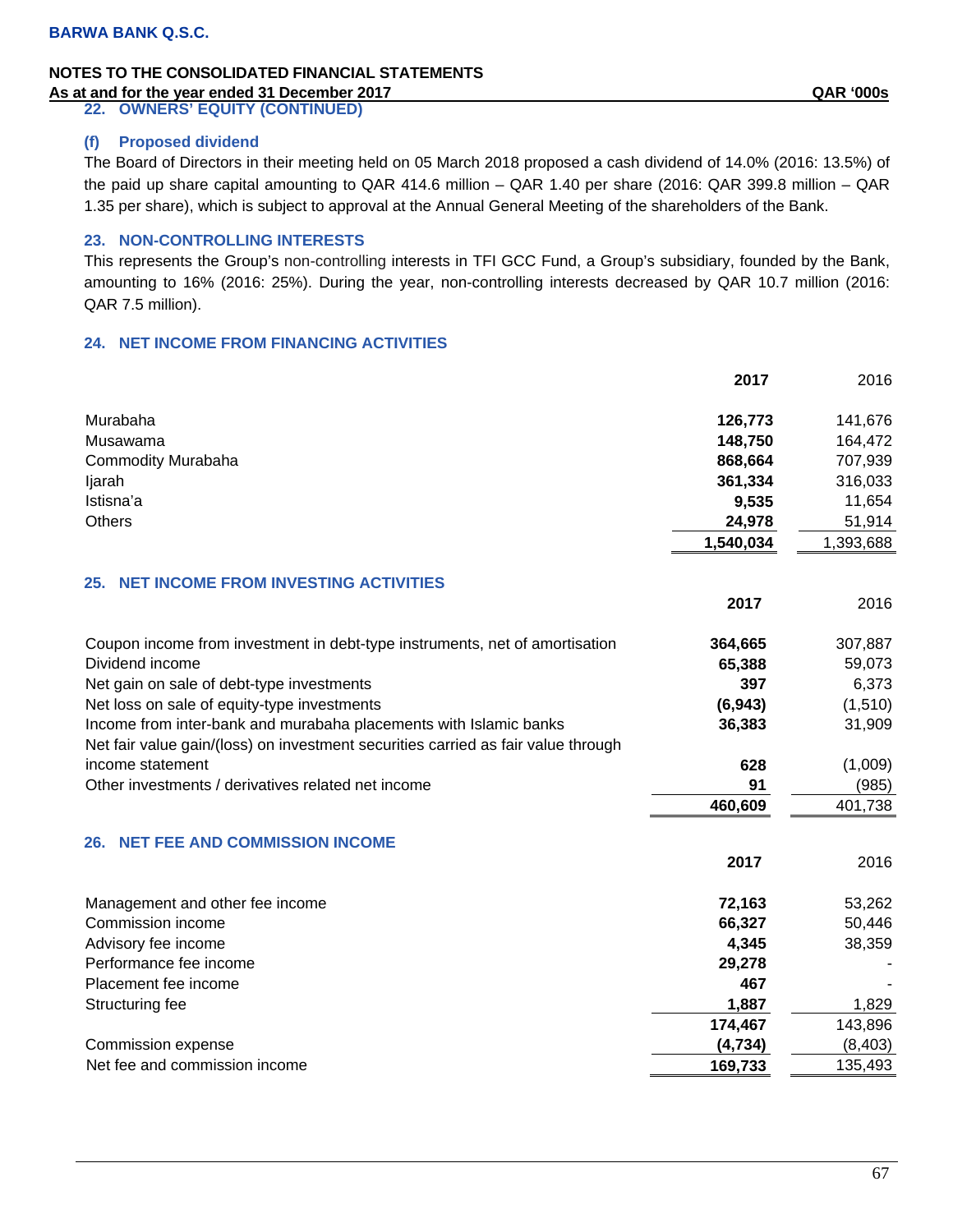| <u>at and for the year ended 31 December 2017</u>    |            | <u>QAR '000s</u> |
|------------------------------------------------------|------------|------------------|
| 27. STAFF COSTS                                      | 2017       | 2016             |
| <b>Basic salaries</b>                                | 122,867    | 123,675          |
| Housing allowance                                    | 41,209     | 41,240           |
| <b>Transport allowance</b>                           | 23,547     | 23,731           |
| Staff indemnity costs                                | 20,266     | 15,657           |
| Medical expenses                                     | 7,745      | 7,716            |
| Social Allowance                                     | 6,658      | 7,000            |
| <b>Education fee</b>                                 | 10,238     | 9,343            |
| <b>Others</b>                                        | 70,896     | 56,559           |
|                                                      | 303,426    | 284,921          |
| <b>28. OTHER EXPENSES</b>                            | 2017       | 2016             |
| Rent                                                 | 34,264     | 33,631           |
| Advertising and marketing expenses                   | 12,038     | 9,445            |
| Utility and services                                 | 17,018     | 14,975           |
| IT expenses                                          | 20,845     | 13,144           |
| Legal and professional fees                          | 30,007     | 8,538            |
| Government fee and charges                           | 962        | 126              |
| Travel expenses                                      | 1,304      | 879              |
| Repair and maintenance                               | 6,575      | 3,024            |
| Board of Directors' remuneration                     | 16,200     | 15,400           |
| Other expenses                                       | 36,898     | 39,603           |
|                                                      | 176,111    | 138,765          |
| <b>CONTINGENT LIABILITIES AND COMMITMENTS</b><br>29. |            |                  |
|                                                      | 2017       | 2016             |
| <b>Contingent liabilities</b><br>a)                  |            |                  |
| Unused credit facilities                             | 7,336,554  | 10,835,574       |
| Guarantees                                           | 8,461,848  | 7,506,984        |
| Letters of credit                                    | 1,608,432  | 2,471,374        |
|                                                      | 17,406,834 | 20,813,932       |
| b)<br><b>Commitments</b>                             |            |                  |
| Profit rate swaps                                    | 135,146    | 278,769          |
| Options                                              |            | 36,415           |
| Other risk management instruments - WAAD             | 3,486,097  | 3,603,317        |
|                                                      | 3,621,243  | 3,918,501        |

## **Unused facilities**

Commitments to extend credit represent contractual commitments to make financings and revolving credits. The majority of these expire in the next year. Since commitments may expire without being drawn upon, the total contractual amounts do not necessarily represent future cash requirements.

### **Guarantees and Letters of credit**

Guarantees and letters of credit commit the group to make payments on behalf of customers in the event of a specific event. Guarantees and standby letters of credit carry the same credit risk as financings.

### **Lease commitments**

The Group leases a number of branches and office premises under operating leases. Non-cancellable operating lease rentals are payable as follows:

|                                             | 2017   | 2016   |
|---------------------------------------------|--------|--------|
| Within one year                             | 27.445 | 28.414 |
| After one year but not more than five years | 88.483 | 35.394 |
|                                             |        |        |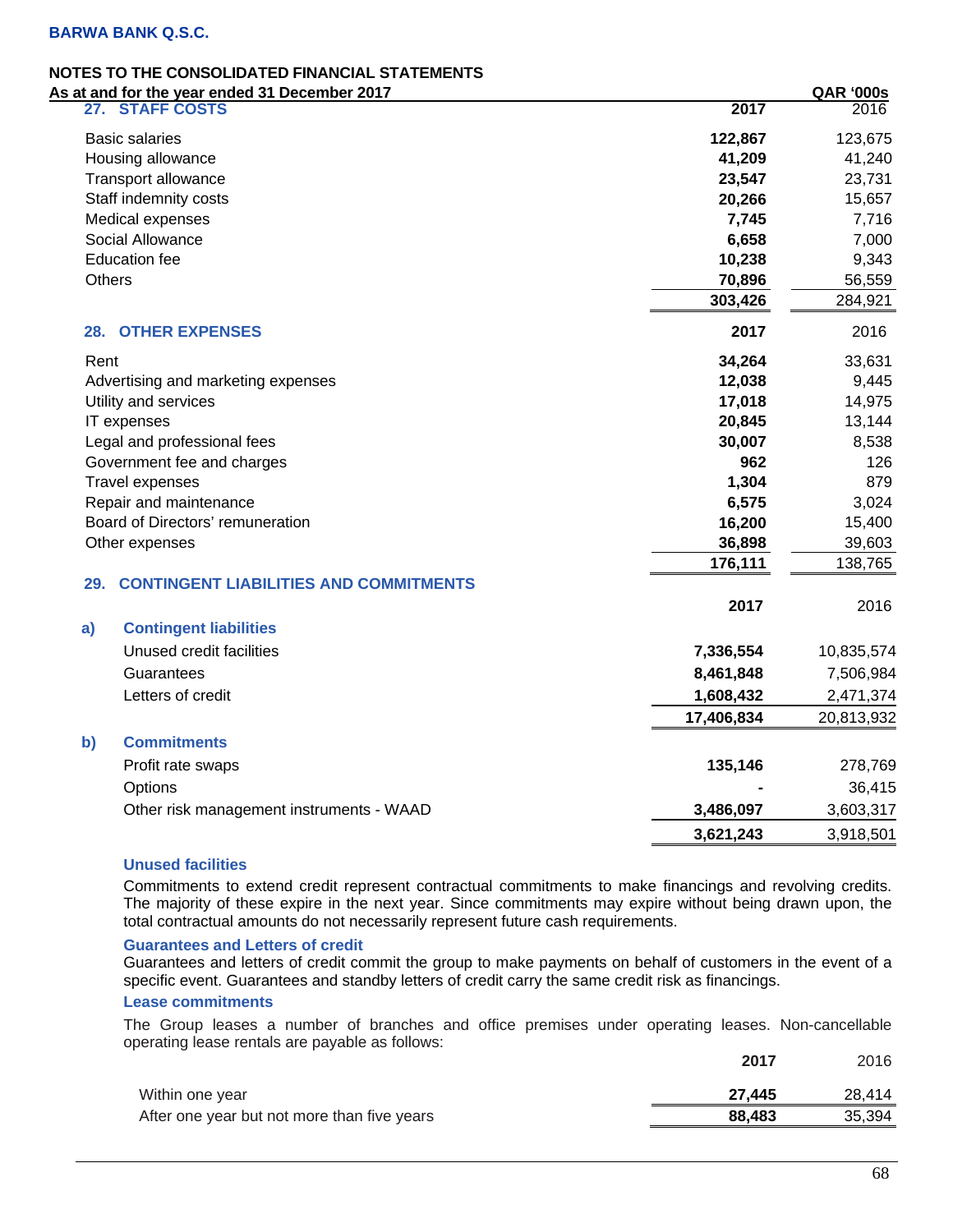## **NOTES TO THE CONSOLIDATED FINANCIAL STATEMENTS**  As at and for the year ended 31 December 2017 **As at and for the year ended 31 December 2017** As at and for the year ended 31 December 2017

## **30. CONCENTRATION OF ASSETS, LIABILITIES AND EQUITY OF INVESTMENT ACCOUNT HOLDERS**

## **Geographical sector**

Following is the concentration of assets, liabilities and equity of investment account holders into geographical sectors regions:

| 2017                         | Qatar      | <b>Other GCC</b> | <b>Europe</b> | <b>North</b><br>America | <b>Others</b>  | <b>Total</b> |
|------------------------------|------------|------------------|---------------|-------------------------|----------------|--------------|
| Cash and balances with       |            |                  |               |                         |                |              |
| central bank                 | 1,383,847  |                  |               |                         |                | 1,383,847    |
| Due from banks               | 2,783,069  | 29.711           | 28,291        | 103,987                 | 1,422          | 2,946,480    |
| Financing assets             | 25,697,307 | 2,036,989        | 3,579,652     |                         | 362,934        | 31,676,882   |
| Investment securities        | 9,792,371  | 1,018,513        | 3,616         | 2,231                   | 142,007        | 10,958,738   |
| Investment in associates and |            |                  |               |                         |                |              |
| joint ventures               | 162,496    | 24,080           | 31,154        |                         | $\blacksquare$ | 217,730      |
| Investment property          | 4,662      |                  |               |                         |                | 4,662        |
| Fixed assets                 | 243,761    |                  |               |                         | ۰              | 243,761      |
| Intangible assets            | 777,230    |                  |               |                         | $\blacksquare$ | 777,230      |
| Other assets                 | 407,239    | 13,266           | 7,319         |                         | ٠              | 427,824      |
| <b>Total assets</b>          | 41,251,982 | 3,122,559        | 3,650,032     | 106,218                 | 506,363        | 48,637,154   |

# **Liabilities and equity of investment account holders**

| <b>Liabilities</b>                                                      |                |         |           |                |                |            |
|-------------------------------------------------------------------------|----------------|---------|-----------|----------------|----------------|------------|
| Due to banks                                                            | 10,340,488     | 138,640 | 403,328   | ۰              | 562,617        | 11,445,073 |
| Sukuk financing                                                         | $\blacksquare$ | ۰       | 2,201,270 | -              | $\blacksquare$ | 2,201,270  |
| Customer current accounts                                               | 1,656,199      | 17,102  | 320       | $\blacksquare$ | 151            | 1,673,772  |
| Other liabilities                                                       | 720,022        | 129,472 | 45.323    | $\blacksquare$ | 4.499          | 899,316    |
| <b>Total liabilities</b>                                                | 12,716,709     | 285.214 | 2,650,241 | $\blacksquare$ | 567,267        | 16,219,431 |
| <b>Equity of investment</b><br>account holders                          | 24,470,934     | 61,382  | 101.648   | 88,190         | 73.960         | 24,796,114 |
| <b>Total liabilities and equity</b><br>of investment account<br>holders | 37, 187, 643   | 346,596 | 2,751,889 | 88,190         | 641.227        | 41,015,545 |
|                                                                         |                |         |           |                |                |            |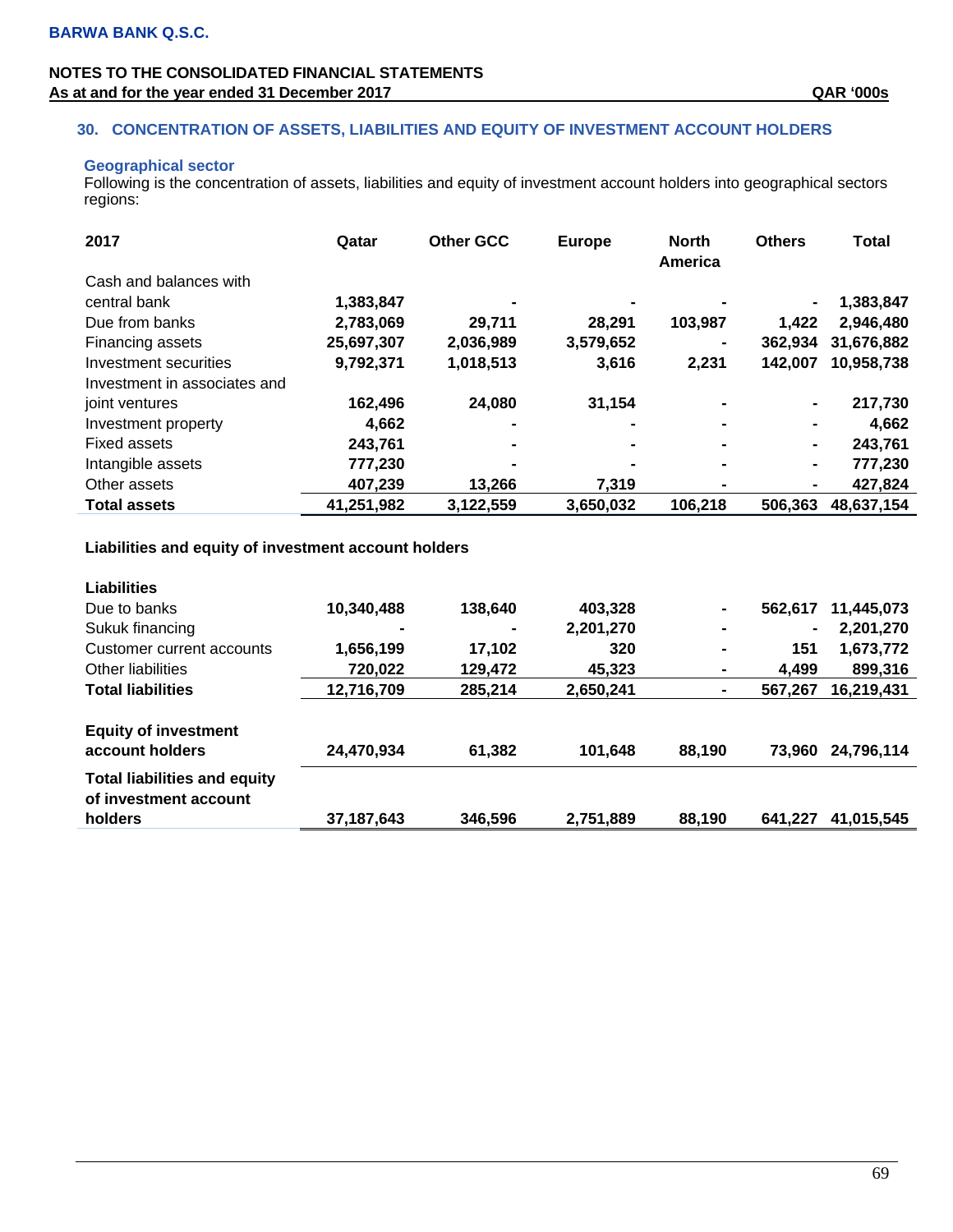## **NOTES TO THE CONSOLIDATED FINANCIAL STATEMENTS**  As at and for the year ended 31 December 2017 **As at and for the year ended 31 December 2017** As at and for the year ended 31 December 2017

### **30. CONCENTRATION OF ASSETS, LIABILITIES AND EQUITYOF INVESTMENT ACCOUNT HOLDERS (CONTINUED)**

## **Geographical sector (continued)**

Following is the concentration of assets, liabilities and equity of investment account holders into geographical sectors regions:

| 2016                         | Qatar      | Other GCC | Europe         | <b>North</b><br>America | <b>Others</b> | Total      |
|------------------------------|------------|-----------|----------------|-------------------------|---------------|------------|
| Cash and balances with       |            |           |                |                         |               |            |
| central bank                 | 1,582,534  |           |                |                         |               | 1,582,534  |
| Due from banks               | 1,049,028  | 940,869   | 13,265         | 246,627                 | 446.265       | 2,696,054  |
| Financing assets             | 22,035,662 | 3,260,762 | 3,428,882      | $\overline{a}$          | 1,053,193     | 29,778,499 |
| Investment securities        | 8,737,832  | 1,179,201 | 11,494         | 231.471                 | 188,288       | 10,348,286 |
| Investment in associates and |            |           |                |                         |               |            |
| joint ventures               | 252,659    | 24,224    | 21,425         |                         | ۰             | 298,308    |
| Investment property          | 4,662      |           | $\blacksquare$ |                         |               | 4,662      |
| Fixed assets                 | 246,842    |           |                |                         | ۰.            | 246,842    |
| Intangible assets            | 777,230    |           |                |                         | ۰.            | 777,230    |
| Other assets                 | 262,467    | 34,717    | 19,929         | 152                     | ۰             | 317,265    |
| Total assets                 | 34,948,916 | 5,439,773 | 3,494,995      | 478,250                 | 1.687.746     | 46,049,680 |

Liabilities and equity of investment account holders

| Liabilities                     |            |           |           |         |         |            |
|---------------------------------|------------|-----------|-----------|---------|---------|------------|
| Due to banks                    | 3,728,650  | 974,838   | 853,887   |         | 182.428 | 5,739,803  |
| Sukuk financing                 | ٠          | ٠         | 2,197,594 |         | ۰       | 2,197,594  |
| Customer current accounts       | 1,567,282  | 23,641    | -         |         | ۰       | 1,590,923  |
| Other liabilities               | 795,422    | 76,112    | ۰         | ۰       | ۰       | 871,534    |
| <b>Total liabilities</b>        | 6,091,354  | 1,074,591 | 3,051,481 |         | 182.428 | 10,399,854 |
|                                 |            |           |           |         |         |            |
| Equity of investment account    |            |           |           |         |         |            |
| holders                         | 27,626,768 | 522,139   | 98,511    | 139,196 | -       | 28,386,614 |
| Total liabilities and equity of |            |           |           |         |         |            |
| investment account holders      | 33,718,122 | 1,596,730 | 3,149,992 | 139,196 | 182,428 | 38,786,468 |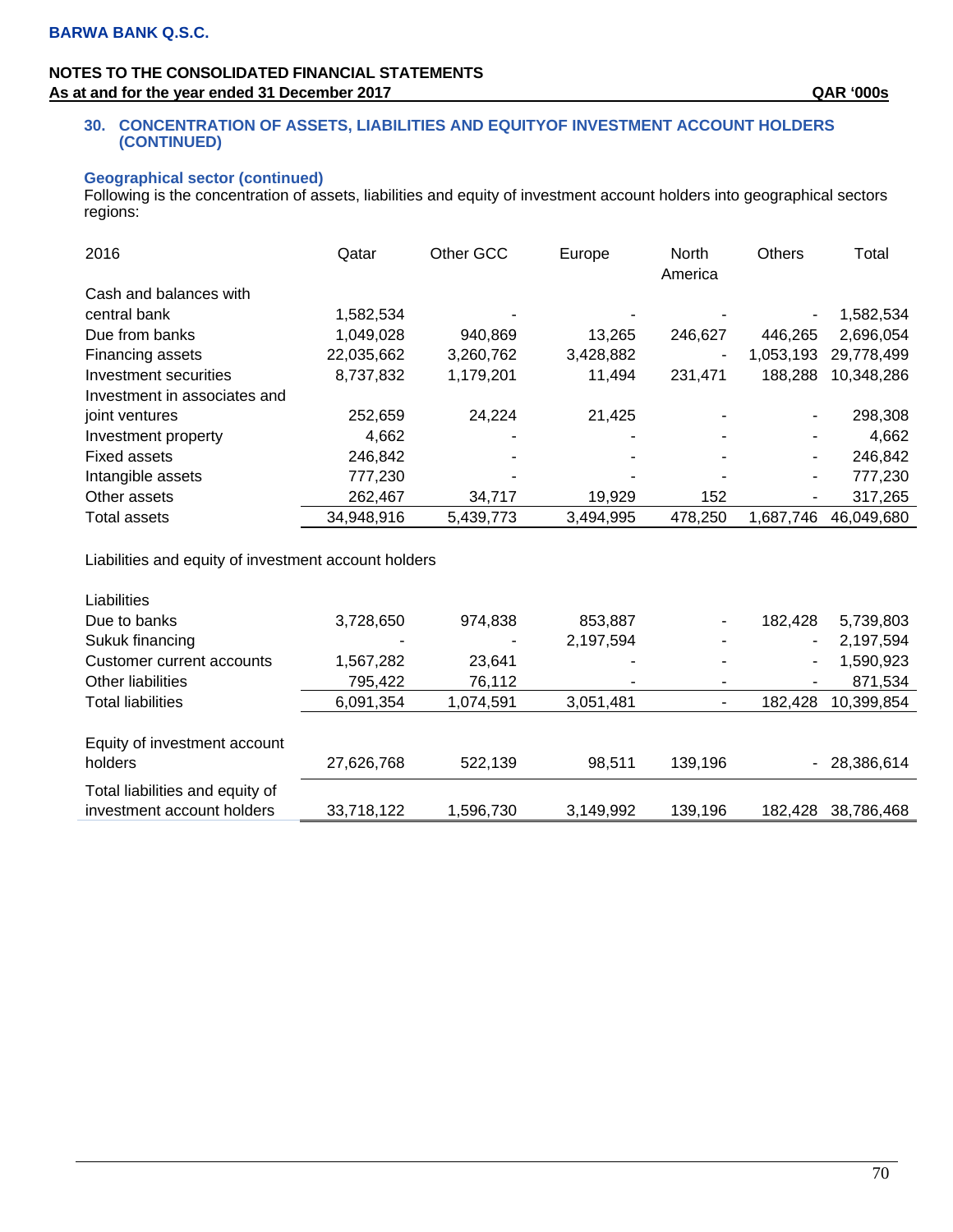### **NOTES TO THE CONSOLIDATED FINANCIAL STATEMENTS**  As at and for the year ended 31 December 2017 **As at and for the year ended 31 December 2017** As at and for the year ended 31 December 2017

### **31. CONCENTRATION OF ASSETS, LIABILITIES AND EQUITY OF INVESTMENT ACCOUNT HOLDERS**

### **Industrial sector**

Following is the concentration of assets, liabilities and equity of investment account holders into industrial sectors regions:

| 2017                      | Real<br>estate | Construction,<br>engeering and<br>manufacturing | Oil and<br>gas | <b>Financial</b><br>services | <b>Individuals</b> | <b>Others</b>  | <b>Total</b> |
|---------------------------|----------------|-------------------------------------------------|----------------|------------------------------|--------------------|----------------|--------------|
| Cash and balances with    |                |                                                 |                |                              |                    |                |              |
| <b>Qatar Central Bank</b> |                |                                                 |                | 1,383,847                    |                    | $\blacksquare$ | 1,383,847    |
| Due from banks            | -              |                                                 | ۰              | 2,946,480                    |                    | $\blacksquare$ | 2,946,480    |
| Financing assets          | 8,700,985      | 3,339,623                                       | 335,200        |                              | 2,496,171          | 16,804,903     | 31,676,882   |
| Investment securities     | 191,066        | 90,194                                          | 6,782          | 1,092,980                    | ۰                  | 9,577,716      | 10,958,738   |
| Investment in associates  |                |                                                 |                |                              |                    |                |              |
| and joint ventures        | 47,366         | 113,362                                         | $\blacksquare$ | $\blacksquare$               | ۰                  | 57,002         | 217,730      |
| Investment property       | 4,662          |                                                 |                |                              | $\blacksquare$     |                | 4,662        |
| <b>Fixed assets</b>       |                |                                                 |                |                              | ۰                  | 243,761        | 243,761      |
| Intangible assets         |                |                                                 | $\blacksquare$ | 777,230                      |                    |                | 777,230      |
| Other assets              | 84,200         | 24                                              | 3,128          | 13,171                       | 42,565             | 284,736        | 427,824      |
| Total assets              | 9,028,279      | 3,543,203                                       | 345,110        | 6,213,708                    | 2,538,736          | 26,968,118     | 48,637,154   |

### **Liabilities and equity of investment account holders**

# **Liabilities**

| Due to banks                                         | $\blacksquare$ | ۰       |        | 7,746,588  |           | 3,698,485      | 11,445,073 |
|------------------------------------------------------|----------------|---------|--------|------------|-----------|----------------|------------|
| Sukuk financing                                      | $\blacksquare$ | ۰       |        | 2,201,270  |           | $\blacksquare$ | 2,201,270  |
| Customer current                                     |                |         |        |            |           |                |            |
| accounts                                             | 72,279         | 399,849 | 2,295  | 66.482     | 362,609   | 770,258        | 1,673,772  |
| Other liabilities                                    | 16,198         | 130.239 | 4.970  | 37,985     | 54        | 709.870        | 899,316    |
| <b>Total liabilities</b>                             | 88,477         | 530,088 | 7,265  | 10,052,325 | 362,663   | 5,178,613      | 16,219,431 |
| <b>Equity of investment</b>                          |                |         |        |            |           |                |            |
| account holders                                      | 206,986        | 427,572 | 70.571 | 3,761,186  | 3,691,191 | 16,638,608     | 24.796.114 |
| <b>Total liabilities and</b><br>equity of investment |                |         |        |            |           |                |            |
| account holders                                      | 295,463        | 957,660 | 77.836 | 13,813,511 | 4,053,854 | 21,817,221     | 41,015,545 |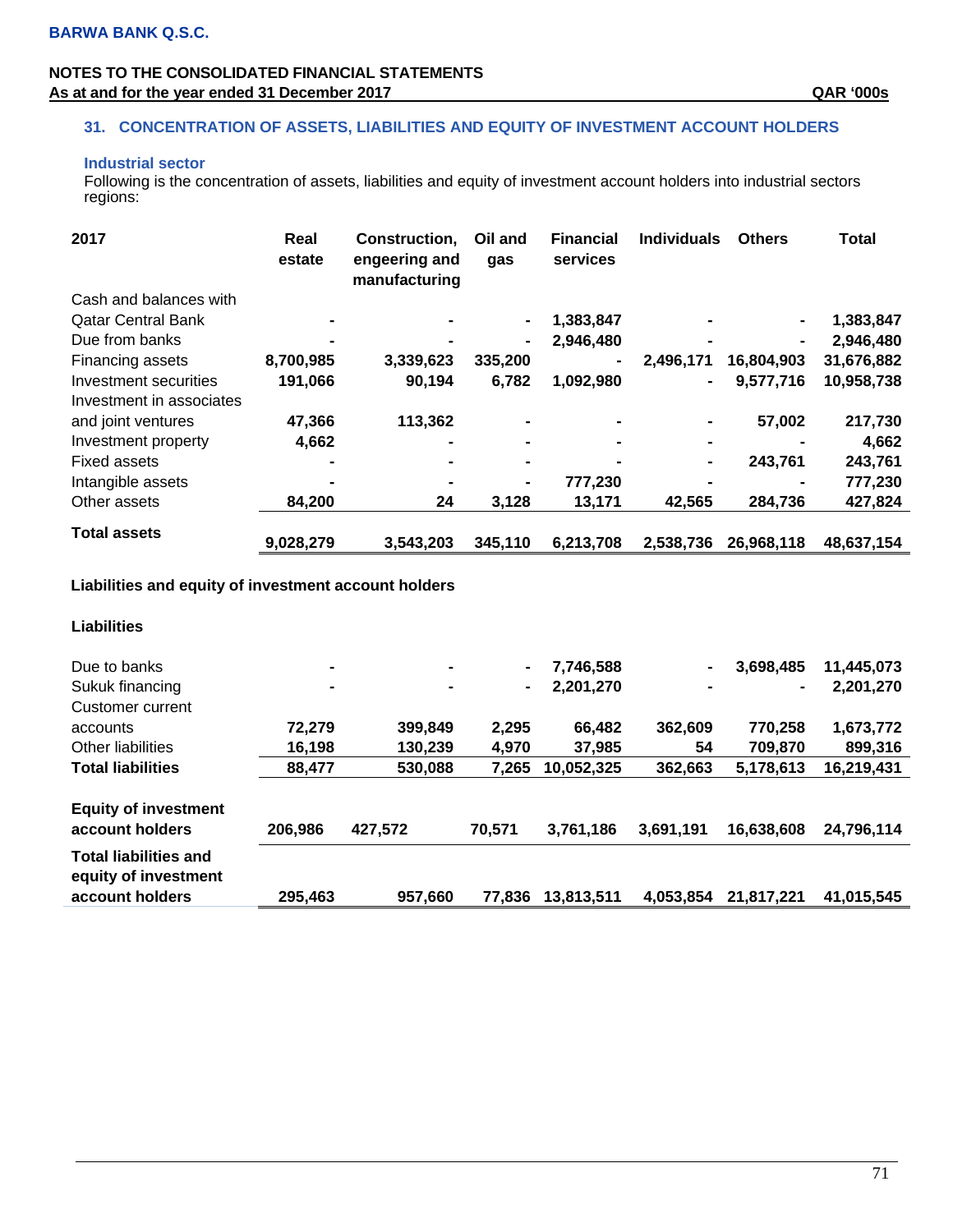### **NOTES TO THE CONSOLIDATED FINANCIAL STATEMENTS**  As at and for the year ended 31 December 2017 **As at and for the year ended 31 December 2017** As at and for the year ended 31 December 2017

#### **31. CONCENTRATION OF ASSETS, LIABILITIES AND EQUITY OF INVESTMENT ACCOUNT HOLDERS (CONTINUED)**

### **Industrial sector (continued)**

Following is the concentration of assets, liabilities and equity of investment account holders into industrial sectors regions:

| 2016                      | Real<br>estate | Construction.<br>engeering and<br>manufacturing | Oil and<br>gas           | Financial<br>services | Individuals    | Others     | Total      |
|---------------------------|----------------|-------------------------------------------------|--------------------------|-----------------------|----------------|------------|------------|
| Cash and balances with    |                |                                                 |                          |                       |                |            |            |
| <b>Qatar Central Bank</b> |                |                                                 |                          | 1,582,534             |                | ٠          | 1,582,534  |
| Due from banks            |                |                                                 | ۰                        | 2,696,054             |                | ٠          | 2,696,054  |
| Financing assets          | 8,278,945      | 2,566,666                                       | 355,847                  | ۰                     | 2,232,894      | 16,344,147 | 29,778,499 |
| Investment securities     | 348,707        | 124,373                                         | 7,274                    | 955,879               | ۰              | 8,912,053  | 10,348,286 |
| Investment in associates  |                |                                                 |                          |                       |                |            |            |
| and joint ventures        | 56,999         | 174,201                                         |                          |                       |                | 67,108     | 298,308    |
| Investment property       | 4,662          |                                                 | $\overline{\phantom{0}}$ |                       | $\blacksquare$ |            | 4,662      |
| <b>Fixed assets</b>       |                |                                                 |                          |                       |                | 246,842    | 246,842    |
| Intangible assets         |                |                                                 |                          | 777,230               | -              | ٠          | 777,230    |
| Other assets              | 39,605         | 3,021                                           |                          | 56,092                |                | 218,547    | 317,265    |
| <b>Total assets</b>       | 8,728,918      | 2,868,261                                       | 363,121                  | 6,067,789             | 2,232,894      | 25,788,697 | 46,049,680 |

Liabilities and equity of investment account holders

Liabilities

| Due to banks                                          | $\overline{\phantom{0}}$ |         |         | 5,739,803  |           | ٠          | 5,739,803  |
|-------------------------------------------------------|--------------------------|---------|---------|------------|-----------|------------|------------|
| Sukuk financing                                       |                          |         |         | 2,197,594  |           | ۰          | 2,197,594  |
| Customer current                                      |                          |         |         |            |           |            |            |
| accounts                                              | 81.482                   | 331,567 | 119     | 122.706    | 302,220   | 752,829    | 1,590,923  |
| <b>Other liabilities</b>                              | 1.347                    | 95.065  |         | 13.721     |           | 761,401    | 871,534    |
| <b>Total liabilities</b>                              | 82,829                   | 426,632 | 119     | 8,073,824  | 302,220   | 1,514,230  | 10,399,854 |
| Equity of investment<br>account holders               | 718,933                  | 492.616 | 365.467 | 3,343,972  | 3,519,852 | 19,945,774 | 28,386,614 |
| Total liabilities and equity<br>of investment account |                          |         |         |            |           |            |            |
| holders                                               | 801,762                  | 919.248 | 365,586 | 11.417.796 | 3,822,072 | 21.460.004 | 38,786,468 |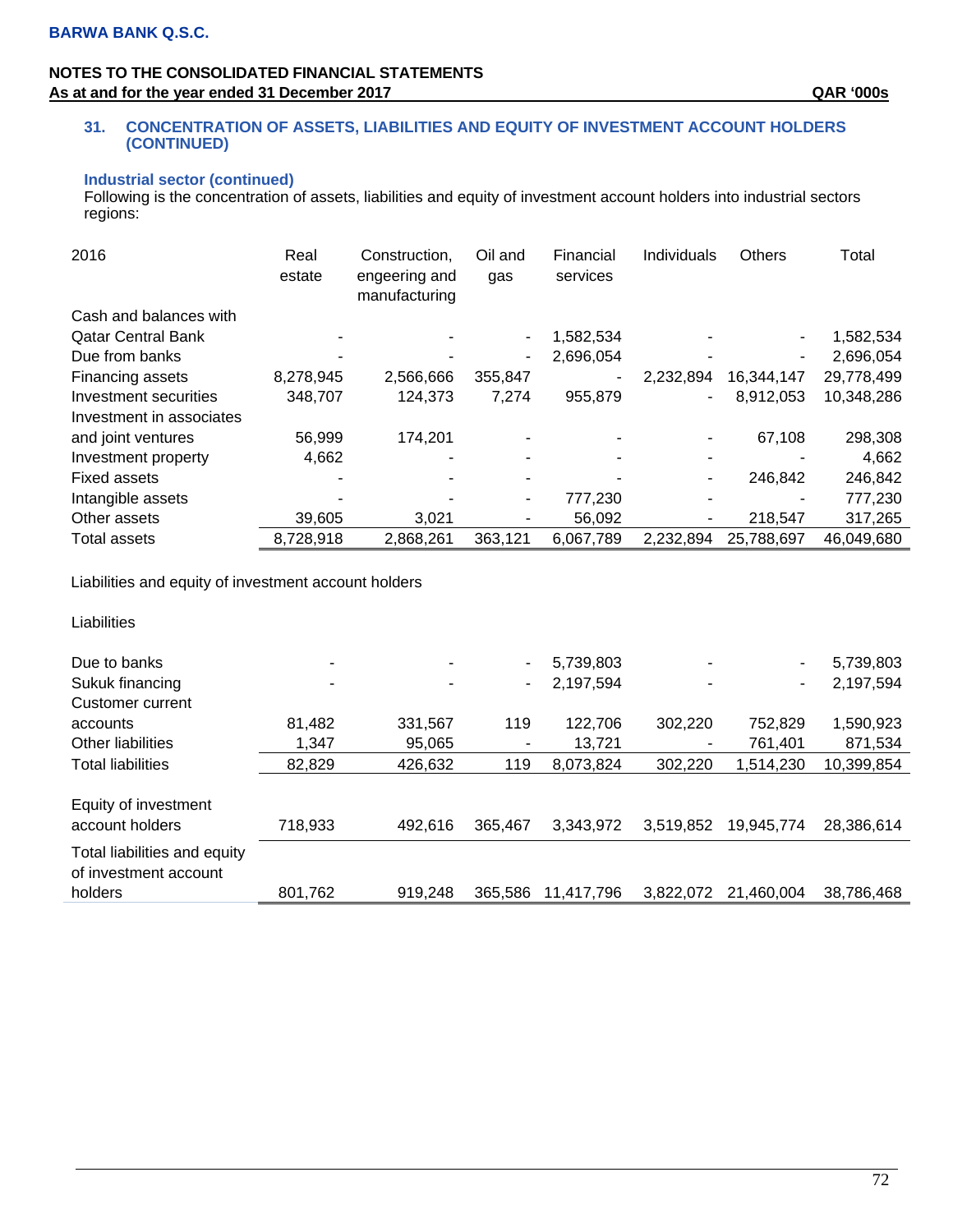# **32. MATURITY PROFILE**

| 2017                          | Up to $3$<br>months | $3$ to $6$<br>months | $6$ months - 1<br>year | 1 to $3$<br>years | Over 3<br>years | <b>Total</b> |
|-------------------------------|---------------------|----------------------|------------------------|-------------------|-----------------|--------------|
| Cash and balances with        |                     |                      |                        |                   |                 |              |
| <b>Qatar Central Bank</b>     | 234,466             |                      |                        | $\blacksquare$    | 1,149,381       | 1,383,847    |
| Due from banks                | 2,687,880           |                      | $\blacksquare$         | 258,600           |                 | 2,946,480    |
| <b>Financing assets</b>       | 3,180,080           | 1,995,916            | 3,846,110              | 3,605,763         | 19,049,013      | 31.676.882   |
| Investment securities         | 2,070,711           |                      | 500,000                | 1,229,788         | 7,158,239       | 10,958,738   |
| Investment in associates and  |                     |                      |                        |                   |                 |              |
| joint ventures                |                     |                      | $\blacksquare$         | $\blacksquare$    | 217,730         | 217,730      |
| Investment property           |                     | $\sim$               | $\blacksquare$         | $\blacksquare$    | 4.662           | 4,662        |
| Fixed assets                  |                     |                      |                        | $\blacksquare$    | 243,761         | 243,761      |
| Intangible assets             |                     |                      |                        | $\blacksquare$    | 777,230         | 777,230      |
| Other assets                  | 222,936             | 19,868               | 29,864                 | 15.321            | 139,835         | 427,824      |
| <b>Total financial assets</b> | 8,396,073           | 2,015,784            | 4,375,974              | 5.109.472         | 28,739,851      | 48,637,154   |

 **Liabilities and equity of investment account holders** 

| <b>Liabilities</b>                                                      |              |           |                |                |                |            |
|-------------------------------------------------------------------------|--------------|-----------|----------------|----------------|----------------|------------|
| Due to banks                                                            | 10,707,352   | 7,283     | ۰              | $\blacksquare$ | 730,438        | 11,445,073 |
| Sukuk financing                                                         | 908,537      | 455,188   | $\blacksquare$ | 837,545        | $\blacksquare$ | 2,201,270  |
| Customer current accounts                                               | 1,673,772    | -         | $\blacksquare$ | $\blacksquare$ | $\blacksquare$ | 1,673,772  |
| Other liabilities                                                       | 514,895      | 125,236   | 120,072        | 19,507         | 119,606        | 899,316    |
| <b>Total liabilities</b>                                                | 13,804,556   | 587,707   | 120,072        | 857,052        | 850,044        | 16,219,431 |
| <b>Equity of investment</b><br>account holders                          | 18,259,298   | 1,499,148 | 4,382,703      | 367,844        | 287,121        | 24,796,114 |
| <b>Total liabilities and equity</b><br>of investment account<br>holders | 32,063,854   | 2.086,855 | 4,502,775      | 1.224.896      | 1,137,165      | 41,015,545 |
| <b>Maturity gap</b>                                                     | (23,667,781) | (71, 071) | (126, 801)     | 3,884,576      | 27,602,686     | 7,621,609  |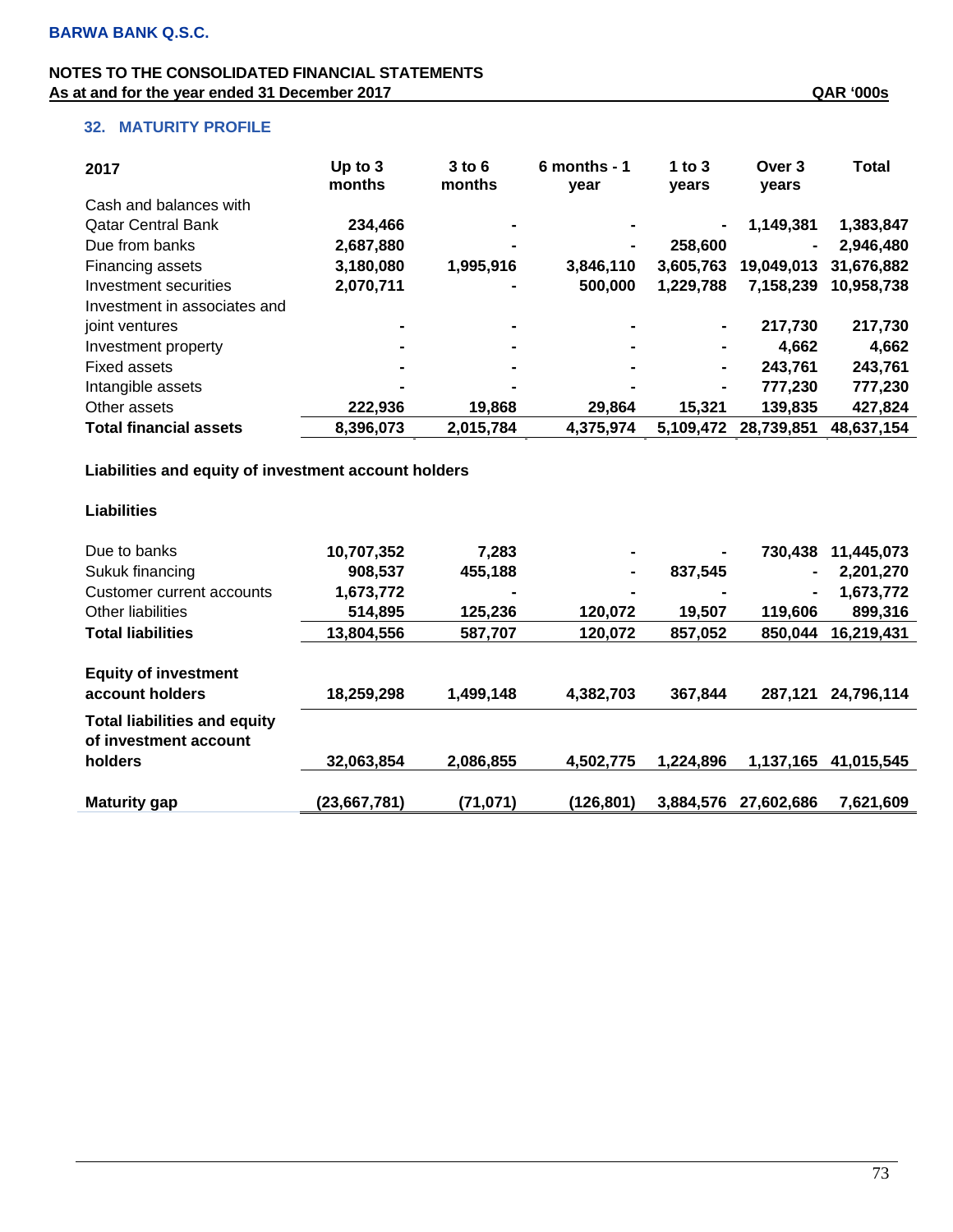| 2016                         | Up to $3$<br>months | 3 to 6 months | $6$ months - 1<br>year | 1 to $3$<br>vears        | Over 3<br>years | Total      |
|------------------------------|---------------------|---------------|------------------------|--------------------------|-----------------|------------|
| Cash and balances with       |                     |               |                        |                          |                 |            |
| <b>Qatar Central Bank</b>    | 212,259             |               |                        | ٠                        | 1.370.275       | 1,582,534  |
| Due from banks               | 1,992,813           |               | 444.801                | 258,440                  |                 | 2,696,054  |
| Financing assets             | 3,028,195           | 1,256,174     | 1,327,792              | 3.559.859                | 20.606.479      | 29,778,499 |
| Investment securities        | 1,016,553           | 100,000       | 200,283                | 3.715.322                | 5.316.128       | 10,348,286 |
| Investment in associates and |                     |               |                        |                          |                 |            |
| joint ventures               |                     |               |                        | $\overline{\phantom{a}}$ | 298,308         | 298,308    |
| Investment property          |                     |               | $\blacksquare$         |                          | 4.662           | 4,662      |
| <b>Fixed assets</b>          |                     |               |                        | $\blacksquare$           | 246.842         | 246,842    |
| Intangible assets            |                     |               |                        | $\blacksquare$           | 777,230         | 777,230    |
| Other assets                 | 270,832             | 16,341        | 30,092                 |                          |                 | 317,265    |
| Total financial assets       | 6,520,652           | 1,372,515     | 2,002,968              | 7,533,621                | 28,619,924      | 46,049,680 |

Liabilities and equity of investment account holders

| Liabilities                                                   |              |           |             |           |            |            |
|---------------------------------------------------------------|--------------|-----------|-------------|-----------|------------|------------|
| Due to banks                                                  | 4,039,626    | 372,898   | 194,108     | 220,941   | 912,230    | 5,739,803  |
| Sukuk financing                                               |              |           | ۰           | 2,197,594 | ۰          | 2,197,594  |
| Customer current accounts                                     | 1,590,923    |           |             |           | ٠          | 1,590,923  |
| Other liabilities                                             | 741,038      | 29,509    | 12,381      | 43,571    | 45.035     | 871,534    |
| <b>Total liabilities</b>                                      | 6,371,587    | 402,407   | 206,489     | 2,462,106 | 957,265    | 10,399,854 |
| Equity of investment account<br>holders                       | 21,035,252   | 1,737,671 | 5.109.048   | 141,946   | 362.697    | 28,386,614 |
| Total liabilities and equity of<br>investment account holders | 27,406,839   | 2,140,078 | 5,315,537   | 2.604.052 | 1,319,962  | 38,786,468 |
| Maturity gap                                                  | (20,886,187) | (767,563) | (3,312,569) | 4,929,569 | 27,299,962 | 7.263.212  |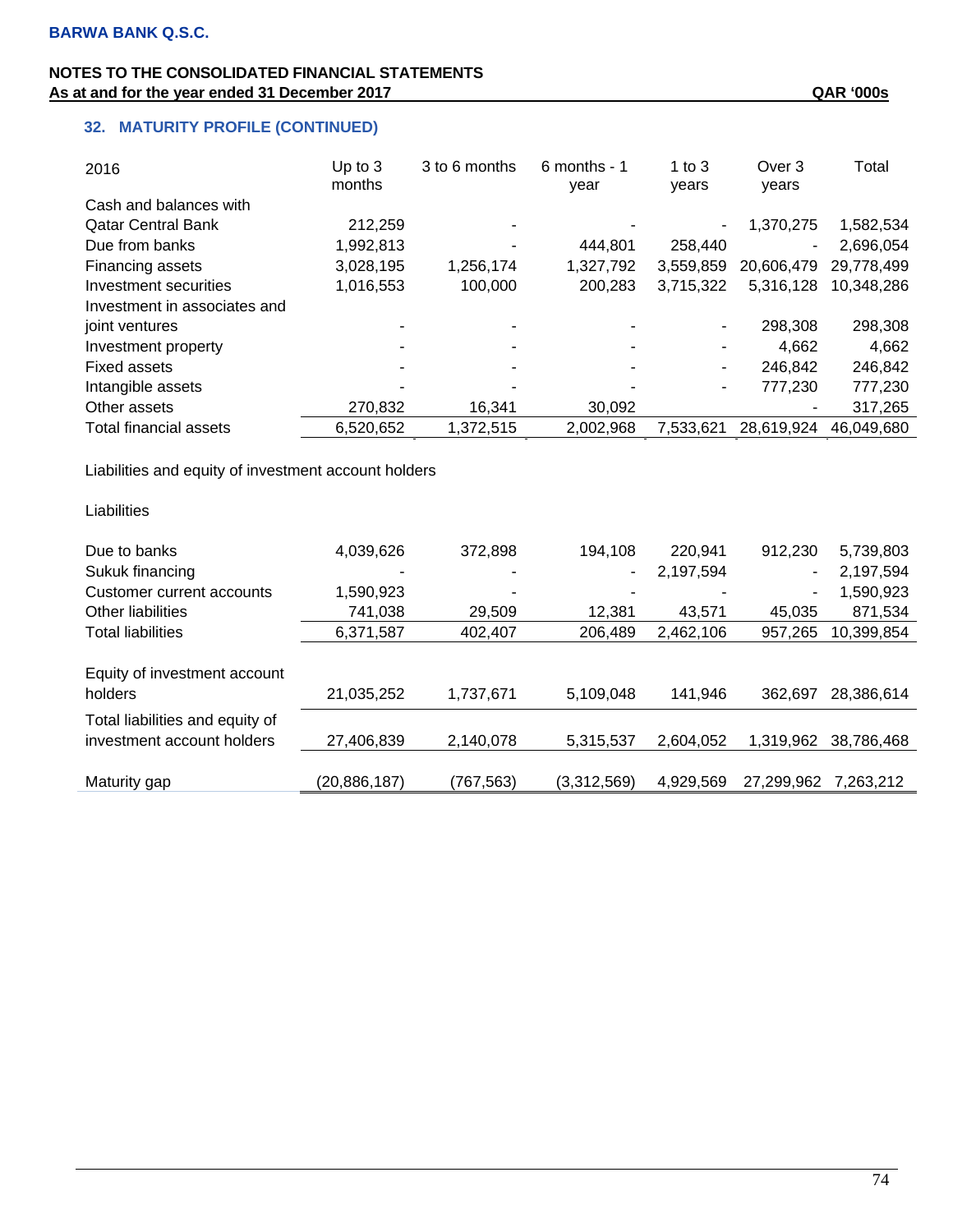### **33. BASIC AND DILUTED EARNINGS PER SHARE**

Earnings per share is calculated by dividing the net profit for the year attributable to the owners of the Group by the weighted average number of ordinary shares in issue during the year.

|                                                                        | 2017    | 2016    |
|------------------------------------------------------------------------|---------|---------|
| Net profit for the year attributable to the owners of the Group        | 753,228 | 738,286 |
| Weighted average number of outstanding shares                          | 296,165 | 296,165 |
| Basic and diluted earning per share (QAR)                              | 2.54    | 2.49    |
| The weighted average number of shares have been calculated as follows: |         |         |
|                                                                        | 2017    | 2016    |
| Weighted average number of shares at 1 January                         | 296.165 | 296.165 |
| Issued during the year                                                 |         |         |
| Weighted average number of shares at 31 December                       | 296,165 | 296,165 |

### **34. CASH AND CASH EQUIVALENTS**

For the purpose of the statement of cash flows, cash and cash equivalents comprise the following balances with maturities of less than three months:

|                                                                             | 2017      | 2016      |
|-----------------------------------------------------------------------------|-----------|-----------|
| Cash and balances with Qatar Central Bank (excluding QCB restricted reserve |           |           |
| account)                                                                    | 234.466   | 212.259   |
| Due from banks                                                              | 2.687.880 | 1,992,813 |
|                                                                             | 2.922.346 | 2,205,072 |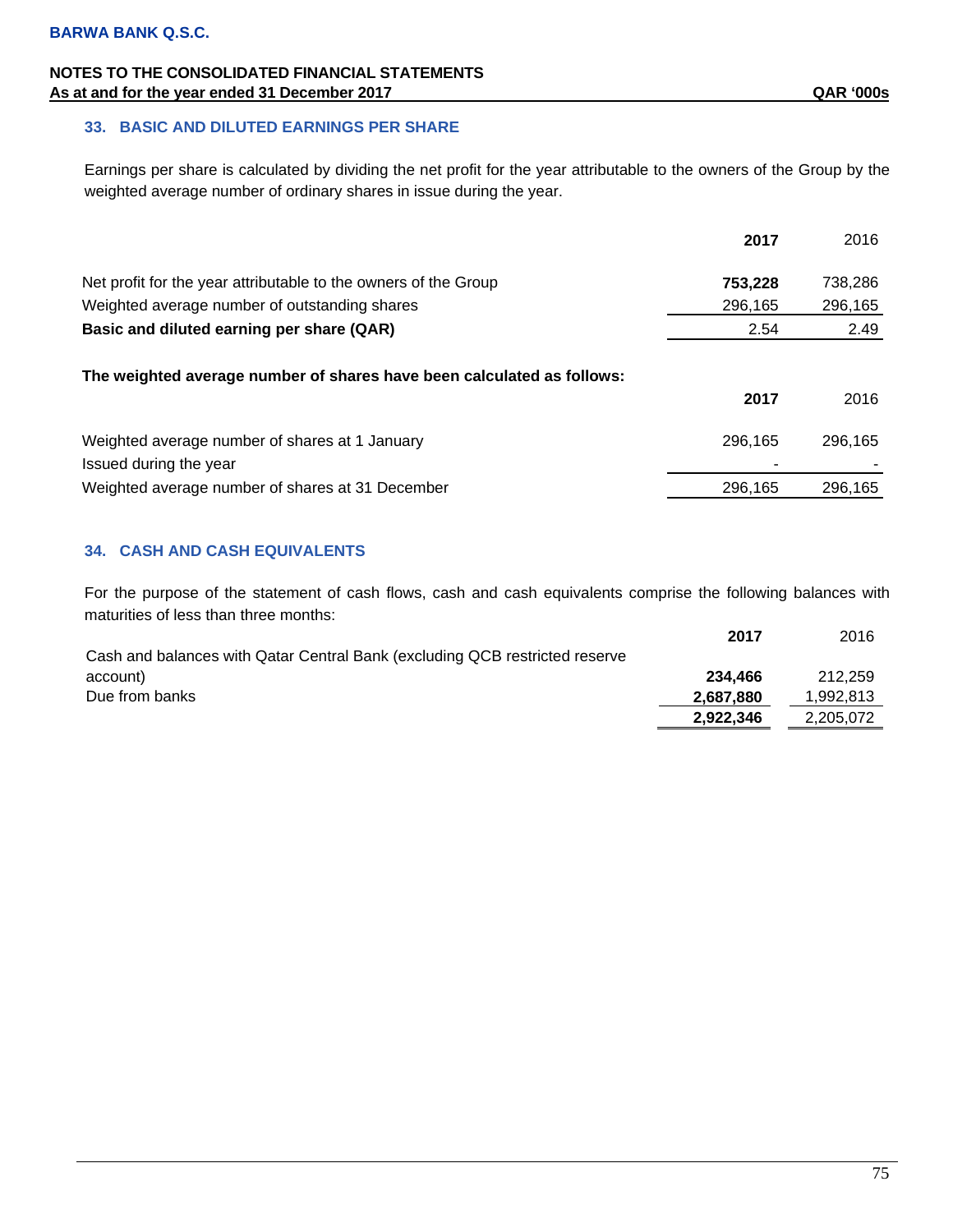#### **35. RELATED PARTIES**

Parties are considered to be related if one party has the ability to control the other party or exercise significant influence over the other party in making financial and operating decisions. Related parties include the significant owners' and entities over which the Group and the owners' exercise significant influence, directors and executive management of the Group. All transactions conducted with related parties are at arm's length.

The related party transactions and balances included in these consolidated financial statements are as follows:

|                                                                                | <b>Subsidiaries</b> | 2017<br><b>Board of</b><br>directors | <b>Others</b> | <b>Subsidiaries</b> | 2016<br>Board of<br>directors | <b>Others</b>     |
|--------------------------------------------------------------------------------|---------------------|--------------------------------------|---------------|---------------------|-------------------------------|-------------------|
| Assets:<br>Customer financing                                                  | 24,644              | 1,684,221                            |               | 72,507              | 2,745,261                     |                   |
| Liabilities:<br>Customer deposits                                              | 519,995             | 60                                   | 4,327,746     | 431,259             |                               | 150,414 3,460,194 |
| Off balance sheet items:<br>Unfunded credit<br>facilities                      | 198,163             | 149,317                              |               | 151,380             | 151,752                       |                   |
| <b>Consolidated income statement items:</b><br>Profit income<br>Profit expense | 813<br>9,597        | 100,363<br>22,031                    | 110,427       | 1,401<br>6,291      | 93,229<br>10.021              | 69,530            |

#### **Transactions with key management personnel**

Key management personnel and their immediate relatives have transacted with the Group during the year as follows: **2017** 2016

| 6.221 | 3,353 |
|-------|-------|
| 6.542 | 3.363 |
|       |       |

Key management personnel compensation for the year comprised:

|                              | 2017   | 2016   |
|------------------------------|--------|--------|
| Short-term employee benefits | 34.836 | 31.921 |
| Post-employment benefits     | 3.022  | 2,869  |
|                              | 37,858 | 34.790 |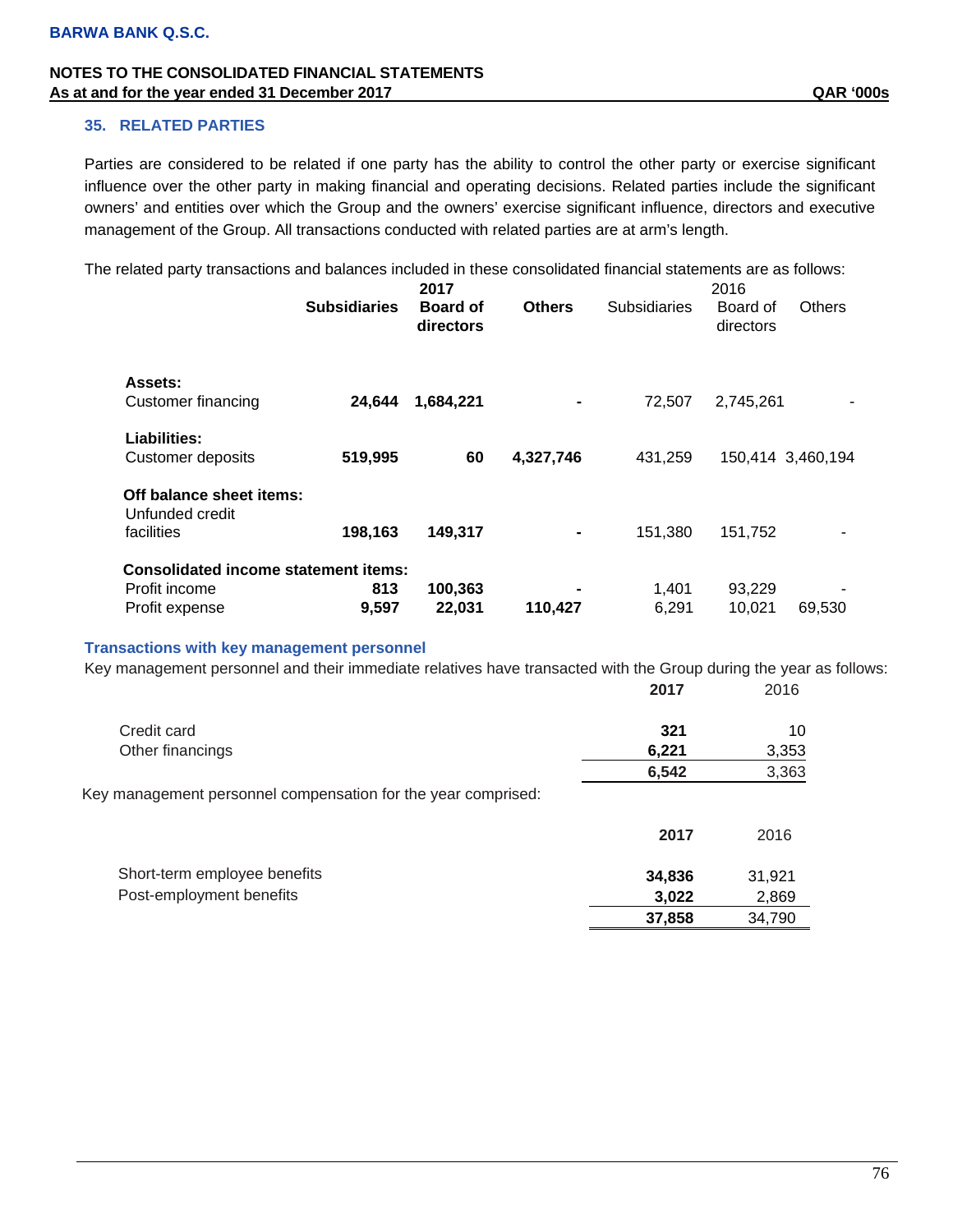# **36. RISK MANAGEMENT INSTRUMENTS**

|                                     |                 |                          |                 | Notional / expected amount by term to maturity |           |         |           |
|-------------------------------------|-----------------|--------------------------|-----------------|------------------------------------------------|-----------|---------|-----------|
|                                     | <b>Positive</b> | <b>Negative</b>          | <b>Notional</b> | within                                         | $3 - 12$  | $1 - 5$ | More than |
|                                     | fair value      | fair value               | amount          | 3 months                                       | months    | years   | 5 years   |
| At 31 December 2017:                |                 |                          |                 |                                                |           |         |           |
| <b>Risk management instruments:</b> |                 |                          |                 |                                                |           |         |           |
| Profit rate swaps                   | 7,319           | 7,319                    | 135,146         | 1,508                                          | 4,049     | 22,199  | 107,390   |
| Options                             |                 |                          |                 |                                                |           |         |           |
| Forward foreign exchange contracts  | 2,915           | (27, 622)                | 3,486,097       | 1,895,300                                      | 1,590,797 |         |           |
| Total                               | 10,234          | (20, 303)                | 3,621,243       | 1,896,808                                      | 1,594,846 | 22,199  | 107,390   |
| At 31 December 2016:                |                 |                          |                 |                                                |           |         |           |
| Risk management instruments:        |                 |                          |                 |                                                |           |         |           |
| Profit rate swaps                   | 9,243           | 9,243                    | 278,769         |                                                |           |         | 278,769   |
| Options                             |                 | 2,276                    | 36.415          |                                                | 36,415    | -       |           |
| Forward foreign exchange contracts  | 46,088          | $\overline{\phantom{a}}$ | 3,603,317       | 1,839,233                                      | 1,764,084 |         |           |
| Total                               | 55,331          | 11,519                   | 3,918,501       | 1,839,233                                      | 1,800,499 |         | 278,769   |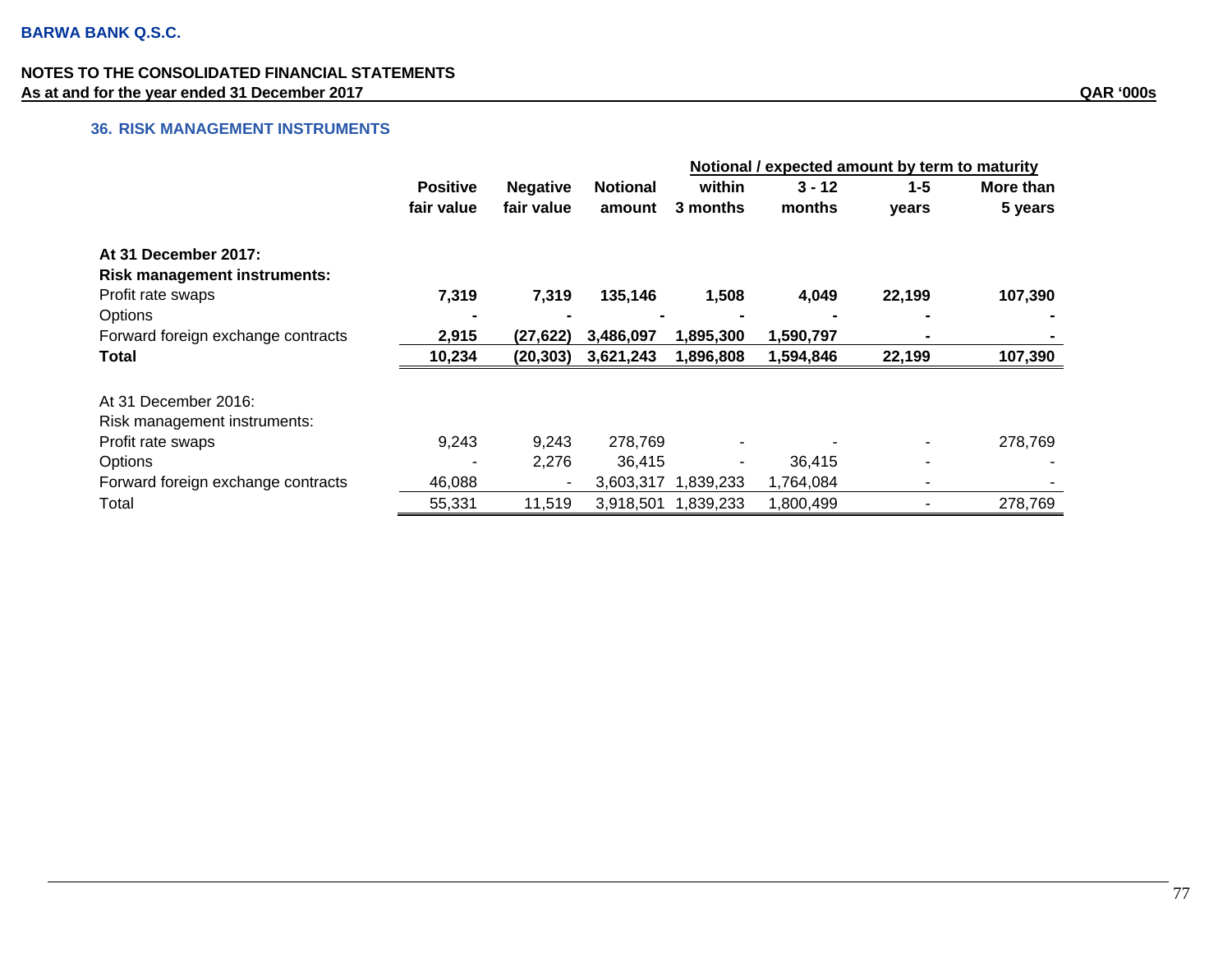#### **37. ZAKAH**

Zakah is directly borne by the owners. The Group does not collect or pay Zakah on behalf of its owners, in accordance with the Articles of Association.

### **38. SHARI'A SUPERVISORY BOARD**

The Shari'a supervisory Board of the Group consists of three scholars who are specialised in Shari'a principles and they ensure the Group's compliance with general Islamic principles and work in accordance with the issued Fatwas and guiding rules. The Board's review includes examining the evidence related to documents and procedures adopted by the Group in order to ensure that its activities are according to the principles of Islamic Shari'a.

#### **39. COMPARATIVE FIGURES**

The comparative figures presented for 2016 have been reclassified where necessary to preserve consistency with the 2016 figures. However, such reclassifications did not have any effect on the consolidated net profit, or the total consolidated equity for the comparative year.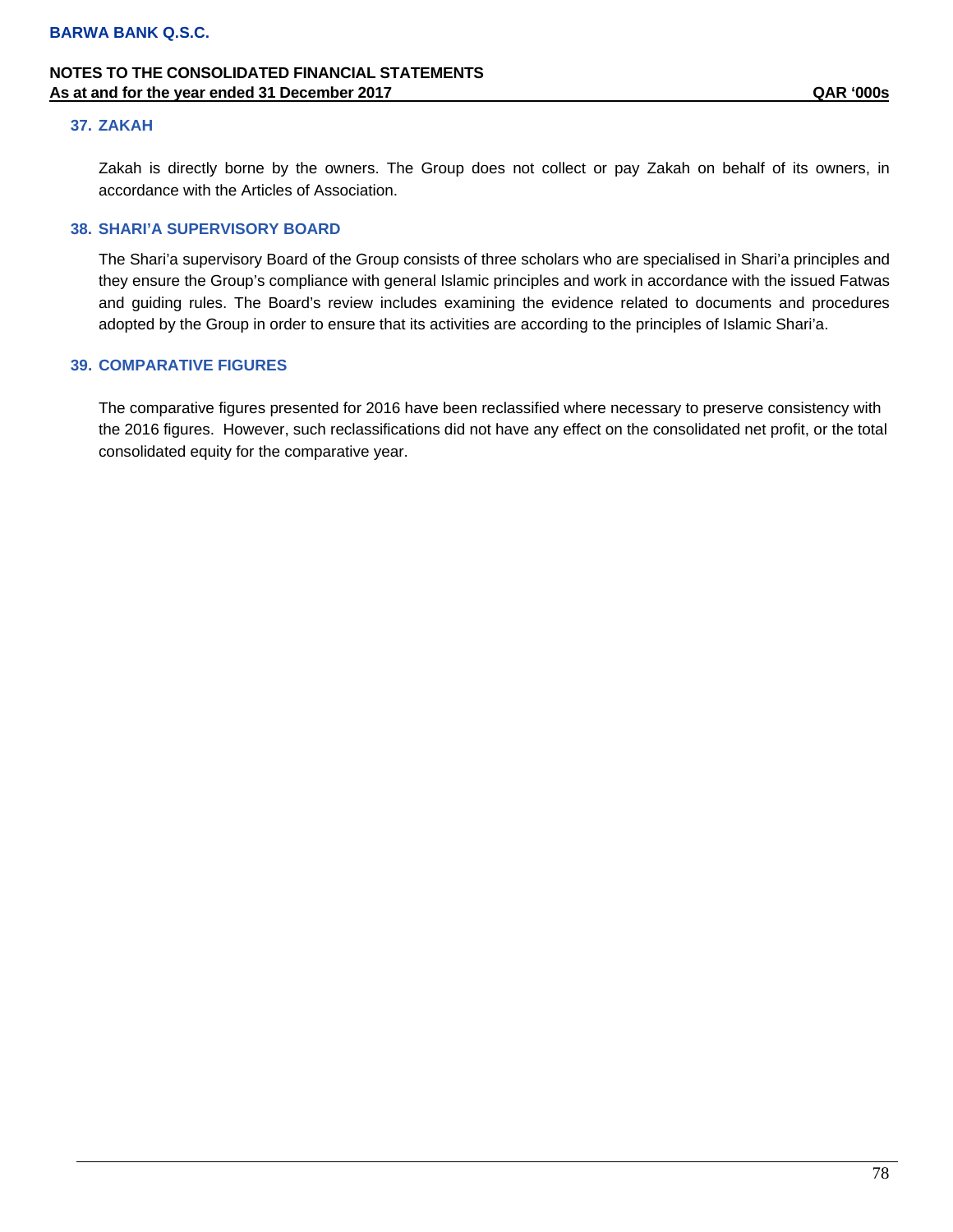# **SUPPLEMENTARY INFORMATION TO THE CONSOLIDATED FINANCIAL STATEMENTS As at and for the year ended 31 December 2017 QAR '000s**

# **PARENT BANK**

**The statement of financial position and income statement of the Parent are presented below:** 

# **i. STATEMENT OF FINANCIAL POSITION OF THE PARENT**

| As at 31 December                                       | 2017       | 2016       |
|---------------------------------------------------------|------------|------------|
| <b>ASSETS</b>                                           |            |            |
| Cash and balances with Qatar Central Bank               | 1,382,814  | 1,581,825  |
| Due from banks                                          | 2,881,473  | 2,664,205  |
| Financing assets                                        | 30,208,031 | 28,302,422 |
| Investment securities                                   | 10,782,706 | 10,140,642 |
| Investment in subsidiaries, associate and joint venture | 2,426,576  | 2,426,621  |
| <b>Fixed assets</b>                                     | 185,427    | 183,675    |
| Other assets                                            | 356,105    | 286,368    |
| <b>TOTAL ASSETS</b>                                     | 48,223,132 | 45,585,758 |
| <b>LIABILITIES</b>                                      |            |            |
| Due to banks                                            | 11,445,073 | 5,739,803  |
| Sukuk financing                                         | 2,201,270  | 2,197,594  |
| <b>Customer current accounts</b>                        | 1,674,323  | 1,591,764  |
| Other liabilities                                       | 824,616    | 766,364    |
| <b>TOTAL LIABILITIES</b>                                | 16,145,282 | 10,295,525 |
| <b>EQUITY OF INVESTMENT ACCOUNT HOLDERS</b>             | 25,316,311 | 28,818,656 |
| <b>OWNERS' EQUITY</b>                                   |            |            |
| Share capital                                           | 3,000,000  | 3,000,000  |
| Legal reserve                                           | 1,594,641  | 1,594,641  |
| <b>Treasury shares</b>                                  | (26, 550)  | (26, 550)  |
| Fair value reserve                                      | (15,070)   | (32, 477)  |
| Retained earnings                                       | 2,208,518  | 1,935,963  |
| <b>TOTAL OWNERS' EQUITY</b>                             | 6,761,539  | 6,471,577  |
| TOTAL LIABILITIES, EQUITY OF INVESTMENT ACCOUNT         |            |            |
| <b>HOLDERS AND OWNERS' EQUITY</b>                       | 48,223,132 | 45,585,758 |